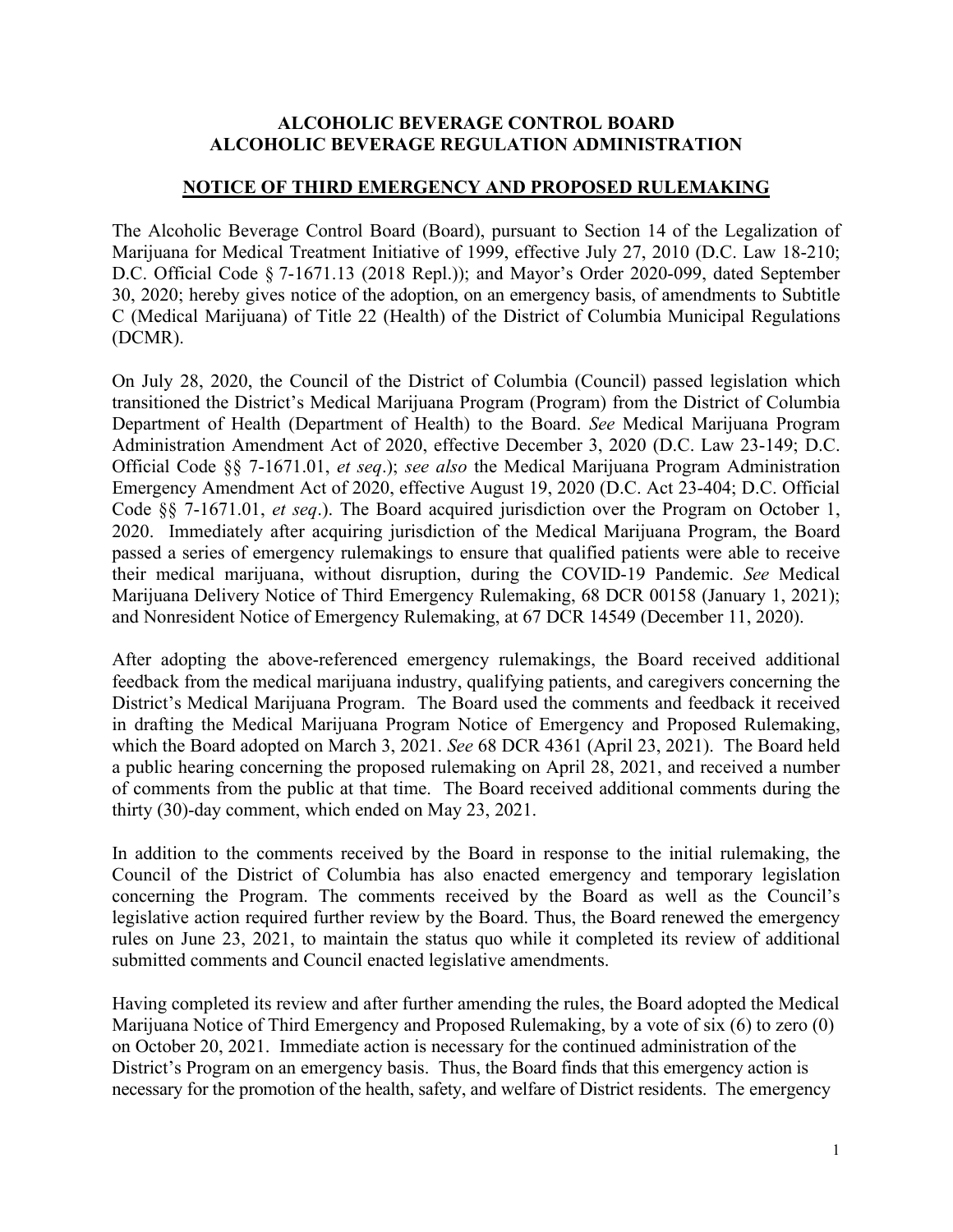rules shall remain in effect for one hundred twenty (120) days, expiring on January 23, 2022, unless superseded. These emergency rules shall supersede the Medical Marijuana Program Notice of Second Emergency Rulemaking.

The Board also gives notice of its intent to adopt the proposed rules, in final, in not less than thirty (30) days from the date of publication of this notice in the *D.C. Register,* and upon completion of the thirty (30)-day review period, excluding Saturdays, Sundays, legal holidays, and days of Council recess. *See* D.C. Official Code § 7-1671.13(b). These proposed rules will be deemed approved at the conclusion of the thirty (30)-day review period unless the Council does not approve or disapproves the proposed rulemaking in whole or in part.

# **Subtitle C, MEDICAL MARIJUANA, of Title 22 DCMR, HEALTH, is amended as follows:**

**Chapter 1, DEPARTMENT OF HEALTH GENERAL PROVISIONS, is amended in its entirety to read as follows:**

# **CHAPTER 1 GENERAL PROVISIONS**

## **100 APPLICABILITY**

- 100.1 This chapter shall apply to applicants for and holders of a qualifying patient or caregiver registration to possess, use, administer, or dispense medical marijuana in the District of Columbia, and to authorized practitioner authorized practitioner who provide written recommendations for the use of medical marijuana under the Act.
- 100.2 No person shall possess, use, administer, or dispense marijuana in any form for the purpose of a medical use unless the person is registered with the Alcoholic Beverage Control Board under the Act.
- 100.3 The Board may impose fines, and ABRA investigators may issue citations, under the Civil Infractions Act for any infraction under this subtitle, not to exceed two thousand dollars (\$2,000.00) per first offense violation. Civil fines imposed by the Board or citations issued by an ABRA investigator shall be consistent with 16 DCMR §§ 3200-3201 and 3661-3674.
- 100.4 The Director may, at his or her discretion, obtain assistance to discharge his or her responsibilities under this subtitle through entering into Memoranda of Understanding with other District government agencies.

# **Chapter 2, CONDITIONS OF REGISTRATION, is amended as follows:**

## **Section 200, GENERAL PROVISIONS, is amended to read as follows:**

**200 GENERAL PROVISIONS**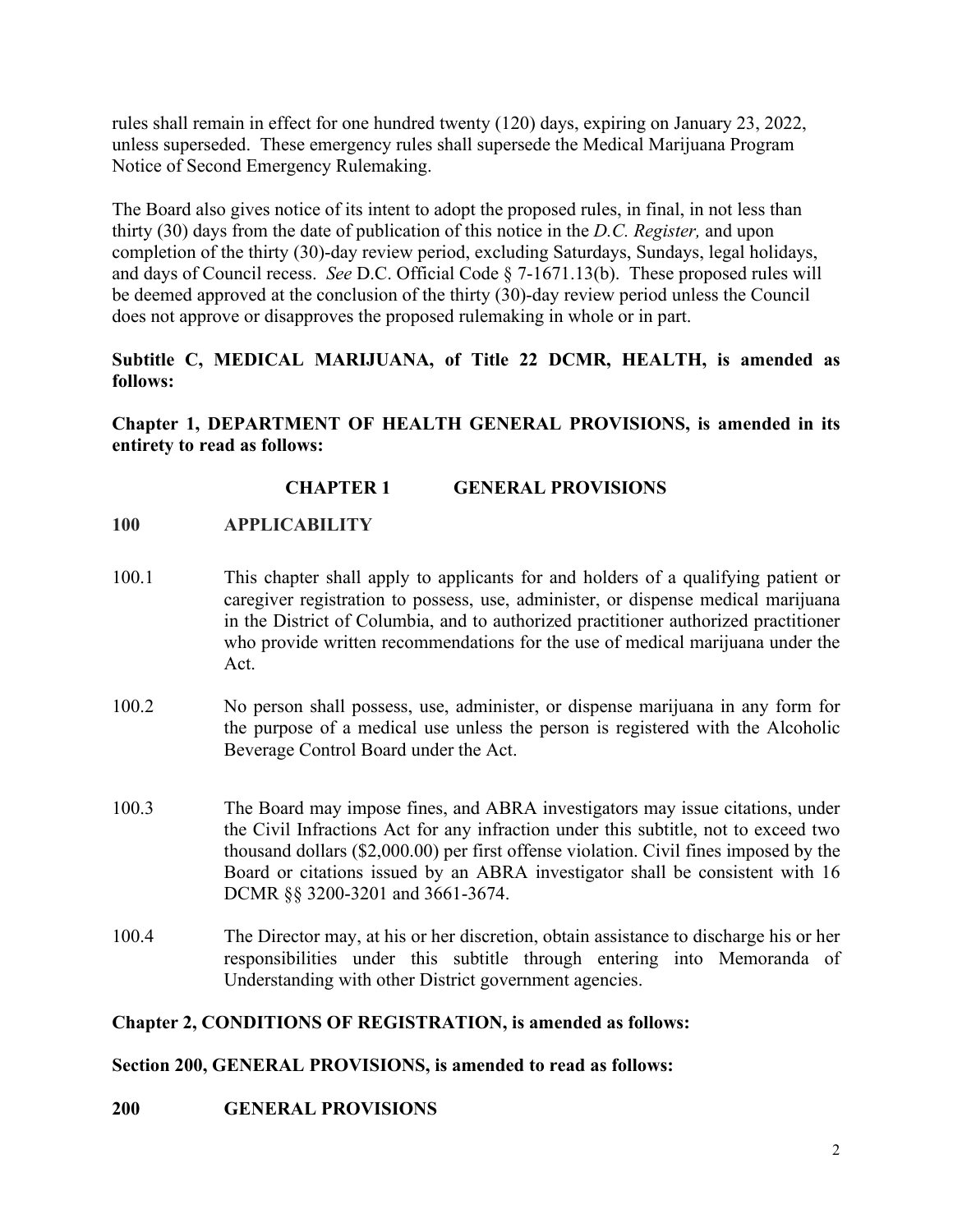- 200.1 A registration identification card shall not be transferable to another person.
- 200.2 A registration identification card issued under this chapter is the property of the District of Columbia and shall be surrendered upon demand of the Board.
- 200.3 As part of the registration process, applicants shall sign a written statement certifying that the applicant assumes any and all risk or liability that may result under District of Columbia and federal laws from the possession, use, administration, or dispensing of medical marijuana. The applicant shall further acknowledge that he or she understands that the medical marijuana laws and enforcement thereof of the District of Columbia and the Federal government are subject to change at any time.
- 200.4 The applications for a patient or caregiver registration shall specifically recite verbatim, each of the following notices:
	- (a) **Limitation of Liability** -- The District of Columbia shall not be liable to the registrant, its employees, agents, business invitees, licensees, customers, clients, family members or guests for any damage, injury, accident, loss, compensation or claim, based on, arising out of or resulting from registrant's participation in the District of Columbia's medical marijuana program, including but not limited to the following: arrest and seizure of persons and/or property, prosecution pursuant to federal laws by federal prosecutors, interruption in registrant's ability to operate its medical marijuana cultivation center and/or dispensary; any fire, robbery, theft, mysterious disappearance or any other casualty; the actions of any other registrants or persons within the cultivation center and/or dispensary. This Limitation of Liability provision shall survive expiration or the earlier termination of this registration if such registration is granted; and
	- (b) **Federal Prosecution** -- The United States Congress has determined that marijuana is a controlled substance and has placed marijuana in Schedule I of the Controlled Substance Act. Growing, distributing, and possessing marijuana in any capacity, other than as a part of a federally authorized research program, is a violation of federal laws. The District of Columbia's law authorizing the District's medical marijuana program will not excuse any registrant from any violation of the federal laws governing marijuana or authorize any registrant to violate federal laws.
- 200.5 As part of the registration process, every applicant for either a patient or caregiver registration shall sign a written statement attesting to the following:
	- (a) The applicant acknowledges receipt and advisement of the notices set forth in § 200.4;
	- (b) The applicant agrees to and accepts the limitation of liability against the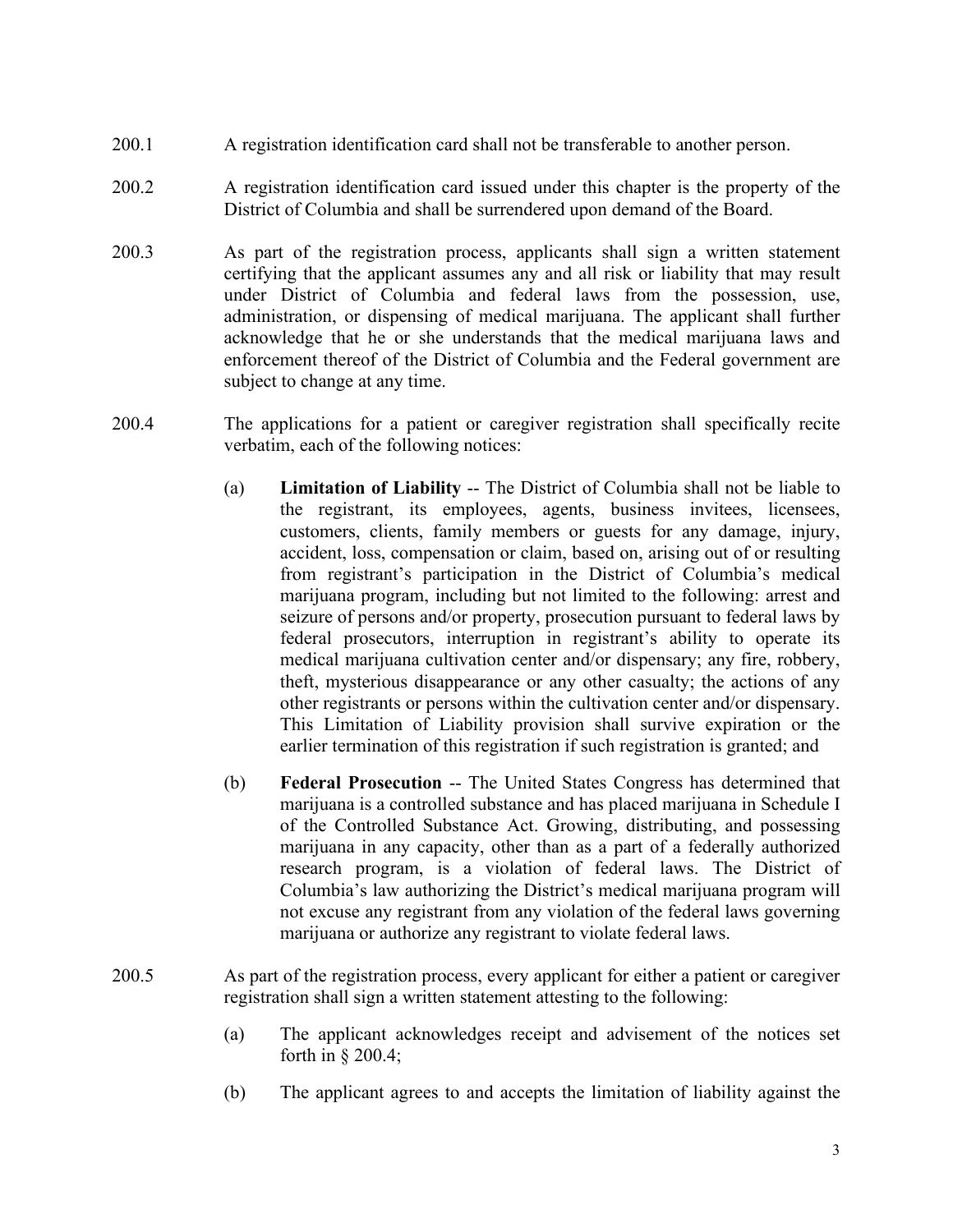District, as set forth in § 200.4;

- (c) The applicant assumes any and all risk or liability that may result under District of Columbia or federal laws arising from the possession, use, cultivation, administration, or dispensing of medical marijuana;
- (d) The applicant understands that the medical marijuana laws and enforcement thereof of the District of Columbia and the Federal government are subject to change at any time; and
- (e) The applicant chooses to sign this attestation willingly and without reservation and is fully aware of its meaning and effect.
- 200.6 Execution of the attestation set forth in § 200.5 shall be a required element of each application for a patient or caregiver registration.
- 200.7 Within fourteen (14) calendar days of any change in the qualifying patient's name, address, caregiver, or authorized practitioner, a qualifying patient who has been issued a registration identification card shall:
	- (a) Submit a completed patient change of information form to the Board, and include as applicable:
		- (1) Designation of a new caregiver; or
		- (2) A recommendation form from the new authorized practitioner;
	- (b) Surrender his or her current registration identification card to the Board;
	- (c) Immediately notify his or her caregiver of the change;
	- (d) Pay the required fee to receive a new registration identification card; and
	- (e) Be issued a new registration card that reflects the change.
- 200.8 Within fourteen (14) calendar days of receiving notice of a qualifying patient's change of name, address, or authorized practitioner the patient's registered caregiver shall:
	- (a) Submit a written request for a new registration identification card to the Board on a form provided by the Board;
	- (b) Surrender his or her registration identification card;
	- (c) Pay the required fee to receive a new registration identification card; and
	- (d) Be issued a new registration identification card that reflects the change.
- 200.9 Within fourteen (14) calendar days of the authorized practitioner declaring that a qualifying patient no longer suffers from a qualifying medical condition or treatment, the qualifying patient shall: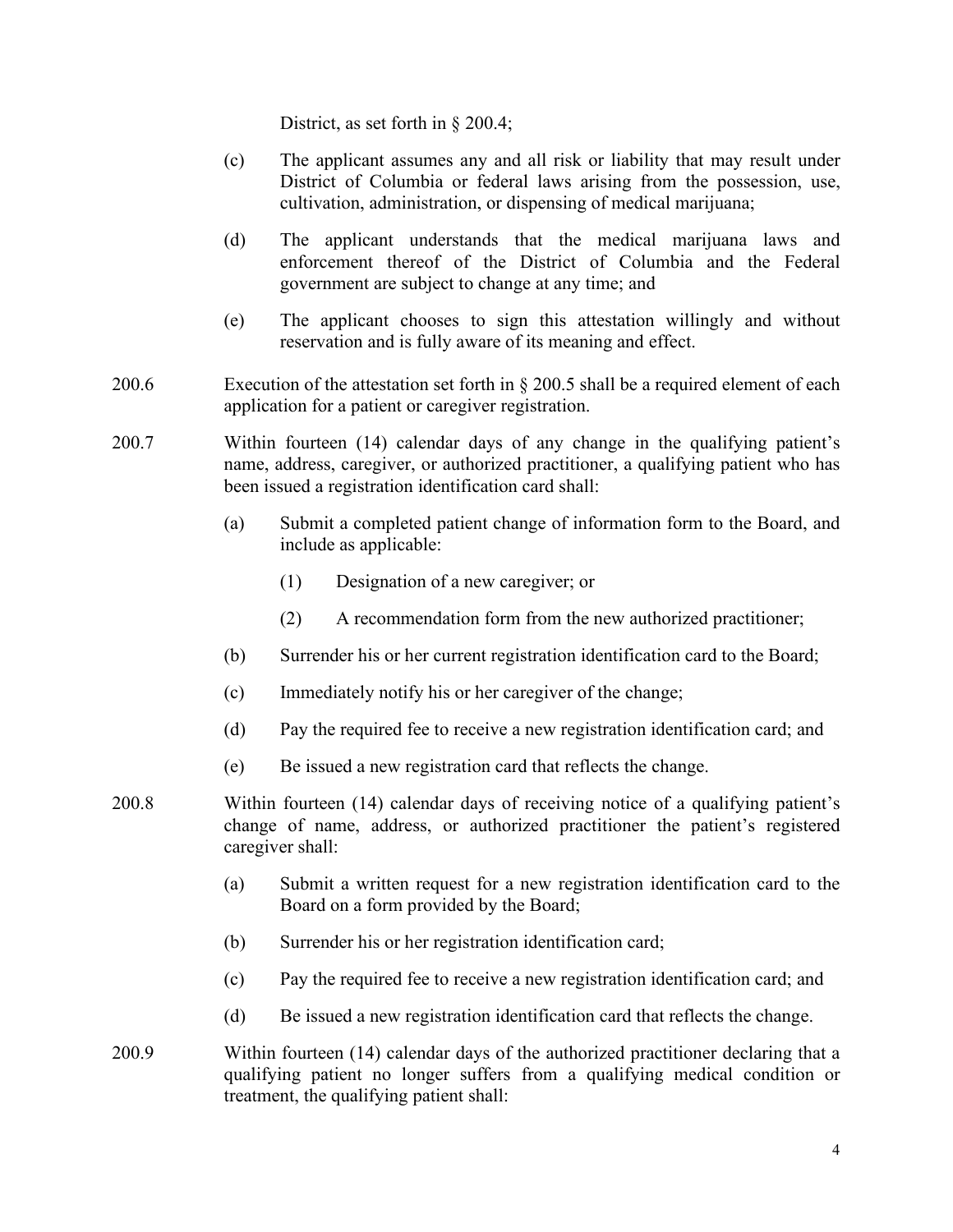- (a) Surrender his or her registration card to the Board; and
- (b) Notify his or her registered caregiver of the change.
- 200.10 Within fourteen (14) calendar days of receiving notice that a qualifying patient has changed his or her caregiver, or that the patient no longer suffers from a qualifying medical condition or treatment, the Board shall send written notice via U.S. Postal Service certified mail to the caregiver's address on file with the Board. The caregiver's protections under the Act shall expire ten (10) days after delivery of the notice or the caregiver's failure to claim the notice.
- 200.11 Within fourteen (14) calendar days after receiving notice that a qualifying patient has designated a different individual to serve as his or her caregiver or that the qualifying patient no longer suffers from a qualifying medical condition or treatment, the caregiver shall surrender his or her registration card to the Board.
- 200.12 In the event that a qualifying patient or a caregiver experiences the theft, loss, or destruction of his or her registration card, he or she shall:
	- (a) Within twenty-four (24) hours after discovery, provide verbal notification to the Board or his or her designee;
	- (b) Submit the required written notification reporting forms to the Board within seventy-two (72) hours after the initial discovery;
	- (c) Pay the required fee; and
	- (d) Be issued a new registration identification card.
- 200.13 Within fourteen (14) calendar days after any change in a caregiver's name or address, he or she shall:
	- (a) Notify the Board in writing of the change; and
	- (b) Pay the required fee, and be issued a new registration identification card, if applicable.

## **Chapter 3, USE OF MEDICAL MARIJUANA, is amended as follows:**

## **Section 300, USE BY QUALIFYING PATIENT, TRANSPORTATION BY CAREGIVER, AND LIMITATIONS ON MEDICAL MARIJUANA, is amended and renumbered to read as follows:**

## **300 USE BY QUALIFYING PATIENT, TRANSPORATION BY CAREGIVER, AND LIMITATIONS ON MEDICAL MARIJUANA**

300.1 A qualifying patient shall only possess and administer medical marijuana, or use paraphernalia, for treatment of a qualifying medical condition or the side effects of a qualifying medical treatment after: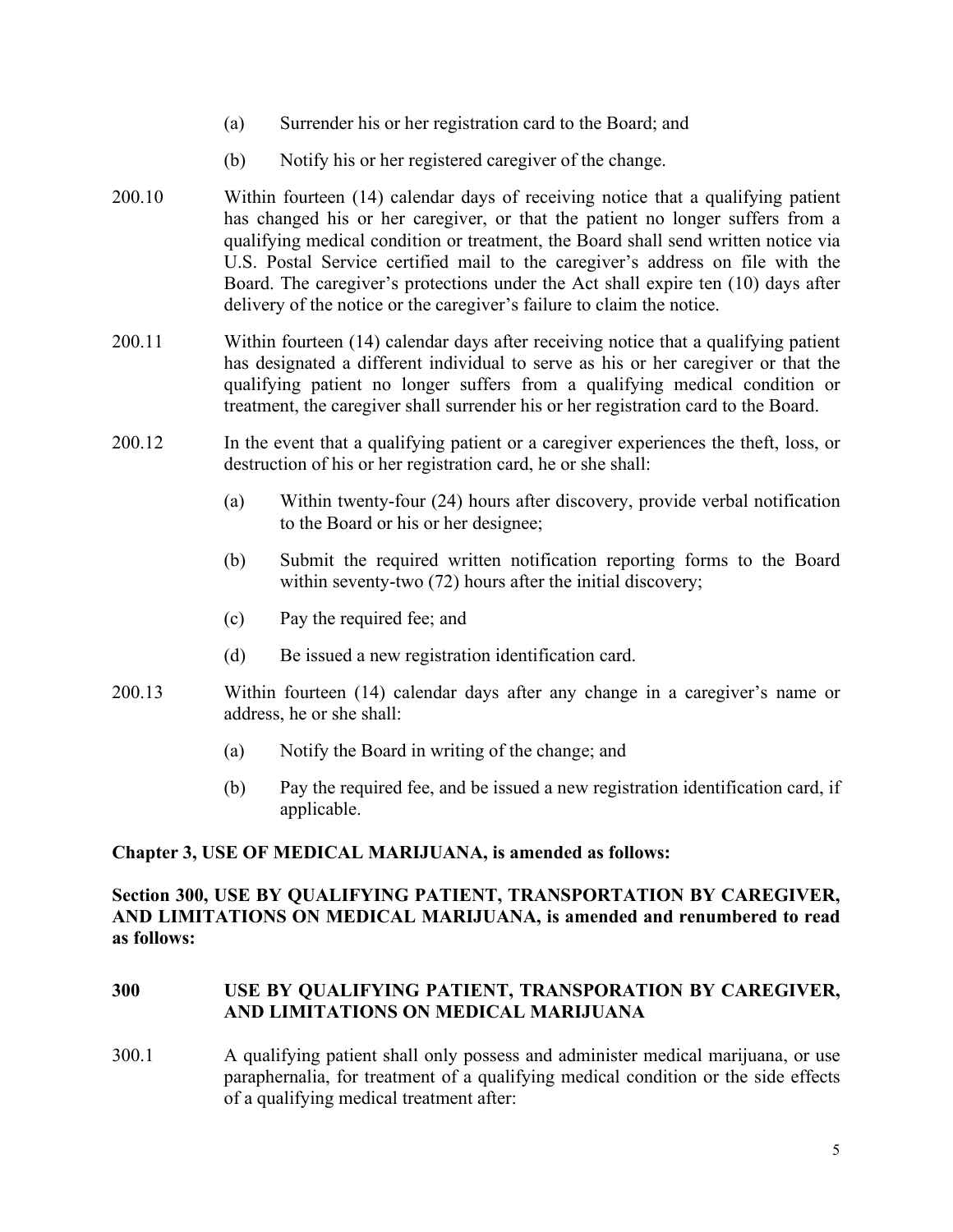- (a) Obtaining a signed, written recommendation from an authorized practitioner in accordance with this chapter; and
- (b) Registering with the Board.
- 300.2 A qualifying patient or caregiver shall only possess, administer, or dispense medical marijuana, or possess or use paraphernalia, obtained from a dispensary registered with the Board. For purposes of D.C. Official Code § 7-1671.06(c), a qualifying patient or caregiver shall automatically be deemed to be registered to receive marijuana at any dispensary that is licensed by the Board.
- 300.3 A qualifying patient or caregiver shall only transport medical marijuana in a container or sealed package bearing the label received from the dispensary.
- 300.4 A qualifying patient or caregiver shall not administer or use medical marijuana at a dispensary, cultivation center, or testing laboratory.
- 300.5 Medical marijuana shall not be administered by or to a qualifying patient anywhere other than:
	- (a) The qualifying patient's residence, if permitted;
	- (b) If permitted, the residence of an individual who has given the qualifying patient permission to have medical marijuana administered to or to administer medical marijuana at their residence;
	- (c) At a medical treatment facility when receiving medical care for a qualifying medical condition, if permitted by the medical facility; or
	- (d) A school where the qualifying patient is enrolled provided the school has a policy in place for allowing the administration of medication at school and medical marijuana is administered in a non-smokable form.
- 300.6 Notwithstanding § 300.5, a qualifying patient shall not use medical marijuana at a time or in a location within his or her residence or another individual's residence, if permitted, when such use would result, or is likely to result, in exposure to the medical marijuana or the medical marijuana smoke that may adversely affect the health, safety, or welfare of a minor.
- 300.7 A qualifying patient who is a minor shall only possess and administer medical marijuana if the parent or legal guardian of the minor has signed a written statement affirming that the parent or legal guardian:
	- (a) Understands the qualifying medical condition or qualifying medical treatment of the minor;
	- (b) Understands the potential benefits and potential adverse effects of the use of medical marijuana in general, and specifically, in the case of the minor;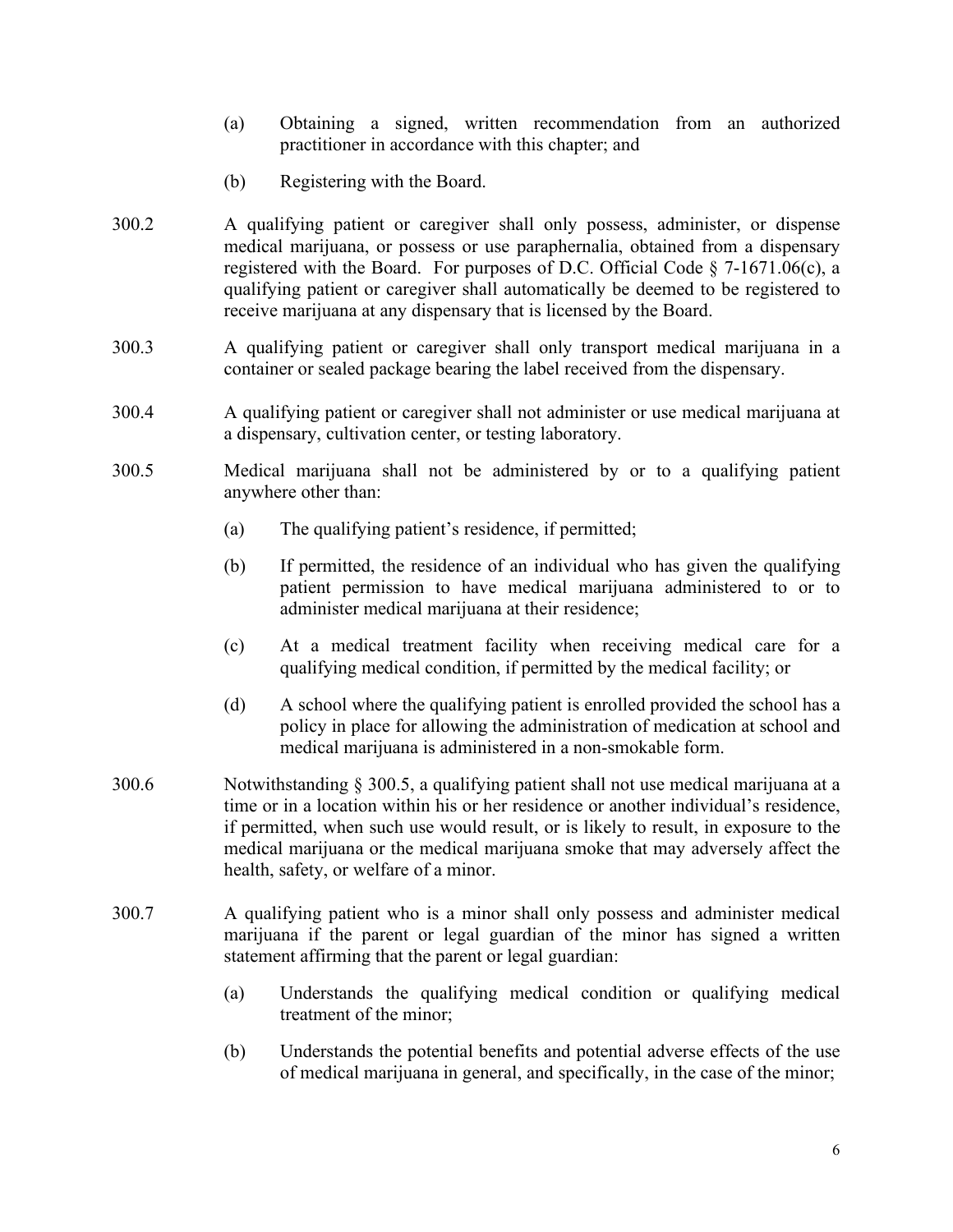- (c) Consents to the use of medical marijuana for the treatment of the minor's qualifying medical condition or treatment of the side effects of the minor's qualifying medical treatment; and (d) Consents to, or designates another adult to, serve as the caregiver for the qualifying patient and the caregiver controls the acquisition, possession, dosage, and frequency of use of medical marijuana by the qualifying patient. 300.8 The maximum amount of medical marijuana any qualifying patient or caregiver may possess at any time is: (a) Four (4) ounces of dried medical marijuana; or (b) The equivalent of four (4) ounces of dried medical marijuana when sold in any other form. 300.9 Nothing in the Act or this subtitle shall be construed as permitting a qualifying patient to: (a) Undertake any task under the influence of medical marijuana when doing so would constitute negligence or professional malpractice; or (b) Operate, navigate, or be in actual physical control of any motor vehicle, aircraft, or motorboat while under the influence of medical marijuana.
- 300.10 No qualifying patient or caregiver shall use butane or other explosive gases to extract or separate resin from marijuana, or tetrahydrocannabinol from marijuana, or in any other manner.

## **301 BARRING NOTICES**

301.1 A dispensary shall have the right to refuse service to a qualifying patient or caregiver who:

> (a) Engages in abusive, intimidating, threatening, or disruptive conduct while on the premises of a dispensary;

> (b) Presents a registration identification card that appears to have been fraudulent, tampered, altered, or owned by another person; or

- (c) For other good cause shown.
- 301.2 A dispensary shall have the right to seek a barring notice from MPD to keep a qualifying patient or caregiver who has engaged in abusive, intimidating, threatening, or disruptive conduct from unlawfully entering the registered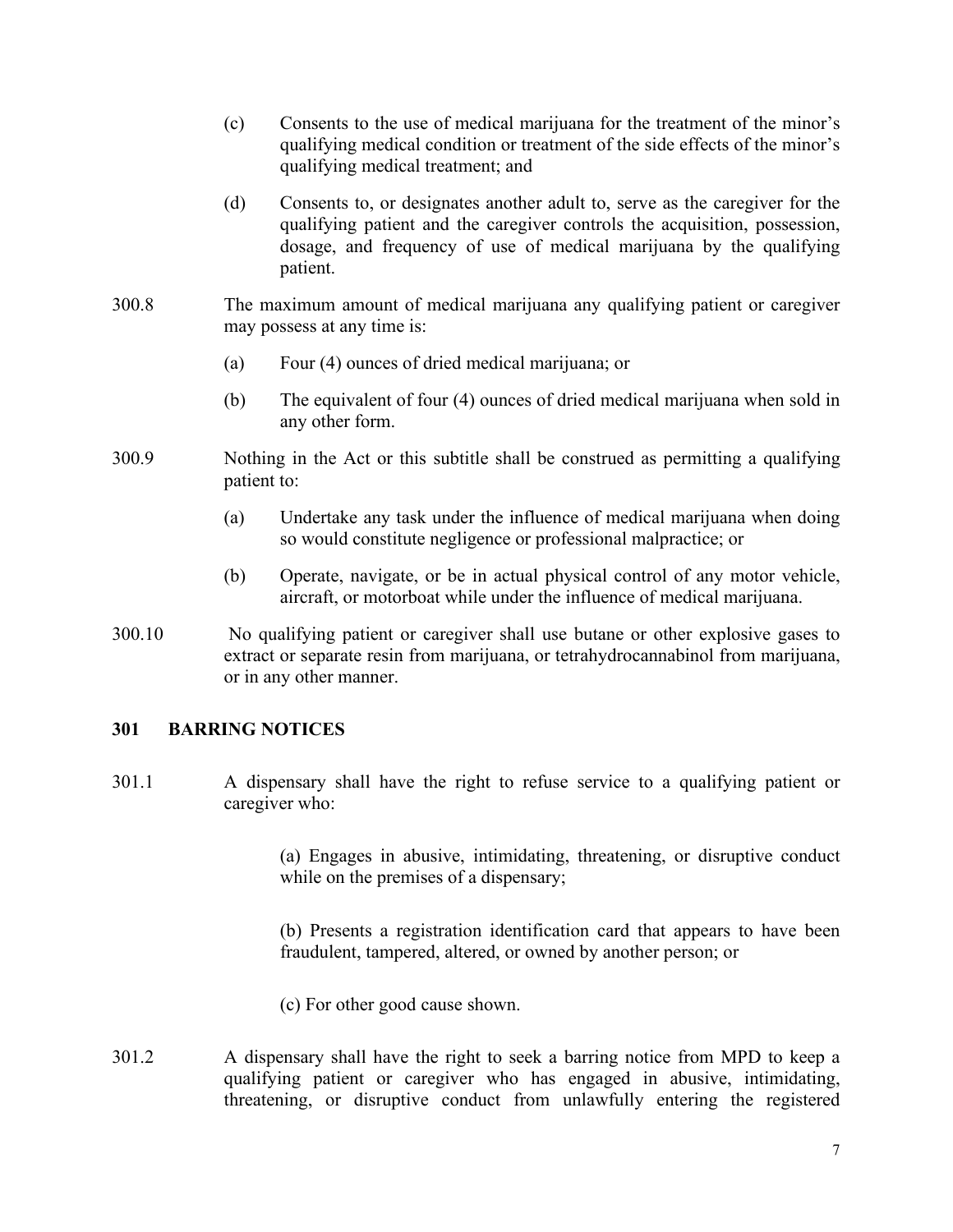premises as prohibited by D.C. Official Code § 2-3302.

# **Chapter 4, DISPOSAL OF MEDICAL MARIJUANA, is amended as follows:**

# **Section 400, DISPOSAL OF MEDICAL MARIJUANA BY QUALIFYING PATIENTS AND CAREGIVERS, is amended as follows:**

# **400 DISPOSAL OF MEDICAL MARIJUANA BY QUALIFYING PATIENTS AND CAREGIVERS**

- 400.1 A qualifying patient or caregiver who is no longer registered with the Board shall not transfer, share, give, or deliver any unused medical marijuana in his or her possession to another qualifying patient or caregiver for medical use or destruction whether or not the person is registered with the District's Program.
- 400.2 A qualifying patient or caregiver shall not dispose of medical marijuana in any manner other than permitted under this chapter.

## **Chapter 5, QUALIFYING PATIENTS, is amended as follows:**

## **Section 500, QUALIFICATION FOR PATIENT REGISTRATION, is amended as follows:**

## **Subsection 500.1(a) is amended to read as follows:**

(a) Be a bona fide resident of the District of Columbia at the time the application is filed with the Board and remain a bona fide resident during treatment with medical marijuana;

## **Section 501, RESIDENCY, is amended as follows:**

## **Subsection 501.2(b)(10) is amended to read as follows:**

(10) Any other reasonable form of verification deemed by the Board or the Director to demonstrate proof of current residency.

## **Section 502, QUALIFYING PATIENTS APPLICATION, is amended by:**

- **1. Striking the phrase "the Department" and replacing with the phrase "the Board" wherever it appears.**
- **2. Repealing Subsections 502.1(f) and 502.2(g).**

# **Section 503, NONRESIDENT QUALIFYING PATIENTS, is amended as follows:**

## **Subsections 503.1, 503.2, 503.4, and 503.5 are amended to read as follows:**

## 503.1 Before dispensing medical marijuana to a nonresident qualifying patient, a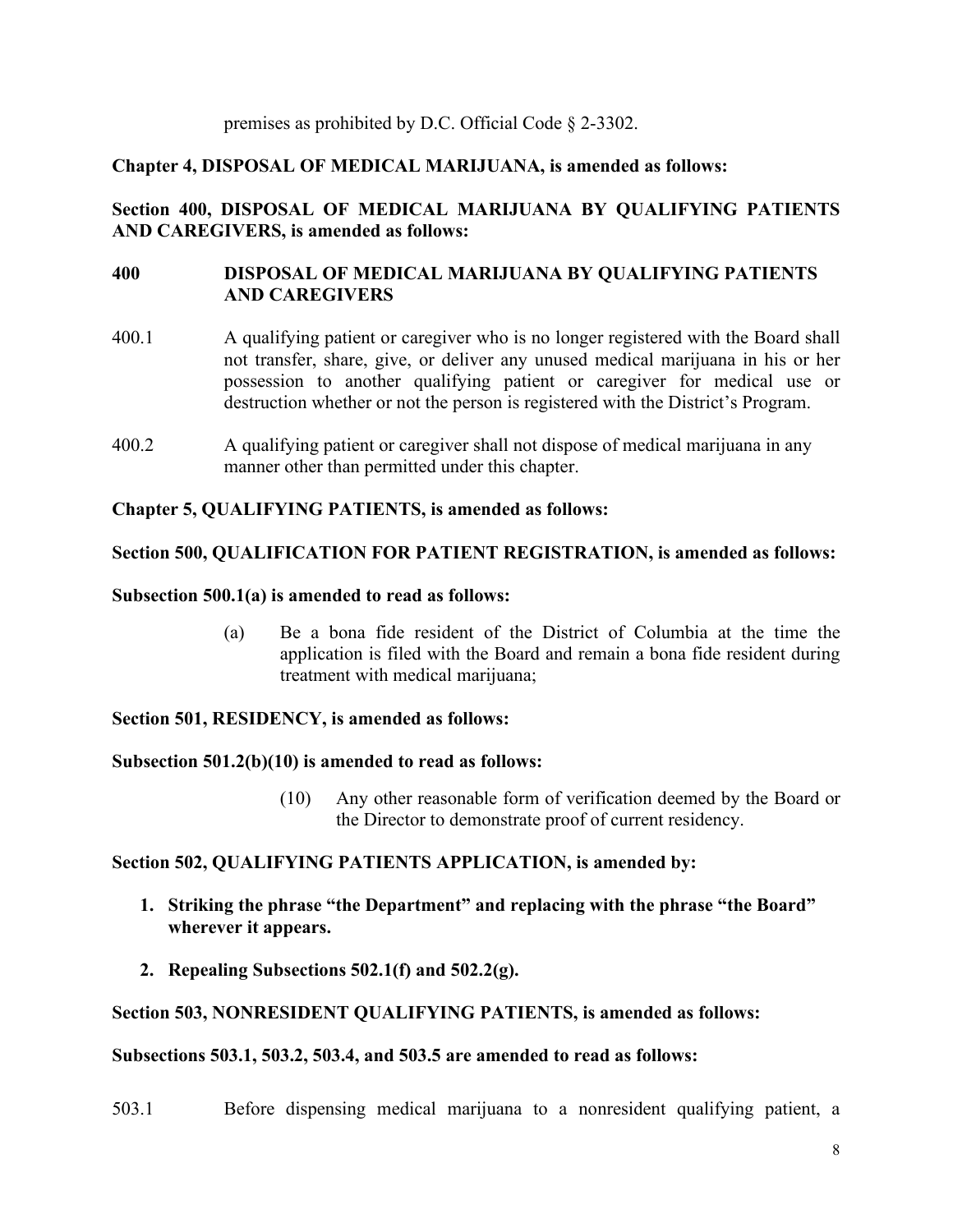registered dispensary shall:

- (a) Verify the nonresident qualifying patient's identity through comparison of his/her unexpired government-issued identification card and his/her valid, unexpired nonresident card or state-issued or U.S. territory-issued document; and
- (b) Confirm through the real-time electronic records system that the nonresident qualifying patient has not reached the allowable medical marijuana ounce limit for the thirty (30) day period.
- 503.2 A registered dispensary shall not dispense medical marijuana to a nonresident qualifying patient who is unable to present his/her unexpired government-issued identification card and his/her valid, unexpired nonresident card or state-issued or U.S. territory-issued document.
- 503.4 A registered dispensary shall not dispense medical marijuana to a nonresident qualifying patient if the Board has determined that there is a shortage of medical marijuana, or the real-time electronic records system is inactive.
- 503.5 The dispensary shall retain a copy of the nonresident card or state-issued or U.S. territory-issued document, and a copy of the government-issued identification card.

# **Chapter 6, CAREGIVERS, is amended as follows:**

# **Section 601, CAREGIVER QUALIFICATIONS, is amended as follows:**

# **Subsection 601.1(b) is amended to read as follows:**

(b) Be registered with the Board as the qualifying patient's caregiver;

# **Subsection 601.1(c) is amended to read as follows:**

(c) Not be currently serving as the caregiver for more than five (5) qualifying patients;

# **Section 602, CAREGIVER APPLICATION, is amended as follows:**

# **Subsection 602.1(a) is amended by striking the phrase "the Department" and inserting the phrase "the Board" wherever it appears.**

# **Subsection 602.1(e) is amended to read as follows:**

(e) Authorization of the Board to conduct a criminal background check, which may include consent to be fingerprinted in accordance with applicable District and federal laws and regulations; and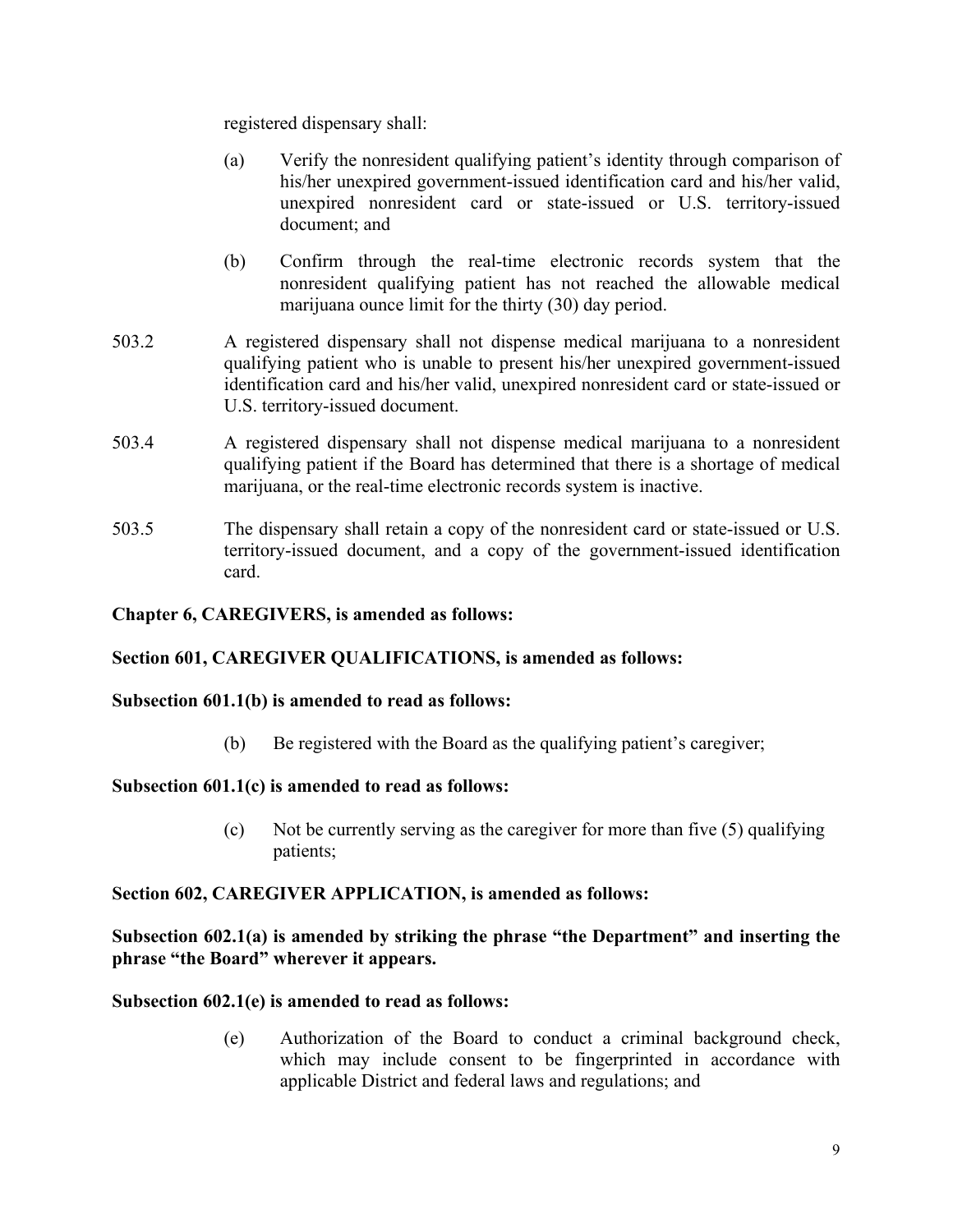**Section 603, MARIJUANA OBTAINED FROM DESIGNATED DISPENSARY, is amended to read as follows:**

## **603 MARIJUANA OBTAINED FROM DESIGNATED DISPENSARY**

- 603.1 A caregiver shall only obtain medical marijuana for the qualifying patient from a dispensary registered by the Board and shall not:
	- (a) Grow or cultivate medical marijuana for the qualifying patient;
	- (b) Purchase medical marijuana through street vendors; or
	- (c) Obtain medical marijuana from other registered qualifying patients and caregivers.
- 603.2 If the qualifying patient makes a change to the information set forth on his or her registration card, both the qualifying patient and the caregiver must surrender their registration identification cards to the Board and obtain new registration identification cards reflecting the change.

## **Chapter 7, REGISTRATION CARDS, is amended as follows:**

## **Section 700, ISSUANCE OF REGISTRATION CARDS, is amended to read as follows:**

# **700 ISSUANCE OF REGISTRATION CARDS**

- 700.1 Upon receipt and approval of a valid and complete application, the Board shall issue a registration identification card to a qualifying patient or caregiver in accordance with the Act and this subtitle.
- 700.2 A registration identification card issued pursuant to this chapter shall expire one (1) year after the date of issuance and may be renewed in accordance with the renewal provisions under this chapter.

## **Section 701, CONTENTS OF REGISTRATION CARDS, is amended as follows:**

## **Subsection 701.1(e) is repealed.**

## **Subsection 701.1(g) is amended to read as follows:**

(g) A Board internal authentication identifier.

## **Subsection 701.2(e) is repealed.**

## **Subsection 701.2(g) is amended to read as follows:**

(g) A Board internal authentication identifier.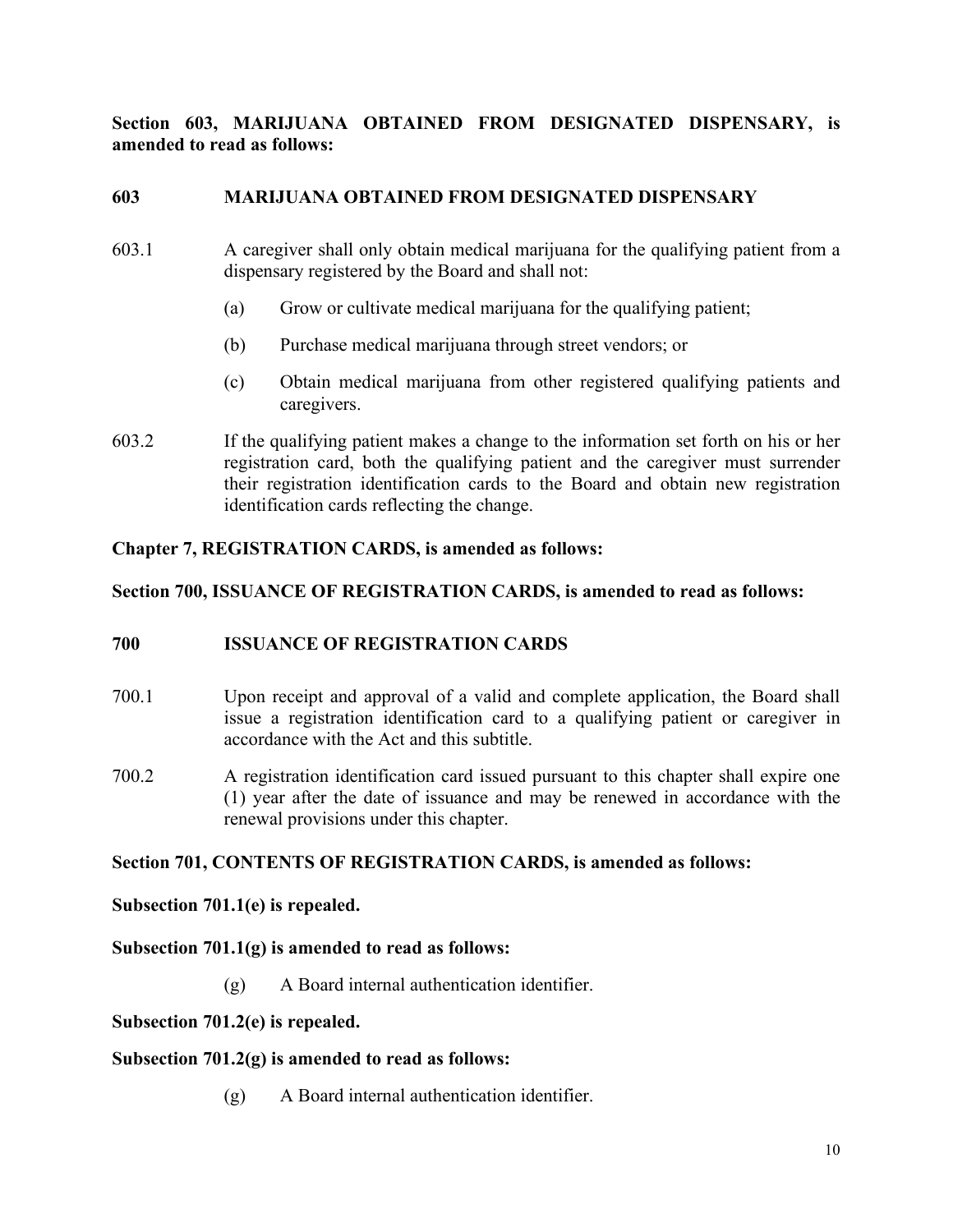## **Section 702, RENEWAL OF REGISTRATION CARDS, is amended to read as follows:**

## **702 RENEWAL OF REGISTRATION CARDS**

- 702.1 Not later than sixty (60) days prior to the expiration of a registration identification card, the qualifying patient or caregiver may apply for renewal of his or her registration identification card as follows:
	- (a) Submit a completed renewal application to the Board on the required forms and include:
		- (1) One (1) clear photocopy of a U.S., state or District governmentissued photo ID, such as a driver's license, as proof of identity;
		- (2) Proof of District residency by meeting the requirements set forth in § 501.2, if applicable;
		- (3) A signed and dated written recommendation from an authorized practitioner for the use of medical marijuana meeting the requirements of this chapter, that is dated not more than ninety (90) days prior to the application date;
	- (b) Pay the required application fee.
- 702.2 To renew a registration identification card for a minor, the parent or legal guardian of the minor shall submit a completed application to the Board on the required forms, which shall include:
	- (a) One (1) clear photocopy of U.S., state or District government-issued photo ID issued to the parent or legal guardian, such as a driver's license, as proof of identity;
	- (b) Proof of the minor and parent or legal guardian's District residency by meeting the requirements set forth in § 501.2;
	- (c) A signed and dated written recommendation from an authorized practitioner for the use of medical marijuana meeting the requirements of this chapter, that is dated not more than ninety (90) days prior to the date the application is filed with the Board;
	- (d) Designation of the individual who will serve as the minor's caregiver;
	- (e) The signed, written statement of the minor's parent or legal guardian affirming that he or she: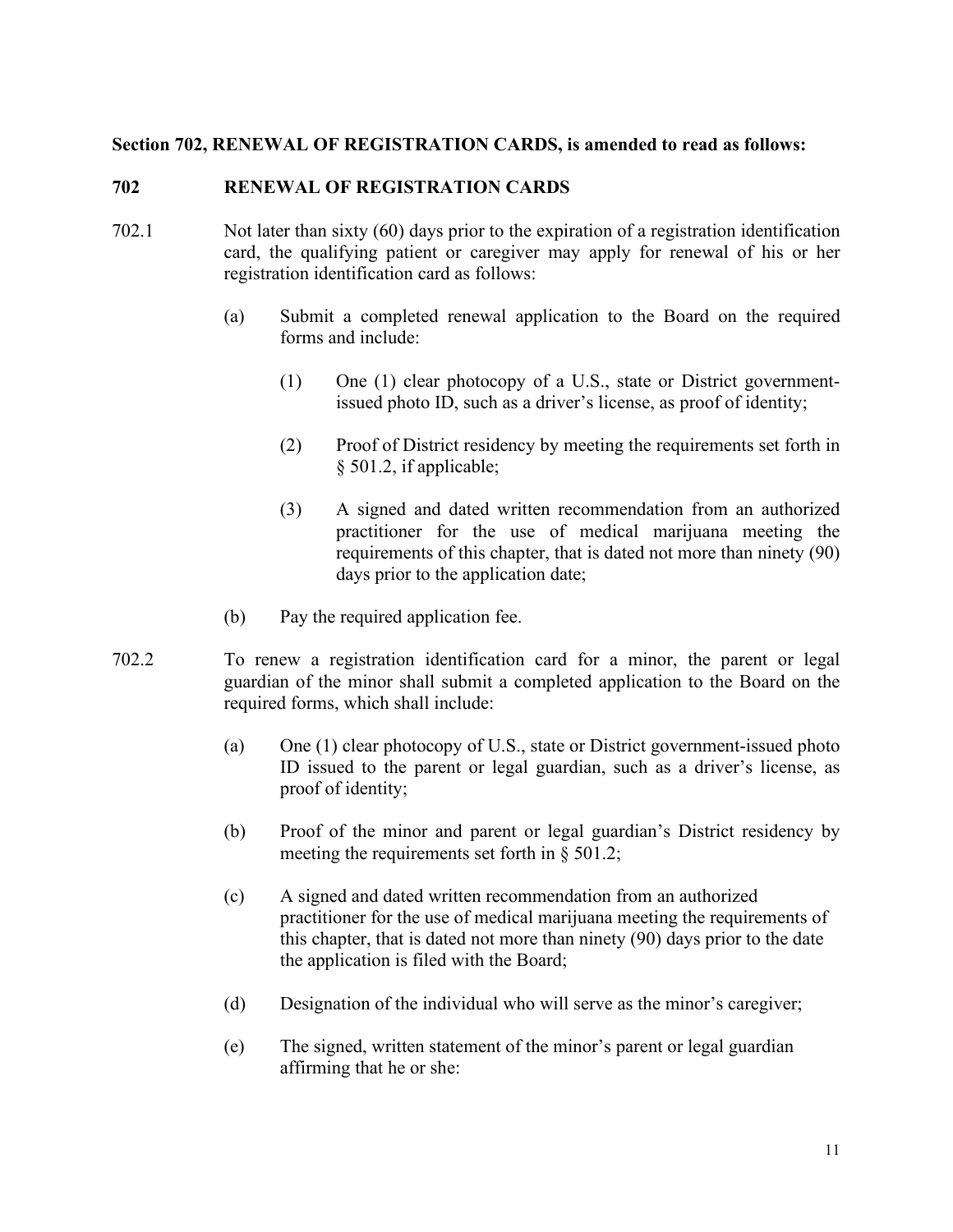- (1) Understands the qualifying medical condition or qualifying medical treatment of the minor;
- (2) Understands the potential benefits and potential adverse effects of the use of medical marijuana, in general, and specifically, in the case of the minor;
- (3) Consents to the use of medical marijuana for the treatment of the minor's qualifying medical condition or treatment of the side effects of the minor's qualifying medical treatment;
- (4) Consents to, or has designated another adult to, serve as the caregiver for the qualifying patient and that the caregiver will control the acquisition, possession, dosage, and frequency of use of medical marijuana by the qualifying patient; and
- (f) Payment for the required application fee.
- 702.3 The minor's designated caregiver shall also renew his or her registration with the Board and obtain a new caregiver registration identification card.

**Chapter 8, RECOMMENDING AUTHORIZED PRACTITIONERS, is amended as follows:**

**Section 800, QUALIFICATIONS TO BE A RECOMMENDING AUTHORIZED PRACTITIONER, is amended as follows:**

**Subsection 800.2(a) is repealed.**

**Section 801, FORM OF RECOMMENDATION, is amended by striking the phrase "the Department" and inserting the phrase "the Board" wherever it appears and repealing § 801.1(d).**

**Section 802, RECORDS MAINTAINED BY AUTHORIZED PRACTITIONERS AND DEPARTMENT, is renamed to read as follows:**

**802 RECORDS MAINTAINED BY AUTHORIZED PRACTITIONERS AND BOARD**

**Section 802, RECORDS MAINTAINED BY AUTHORIZED PRACTITIONERS AND BOARD, is further amended as follows:**

## **Subsection 802.2 is amended to read as follows:**

802.2 The Board shall maintain a confidential record, which shall not be subject to requests under the Freedom of Information Act, of each recommending authorized practitioner for the purpose of monitoring compliance with the Act.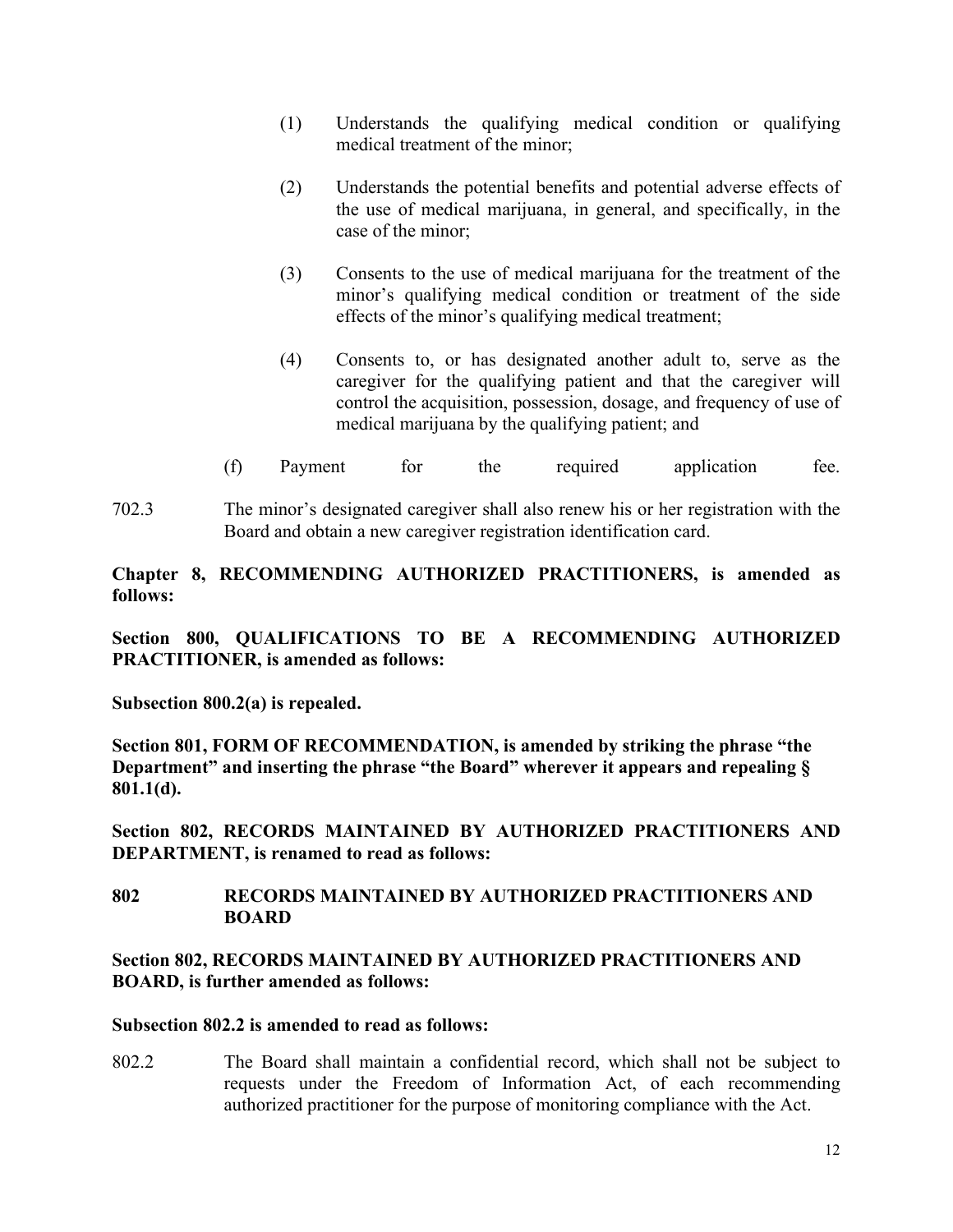# **Section 804, NOTIFICATION OF END OF QUALIFYING MEDICAL OR DENTAL CONDITION OR TREATMENT, is amended as follows:**

## **Subsection 804.1 is amended to read as follows:**

804.1 An authorized practitioner shall notify the Board in writing within fourteen (14) calendar days after advising a qualifying patient that he or she no longer suffers from a qualifying medical or dental condition or treatment.

# **Section 805, TRAINING PROGRAM FOR RECOMMENDING AUTHORIZED PRACTITIONERS, is repealed.**

# **Section 806, BOARD AUDITS AND REVIEW OF RECOMMENDATIONS, is repealed.**

# **Section 807, TELEHEALTH MEDICINE, is added and shall read as follows:**

# **§ 807 TELEHEALTH MEDICINE**

- 807.1 Authorized practitioners may provide telehealth medicine services to qualifying patients, including recommending the use of medical cannabis in accordance with this title.
- 807.2 Authorized practitioners may provide telehealth medicine services in accordance with  $\S 807.1$ ; provided that the authorized practitioner:

(a) Is licensed and in good standing to practice medicine, osteopathy, advance practice registered nursing, dentistry, naturopathic medicine, or is a physician assistant in the District of Columbia;

(b) Has a bona fide relationship with the qualifying patient;

(c) Has completed a full assessment of the patient's medical or dental history and current medical or dental condition, not more than ninety (90) days prior to making the recommendation;

(d) Has responsibility for the ongoing care and treatment of the patient either directly or in consultation with another licensed authorized practitioner; or

(e) Makes the recommendation based upon the authorized practitioner's assessment of the qualifying patient's:

(1) Medical or dental history;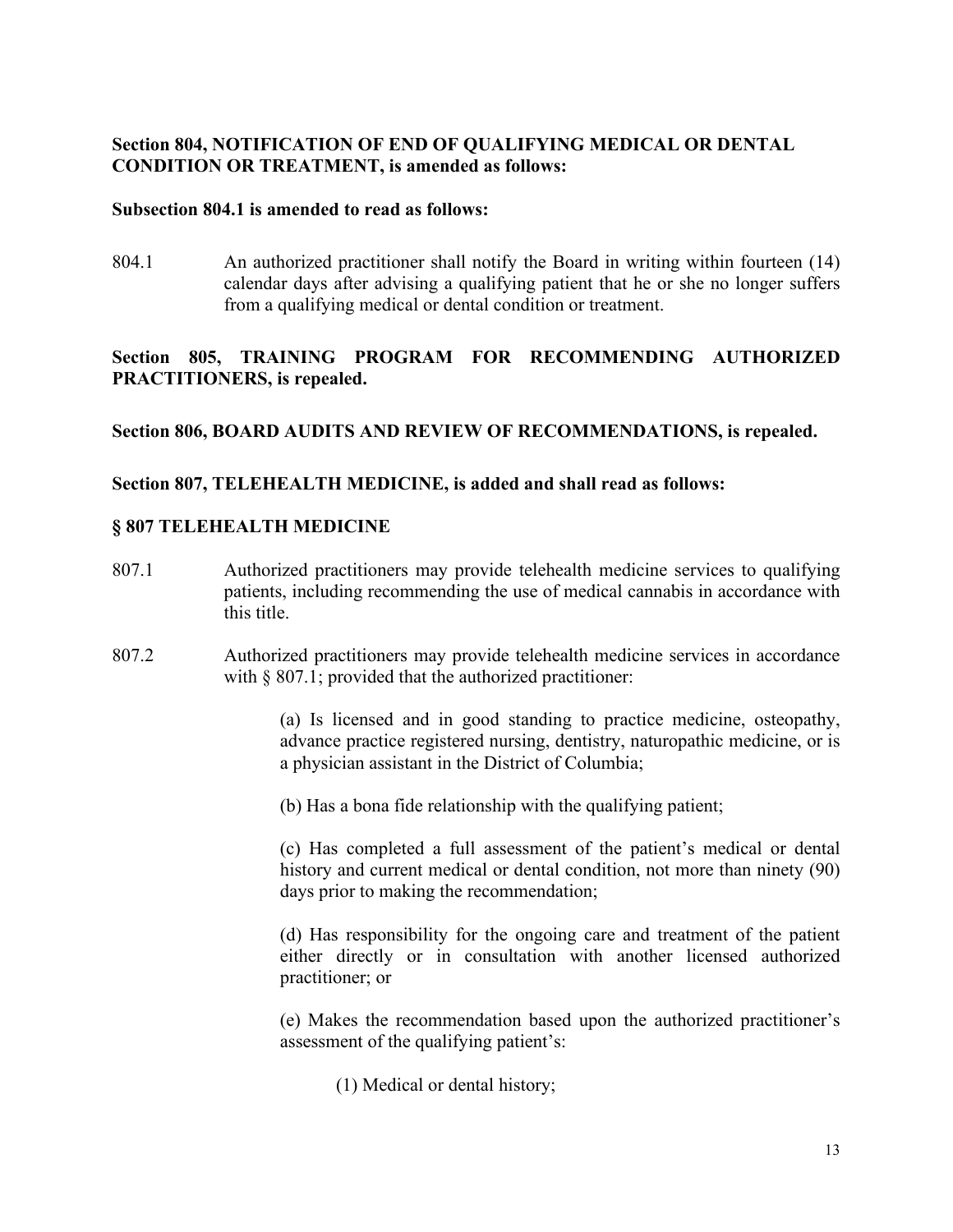(2) Current medical or dental condition; or

(3) A review of other approved medications and treatments that might provide the qualifying patient with relief from a qualifying medical or dental condition or the side effects of a qualifying medical or dental treatment; and

(f) Is not the owner, director, officer, member, incorporator, agent, or employee of a dispensary, cultivation center, or testing laboratory.

8701.3 For purposes of this section, telehealth medicine shall mean the use of electronic information and telecommunication technologies, including the teleconference and videoconference, to provide care when the qualifying patient and the authorized practitioner are not in the same place at the same time.

## **Chapter 9, DENIAL OF APPLICATIONS, is amended as follows:**

# **Section 900, DENIAL OF APPLICATIONS FOR PATIENT AND CAREGIVER REGISTRATIONS, is amended to read as follows:**

- 900.1 The Board may deny an application or renewal application for a qualifying patient or caregiver registration identification card only if:
	- (a) The application is incomplete and the applicant fails to provide the missing information or documents within the time period allotted by the Board;
	- (b) The Board determines after further inquiry or investigation that the information provided was false, misleading, forged, or altered;
	- (c) The Board determines that the caregiver has a disqualifying conviction; or
	- (d) The application otherwise fails to comply with Chapter 16B of Title 7 of the D.C. Official Code or this title.
- 900.2 Denial by the Board of an application or renewal application for a qualifying patient or caregiver registration identification card shall be deemed a final order in this matter.
- 900.3 An applicant or renewal applicant for a qualifying patient or caregiver that has had his or her application denied by the Board may seek review of the Board's decision by the District of Columbia Court of Appeals in accordance with the District of Columbia Administrative Procedure Amendment Act of 1975, effective October 8, 1975 (D.C. Law 1-19; [D.C. Official Code §§ 2-501](http://www.westlaw.com/Link/Document/FullText?findType=L&pubNum=1000869&cite=DCCODES2-501&originatingDoc=N92DDB430209311E1AECFDFFFC28015BC&refType=LQ&originationContext=document&vr=3.0&rs=cblt1.0&transitionType=DocumentItem&contextData=(sc.Default)) - [2-511\)](http://www.westlaw.com/Link/Document/FullText?findType=L&pubNum=1000869&cite=DCCODES2-511&originatingDoc=N92DDB430209311E1AECFDFFFC28015BC&refType=LQ&originationContext=document&vr=3.0&rs=cblt1.0&transitionType=DocumentItem&contextData=(sc.Default)), as amended.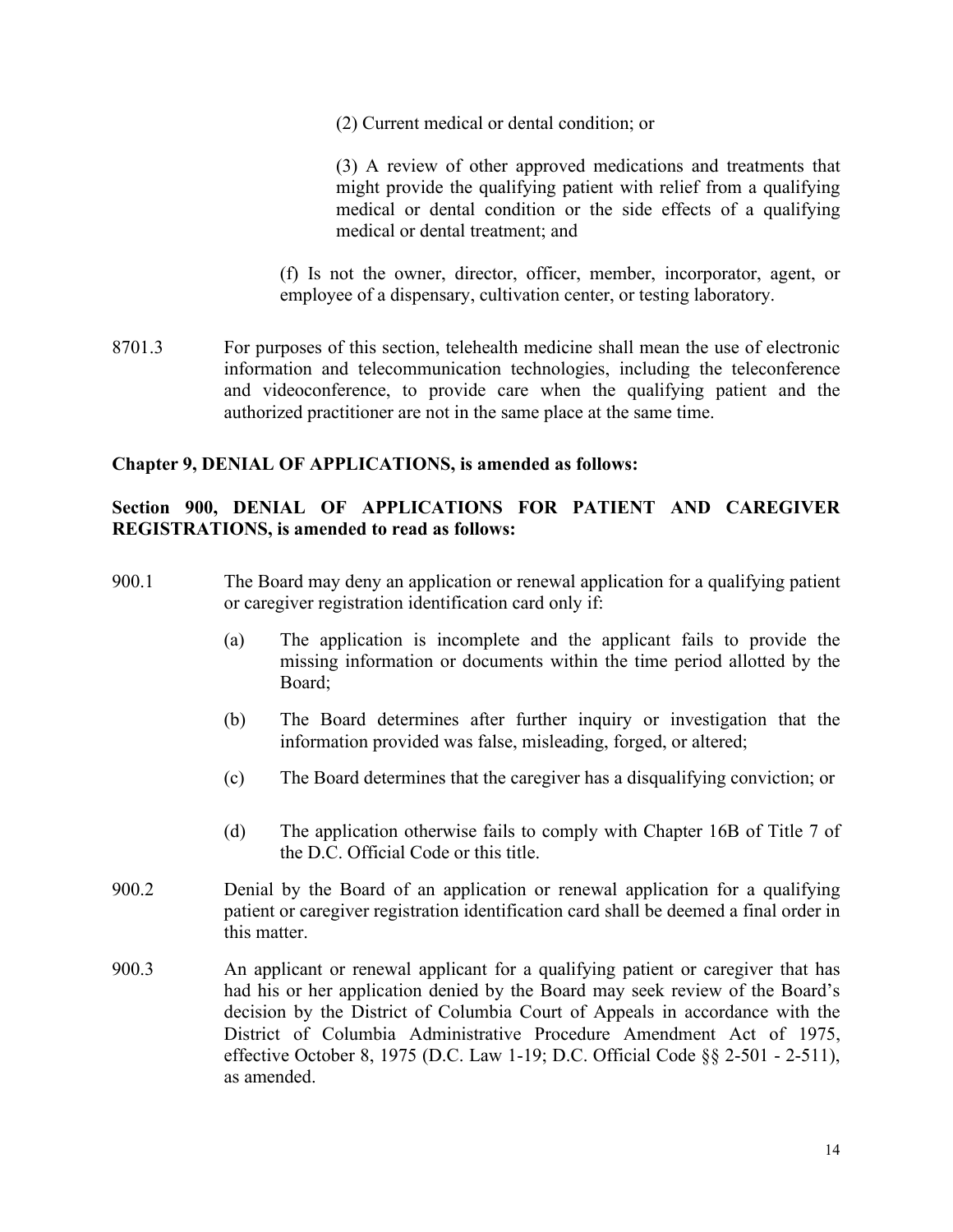## **Chapter 10, ENFORCEMENT ACTIONS, is amended as follows:**

## **Section 1000, COMPLAINTS AGAINST PATIENTS, CAREGIVERS OR RECOMMENDING AUTHORIZED PHYSICIANS, is amended to read as follows:**

## **1000 COMPLAINTS AGAINST PATIENTS, CAREGIVERS OR RECOMMENDING AUTHORIZED PHYSICIANS**

- 1000.1 The Board shall receive, at any time during the registration period, complaints from any person alleging a violation or misconduct by a patient, caregiver, or recommending authorized practitioner. Complaints shall be in writing and set forth enough information to allow ABRA's Enforcement Division to investigate the matter, which shall include at a minimum:
	- (a) The facts or circumstances that form the basis of the complaint, including the date(s), time(s), and location(s) of the incident(s);
	- (b) Clear identification of the patient, caregiver, or recommending authorized practitioner who is the subject of the complaint;
	- (c) The name(s), and contact information (if known) of any witnesses to the incident;
	- (d) Any supporting documentation or photos; and
	- (e) The contact information for the complainant.
- 1000.2 In addition to written complaints identifying the complainant, any person may make an anonymous complaint in writing to the Board or orally to any ABRA Enforcement Division investigator. Anonymous complaints shall be investigated to the best of the Board's ability but may result in no action being taken if the anonymous complainant fails to provide the Board or the investigator with adequate information.
- 1000.3 Nothing in this chapter shall preclude the Board from unilaterally initiating an investigation if it finds that there exists a reasonable basis to believe that there is a violation of the regulations or the Act.
- 1000.4 Upon receiving a complaint, the Board may, in its discretion, request that the qualifying patient or caregiver complained of answer the complaint within ten (10) days of receipt of the complaint. The Board shall attach a copy of the complaint to the request or shall describe the acts alleged in the complaint. The qualifying patient or caregiver may respond either personally or through a legal representative.
- 1000.5 Complaints against recommending authorized practitioners shall be forwarded to the relevant licensing board for disposition.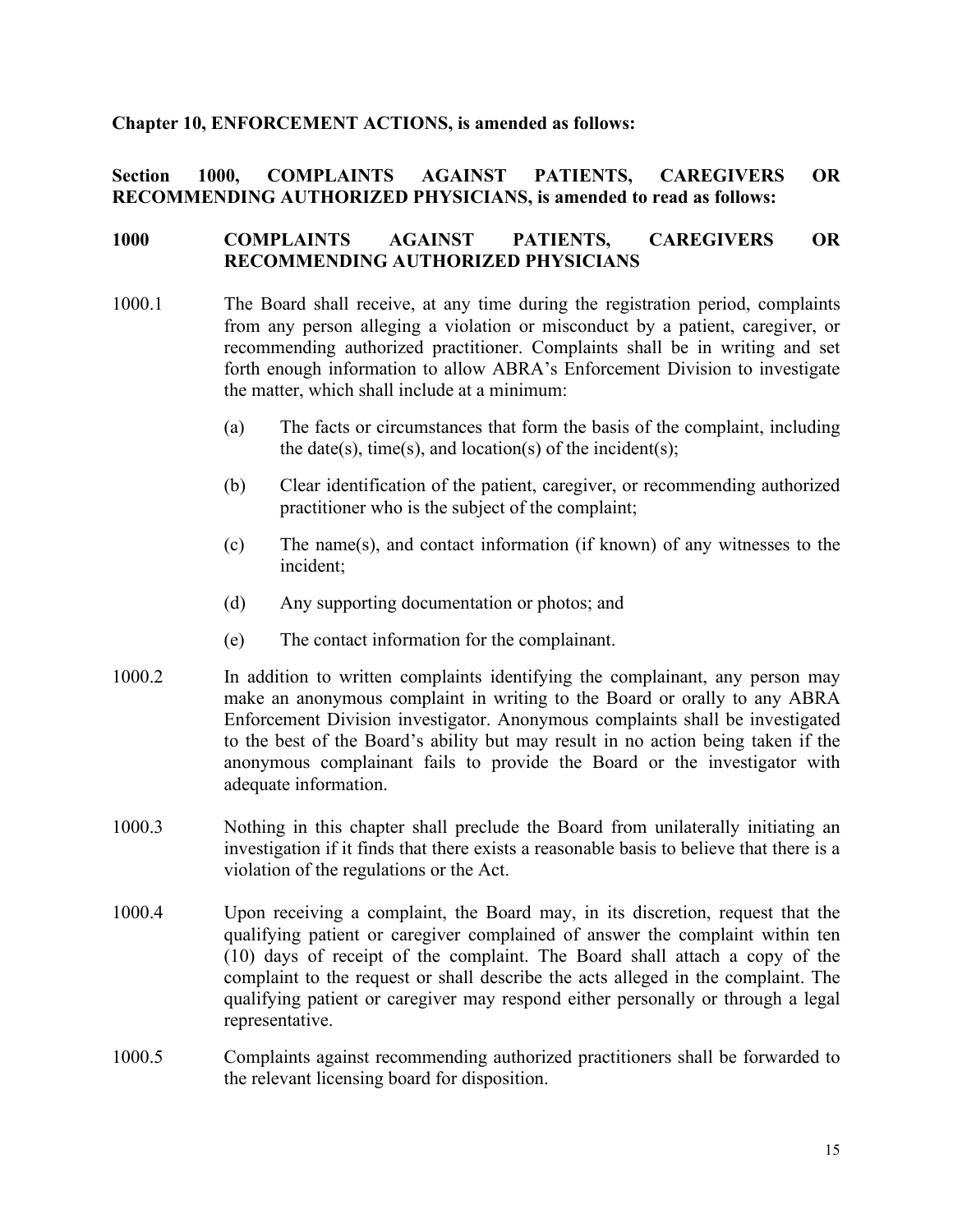| 1000.6 | If the Board receives a written response from a qualifying patient or caregiver, it<br>may, in its discretion, send a copy of the response to the complainant and request<br>a written reply within a time period determined by the Board.                                                                                                          |
|--------|-----------------------------------------------------------------------------------------------------------------------------------------------------------------------------------------------------------------------------------------------------------------------------------------------------------------------------------------------------|
| 1000.7 | At any point during the course of the investigation or inquiry into the complaint,<br>the Board may determine that there is not and will not be sufficient evidence to<br>warrant further proceedings. In such event, the Board shall dismiss the complaint.                                                                                        |
| 1000.8 | If the Board determines, after the investigation, that there is otherwise reason to<br>believe that the acts alleged occurred and constitute a violation of the regulations<br>or the Act, the Board may fine the registration holder pursuant to the Civil<br>Infractions Act, or initiate an action to suspend or revoke the registration.        |
| 1000.9 | All written complaints as set forth under $\S$ 1000.1 which identify the complainant<br>by name and address, shall be acknowledged in writing by the Board within thirty<br>(30) days of receipt of the complaint. At the conclusion of the matter, the Board<br>shall advise the complainant of the action that the Board has taken on the matter. |
|        |                                                                                                                                                                                                                                                                                                                                                     |

1000.10 The Board shall maintain records documenting complaints received and the action taken in response to the complaint.

## **Section 1001, NOTICE OF POTENTIAL JEOPARDY, is repealed.**

## **Section 1002, REVOCATION, SUSPENSION, OR FINES – GENERAL PROVISIONS, is amended to read as follows:**

## **1002 REVOCATION, SUSPENSION, OR FINES – GENERAL PROVISIONS**

- 1002.1 The Board may fine, suspend, or revoke the registration of any registration holder during the registration period if the registration holder violates any of the provisions of the Act or this subtitle, including but not limited to, purchasing medical marijuana from any source other than a licensed dispensary, selling or transferring medical marijuana to another person, or using medical marijuana in a location other than the patient's residence another individual's residence, if permitted, or a school where the qualifying patient is enrolled provided the school has a policy in place for allowing the administration of medication at school and medical marijuana is administered in a non-smokable form, or a medical facility where the patient is permitted to use marijuana.
- 1002.2 The Board may impose civil fines under the Civil Infractions Act for any infraction under this subtitle, not to exceed two thousand dollars (\$2,000.00) per first offense violation. Civil fines imposed by the Board or an ABRA investigator shall be consistent with sections 16 DCMR §§ 3200-3201 and 3664-3674.
- 1002.3 Except in the case of a summary suspension or revocation action, the Board shall not revoke or suspend a registration until the holder of the registration has been given an opportunity to be heard in his or her defense.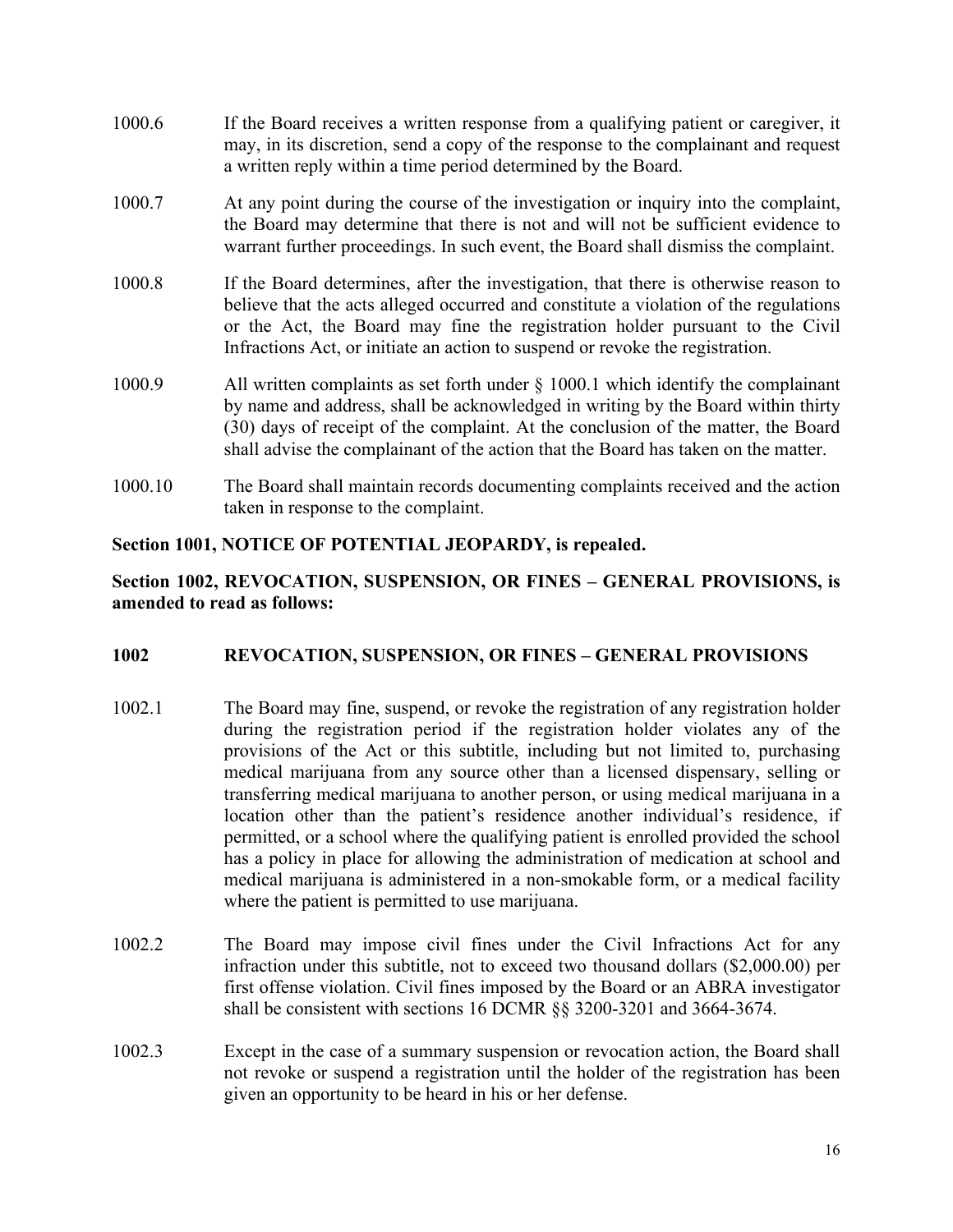- 1002.4 If a registration is revoked or suspended, no part of the registration fee shall be returned.
- 1002.5 Prior to seeking action to revoke a registration for a patient, the Board may, require the patient to designate a Board-approved caregiver to ensure compliance with the terms and conditions imposed by the Board.
- 1002.6 If the Board revokes a registration for a patient, no registration shall be issued to the same person whose registration is so revoked for one (1) year following the revocation.
- 1002.7 If the Board revokes a registration for a caregiver, no registration shall be issued to the same person whose registration is so revoked for five (5) years following the revocation.

# **Section 1003, NOTICE OF CONTEMPLATED ACTION AND HEARING, is amended to read as follows:**

## **1003 NOTICE OF CONTEMPLATED ACTION AND HEARING**

- 1003.1 Violation of any provision of the Act or this subtitle may result in a notice of intent to suspend or revoke the qualifying patient's or caregiver's registration identification card, and all lawful privileges under the Act.
- 1003.2 Except in the case of a summary suspension or revocation, the Board shall give a registrant written notice and an opportunity to have a hearing before the Board prior to taking any final action which would:
	- (a) Suspend registration; or
	- (b) Revoke registration.
- 1003.3 A notice of intent to suspend or revoke shall contain the following:
	- (a) A statement of the proposed action;
	- (b) A statement setting forth the reasons for the proposed action, including a specification of any specific violation complained of;
	- (c) Reference to any particular section of the Act or rules allegedly violated;
	- (d) A date of both a show cause status and show cause hearing as well as the contact information for the assigned Office of Attorney General attorney; and
	- (e) A statement that the Board may proceed *ex parte* in the event that the registrant does not appear for the show cause hearing.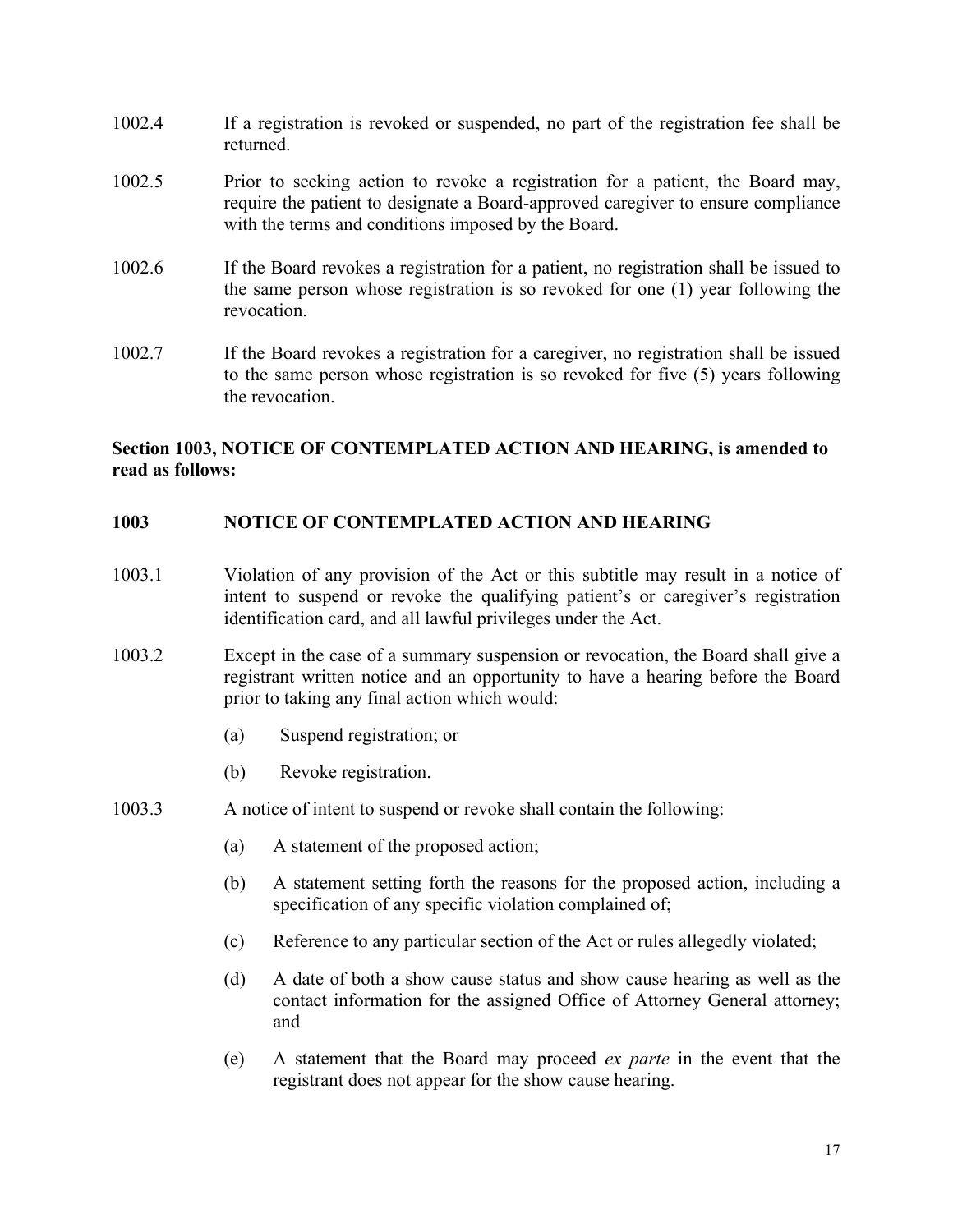- 1003.4 A notice, order, decision, or pleading required by this chapter to be served upon a party shall be served upon the party or upon the representative designated by the party or by law to receive service of papers. If a party has appeared through counsel, service may be made upon the counsel of record.
- 1003.5 Service on a registrant shall be directed to the last known address or e-mail address of the registrant on file with the Board or the registrant's resident agent or attorney, and shall be completed by one (1) of the following methods:
	- (a) Personal delivery;
	- (b) Leaving it at the party's usual place of residence with a person of suitable discretion sixteen (16) years of age or older residing there;
	- (c) Certified mail, return receipt requested; or
	- (d) Electronic mail where the registrant or their resident agent or counsel has agreed to accept service by electronic means.
- 1003.6 Proof of service, stating the name and address of the person on who service is made and the manner and date of service, may be shown by one (1) of the following methods:
	- (a) Written acknowledgement by the party or other person served in accordance with § 1003.5 or by the party's counsel;
	- (b) The certificate of the serving party or that party's counsel;
	- (c) A return receipt if service is made by certified mail; or
	- (d) An acknowledgment of receipt by responding to the email that is sent to the registrant or their resident agent or counsel in accordance with § 1003.5(d).
- 1003.7 If service is by personal delivery, it shall be deemed to have been served at the time when delivery is made to the party or other person served in accordance with § 1003.5.
- 1003.8 If service is by certified mail, it shall be deemed to have been made on the date shown on the return receipt showing delivery of the notice to the party or refusal of the party to accept delivery.
- 1003.9 If service is by electronic mail, it shall be deemed to have been served on the day at time that the email is sent to the registrant or their resident agent or counsel.
- 1003.10 If the party is no longer at the last known address as shown by the records of the Board, and no forwarding address is available, service shall be deemed to have been made on the date the return receipt bearing that notification is received by the Board.
- 1003.11 The decision rendered by the Board shall be the final order in this matter. A party may seek review of the Board's decision with the District of Columbia Court of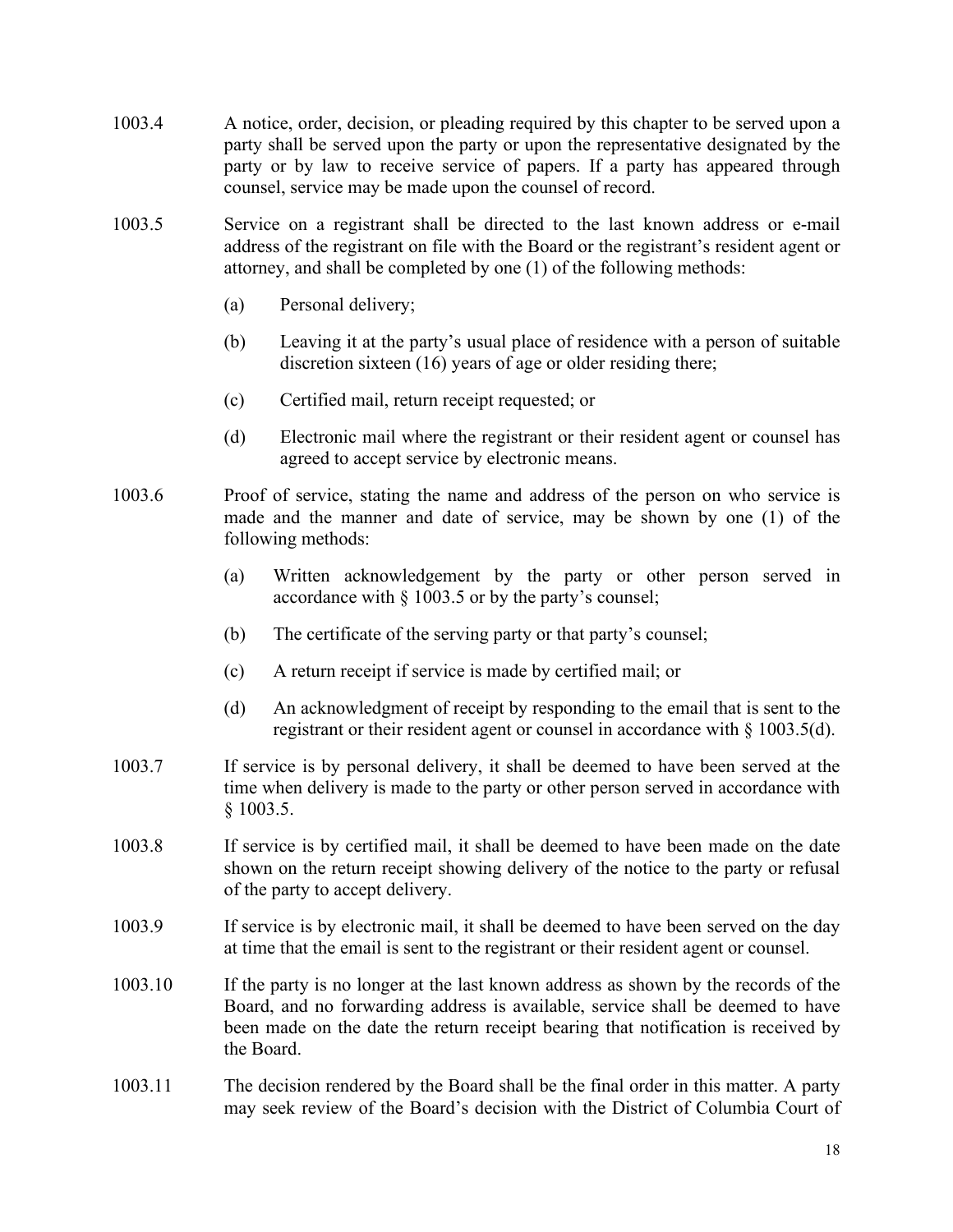Appeals in accordance with the District of Columbia Administrative Procedure Amendment Act of 1975, effective October 8, 1975 (D.C. Law 1-19; [D.C.](http://www.westlaw.com/Link/Document/FullText?findType=L&pubNum=1000869&cite=DCCODES2-501&originatingDoc=N92DDB430209311E1AECFDFFFC28015BC&refType=LQ&originationContext=document&vr=3.0&rs=cblt1.0&transitionType=DocumentItem&contextData=(sc.Default))  [Official Code §§ 2-501](http://www.westlaw.com/Link/Document/FullText?findType=L&pubNum=1000869&cite=DCCODES2-501&originatingDoc=N92DDB430209311E1AECFDFFFC28015BC&refType=LQ&originationContext=document&vr=3.0&rs=cblt1.0&transitionType=DocumentItem&contextData=(sc.Default)) - [2-511\)](http://www.westlaw.com/Link/Document/FullText?findType=L&pubNum=1000869&cite=DCCODES2-511&originatingDoc=N92DDB430209311E1AECFDFFFC28015BC&refType=LQ&originationContext=document&vr=3.0&rs=cblt1.0&transitionType=DocumentItem&contextData=(sc.Default)), as amended.

**Section 1004, NOTICE OF SUMMARY SUSPENSION ACTION AND HEARING, is amended to read as follows:**

## **1004 NOTICE OF SUMMARY SUSPENSION OR REVOCATION ACTION AND HEARING**

- 1004.1 Violation of the Act or this subtitle may result in the summary suspension or revocation of a qualifying patient or caregiver's registration.
- 1004.2 If the Board determines, after investigation, that the conduct of a qualifying patient or caregiver presents an imminent danger to the health and safety of the public, the Board may summarily suspend, revoke or restrict, without a hearing, the registration of the qualifying patient or caregiver.
- 1004.3 A notice of summary suspension or revocation shall contain the following:
	- (a) A statement that the qualifying patient or caregiver must return any unused medical marijuana in his or her possession to the District of Columbia Metropolitan Police Department within twenty-four (24) hours of receiving the summary suspension notice;
	- (b) A statement that the qualifying patient or caregiver must surrender his or her registration identification card to the Board within twenty-four (24) hours of receiving the summary suspension notice;
	- (c) A statement setting forth the reasons for the summary action, including a specification of any specific violation complained of;
	- (d) Reference to any particular section of the Act or rules allegedly violated;
	- (e) A statement that the registrant may request an immediate hearing before the Board for the purpose of determining whether the suspension shall continue. The registrant shall file the request with the Board within three (3) business days after service of a notice of a summary suspension, revocation or restriction of the registration, unless otherwise agreed by the parties to be held at a later date; and
	- (f) The Board shall issue a decision within three (3) business days after the hearing. A person aggrieved by a final summary action may file an appeal with the District of Columbia Administrative Procedure Amendment Act of 1975, effective October 8, 1975 (D.C. Law 1-19; [D.C. Official Code §§](http://www.westlaw.com/Link/Document/FullText?findType=L&pubNum=1000869&cite=DCCODES2-501&originatingDoc=N92DDB430209311E1AECFDFFFC28015BC&refType=LQ&originationContext=document&vr=3.0&rs=cblt1.0&transitionType=DocumentItem&contextData=(sc.Default))  [2-501](http://www.westlaw.com/Link/Document/FullText?findType=L&pubNum=1000869&cite=DCCODES2-501&originatingDoc=N92DDB430209311E1AECFDFFFC28015BC&refType=LQ&originationContext=document&vr=3.0&rs=cblt1.0&transitionType=DocumentItem&contextData=(sc.Default)) - [2-511\)](http://www.westlaw.com/Link/Document/FullText?findType=L&pubNum=1000869&cite=DCCODES2-511&originatingDoc=N92DDB430209311E1AECFDFFFC28015BC&refType=LQ&originationContext=document&vr=3.0&rs=cblt1.0&transitionType=DocumentItem&contextData=(sc.Default)), as amended.
- 1004.4 A notice, order, decision, or pleading required by this chapter to be served upon a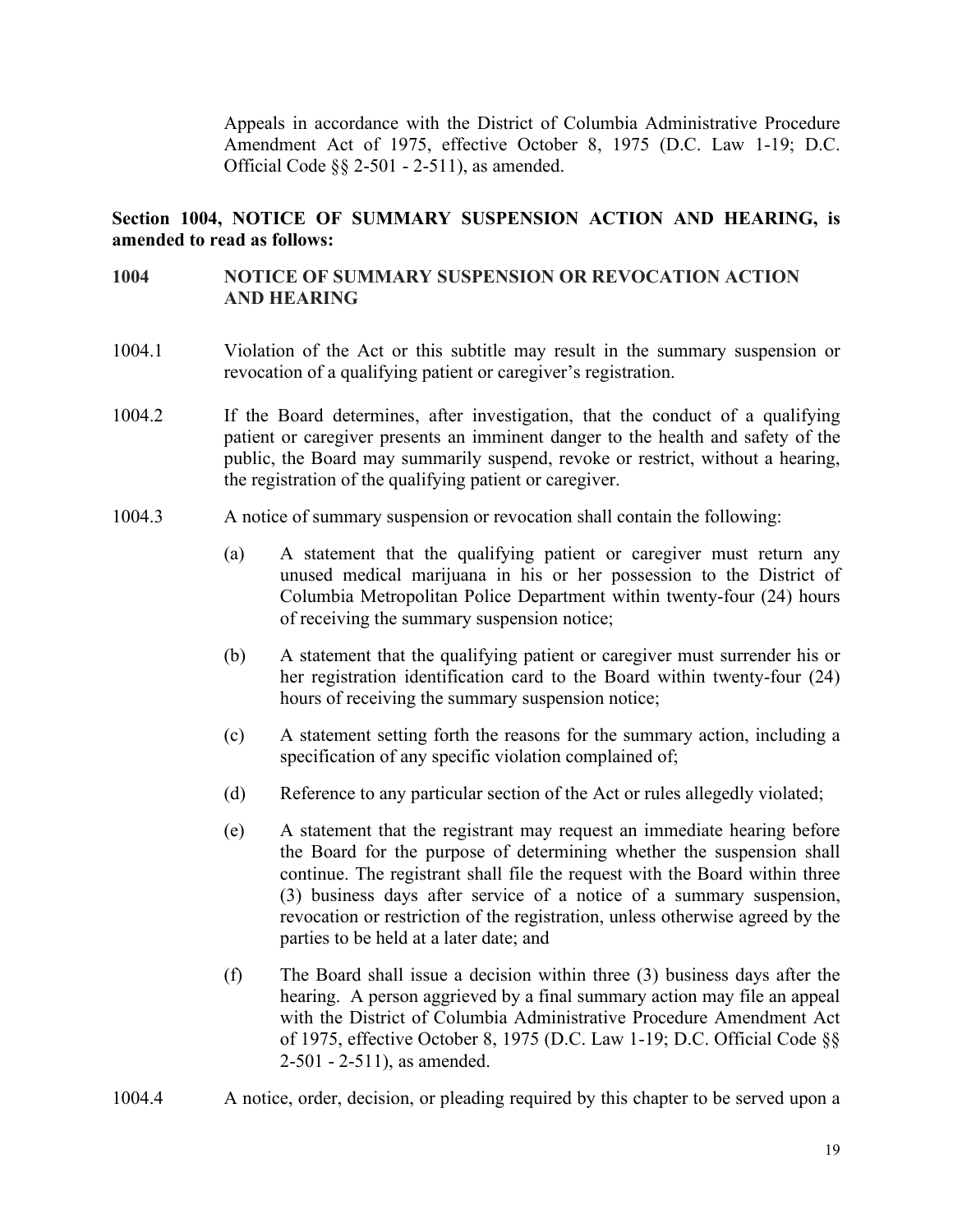party shall be served upon the party or upon the representative designated by the party or by law to receive service of papers. If a party has appeared through counsel, service may be made upon the counsel of record.

- 1004.5 Service on a registrant shall be directed to the last known address of the registrant or the email address on file with the Board or the registrant's resident agent or attorney, and shall be completed by one (1) of the following methods:
	- (a) Personal delivery;
	- (b) Leaving it at the party's usual place of residence with a person of suitable discretion sixteen (16) years of age or older residing there;
	- (c) Certified mail, return receipt requested; or
	- (d) Electronic mail where the registrant or their resident or counsel has agreed to accept service by email.
- 1004.6 Proof of service, stating the name and address of the person on who service is made and the manner and date of service, may be shown by one (1) of the following methods:
	- (a) Written acknowledgement by the party or other person served in accordance with § 1004.5 or by the party's counsel;
	- (b) The certificate of the serving party or that party's counsel; or
	- (c) A return receipt if service is made by certified mail; or
	- (d) An acknowledgment of receipt by responding to the email that is sent to the registrant or their resident agent or counsel in accordance with § 1003.5(d).
- 1004.7 If service is by personal delivery, it shall be deemed to have been served at the time when delivery is made to the party or other person served in accordance with § 1004.5.
- 1004.8 If service is by certified mail, it shall be deemed to have been made on the date shown on the return receipt showing delivery of the notice to the party or refusal of the party to accept delivery.
- 1004.9 If service is by electronic mail, it shall be deemed to have been served on the day at time that the email is sent to the registrant or their resident agent or counsel.
- 1004.10 If the party is no longer at the last known address as shown by the records of the Board, and no forwarding address is available, service shall be deemed to have been made on the date the return receipt bearing that notification is received by the Board.
- 1004.11 A registrant whose registration has been summarily suspended may request an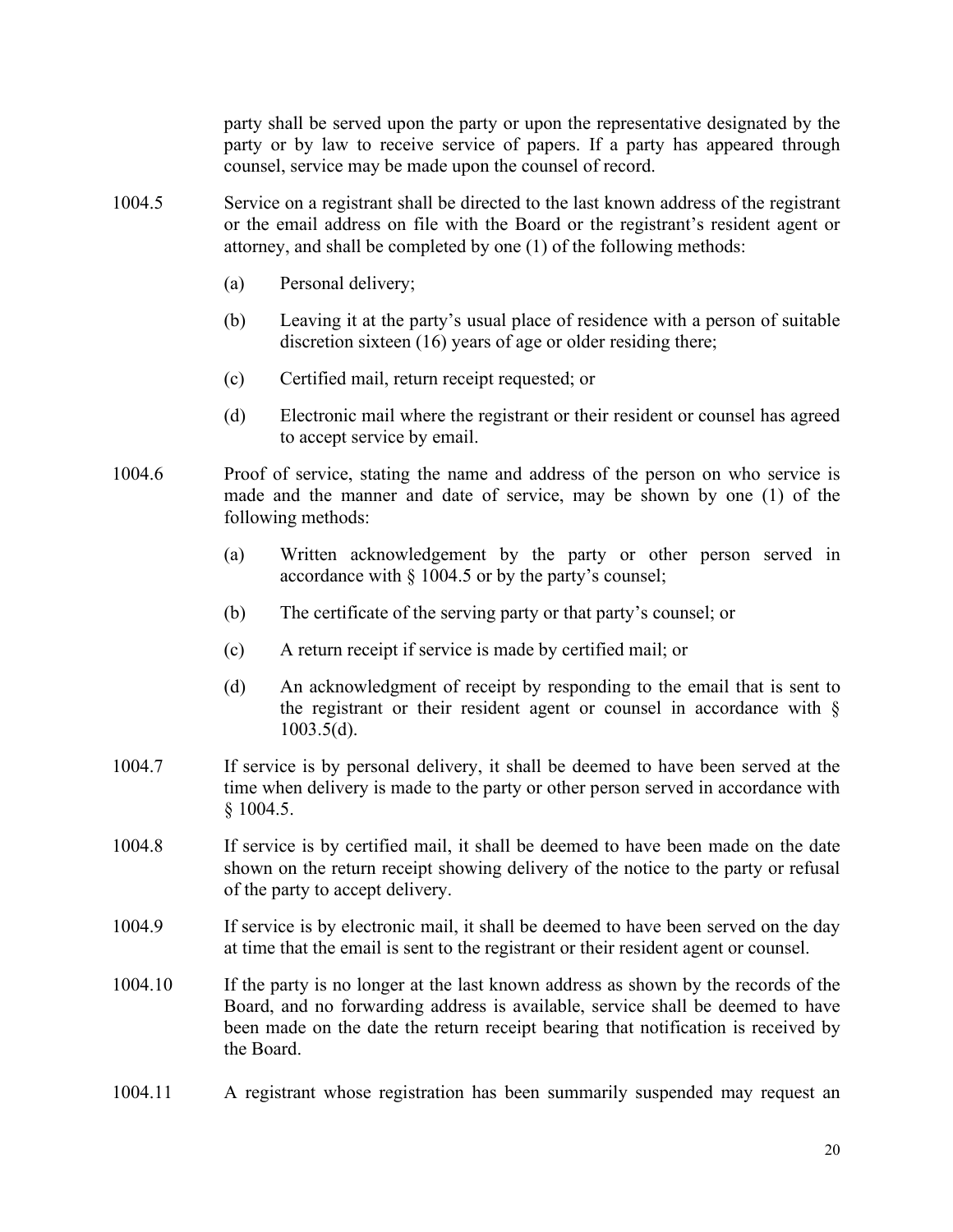immediate hearing before the Board for the purpose of determining whether the suspension shall continue. The registrant shall file the request with the Board within three (3) business days after service of a notice of a summary suspension, revocation or restriction of the registration unless otherwise agreed by the parties to be held at a later date.

- 1004.12 A request for a hearing under this chapter shall include the following:
	- (a) A statement of the facts relevant to the review of the action;
	- (b) A statement of the arguments that the respondent considers relevant to the review of the action; and
	- (c) Any other evidence considered relevant.
- 1004.13 If the registrant fails to request a hearing within the time and in the manner specified in the notice, the summary suspension shall continue until after a finding by the Board that the imminent danger no longer exists, or until after a decision on a notice of intent to revoke or suspend the registration becomes final under § 1003.13 or 1003.16.
- 1004.14 If a hearing is timely requested, the proceedings shall thereafter be conducted pursuant to Chapter 17 of Title 23 of the DCMR.
- 1004.15 The decision rendered by the Board shall be the Final Order in this matter. A party may seek review of the Board's decision with the District of Columbia Administrative Procedure Amendment Act of 1975, effective October 8, 1975 (D.C. Law 1-19; [D.C. Official Code §§ 2-501](http://www.westlaw.com/Link/Document/FullText?findType=L&pubNum=1000869&cite=DCCODES2-501&originatingDoc=N92DDB430209311E1AECFDFFFC28015BC&refType=LQ&originationContext=document&vr=3.0&rs=cblt1.0&transitionType=DocumentItem&contextData=(sc.Default)) - [2-511\)](http://www.westlaw.com/Link/Document/FullText?findType=L&pubNum=1000869&cite=DCCODES2-511&originatingDoc=N92DDB430209311E1AECFDFFFC28015BC&refType=LQ&originationContext=document&vr=3.0&rs=cblt1.0&transitionType=DocumentItem&contextData=(sc.Default)), as amended.

## **Chapter 11, CONFIDENTIALITY OF RECORDS, is amended as follows:**

## **Section 1100, MEDICAL MARIJUANA PROGRAM RECORDS, is amended to read as follows:**

## **1100 MEDICAL CANNABIS PATIENT RECORDS**

- 1100.1 The Board shall maintain a confidential list of qualifying patients and caregivers to whom it has issued registration identification cards.
- 1100.2 All information obtained by the Board relating to qualifying patients and caregivers shall be confidential and subject to the protections of the District's privacy laws and privileges, including specifically the following:

(a) Applications and supporting information submitted by qualifying patients and caregivers;

(b) Individual names and other identifying information about qualifying patients and caregivers;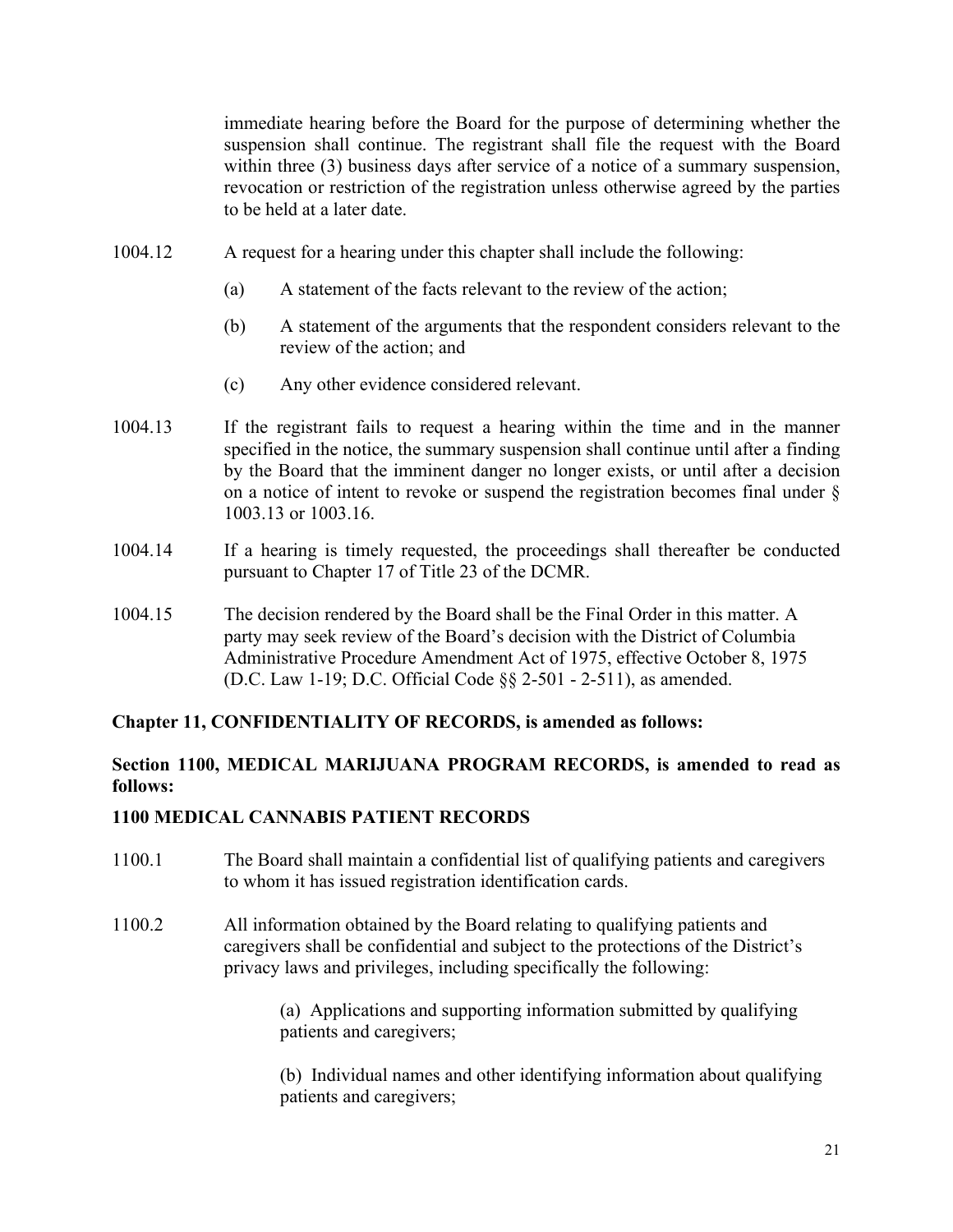- (c) Certifications issued by practitioners;
- (d) Information on identification cards; and
- (e) Information relating to the qualifying patient's medical condition(s).
- 1100.3 ABRA employees are authorized to access confidential records as necessary to perform their official duties.
- 1100.4 The Board shall verify to law enforcement personnel whether a registration identification card is valid.
- 1100.5 The Board may disclose confidential information in the course of any judicial or administrative proceeding:

(a) In response to an order of the court provided that the Board discloses only the information expressly authorized by such order;

(b) In response to a subpoena, discovery request or other lawful process that is not accompanied by an order of the court provided that the individual whose information is sought has been provided notice of the request and consents to the disclosure.

## **Chapter 12, INVESTIGATIONS AND INSPECTIONS, is amended as follows:**

# **Section 1200, ANNOUNCED AND UNANNOUNCED INVESTIGATIONS AND INSPECTIONS, is amended to read as follows:**

## **1200 ANNOUNCED AND UNANNOUNCED INVESTIGATIONS AND INSPECTIONS**

- 1200.1 The Board or an ABRA investigator may conduct announced and unannounced investigations and inspections of cultivation centers, dispensaries, and testing laboratories, as related to the Board's purview, mission and function, for the purpose of determining the suitability of any facility or location with respect to sanitation and health, and to determine compliance with the Act and these regulations by any registered cultivation center, dispensary, or testing laboratory.
- 1200.2 During an inspection or investigation of a dispensary, the Board or an ABRA investigator may review the dispensary's confidential records, including its dispensing records and information which contains the names and addresses of qualifying patients, caregivers, and authorized practitioners, as necessary and appropriate to the Board's purview and authority, to determine compliance with the Act and these regulations.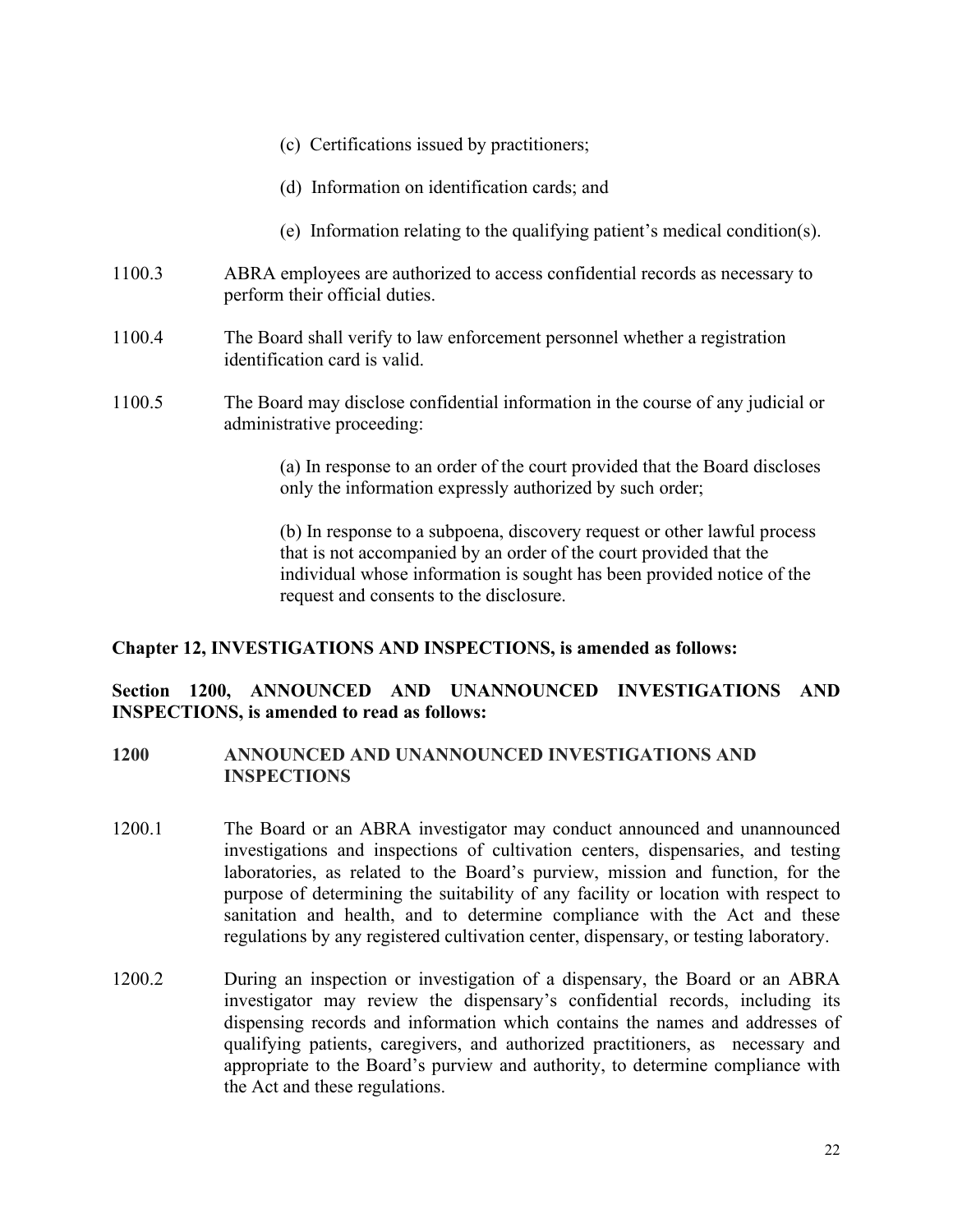- 1200.3 During an inspection or investigation of a cultivation center, the Board or an ABRA investigator may review the cultivation center's confidential records, as necessary and appropriate to the Board's purview and authority, to determine compliance with the Act and these regulations.
- 1200.4 All qualifying patients and caregivers shall provide the Board or an ABRA investigator with immediate access to any material and information necessary for determining compliance with the Act and these regulations.
- 1200.5 Failure by a qualifying patient or caregiver to provide the Board or an ABRA investigator with immediate access to any requested material or information to determine compliance with the Act or these regulations, may result in sanctions against the qualifying patient or caregiver up to and including revocation of the registration.
- 1200.6 Failure by a dispensary, cultivation center, or testing laboratory to provide the Board or an ABRA investigator with immediate access to any requested material or information as part of an inspection or investigation under the Act or these regulations, may result in the imposition of a civil fine or the suspension or revocation of the license.

## **Chapter 13, FEES, is amended as follows:**

## **Section, 1300, REGISTRATION, RENEWAL, AND REPLACEMENT FEES, is amended as follows:**

## **Subsection 1300.3 is amended by amending the lead-in language to read as follows:**

1300.3 A qualifying patient or caregiver whose income is equal to or less than two hundred percent (200%) of the federal poverty level may apply for a registration at a rate that is twenty-five percent (25%) of the published standard registration fee by submitting proof, to the satisfaction of the Board or the Director, of the following:

## **Subsection 1300.4(g) is amended to read as follows:**

(g) Any other item(s) of proof deemed by the Board, the Director or the Director's agent reasonably calculated to demonstrate a person's current income.

# **Chapter 14, MEDICAL MARIJUANA ADVISORY COMMITTEE, is amended as follows:**

# **Section 1400, COMPOSITION OF ADVISORY COMMITTEE, is amended as follows:**

## **Subsections 1400.1 and 1400.2 are amended to read as follows:**

1400.1 The Advisory Committee (Committee) shall consist of seven (7) members, which shall be appointed as follows: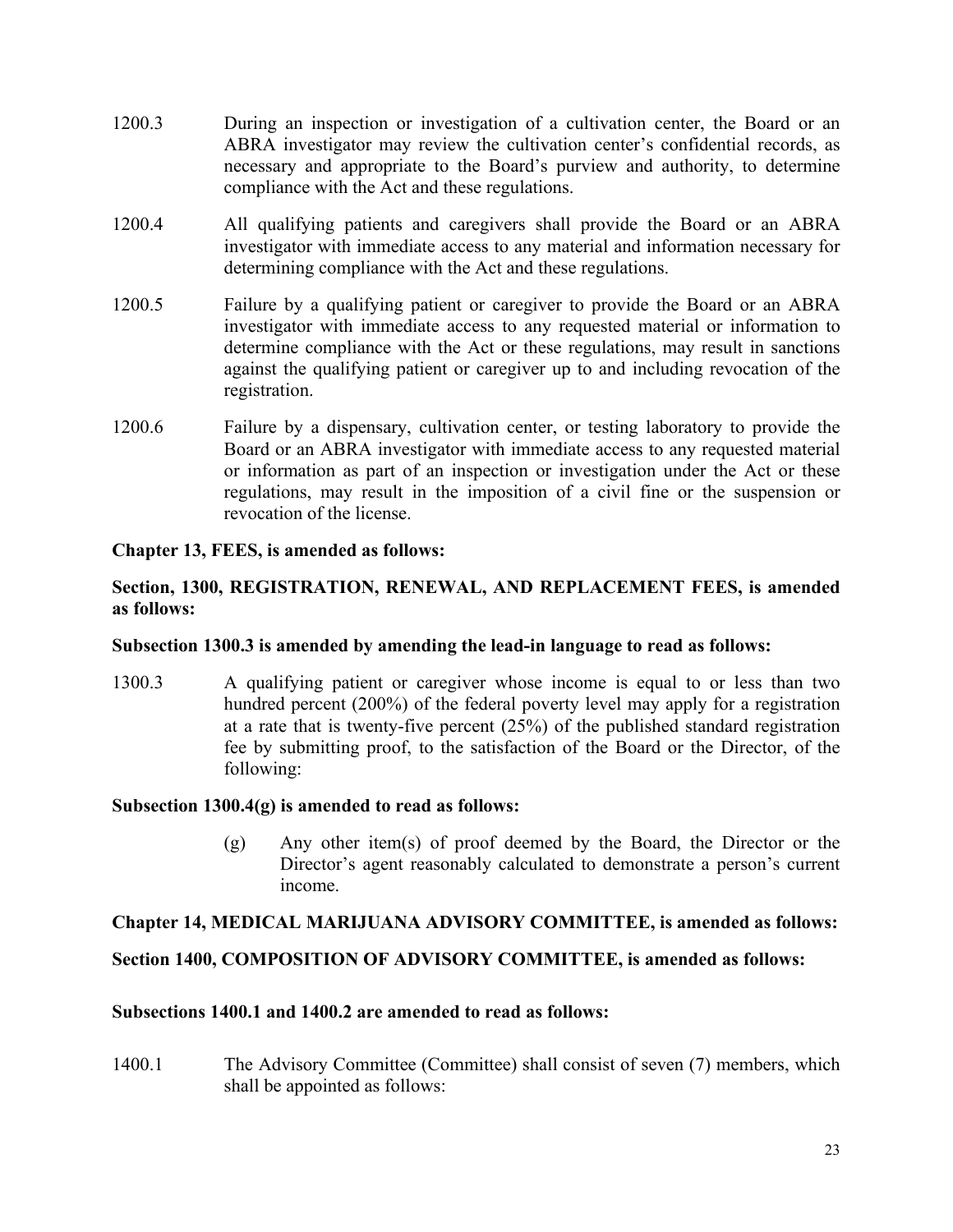- (a) The Director of the Department of Behavioral Health or his or her designee;
- (b) The Director of the Department of Health or his or her designee;
- (c) The Director of ABRA or his or her designee;
- (d) Two (2) members appointed by the City Administrator, one (1) of which shall be a member of a dispensary; cultivation center, or testing laboratory; and
- (e) Two (2) members appointed by ABRA's Director who shall be District residents and possess either a medical or science background that is relevant to the medical cannabis industry.
- 1400.2 The Director of ABRA or his or her subordinate designee, shall act as the chair of the Committee.

## **Section 1401, DUTIES AND RESPONSIBILITIES OF THE ADVISORY COMMITTEE, is amended as follows:**

## **Subsection 1401.1 is amended to read as follows:**

- 1401.1 The Advisory Committee shall convene as needed to:
	- (a) Accept and review petitions for the approval of additional qualifying medical conditions and qualifying medical treatments, and to recommend in favor or against approval to the Board;
	- (b) Monitor best practices in other states, monitor scientific research on the use of medical marijuana, monitor the effectiveness of the District's medical marijuana program, and make recommendations to the Mayor, the Council, the Board, and when asked, to consult with other agencies; and
	- (c) Issue recommendations to the Board of the quantities of marijuana, not to exceed four ounces (4 oz.) per month, that are necessary to constitute an adequate supply for qualifying patients and designated caregivers.

## **Section 1402, PETITIONS REQUIREMENTS, is amended as follows:**

### **Subsections 1402.1 is amended to read as follows:**

1402.1 The Committee may accept and review petitions at any time from any individual or association of individuals requesting the addition of a new qualifying medical condition or qualifying medical treatment for the purpose of participating in the Program and all lawful privileges under the act.

### **Subsections 1402.2 is amended as follows:**

## **The lead in language is amended to read as follows:**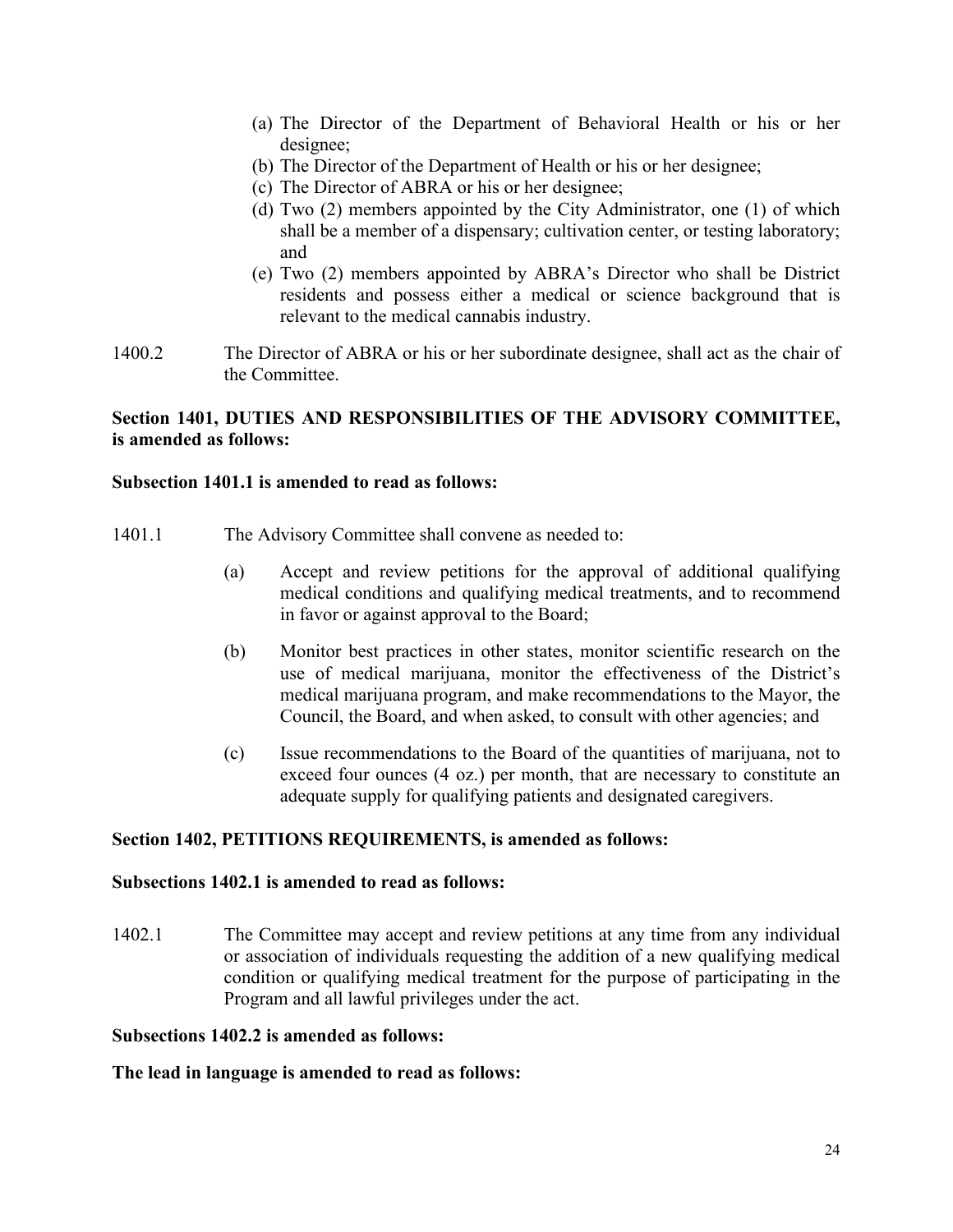1402.2 Except as otherwise provided, a petitioner filing a petition shall file the originals and seven (7) copies with the Director pursuant to the filing instructions set forth in the Notice, by either personal delivery, express or first class mail, or electronic communication and in a manner to ensure receipt of delivery. In order for a petition to be processed and forwarded to the Committee, the following information shall be included in the petition:

## **The lead in language for paragraph (a) amended to read as follows:**

(a) All documents, except exhibits, shall be submitted on a form provided by ABRA. The petitioner shall include a narrative in their petition documents, which shall include:

## **Subsection 1402.2(c) is amended to read as follows:**

- (c) If the petitioner is submitting their requests as a potential qualifying patient applicant, the petitioner shall include a signed, written statement from the patient's District of Columbia licensed authorized practitioner, which includes the following information:
	- (1) The name, address, telephone number, and DC license number of the authorized practitioner;
	- (2) The petitioner's name, address, and debilitating medical condition;
	- (3) The medical justification for practitioner's statement that petitioner would benefit from the medical use of marijuana;
	- (4) The length of time the petitioner has been under the care of the practitioner providing the medical provider certification for patient eligibility;
	- (5) The practitioner's notarized and dated signature;
	- (6) The petitioner's signature and date; and
	- (7) A signed consent for release of medical information to the Committee, if applicable.

## **Subsection 1402.3 is amended by striking the phrase "the Department" and inserting the phrase "ABRA" wherever it appears.**

## **Section 1403, MEDICAL MARIJUANA ADVISORY COMMITTEE HEARING ON PETITIONS, is amended as follows:**

#### **Subsection 1403.1 is amended to read as follows:**

1403.1 The Committee shall convene by public hearing as needed to accept and review petitions requesting the inclusion of additional qualifying medical conditions and qualifying medical treatments for the purpose of participating in the medical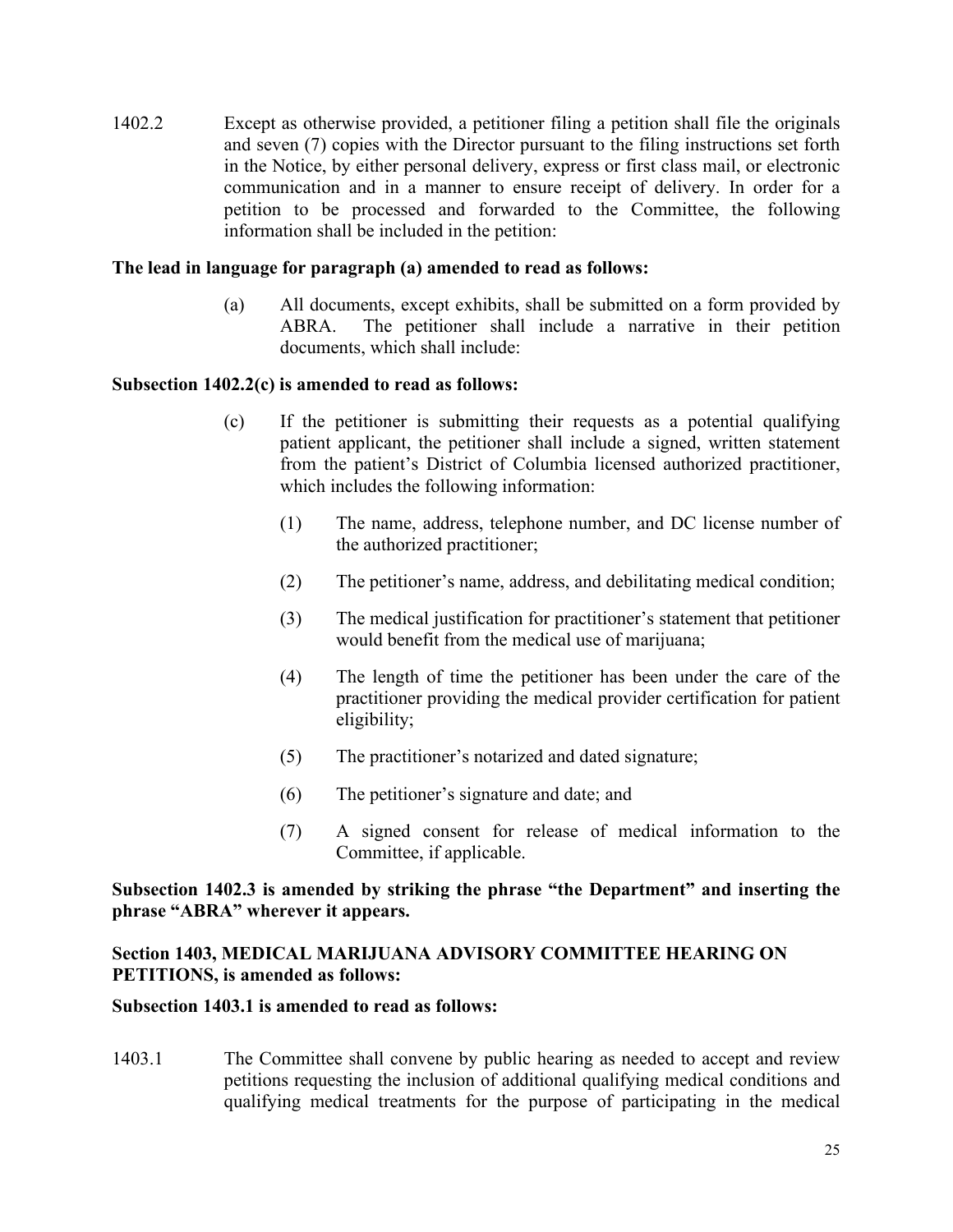marijuana program and all lawful privileges under the act.

## **Subsections 1403.11 through 1403.13 are amended to read as follows:**

- 1403.11 The Committee shall keep minutes of all its public hearings. The minutes shall include at a minimum the date, time and place of the public hearing, the names of Committee members in attendance and those absent, the substance of the petition considered and a record of any decisions and votes taken that show how each member voted. Any person, other than the Committee, desiring a copy of the minutes shall order a copy from ABRA and pay all applicable copy fees.
- 1403.12 Upon final determination, the Committee shall provide a recommendation to the Board, for either the approval or denial of the petitioner's request. The recommendation shall include a medical justification for the recommendation based upon the individual or collective expertise of the Committee membership. The medical justification shall delineate between the findings of fact made by the Committee and scientific conclusions of credible medical evidence.
- 1403.13 The Board shall notify the petitioner by certified mail within sixty (60) days of the Board's determination. A denial by the Board regarding the inclusion of a medical condition or medical treatment to the existing list of qualifying medical conditions and qualifying medical treatments under the act shall not represent a permanent denial by the Board. Any individual or association of individuals may upon good cause re-petition the Committee during the next open period for receipt of petitions, subject to the requirement that the repetition shall present new supporting findings of fact, or scientific conclusions of credible medical evidence not previously examined by the Committee. The Committee shall not accept any petition that does not on its face clearly show that this requirement has been met.

**Chapter 50, REGISTRATION, LICENSING, AND ENFORCEMENT OF CULTIVATION CENTERS, DISPENSARIES, AND TESTING LABORATORIES, is amended as follows:**

**Section 5000, MEASURING DISTANCES, is amended by striking the phrase "the Department" and inserting the phrase "the Board" wherever it appears.**

## **Section 5001, COMPUTATION OF TIME, is amended as follows:**

## **Subsection 5001.1 is amended to read as follows:**

5001.1 In computing any period of time specified in this title, the day of the act, event, or default shall not be counted, and the last day of the period shall be counted unless it is a Saturday, Sunday, legal holiday, or day on which ABRA is officially closed, in which event the time period shall continue until the next day that is not a Saturday, Sunday, legal holiday, or day on which ABRA is not closed.

# **Section 5002, PERMISSIBLE ACTIVITIES AND LIMITATIONS ON CULTIVATION**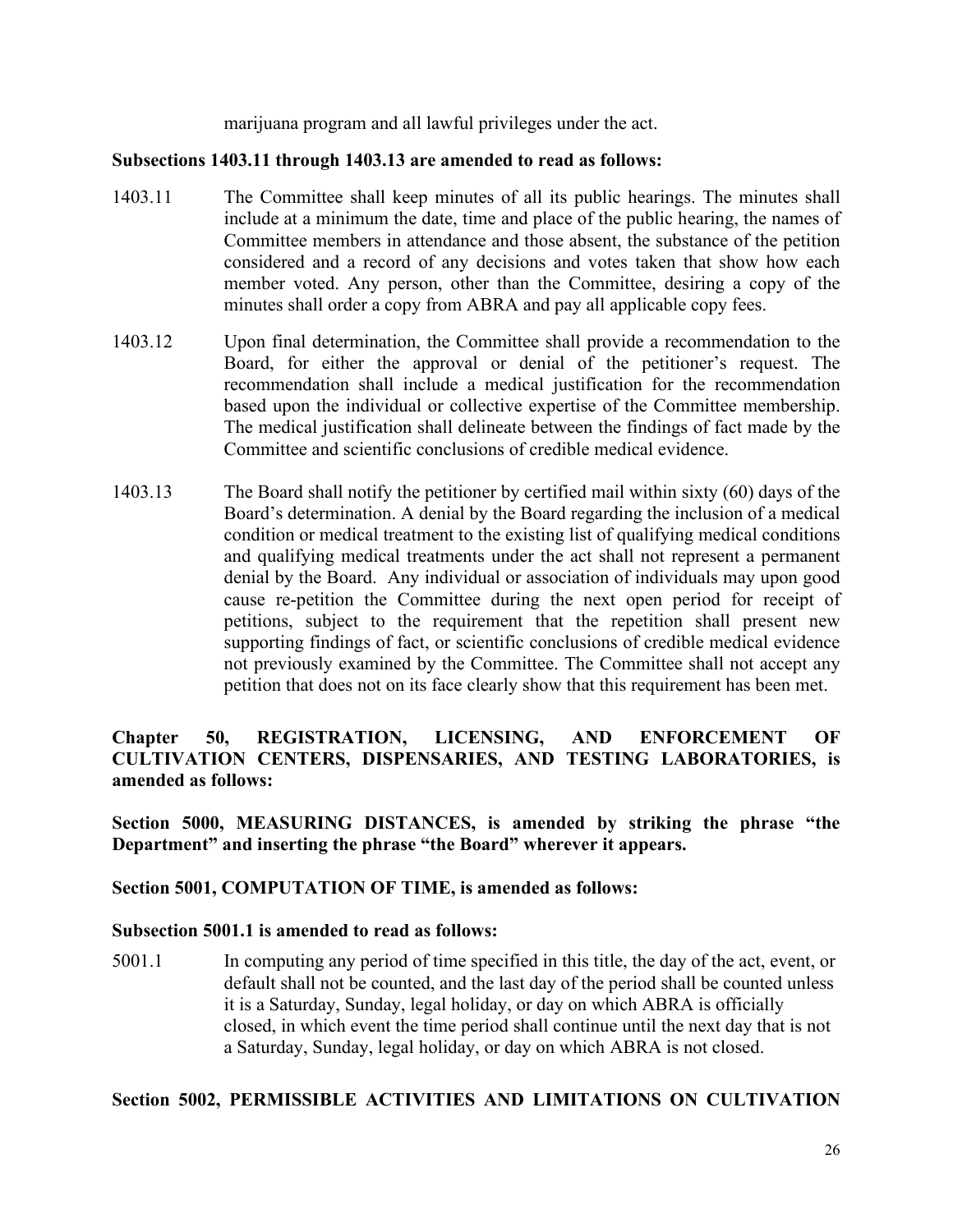**CENTERS, DISPENSARIES, AND TESTING LABORATORIES, is amended as follows:**

## **Subsection 5002.1 is amended by striking the phrase "qualified patient" and inserting the phrase "qualifying patient" wherever it appears and striking the phrase "and cigarette rolling papers" wherever it appears.**

## **Subsection 5002.2(b) is amended to read as follows:**

(b) Manufacture, purchase, possess, and distribute paraphernalia to registered dispensaries.

## **Subsection 5002.3(b) is amended to read as follows:**

(b) Collect samples of medical marijuana and medical marijuana products from a cultivation center or dispensary and transport the samples from the cultivation center or dispensary to the testing laboratory for the purpose of testing the samples.

## **Section 5003, LOCATIONS AND OWNERSHIP, is amended to read as follows:**

# **5003 LOCATIONS AND OWNERSHIP**

- 5003.1 An application for a dispensary, cultivation center, or testing laboratory registration shall identify the proposed location of the dispensary, cultivation center, or testing laboratory by street mailing address, including suite or unit number if applicable. No post office box numbers shall be permitted. An applicant shall not be permitted to alter, change, or substitute the proposed location of the dispensary, cultivation center, or testing laboratory after the application has been submitted.
- 5003.2 A registration for a dispensary, cultivation center, or testing laboratory shall be issued for the specific location identified on the application, and is valid only for the owner, premises, and name designated on the registration and the location for which it is issued.
- 5003.3 An application for a dispensary, cultivation center, or testing laboratory registration shall clearly identify the individual applicant, partnership or limited liability company applicant, or corporate applicant as required under this subtitle. An applicant shall not be permitted to change the proposed ownership or controlling interest of the entity after the application has been submitted.
- 5003.4 A registration for a dispensary, cultivation center, or testing laboratory and the authorization to apply for the registration upon approval by the Board, shall be issued for the specific individual applicant, partnership or limited liability company applicant, or corporate applicant as identified in the application.
- 5003.5 A dispensary, cultivation center, or testing laboratory registration shall not be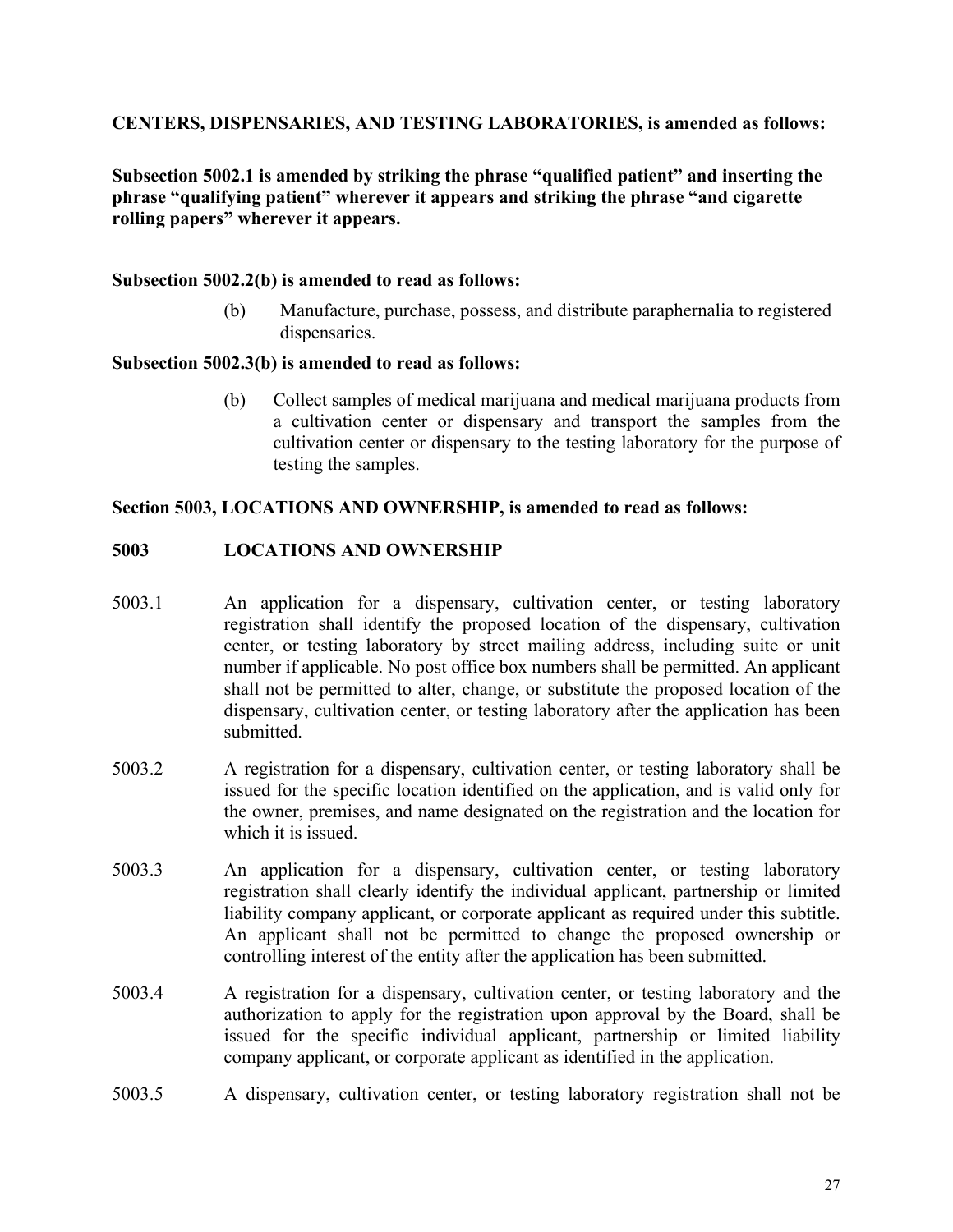assigned, leased, or subcontracted, in whole or in part.

## **CHAPTER 51, REGISTRATION AND PERMIT CATEGORIES, is amended as follows:**

# **Section 5100, REGISTRATION PERIODS, is amended by striking the phrase "the Department" and inserting the phrase "the Board" wherever it appears.**

## **Section 5101, RENEWAL PERIODS, is amended as follows:**

## **Subsections 5101.2 through 5101.4 are amended to read as follows:**

- 5101.2 A registration set forth in § 5101.1 that is active and in good standing as of the date of adoption of this rulemaking shall remain in full force and effect until December 31, 2021, unless suspended or revoked by the Board for cause.
- 5101.3 In addition to the initial application or a transfer to new location application, the Board shall provide all Advisory Neighborhood Commissions (ANCs) located in the affected ward thirty (30) days for public comment once every three (3) years on an applicant for a dispensary, cultivation center, or testing laboratory's renewal, beginning with the third renewal.
- 5101.4 The notice to the ANCs set forth in § 5101.3 of this chapter on a third-year renewal application shall be provided to the ANCs not later than thirty (30) days before a registration is renewed. The Board shall renew the registration or inform the applicant in writing of its intent not to renew the registration within sixty (60) days following the conclusion of the ANC thirty (30) day comment period.

# **Section 5102, EXTENSION OF EXPIRATION DATES OF PROTESTED REGISTRATION, is amended as follows:**

## **Subsections 5102.1 and 5102.2 are amended to read as follows:**

- 5102.1 Unless a registration is otherwise summarily suspended under this subtitle, the registration of a cultivation center, dispensary, or testing laboratory that has received written notice of the Board's intent not to renew the registration shall continue in effect until such time as the Board has taken final action on the registration.
- 5102.2 In the case of applications for the renewal of a registration or for transfer to a new owner, the registration shall continue in effect until the Board has taken final action on the registration.

# **Section 5103, REGISTRATION AND PERMIT FEES, is amended as follows:**

## **Subsection 5103.1 is amended to read as follows:**

5103.1 All application, registration, and permit fees shall be paid by credit card, certified check, money order, business check, attorney's check, or personal check payable to the D.C. Treasurer. Applicants shall pay the fees specified by the Board at the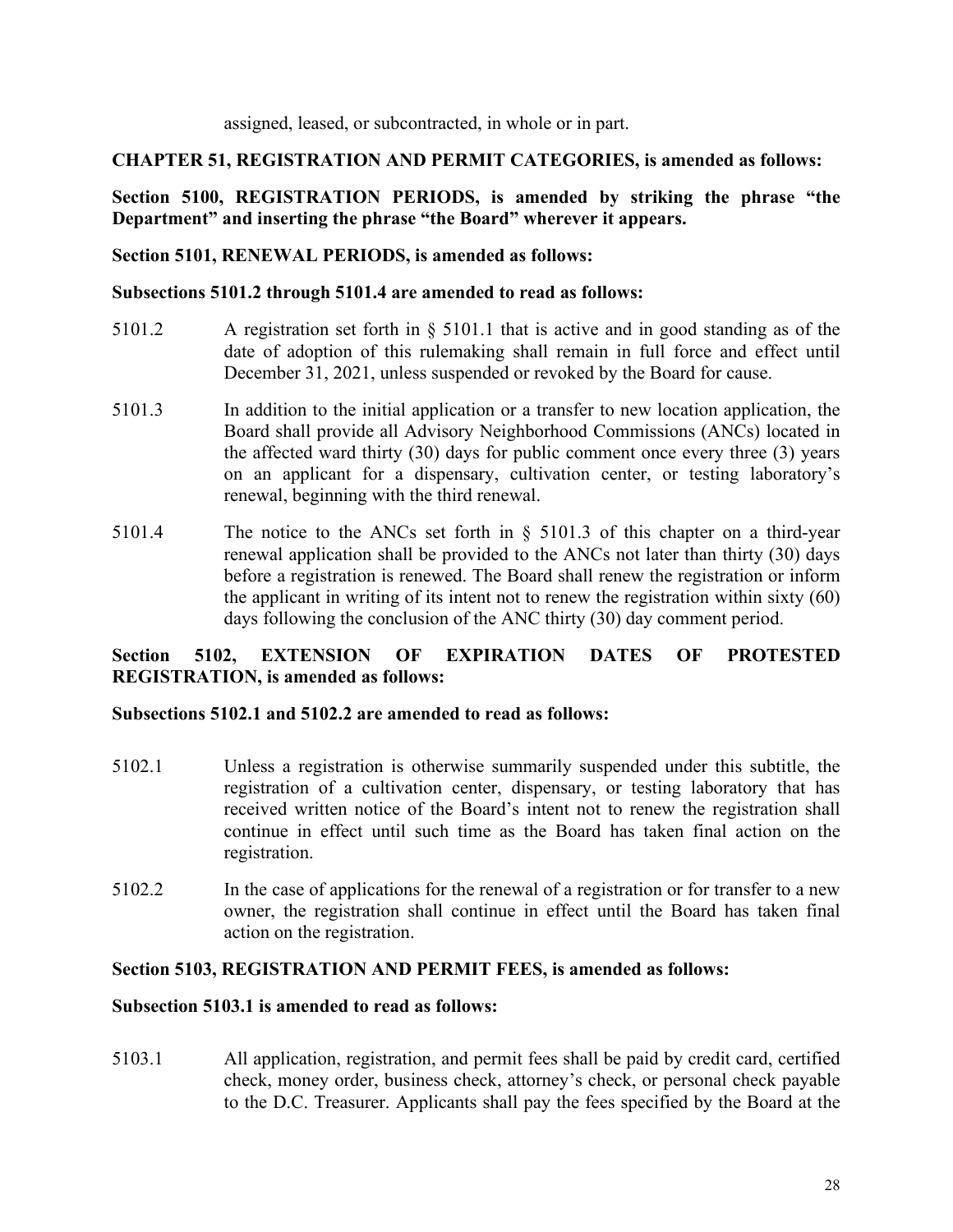time an application is filed. All fees are nonrefundable.

### **Subsection 5103.2 is amended to read as follows:**

5103.2 The Board may impose a late fee upon an applicant that fails to timely renew their registration or permit in the amount of fifty dollars (\$50) for each business day after the due date of payment. The total amount of the late fee to be paid shall not exceed the annual cost of the registration. The Board may suspend a previously approved registration until the renewal fee is paid. A cultivation center, or dispensary or testing laboratory that has not timely renewed its registration shall not be permitted to sell, transport, or test medical marijuana with an expired registration.

**Subsections 5103.3, 5103.5, 5103.6, 5103.7, 5103.9, and 5103.21 are amended by striking the phrase "the Department" and inserting the phrase "the Board" wherever it appears.**

**Section 5105, MEDICAL MARIJUANA CERTIFICATION PROVIDER PERMIT, is amended by striking the phrase "the Department" and inserting the phrase "the Board" wherever it appears.** 

**Section 5105, MEDICAL MARIJUANA CERTIFICATION PROVIDER PERMIT, is further amended as follows:**

#### **Subsection 5105.1 is amended to read as follows:**

5105.1 A person or entity wishing to become a medical marijuana certification provider shall obtain a medical marijuana certification provider permit which shall allow the holder to provide a medical marijuana training and education certification program in the District of Columbia. For purposes of this section, a "medical marijuana certification provider" shall mean any person or entity approved by the Board to conduct a medical marijuana and education training program as set forth in § 5105.2. A medical marijuana certification provider permit shall be valid for three (3) years.

**Subsection 5105.2(b) is amended by striking the phrase "qualified patient" and inserting the phrase "qualifying patient" in its place.**

## **Subsection 5105.4 is amended to read as follows:**

5105.4 The Board shall make the final determination as to the qualifications of the applicant and compliance of the applicant's program with  $\S$  5105.2, and may require a fact-finding hearing with the applicant prior to issuing its decision.

#### **Section 5106, MANAGER CERTIFICATION, is amended to read as follows:**

- 5106.1 A manager's license shall authorize the licensee to manage a cultivation center, dispensary, or testing laboratory.
- 5106.2 The holder of a manager's license may be employed by one or more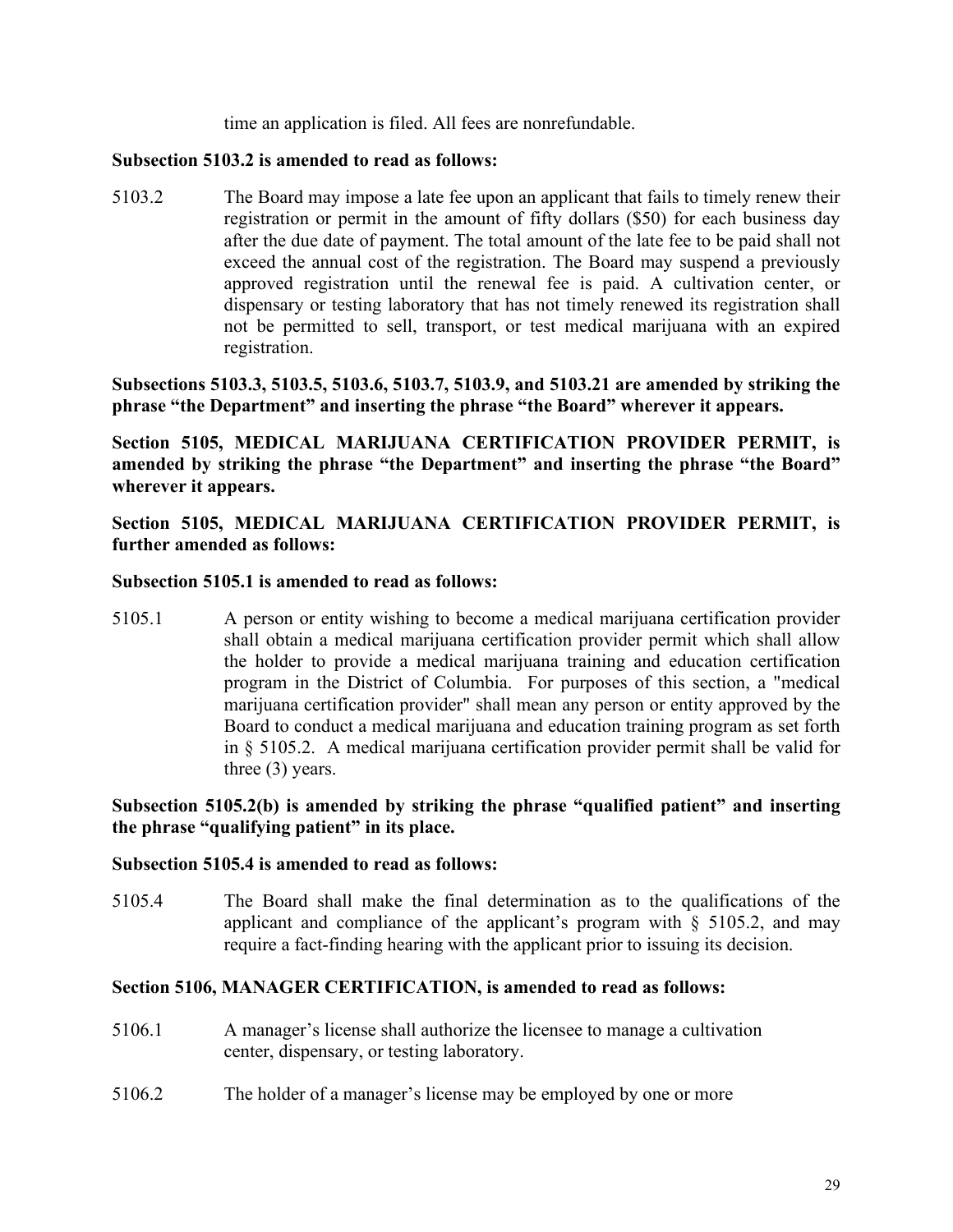|        | cultivation centers, dispensaries, or testing laboratories without further<br>investigation, subject to compliance by the licensed business.                                                                          |
|--------|-----------------------------------------------------------------------------------------------------------------------------------------------------------------------------------------------------------------------|
| 5106.3 | A manager shall complete a medical marijuana training and education<br>program conducted by a Board approved provider. The manager shall be<br>recertified every 3 years from the date of the initial certification.  |
| 5106.4 | A manager required to complete a medical marijuana training and education<br>Program under this section shall submit proof of certification to the Board on a<br>form supplied by a Board-approved training provider. |

## **Section 5107, NOTICE TO ADVISORY NEIGHBORHOOD COMMISSION, is amended to read as follows:**

## **5107 NOTICE TO ADVISORY NEIGHBORHOOD COMMISSIONS**

- 5107.1 Upon the initial selection of a completed application by the panel, a third year renewal, or an application to transfer a dispensary, cultivation center, or testing laboratory to a new location, the Board shall give written notice through the mail and electronically of the registration application to all ANCs in the affected ward. Notice shall be given by the Board to all ANCs in the affected ward at least thirty (30) days prior to the approval of a location for a dispensary, cultivation center, or testing laboratory, and shall state that the ANCs must submit their comments to the Board prior to the end of the thirty (30) day ANC comment period.
- 5107.2 The written notice shall contain the legal and trade name of the applicant, the street address of the establishment for which the registration is sought, the type of registration sought, and a description of the nature of the operation the applicant has proposed, including the proposed hours of operation.
- 5107.3 The notice shall also state the final day that comments must be received by the Board from the ANCs in the affected ward.
- 5107.4 The Board shall give notice to each ANC in the affected ward by first-class mail, and addressed to the following persons:
	- (a) The ANC office;
	- (b) The ANC chairperson, at his or her home address of record; and
	- (c) The ANC member in whose single-member district the establishment is or will be located, at his or her home address of record.
- 5107.5 Notice required to be provided by the Board to each ANC office, ANC Chairperson, and ANC single member district Commissioner, shall be sent to the ANC address on file with the Office of Advisory Neighborhood Commission.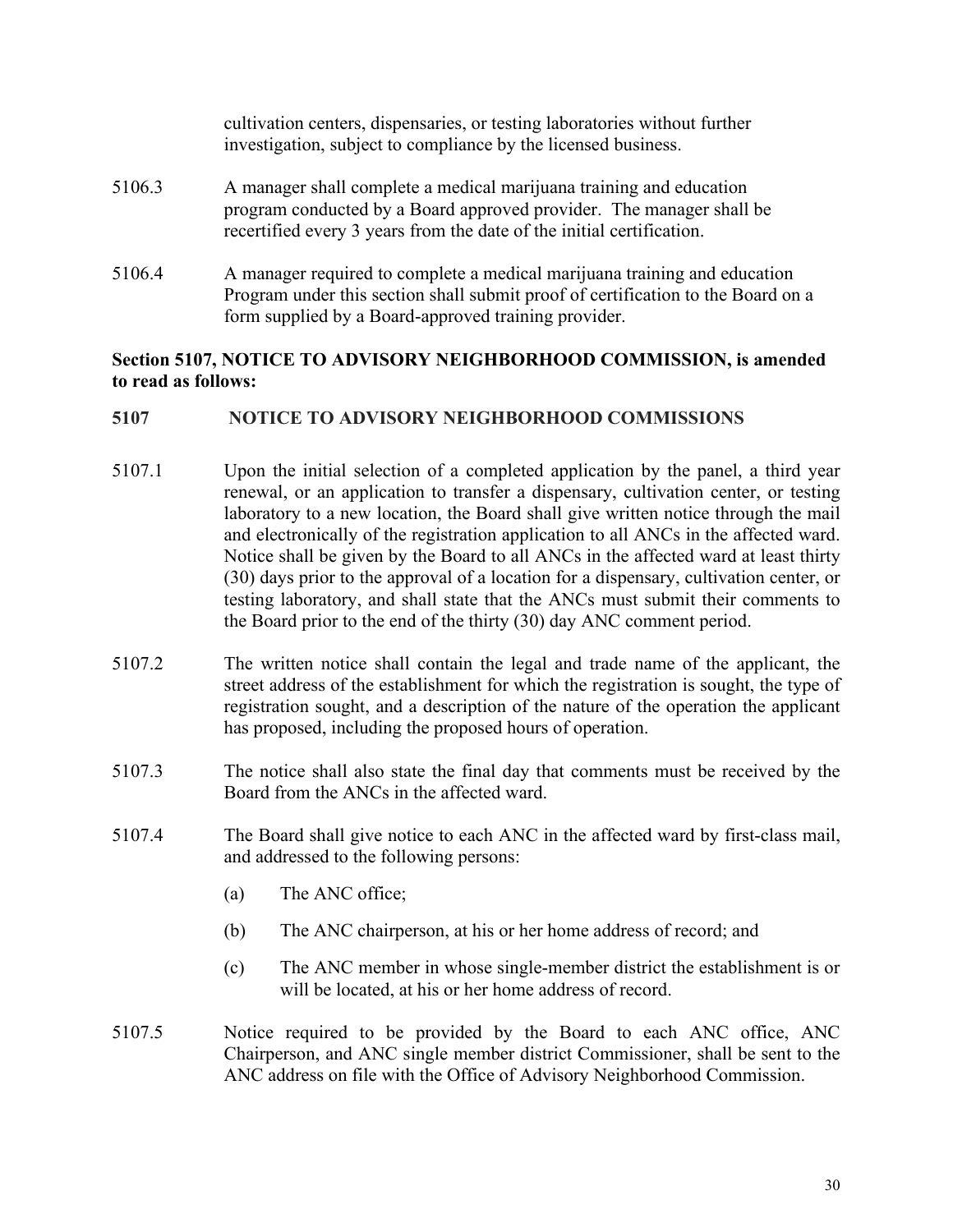5107.6 The Board shall publish the notices required under this section in the *District of Columbia Register*.

## **Section 5108, POSTED NOTICE TO THE PUBLIC, is amended as follows:**

### **Subsection 5108.1 is amended to read as follows:**

5108.1 For new and transfer to new location applications, the applicant shall post two (2) notices, provided by ABRA, indicating that an application for a cultivation center, dispensary, or testing laboratory registration has been filed, in conspicuous places on the outside of the establishment's proposed location for the duration of the ANC's thirty (30) day comment period.

## **Subsections 5108.2(c) and (d) are amended to read as follows:**

- (c) The contact information for the ANC where the establishment is to be located; and
- (d) The telephone number and mailing address of ABRA.

#### **Subsection 5108.4 is amended to read as follows:**

5108.4 If the Board determines that the notices posted at an applicant's proposed establishment have not remained visible to the public for the duration of the ANC's thirty (30) day comment period, the Board shall require the reposting of the notices and shall restart the thirty (30) day ANC comment period, unless the applicant has fully performed all other notice requirements and the Board determines that the public has received sufficient notice of the application.

## **A new Subsection 5108.5 is added to read as follows:**

5108.5 This section shall not apply to a third-year renewal or transfer of ownership registration application filed by a cultivation center, dispensary or testing laboratory.

## **Section 5109, COMMENTS FROM ANCS LOCATED IN THE AFFECTED WARD, is amended as follows:**

#### **Subsection 5109.1 is amended to read as follows:**

- 5109.1 Comments submitted by an ANC located in the affected ward for consideration shall relate to the ANC's concerns or support regarding the proposed location including but not limited to:
	- (a) The potential adverse impact of the proposed location to the neighborhood; and
	- (b) An overconcentration or lack of cultivation centers, dispensaries, or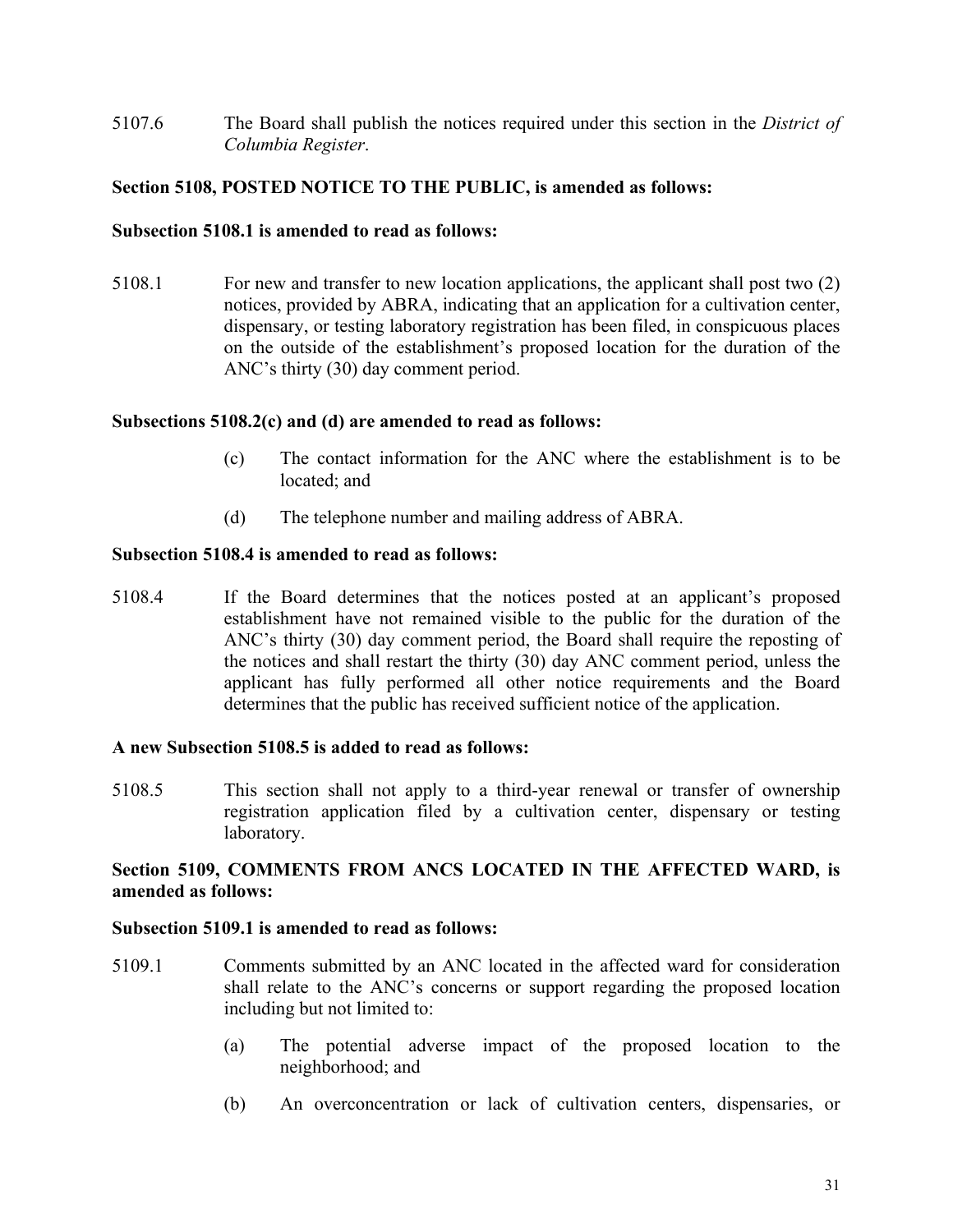testing laboratories in the affected ward.

## **Section 5110, NON-TRANSFERABLE REGISTRATION CARDS, is amended to read as follows:**

## **5110 NON-TRANSFERABLE REGISTRATION CARDS**

- 5110.1 All persons required to register with the Board shall receive and wear on their person, while working in a restricted access area at a cultivation center, dispensary, or testing laboratory, a non-transferable uniform registration identification card from the Board.
- 5110.2 The non-transferable registration card shall be presented by a manager, director, officer, member, incorporator, agent and employee of a cultivation center, dispensary, or testing laboratory to a Board investigator to confirm that the person is authorized to cultivate, dispense, distribute, possess, test, or transport medical marijuana, or to manufacture, possess, or distribute paraphernalia.

## **Chapter 52, REGISTRATION LIMITATIONS, is amended as follows:**

## **Section 5200, LIMITATION ON THE NUMBER OF DISPENSARIES, CULTIVATION CENTERS, AND TESTING LABORATORIES, is amended to read as follows:**

- 5200.1 The number of dispensaries registered to operate in the District of Columbia shall not exceed eight (8). To ensure that qualifying patients have adequate access to medical marijuana, the eighth dispensary shall be issued in either Ward 3 or Ward 5.
- 5200.2 The number of cultivation centers registered to operate in the District of Columbia shall not exceed fourteen (14).
- 5200.3 The number of testing laboratories registered to operate in the District of Columbia shall not be less than two (2).
- 5200.4 Nothing in this subtitle shall require the Board to issue all of the available registrations to operate a dispensary, cultivation center, or testing laboratory.

## **Chapter 53, GENERAL REGISTRATION REQUIREMENTS, is amended as follows:**

**Section 5300, DENIAL OF REGISTRATIONS OF LAW, is amended by striking the phrase "the Director" and inserting the phrase "the Board" in its place.**

**Section 5302, REGISTRATION APPROVAL BEFORE ISSUANCE OF CERTIFICATE OF OCCUPANCY, is amended as follows:**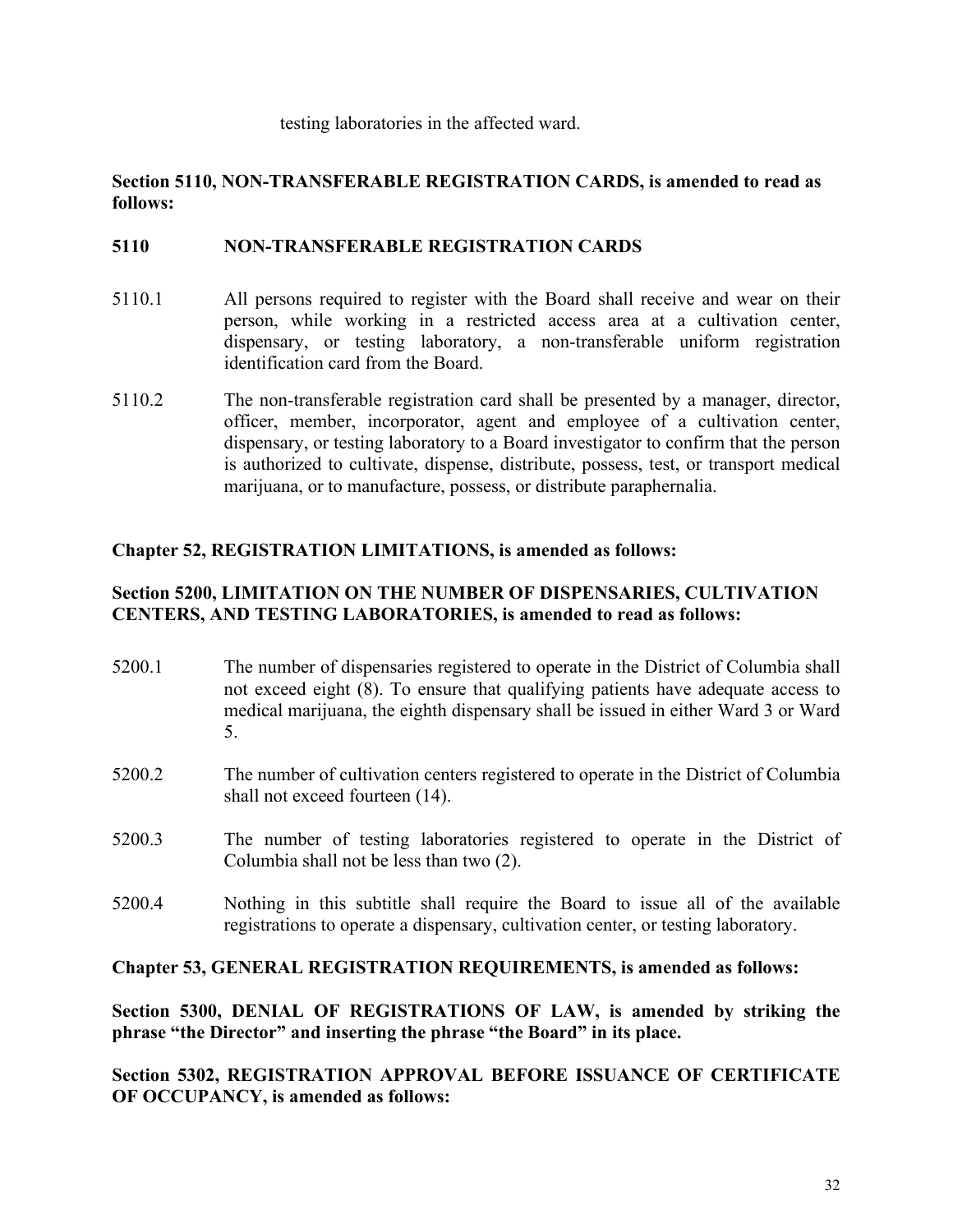## **Subsection 5302.1 is amended by amending the lead-in language so that it reads as follows:**

5302.1 The Board is authorized, in its discretion, to approve the granting of a registration for a cultivation center, dispensary, or testing laboratory, subject to all other requirements of the Act or this subtitle, to an applicant prior to the issuance of a certificate of occupancy for the building in which the registered premises shall be located, if the Board finds to its satisfaction the following:

## **Subsection 5302.1(a) is amended to read as follows:**

(a) That an applicant for registration has entered into a *bona fide* agreement with the owner of the building proposed to be constructed or remodeled;

#### **Subsection 5302.2 is amended by amending the lead-in language to read as follows:**

5302.2 An application for a registration under § 5302.1 shall be made on forms prescribed by the Board and shall include the following information:

#### **Subsection 5302.3 is amended by amending the lead-in language to read as follows:**

5302.3 A registration approved by the Board under § 5302.1 shall not be issued until the premises has been finally inspected by the Board, and until the applicant provides to the Board the following:

#### **Subsection 5302.3(e) is amended to read as follows:**

(e) All necessary approvals required under this title from the Metropolitan Police Department (MPD), DCRA, and the Board.

#### **Subsection 5302.4 is amended to read as follows:**

5302.4 Applicants for registration under § 5302.1 shall pay the appropriate registration fee, as set forth in this subtitle, and approval by the Board shall remain effective for one hundred twenty (120) days from the date of the approval, except that the Board may grant an extension at its discretion for good cause shown.

#### **Section 5303, FAILURE TO OPEN OR OPERATE, is amended to read as follows:**

- **5303 FAILURE TO OPEN OR OPERATE**
- 5303.1 A registration for a dispensary, cultivation center, or testing laboratory shall be returned to the Board if the dispensary, cultivation center, or testing laboratory fails to open for business within one hundred twenty (120) days after the registration has been issued, except that the Board may grant an extension at its discretion for good cause shown.
- 5303.2 A registration for a dispensary, cultivation center, or testing laboratory shall be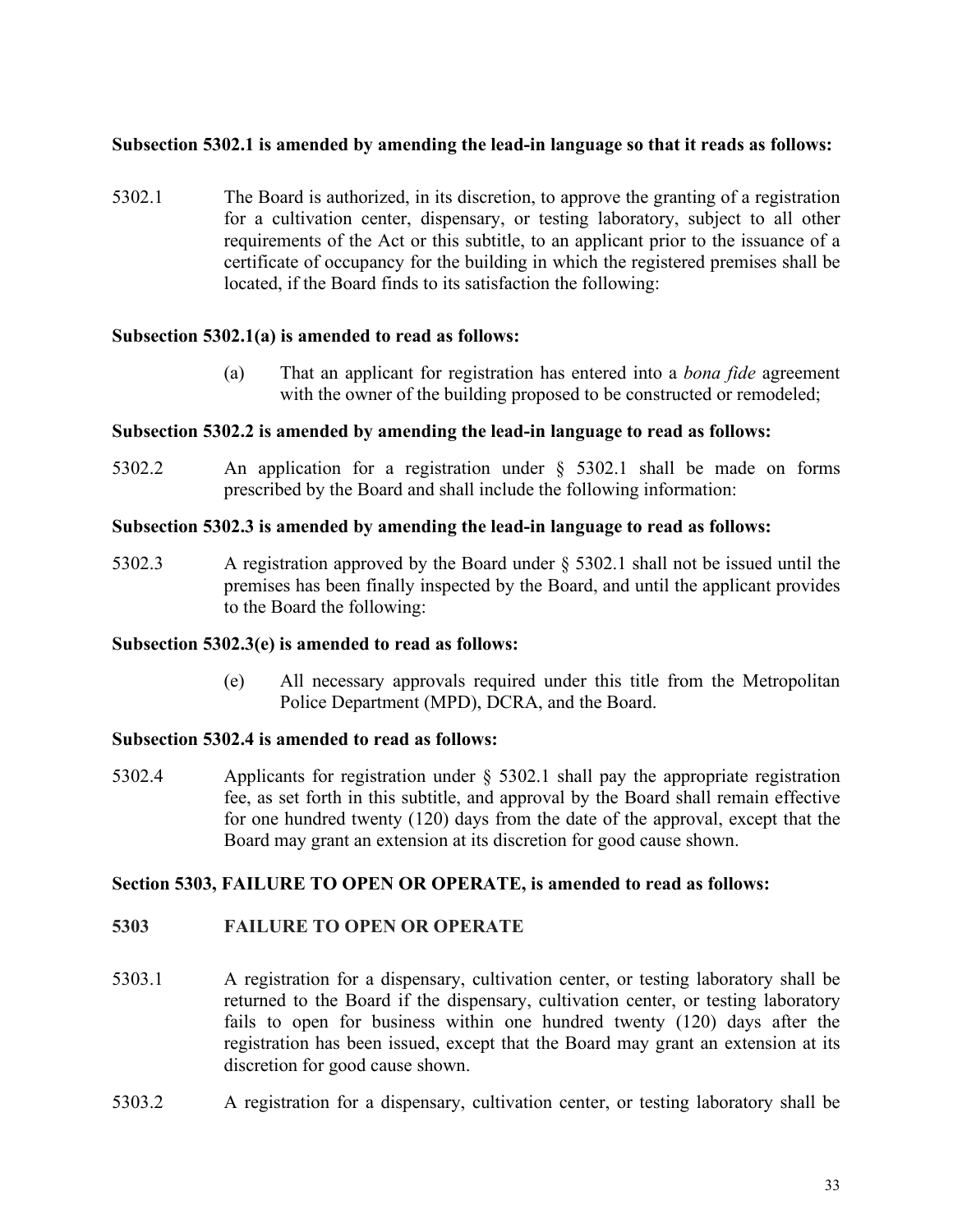returned to the Board if the dispensary, cultivation center, or testing laboratory fails to operate for any reason for more than sixty (60) consecutive days after it has opened for business.

- 5303.3 An applicant that has been deemed eligible for a dispensary registration shall complete the steps to obtain a registration and open for business within one hundred twenty (120) days from the date of receipt of the notice of selection.
- 5303.4 Except as provided in § 5303.6, if an applicant that has been deemed eligible for a dispensary registration, or a registrant that has received a dispensary registration, fails to open for business within one hundred twenty (120) days, the Board shall withdraw the applicant's selection, and consider the next highest ranking applicant. If a registration has been issued, the registrant shall surrender and return the registration to the Board.
- 5303.5 If there are no applications pending, the Board may open the application process to select a replacement dispensary, cultivation center, or testing laboratory applicant.
- 5303.6 The Board may grant an applicant that has been deemed eligible for a dispensary registration an extension at its discretion for good cause shown.
- 5303.7 The Board may hold a safekeeping hearing pursuant to § 6209 to determine whether to extend or cancel a registration for a dispensary, cultivation center, or testing laboratory under this section.

## **Chapter 54, REGISTRATION APPLICATIONS, is amended as follows:**

## **Section 5400, GENERAL QUALIFICATIONS FOR ALL APPLICANTS, is amended to read as follows:**

## **5400 GENERAL QUALIFICATIONS FOR ALL APPLICANTS**

- 5400.1 Before issuing, or renewing a registration or permit for either a business applicant or an individual applicant, the Board shall determine that the applicant meets all of the following criteria:
	- (a) The applicant is of good character and generally fit for the responsibilities of registration;
	- (b) The applicant is at least twenty-one (21) years of age;
	- (c) The applicant has not been convicted of any felony before filing the application other than a felony conviction of possession with intent to distribute marijuana that occurred before July 17, 2014;
	- (d) The applicant has paid the annual fee;
	- (e) The applicant is not a licensed authorized practitioner making patient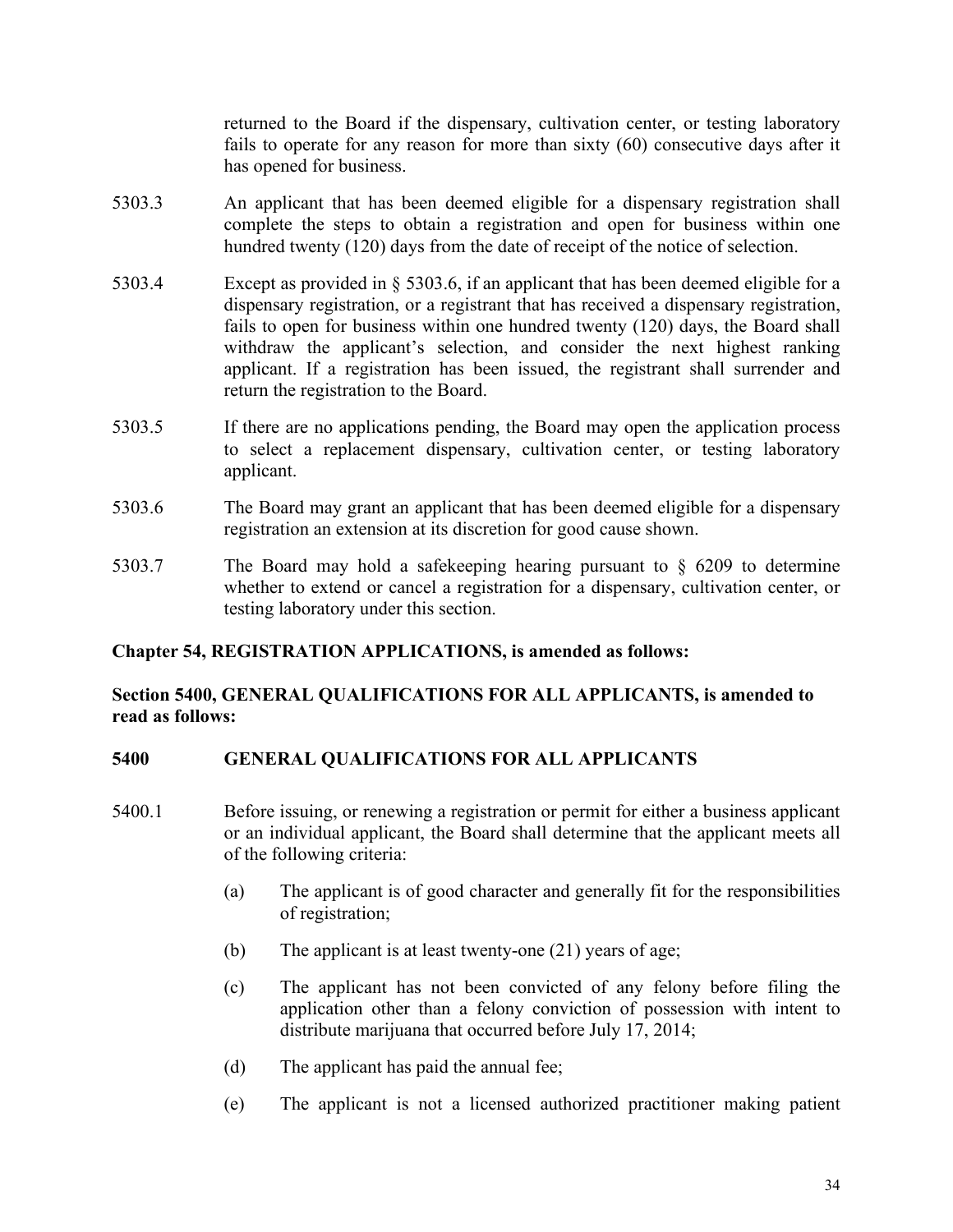recommendations;

- (f) The applicant is not a person whose authority to be a caregiver or qualifying patient has been revoked by the Board; and
- (g) The applicant has complied with all the requirements of the Act and this title.
- 5400.2 The Board shall not register either a business applicant or an individual applicant that has failed to file required District tax returns or owes more than one hundred dollars (\$100) in outstanding debt to the District as a result of the items specified in D.C. Official Code:  $\S$  47-2862(a)(1) through (6) subject to the exceptions specified in [D.C. Official Code § 47-2862\(b\)](http://www.westlaw.com/Link/Document/FullText?findType=L&pubNum=1000869&cite=DCCODES47-2862&originatingDoc=NB2B42410209D11E1A4C7CFB72D5A50CD&refType=SP&originationContext=document&vr=3.0&rs=cblt1.0&transitionType=DocumentItem&contextData=(sc.Default)#co_pp_a83b000018c76)

# **Section 5401, OPEN APPLICATION PERIOD AND REQUIRED LETTER OF INTENT, is amended as follows:**

## **Subsections 5401.1 through 5401.3 are amended to read as follows:**

- 5401.1 Applications for a new cultivation center, dispensary, or testing laboratory registration shall only be accepted by the Board during the open application period as specified by the Board by publishing a Notice in the *D.C. Register*. The period selected by the Board shall not be extended.
- 5401.2 Until June 1, 2022, prior to the submission of a formal application for a new cultivation center, dispensary, or testing laboratory registration, the prospective applicant shall submit a Letter of Intent to the Board or the Board's designee. The Director shall only accept Letters of Intent during the period specified by the Board by Notice in the *D.C. Register*; such period shall not be extended. After June 1, 2022, the Board shall no longer require applicants to submit a Letter of Intent to the Board.
- 5401.3 The purpose of the Letter of Intent is to formally notify the Board that an application for a cultivation center, dispensary, or testing laboratory registration will be forthcoming. This subsection shall expire on June 1, 2022.

## **Subsection 5401.5 is amended to read as follows:**

- 5401.5 At the start of each open application period for new cultivation center, dispensary, or testing laboratory registrations, the Board shall publish a notice in the *D.C. Register* setting forth the process for submission of the applications, which shall include:
	- (a) Until June 1, 2022, the opening and ending dates for the submission of Letters of Intent to the Board by all individuals and entities who intend to apply for cultivation center, dispensary, or testing laboratory registrations;
	- (b) Until June 1, 2022, the opening and ending dates for the submission of applications for a cultivation center, dispensary, or testing laboratory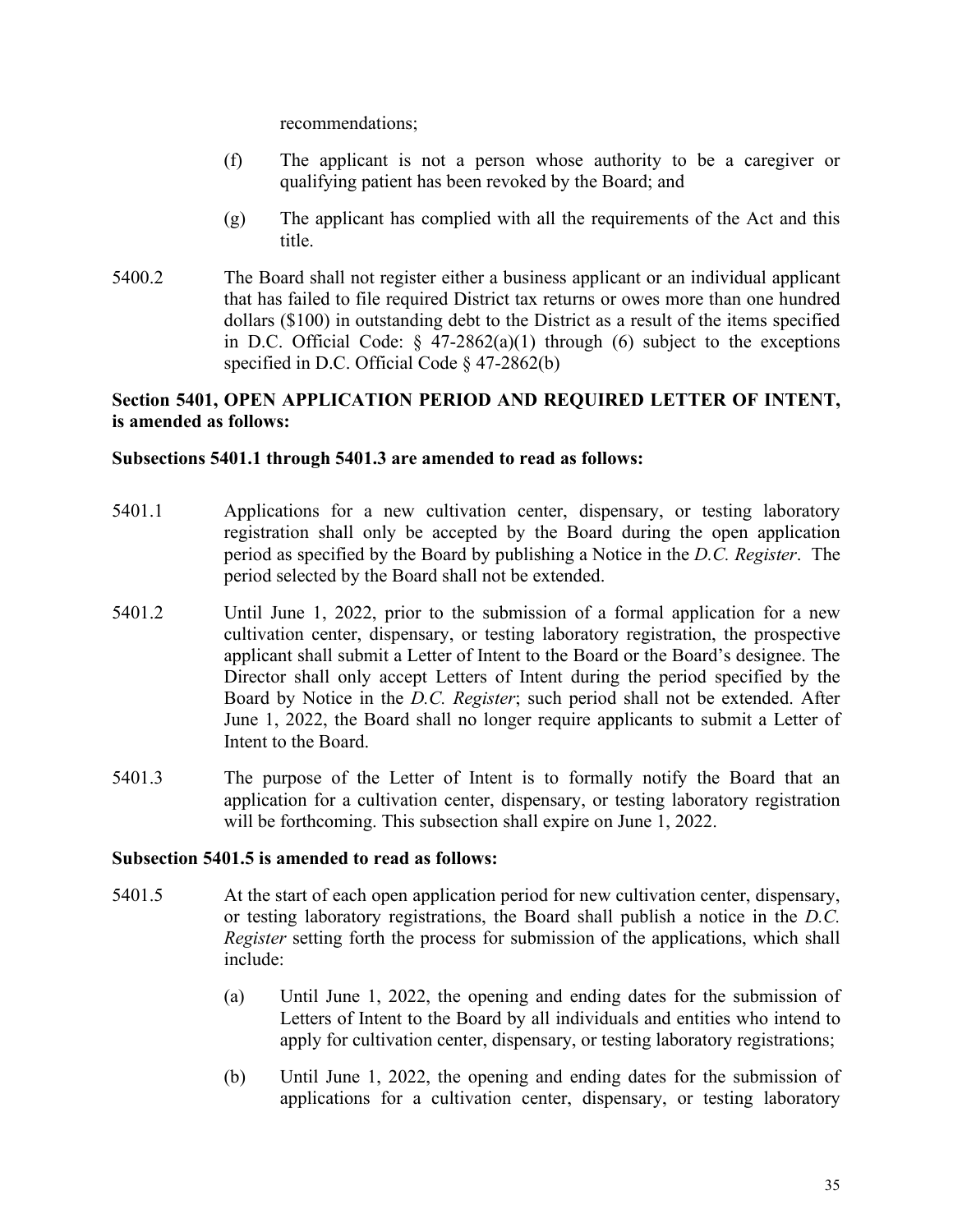registration by those individuals and entities that have timely submitted Letters of Intent to the Board, meeting the requirements set forth in  $\S$ 5401.4 of this chapter. After June 1, 2022, an applicant shall no longer be required to submit a Letter of Intent to the Board to file an application.

- (c) Until June 1, 2022, a statement that only the individuals and entities that timely submit Letters of Intent to the Board, meeting the requirements set forth in § 5401.4 of this chapter, shall be permitted to submit an application for a cultivation center, dispensary, or testing laboratory registration;
- (d) The address for submission to the Board; and
- (e) The process for obtaining application materials from the Board.

## **Subsection 5401.6 is amended to read as follows:**

5401.6 The Notice required in § 5401.5 of this chapter shall appear, at a minimum, in the *D.C Register* and on ABRA's website.

#### **Subsection 5401.8 is amended to read as follows:**

5401.8 An applicant may apply for or hold more than one (1) cultivation center registration, but may apply for or hold only one (1) dispensary registration or testing laboratory registration.

## **Subsection 5401.10 is amended to read as follows:**

5401.10 Until June 1, 2022, only the individuals and entities that timely submitted Letters of Intent to the Board, and received a letter of acceptance from the Board, shall be permitted to submit an application for a cultivation center, dispensary, or testing laboratory registration.

## **Subsection 5401.11 is added and shall read as follows:**

5401.11 A motion for reconsideration may be filed by the applicant within ten (10) calendar days of receipt of the denial of the Letter of Intent.

## **Subsection 5401.12 is added and shall read as follows:**

5401.12 The motion for reconsideration filed in accordance with § 5401.11 shall be in writing.

## **Subsection 5401.13 is added and shall read as follows:**

5401.13 The Board shall grant a motion for reconsideration for good cause shown.

## **Section 5402, SELECTION PROCESS, is amended to read as follows:**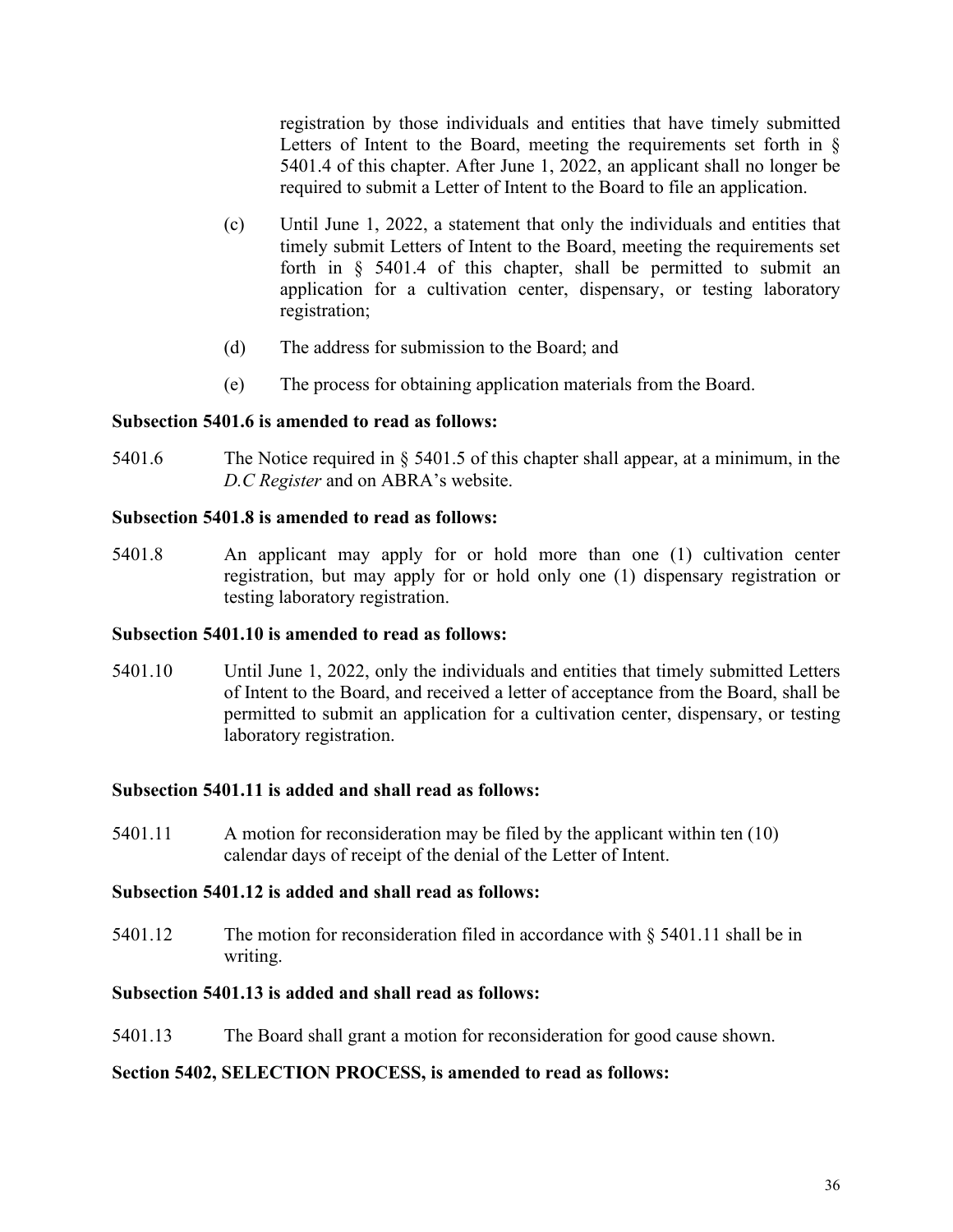## **5402 SELECTION PROCESS**

- 5402.1 For cultivation center and dispensary registration applicants, a six (6) member panel shall be convened consisting of one (1) representative from the District Department of the Environment (DDOE), Office of the Attorney General (OAG), Department of General Services Protective Services Division (PSD), DCRA, Department of Health and a representative of ABRA to evaluate and score each application.
- 5402.2 For testing laboratory applicants, a seven (7) member panel shall be convened consisting of one (1) representative from the DDOE, OAG, PSD, DCRA, Department of Forensic Sciences (DFS), Department of Health and a representative of ABRA to evaluate and score each application.
- 5402.3 For cultivation center and dispensary registration applicants, each panel member shall score each application on a two hundred and fifty (250) point base scale. An applicant's overall score is based upon the quality of the applicant's submission, and the ANC comments submitted in accordance with § 5109 of this subtitle, by discarding the highest and lowest panel member scores, adding up the four (4) remaining scores, and dividing that total by four (4).
- 5402.4 For testing laboratory applicants, each panel member shall score each application on a two hundred and fifty (250) point base scale. An applicant's overall score is based upon the quality of the applicant's submission, and the ANC comments, by discarding the highest and lowest panel member scores, adding up the five (5) remaining scores, and dividing that total by five (5).
- 5402.5 The maximum points for each criterion are indicated in § 5403 of this subtitle. To be considered eligible for further review, an application must have at least one hundred and fifty (150) points prior to the ANC review. The panel shall set forth through consensus comments the basis of the scoring decision for each criterion.
- 5402.6 Prior to seeking ANC review, the panel shall calculate a provisional score based upon the then available points. Each applicant's provisional score shall be calculated by discarding the highest and lowest panel member scores, adding up the remaining scores, and dividing that total by the number of scores that remain. The provisional scores shall be ranked from highest to lowest and the Panel shall provisionally select not more than the fifteen (15) highest ranking cultivation center applicants, not more than the fifteen (15) highest ranking dispensary applicants, and not more than fifteen (15) highest ranking testing laboratories for ANC review. The provisional selection decision shall be made in writing to the successful applicants. Notice shall also be provided by the Board to applicants that are not selected. The Notice shall advise the applicants of the following:
	- (a) The applicant's total score;
	- (b) Whether or not the applicant achieved the requisite one hundred and fifty (150) points needed to move forward in the selection process;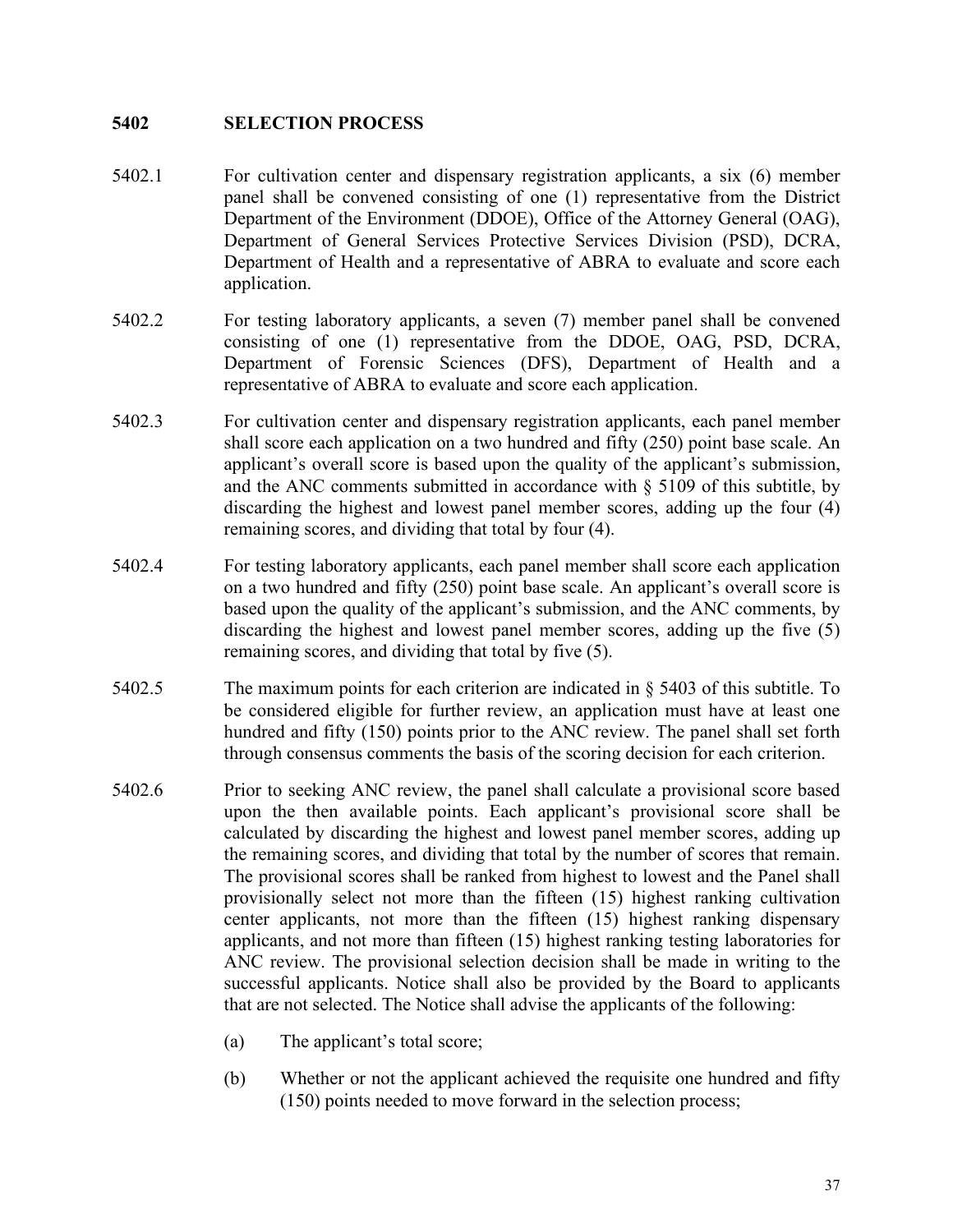- (c) The summary of the panel's consensus comments that formed the basis for the applicant's score;
- (d) Whether the panel's consensus comments were adopted by the Board and are the findings of fact which are the basis of and support the Board's rationale for the decision. If the application was denied, the Notice shall also address whether the consensus comments were adopted by the Board and are the findings of fact which are the basis of and support the Board's rationale for the decision to deny the applicant's registration application, or whether the denial was based upon other reasoning. If based upon another reason, that reason shall be clearly articulated in the notice letter; and
- (e) The applicant's right to judicial review in the District of Columbia Court of Appeals.
- 5402.7 The applications provisionally selected by the panel shall be placarded by the Board with notice given to each ANC in the affected Ward and shall state that the ANCs must submit their comments to the Board not later than thirty (30) days after receiving the notice.
- 5402.8 The ANC comments received during the comment period shall then be forwarded to the panel, which shall have thirty (30) days to evaluate and score the ANC comments. Only the official comments of the ANC that were voted upon and approved by the ANC as a whole shall be accepted by the panel for scoring. All affected ANCs that do not timely submit comments shall be scored by the panel as if the ANCs submitted neutral comments. The ANC comments shall be worth up to thirty (30) points of the total scoring for each provisionally selected applicant.
- 5402.9 The panel shall prepare a report of the final proposed selections based upon the applicant scores, and then submit it to the Board. The report shall assign a numerical rank for each applicant based on the application's final score, include a narrative of the basis for each of the panel's final proposed selections that includes the consensus comments that formed the basis of the scoring decision for each criterion, and shall include not more than the ten (10) highest scoring cultivation center applicants, not more than the ten (10) highest scoring dispensary applicants, and not more than the ten (10) highest scoring testing laboratory applicants.
- 5402.10 In the event that two (2) or more applicants for a cultivation center registration receive the same total score, the panel shall give priority in rank to the applicant that received the highest score in the security plan category. In the event that the same two (2) applicants receive the same score in the security plan category, the panel shall give priority in rank to the applicant that received the highest score in the cultivation plan category.
- 5402.11 In the event that two (2) or more applicants for a dispensary registration receive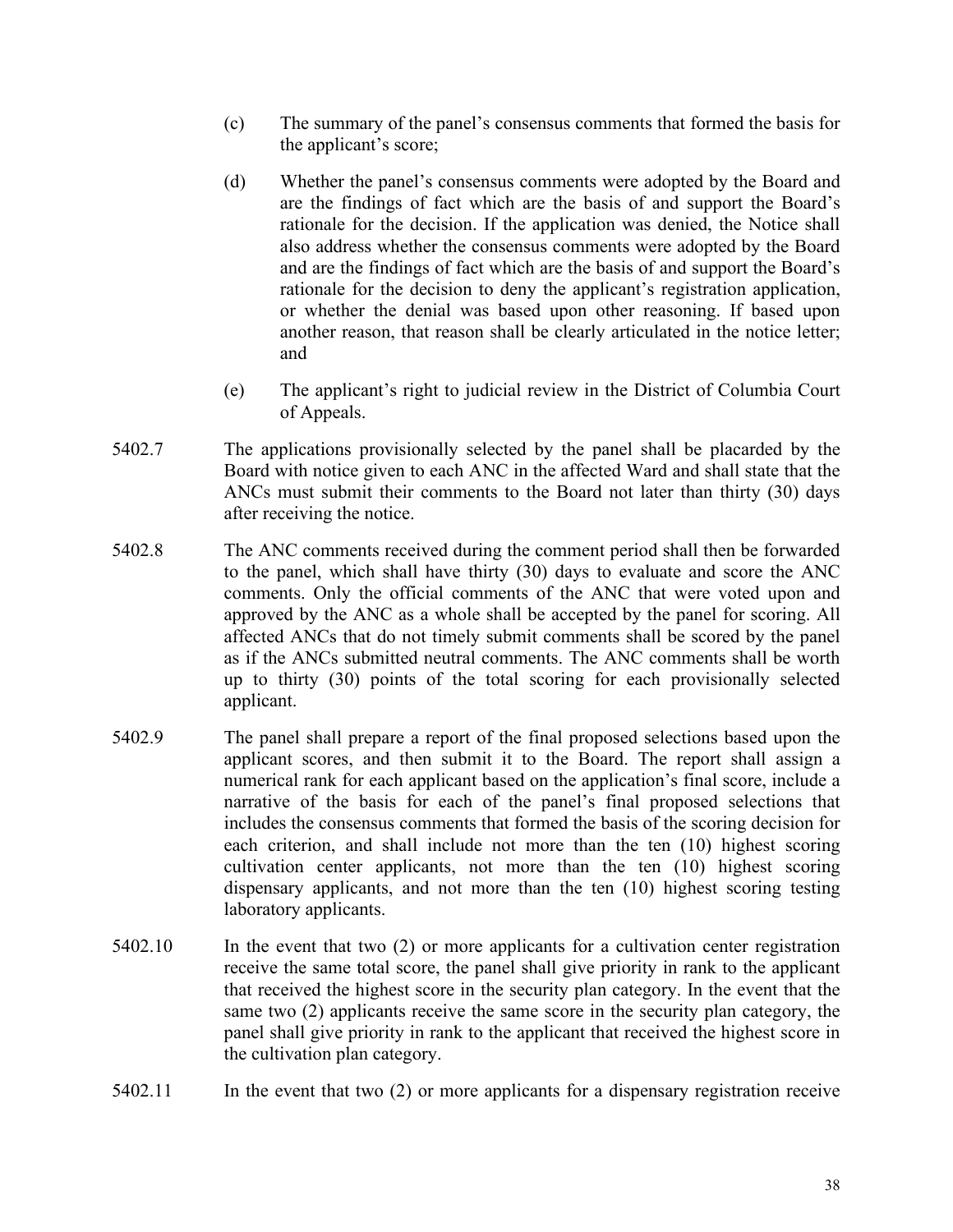the same total score, the panel shall give priority in rank to the applicant that received the highest score in the security plan category. In the event that the same two (2) applicants receive the same score in the security plan category, the panel shall give priority in rank to the applicant that received the highest score in the product safety and labeling plan category.

- 5402.12 In the event that two (2) or more applicants for a testing laboratory registration receive the same total score, the panel shall give priority in rank to the applicant that received the highest score in the laboratory testing plan category. In the event that the same two (2) applicants receive the same score in the laboratory testing plan, the panel shall give priority rank to the applicant that received the highest score in the security plan category.
- 5402.13 Except as provided by § 6000 of this subtitle, the Board shall adopt the panel's report and findings and select the highest scoring applicant for a cultivation center, dispensary, or testing laboratory registration. The selection decision shall be made in writing to the successful applicants. Notice shall also be provided by the Board to applicants that are not selected. The Notice shall advise the applicants of the following:
	- (a) The applicant's total score;
	- (b) Whether or not the applicant was selected and deemed eligible for registration;
	- (c) Whether the applicant(s) that was selected and deemed eligible for registration was the highest scoring applicant(s) or otherwise set forth the ranking of the selected applicant(s);
	- (d) The summary consensus comments that formed the basis for the applicant's score;
	- (e) Whether the panel's consensus comments were adopted by the Board and are the findings of fact which are the basis of and support the Board's rationale for the decision. If the application was denied, the Notice shall also address whether the consensus comments and final ranking were adopted by the Board and are the findings of fact which are the basis of and support the Board's rationale for the decision to deny the applicant's registration application, or whether the denial was based upon other reasoning. If based upon another reason, that reason shall be clearly articulated in the notice letter; and
	- (f) The applicant's right to judicial review in the District of Columbia Superior Court.
- 5402.14 In the event that a selected cultivation center, dispensary, or testing laboratory application is subsequently denied by the Board pursuant to  $\S$  6000.2 of this subtitle, the applicant who received the next highest score from the panel who was not initially accepted shall be selected.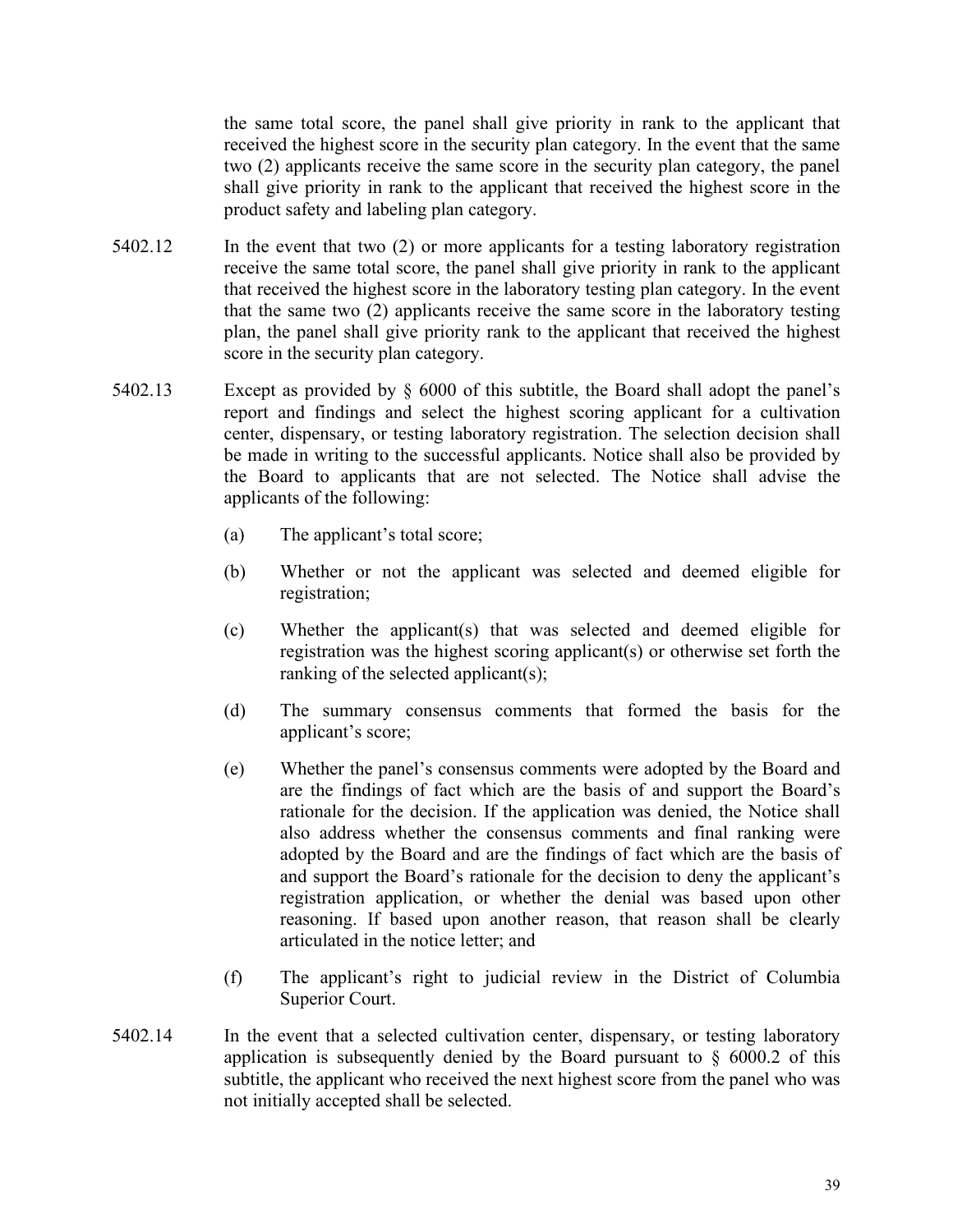- 5402.15 An applicant submitting a cultivation center or dispensary registration application shall be required to submit a nonrefundable application fee of one thousand dollars (\$1,000) at the time the cultivation center or dispensary application is filed with the Board. The remaining amount of the total application fee of eight thousand dollars (\$8,000) shall be submitted within thirty (30) days of being selected by the Board for a cultivation or a dispensary registration.
- 5402.16 An applicant submitting a testing laboratory registration application shall be required to submit a nonrefundable application fee of one thousand dollars (\$1,000) at the time the testing laboratory application is filed with the Board. The remaining amount of the total application fee of three thousand five hundred (\$3,500) shall be submitted within thirty (30) days of being selected by the Board for the testing laboratory registration.

## **Section 5403, SELECTION CRITERIA, is amended to read as follows:**

## **5403 SELECTION CRITERIA**

- 5403.1 Each application shall address all criteria and measures, even when no point values are assigned. This shall include the applicant providing all of the information required by §§ 5400, 5403, and 5404. The failure by an applicant to address all the required criteria and measures will result in the application being considered non-responsive and not accepted for review by the panel. The required criteria and measures shall include the following:
	- (a) Dispensary Criteria:
		- (1) Suitability of the Proposed facility (Up to thirty (30) points)
			- (A) Measure 1: The applicant demonstrates that the proposed location will provide adequate lighting, display a professional office or business setting, and be convenient for qualifying patients and caregivers. (up to ten (10) points); and
			- (B) Measure 2: The applicant demonstrates that the proposed building and facility is suitable for the dispensing of medical marijuana. The applicant demonstrates that the proposed facility will possess adequate storage facilities, and adequate space and facilities to monitor the sale of medical marijuana to qualifying patients and caregivers. (up to twenty (20) points);
		- (2) Proposed Staffing Plan and Knowledge of District and federal law relating to marijuana (Up to twenty (20) points):
			- (A) Measure 1: The applicant fully describes a staffing plan that will provide and ensure adequate staffing and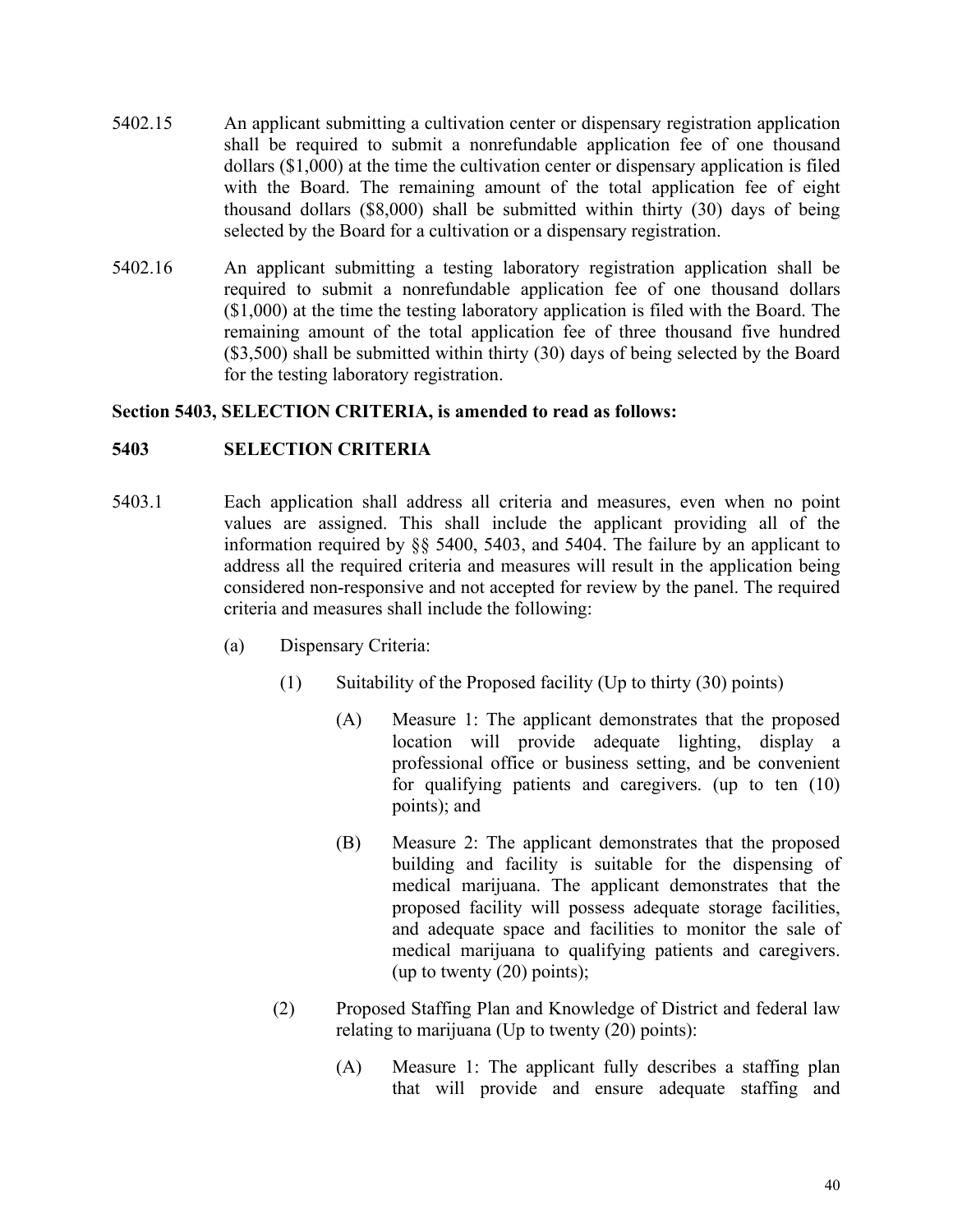experience during accessible business hours, safe dispensing, adequate security and theft prevention, and the maintenance of confidential information, including the identity of qualifying patient information. (up to ten (10) points); and

- (B) Measure 2: The applicant shall provide an operations manual that demonstrates compliance with the District's medical marijuana rules. The operations manual shall also contain information demonstrating the applicant's knowledge of the District and federal laws and regulations relating to medical marijuana. The applicant shall also submit a notarized written statement on a form provided by the Board indicating that they have read the Act and this subtitle and have knowledge of District and federal law relating to marijuana. (up to ten (10) points);
- (3) Security Plan (Up to fifty (50) points):

The applicant shall submit a security plan which shall include the following:

- (A) Measure 1: The applicant's security plan fully demonstrates the applicant's ability to prevent the theft or diversion of medical marijuana and how the plan will assist with MPD and ABRA enforcement. Specifically, it shall evidence compliance with all items in § 5405.2 and § 5610, and include all submittals required under that section. (up to twenty (20) points);
- (B) Measure 2: The applicant demonstrates that its plan for record keeping, tracking and monitoring inventory, quality control and security and other policies and procedures will discourage unlawful activity. (up to ten  $(10)$  points);
- (C) Measure 3: The applicant's security plan shall describe the enclosed, locked facility that will be used to secure or store medical marijuana, including when the location is closed for business, and its security measures, and the steps taken to ensure that medical marijuana is not visible to the public. (up to ten (10) points); and
- (D) Measure 4: The security plan describes how it intends to prevent the diversion of medical marijuana to anyone who is not a registered qualifying patient or designated caregiver and includes the applicant's after action plan for any incidents that may trigger enforcement under District of Columbia law or regulations. The plan shall also describe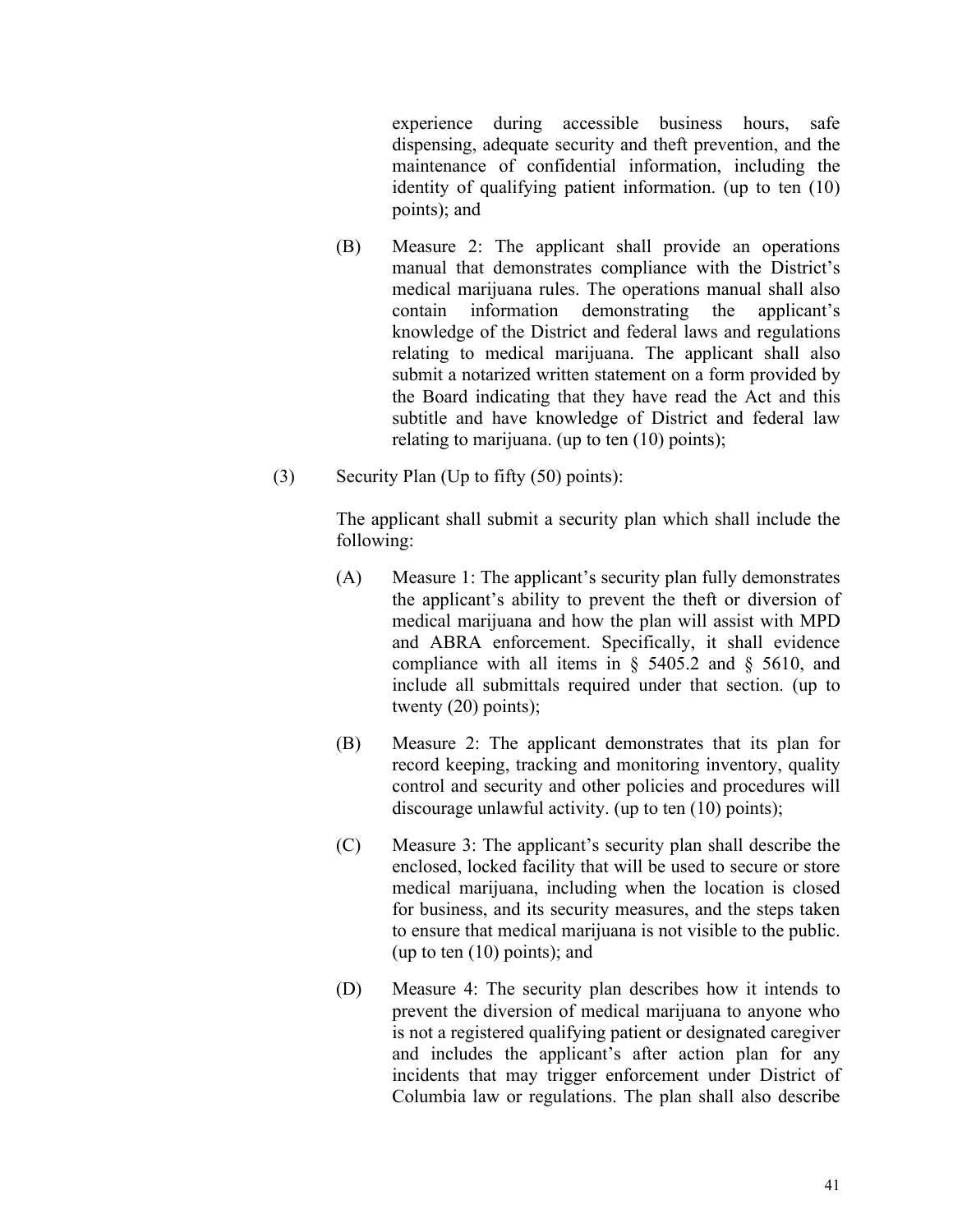the applicant's plan to coordinate with and dispose of unused or surplus medical marijuana with MPD. (up to ten  $(10)$  points);

- (4) Product Safety and Labeling Plan (Up to twenty (20) points):
	- (A) Measure 1: The applicant shall describe its plan for providing safe and accurate packaging and labeling of medical marijuana. The Applicant shall describe how it intends to dispense medical marijuana to a qualifying patient or caregiver for transport in a secure manner. (up to ten (10) points); and
	- (B) Measure 2: The applicant shall describe its plan for verifying medical marijuana packaged at the dispensary is free of contaminants. (up to ten (10) points);
- (5) Applicant's business plan, marketing plan and services to be offered (Up to fifteen (15) points):
	- (A) Measure 1: The applicant shall provide a business plan that describes how the dispensary will operate on a long-term basis. This shall include the applicant providing a detailed description about the amount and source of the equity and debt commitment for the proposed dispensary that demonstrates the immediate and long-term financial feasibility of the proposed financing plan, the relative availability of funds for capital and operating needs, and the financial capability to undertake the project. (up to five  $(5)$  points);
	- (B) Measure 2: The applicant or its directors, officers, members, or incorporators demonstrates experience in business management and/or having medical industry or horticulturalist experience. (up to five  $(5)$  points); and
	- (C) Measure 3: The business plan shall include a start-up timetable which provides an estimated time from registration of the dispensary to full operation, and the assumptions used for the basis of those estimates. (up to five  $(5)$  points);
- (6) Advisory Neighborhood Commission comments (Up to thirty (30) points):
	- (A) Measure 1: The ANCs' concerns or support regarding the potential adverse impact of the proposed location to the neighborhood. (up to twenty (20) points);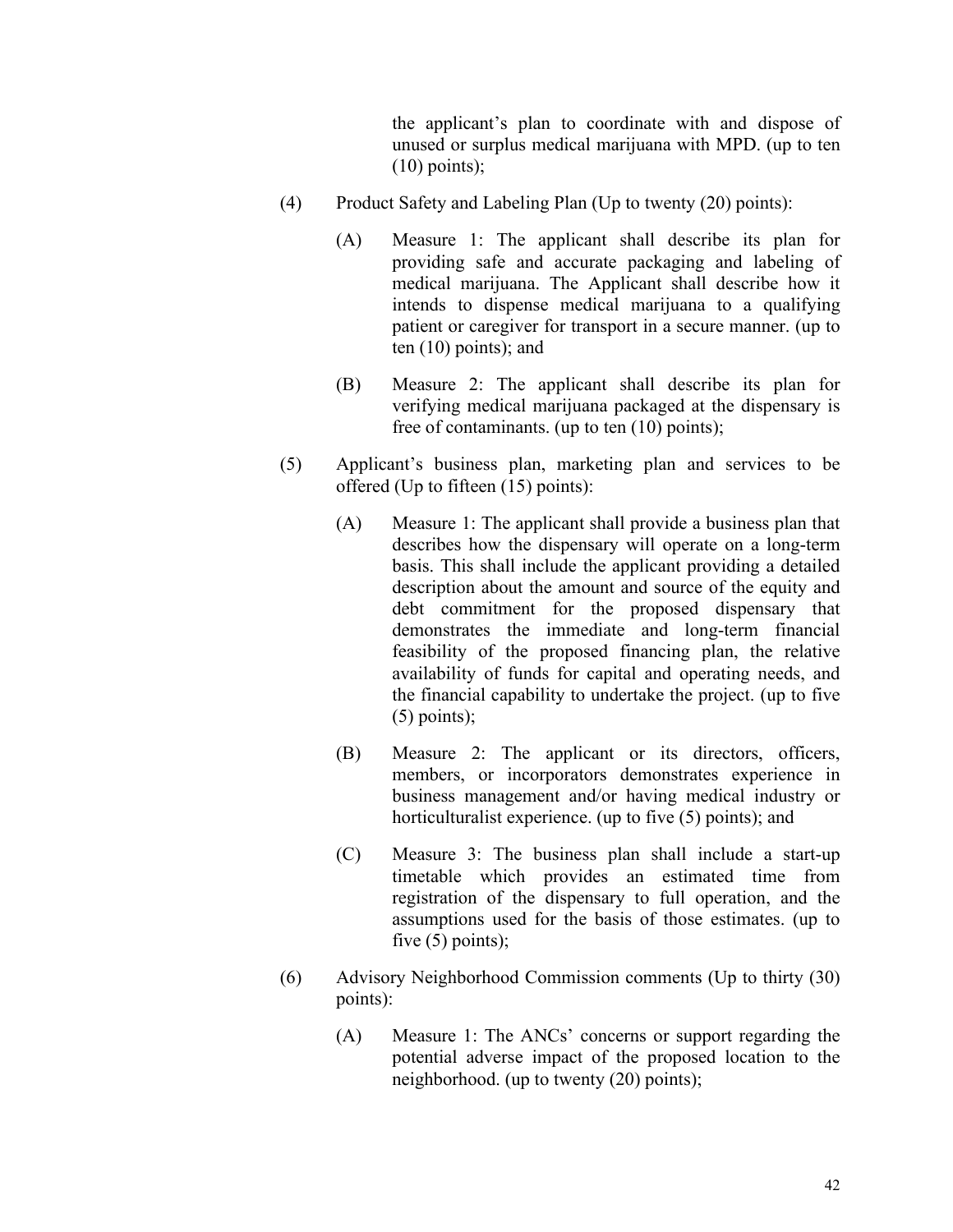- (B) Measure 2: The ANCs' concerns or support regarding an overconcentration or lack of cultivation centers, or dispensaries in the affected ward. (up to ten  $(10)$  points); and
- (**7**) Educational Materials Plan (up to fifteen (15) points):
	- (A) Measure 1: The applicant shall describe its proposed plan for providing educational materials and/or information to qualifying patients, and caregivers. (up to five (5) points); and
	- (B) Measure 2: The applicant shall describe its proposed plan for providing training for its staff regarding the administration of marijuana. (up to ten (10) points);
- (8) Environmental Plan (Up to twenty (20) points):
	- (A) Measure 1: The applicant demonstrates an environmental plan of action to minimize the carbon footprint, environmental impact, and resource needs for the sale of medical marijuana. (up to ten (10) points); and
	- (B) The applicant describes any plans for: (1) the use of alternative energy; (2) the treatment of waste water and runoff; (3) scrubbing or treatment of exchanged air; (4) the co-location of dispensaries; and (5) the use of recyclable and biodegradable packaging materials. (up to ten (10) points); and
- (9) Certified Business Enterprise (fifty (50) points):
	- (A) Measure 1: The applicant provides documentation, at the time the application is submitted, that it is registered as a medical marijuana certified business enterprise (CBE) by the Department of Small and Local Business Development (DSLBD) or is determined to be eligible to be a medical marijuana certified business enterprise by DSLBD. To qualify or to be considered eligible to be a medical marijuana certified business enterprise an applicant shall be required to meet all of the criteria set forth in D.C. Official Code § 7-1671.06(d)(5)(B-D).
- (b) Cultivation Center Criteria:
	- (1) Suitability of the Proposed facility (Up to twenty  $(20)$  points):
		- (A) Measure 1: The applicant demonstrates that the proposed facility is suitable for organic gardening for the cultivation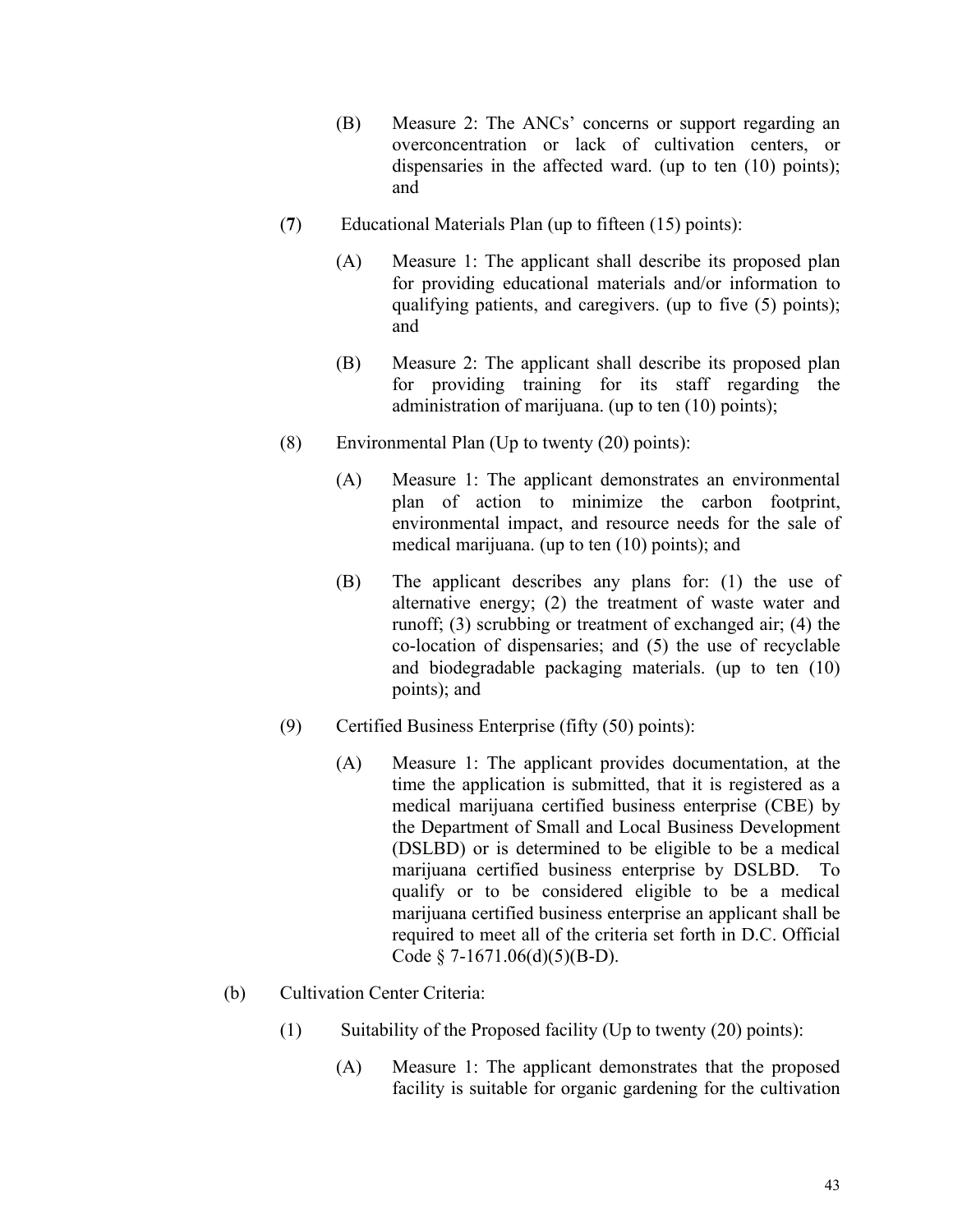of medical marijuana, sufficient in size, power allocation, air exchange and air flow, interior layout, lighting, and sufficient both in the interior and exterior to handle the bulk agricultural manufacturing of medical marijuana, product handling, storage, trimming, packaging, and shipping. (up to twenty (20) points);

- (2) Proposed Staffing Plan and Knowledge of District and federal law relating to marijuana (Up to twenty (20) points):
	- (A) Measure 1: The applicant fully describes a staffing plan that will provide and ensure adequate staffing and experience for all accessible business hours, safe growing and cultivation, adequate security, and theft prevention. (up to ten (10) points); and
	- (B) Measure 2: The applicant shall provide an operations manual that demonstrates compliance with the District's medical marijuana rules. The operations manual shall also contain information demonstrating the applicant's knowledge of the District and federal laws and regulations relating to medical marijuana. The applicant shall also submit a notarized written statement on a form provided by the Mayor indicating that they have read the Act and this subtitle and have knowledge of District and federal law relating to marijuana. (up to ten (10) points);
- (3) Security Plan (Up to forty (40) points):

The applicant shall submit a security plan which shall include:

- (A) Measure 1: The applicant's security plan demonstrates its ability to prevent the theft or diversion of medical marijuana and how the plan will assist with MPD and ABRA enforcement. Specifically, it shall evidence compliance with all items in  $\S$  5406.2 and  $\S$  5610, and include all submittals required under that section. (up to twenty (20) points);
- (B) Measure 2: The applicant demonstrates that its plan for record keeping, tracking and monitoring inventory, quality control and security and other policies and procedures will discourage unlawful activity. It also describes the applicant's plan to coordinate with and dispose of unused or surplus medical marijuana with MPD. (up to five (5) points);
- (C) Measure 3: The applicant's security plan shall describe the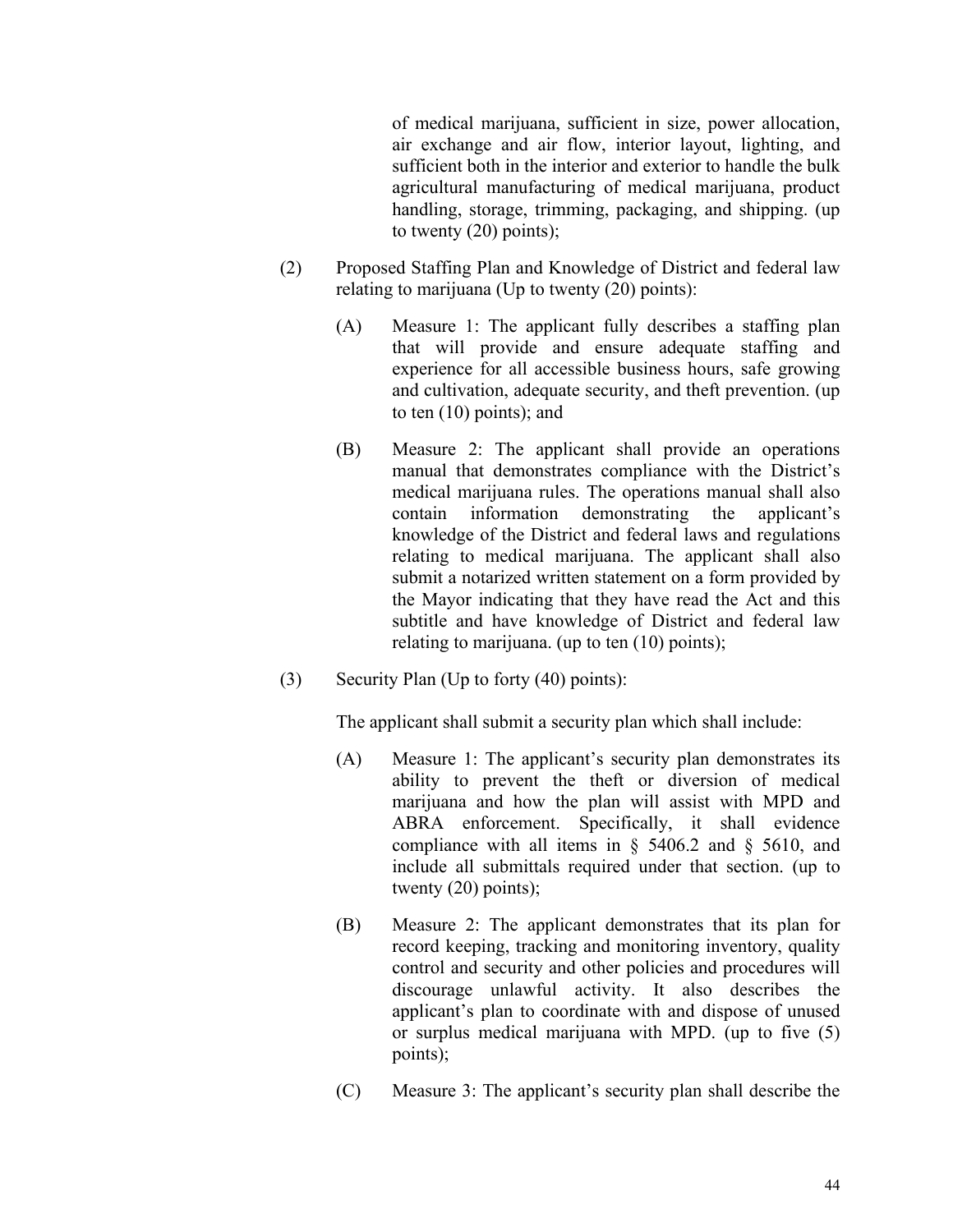enclosed, locked facility that will be used to secure or store medical marijuana, including when the location is closed for business, and its security measures, and the steps taken to ensure that medical marijuana is not visible to the public. (up to ten (10) points); and

- (D) Measure 4: The applicant shall describe its transportation plan regarding how the cultivation center intends to deliver medical marijuana safely and securely to registered dispensaries. (up to five  $(5)$  points);
- (4) Cultivation Plan (Up to twenty-five (25) points):
	- (A) Measure 1: The applicant shall describe its plan to provide a steady supply of medical marijuana to registered dispensaries. (up to five (5) points);
	- (B) Measure 2: The applicant demonstrates knowledge of organic growing methods to be used in the growing and cultivation of marijuana. The applicant shall describe the various strains to be cultivated. (up to ten (10) points); and
	- (C) Measure 3: The applicant demonstrates the steps that will be taken to ensure the quality of the marijuana, including the purity and consistency of the medical marijuana to be provided to dispensaries. (up to ten (10) points);
- (5) Product Safety and Labeling Plan (Up to thirty (30) points);
	- (A) Measure 1: The applicant shall describe its plan for providing safe and accurate packaging and labeling of medical marijuana. (up to fifteen (15) points); and
	- (B) Measure 2: The applicant shall describe its plan for testing medical marijuana and ensuring that all medical marijuana is free of contaminants. (up to fifteen (15) points);
- (6) Applicant's business plan and services to be offered (Up to fifteen  $(15)$  points):
	- (A) Measure 1: The applicant shall provide a business plan that describes how the cultivation center will operate on a longterm basis. This shall include the applicant providing a detailed description about the amount and source of the equity and debt commitment for the proposed cultivation center that demonstrates the immediate and long-term financial feasibility of the proposed financing plan, the relative availability of funds for capital and operating needs, and the financial capability to undertake the project.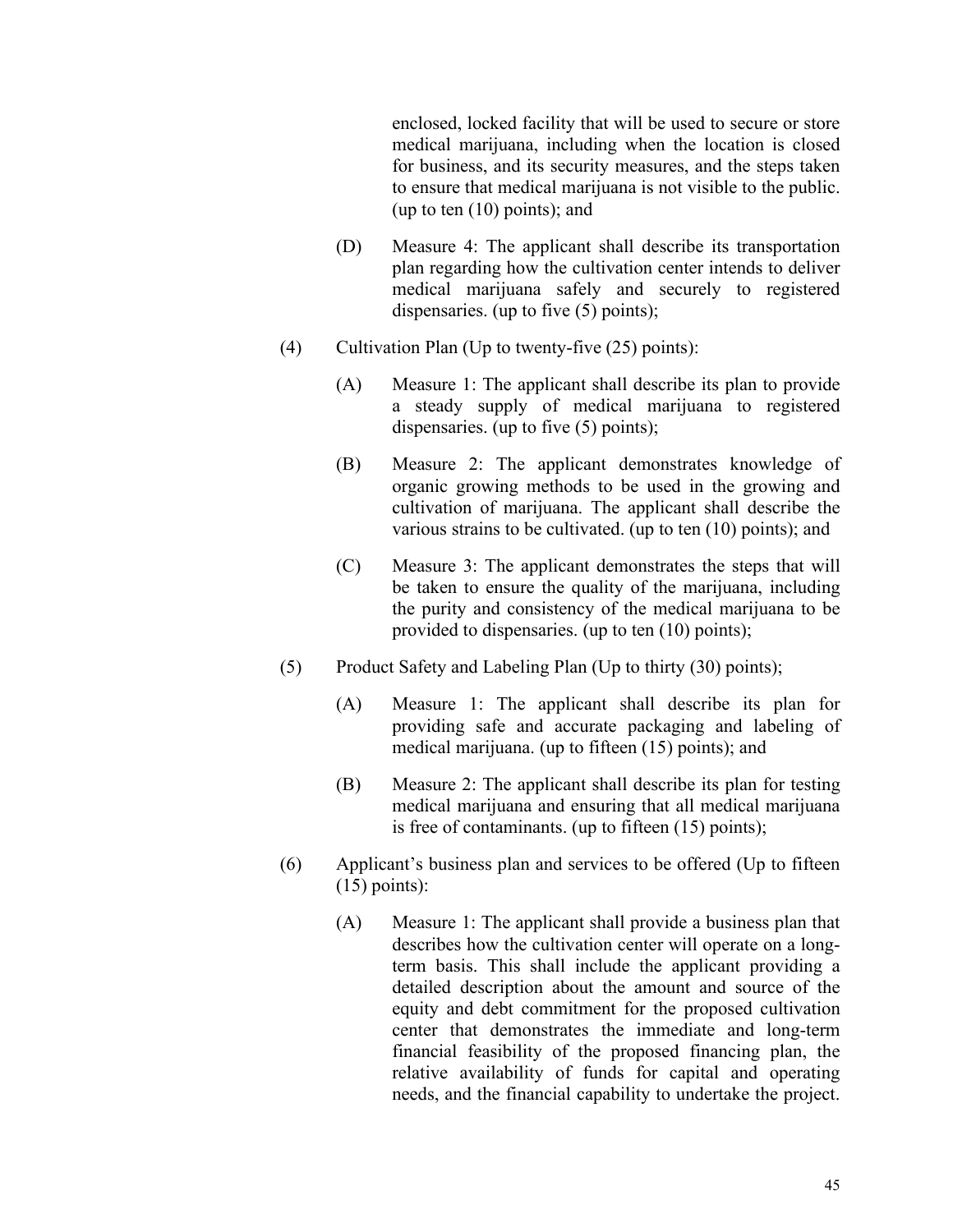(up to five  $(5)$  points);

- (B) Measure 2: The applicant or its directors, officers, members, or incorporators demonstrates experience in business management and/or having medical industry or horticulturalist experience. (up to five points); and
- (C) Measure 3: The business plan demonstrates a start-up timetable which provides an estimated time from registration of the dispensary to full operation, and the assumptions used for the basis of those estimates. (up to five  $(5)$  points);
- (7) Advisory Neighborhood Commission comments (Up to thirty (30) points);
	- (A) Measure 1: The ANCs' concerns or support regarding the potential adverse impact of the proposed location to the neighborhood. (up to twenty (20) points);
	- (B) Measure 2: The ANCs' concerns or support regarding an overconcentration or lack of cultivation centers, or dispensaries in the affected ward. (up to ten (10) points);
- (8) Environmental Plan (Up to twenty  $(20)$  points):
	- (A) Measure 1: The applicant demonstrates an environmental plan of action to minimize the carbon footprint, environmental impact, and resource needs for the production of medical marijuana. (up to ten (10) points); and
	- (B) The applicant describes any plans for: (1) the use of alternative energy; (2) the treatment of waste water and runoff; (3) scrubbing or treatment of exchanged air; (4) the co-location of growing facilities and/or the means of packaging or production; and (5) the use of recyclable and biodegradable packaging materials. (Up to ten (10) points); and
- (9) Certified Business Enterprise (fifty (50) points)
	- (A) Measure 1: The applicant provides documentation, at the time the application is submitted, that it is registered as a medical marijuana certified business enterprise (CBE) by the Department of Small and Local Business Development (DSLBD) or is determined to be eligible to be a medical marijuana certified business enterprise by DSLBD. To qualify or to be considered eligible to be a medical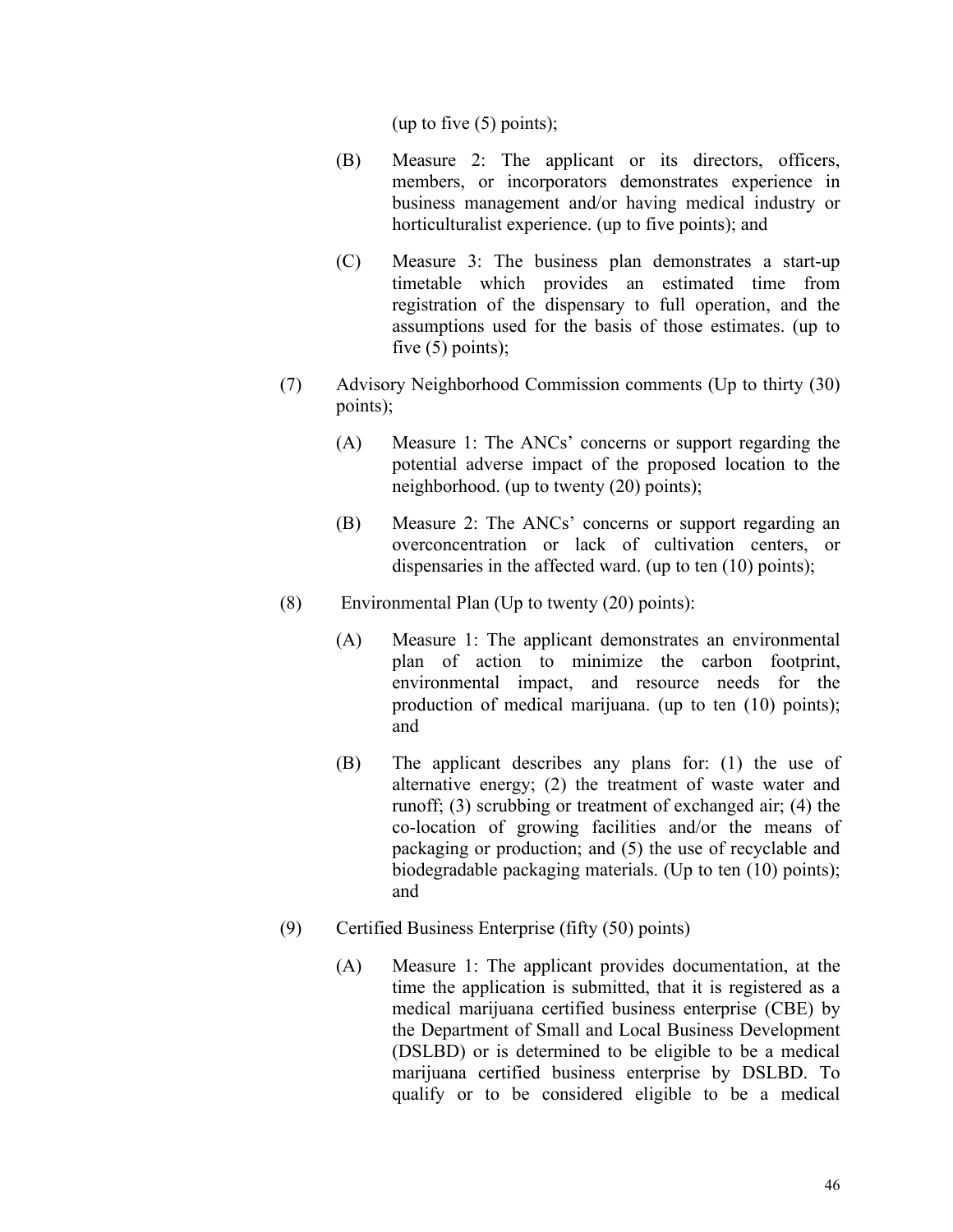marijuana certified business enterprise an applicant shall be required to meet all of the criteria set forth in D.C. Official Code  $\S$  7-1671.06(d)(5)(B-D).

- (c) Testing Laboratory Criteria:
	- (1) Suitability of the Proposed facility (Up to forty (40) points)
		- (A) Measure 1: The applicant demonstrates that the proposed facility is suitable for testing medical marijuana in an environmentally safe manner and is adequate in size to accommodate testing and sample retention. (up to twenty (20) points); and
		- (B) Measure 2: The applicant demonstrates that the proposed facility is suitable to meet the cultivation centers' or dispensary's needs for testing a variety of medical marijuana products in a timely manner, and maintaining documented chain of custody (up to twenty (20) points);
	- (2) Proposed Staffing Plan (Up to thirty (30) points):
		- (A) Measure 1: The applicant fully describes a staffing plan that will provide and ensure that personnel meets the requisite qualifications set forth in the regulations, and has demonstrated knowledge, experience, training, and certification to perform in the designated positions and roles and to conduct the required analytical processes, operations, and testing; ensure quality control and quality assurance, adequate staffing and experience during business hours, and adequate security and theft prevention; and maintain chain of custody, and confidential information. (up to fifteen (15) points); and
		- (B) Measure 2: The applicant shall provide an operations manual that demonstrates compliance with the District's medical marijuana rules. The operations manual shall also fully describe a plan to provide and ensure that a system is in place to evaluate and document personnel's competency in performing authorized tests, and to evaluate and document that personnel demonstrate acceptable performance on precision, accuracy, specificity, reportable ranges, blanks, and unknown challenge samples. (up to fifteen (15) points).
	- (3) Laboratory testing plan (Up to forty (40) points)
		- (A) Measure 1: Applicant demonstrates knowledge, experience, training, and applicable certifications in laboratory testing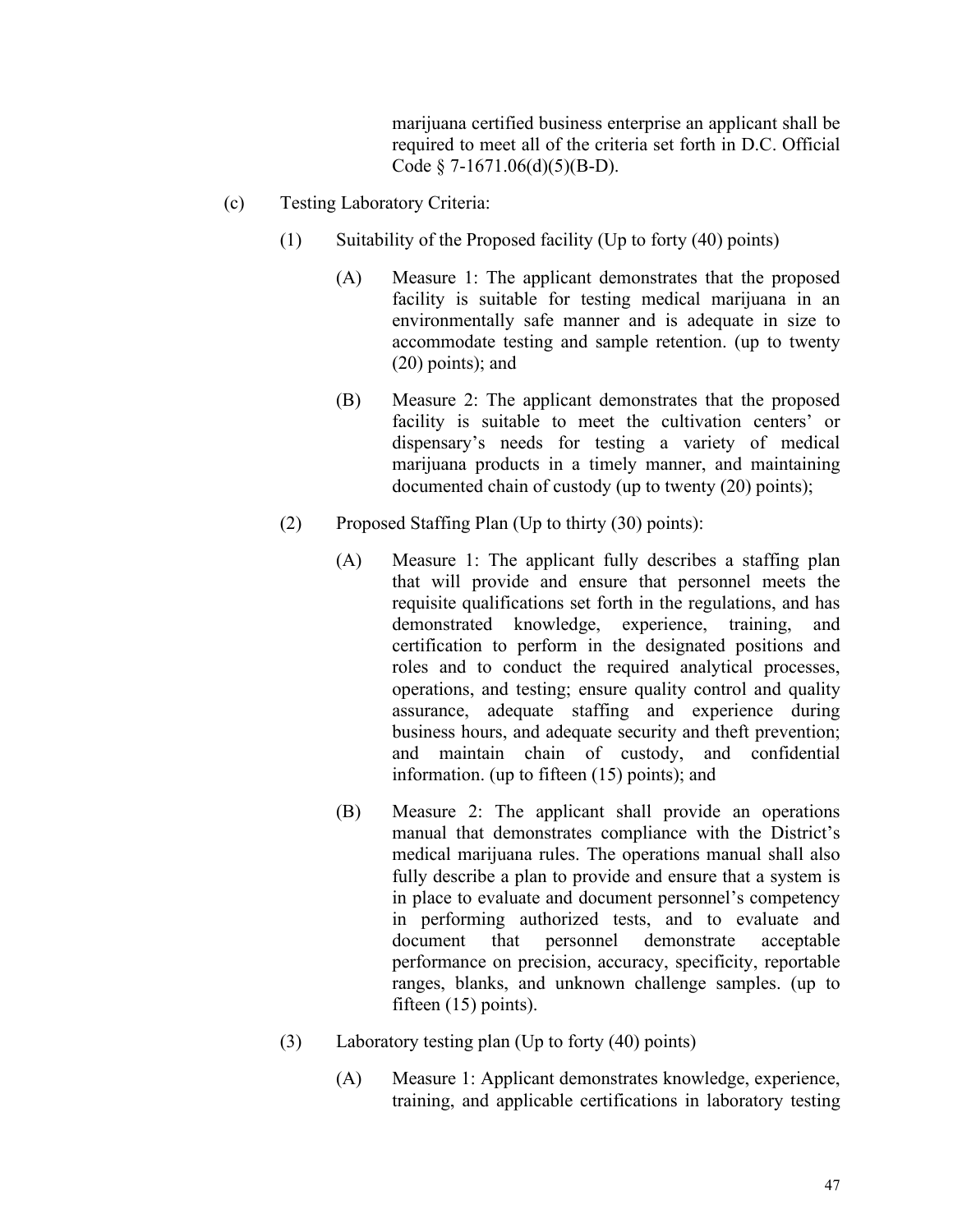techniques. (up to fifteen (15) points);

- (B) Measure 2: Applicant demonstrates knowledge of and fully describes plan to provide and ensure quality assurance, quality control, proficiency testing, analytical processes, chain of custody, sample retention, space, recordkeeping, results reporting, and corrective action protocols (up to fifteen (15) points); and
- (C) Measure 3: Applicant fully describe the method(s) used to test medical marijuana and medical marijuana products, and report testing results; this includes but is not limited to SOPS (up to ten  $(10)$  points);
- (4) Security Plan (Up to twenty (20) points): The applicant shall submit a security plan which shall include the following:
	- (A) Measure 1: The applicant's security plan fully demonstrates the applicant's ability to prevent the theft or diversion of medical marijuana and how the plan will assist with MPD and ABRA enforcement. Specifically, it shall evidence compliance with all items and include all submittals required in § 5405.2 and § 5610 of this subtitle. (up to five  $(5)$  points);
	- (B) Measure 2: The applicant demonstrates that its plan for record keeping, tracking and monitoring inventory, and security and other policies and procedures will discourage unlawful activity (up to five (5) points);
	- (C) Measure 3: The applicant's security plan shall describe the enclosed, locked facility that will be used to secure or store medical marijuana, including when the location is closed for business, and its security measures, and the steps taken to ensure that medical marijuana is not visible to the public. (up to five (5) points); and
	- (D) Measure 4: The security plan describes how it intends to prevent the diversion of medical marijuana and includes the applicant's after-action plan for any incidents that may trigger enforcement under District of Columbia law or regulations. The plan shall also describe the applicant's plan to coordinate with and dispose of unused or surplus medical marijuana with MPD. (up to five (5) points);
- (5) Knowledge of District and federal law relating to marijuana. (Up to five  $(5)$  points:
	- (A) Measure 1: The applicant shall demonstrate knowledge of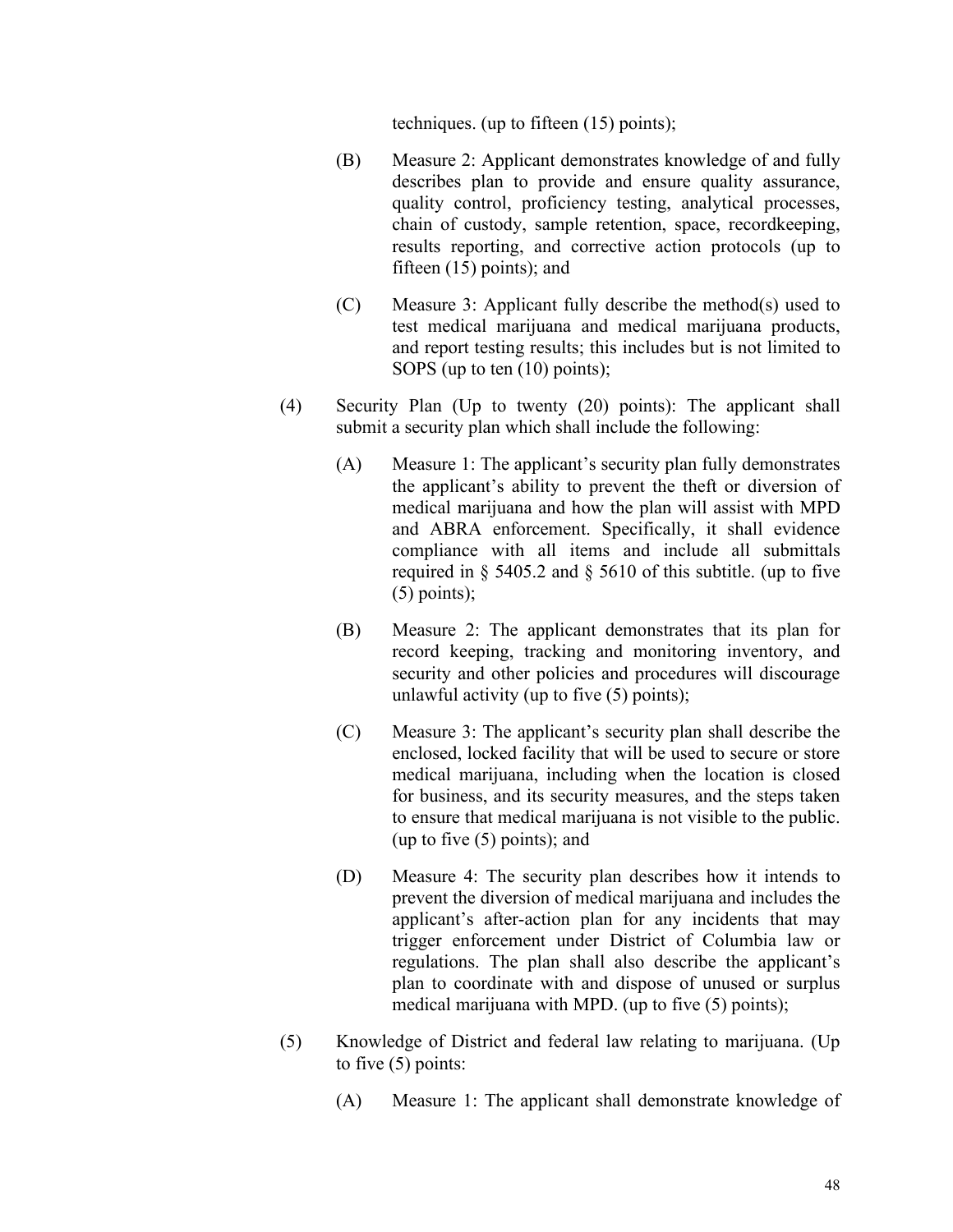the District and federal laws and regulations relating to medical marijuana. The applicant shall also submit a notarized written statement on a form provided by the Mayor indicating that they have read the Act and this title and have knowledge of District and federal law relating to marijuana. (up to five (5) points);

- (6) Applicant's business plan and services to be offered (Up to fifteen  $(15)$  points):
	- (A) Measure 1: The applicant shall provide a business plan that describes how the testing laboratory will operate on a longterm basis. This shall include the applicant providing a detailed description about the amount and source of the equity and debt commitment for the proposed testing laboratory that demonstrates the immediate and long-term financial feasibility of the proposed financing plan, the relative availability of funds for capital and operating needs, and the financial capability to undertake the project. (up to five  $(5)$  points);
	- (B) Measure 2: The applicant or its directors, officers, members, or incorporators demonstrate experience in business management and/or having medical industry or laboratory experience. (up to five (5) points); and
	- (C) Measure 3: The business plan demonstrates a start-up timetable which provides an estimated time from registration of the testing laboratory to full operation, and the assumptions used for the basis of those estimates. (up to five  $(5)$  points);
- (7) Advisory Neighborhood Commission comments (Up to thirty (30) points):
	- (A) Measure 1: The ANCs' concerns or support regarding the potential adverse impact of the proposed location to the neighborhood. (up to twenty (20) points);
	- (B) Measure 2: The ANCs' concerns or support regarding an overconcentration or lack of testing laboratories and the number of cultivation centers in the affected ward. (up to ten  $(10)$  points);
- (8) Environmental Plan (Up to twenty (20) points):
	- (A) Measure 1: The applicant demonstrates an environmental plan of action to minimize the carbon footprint, environmental impact, and resource needs for the testing of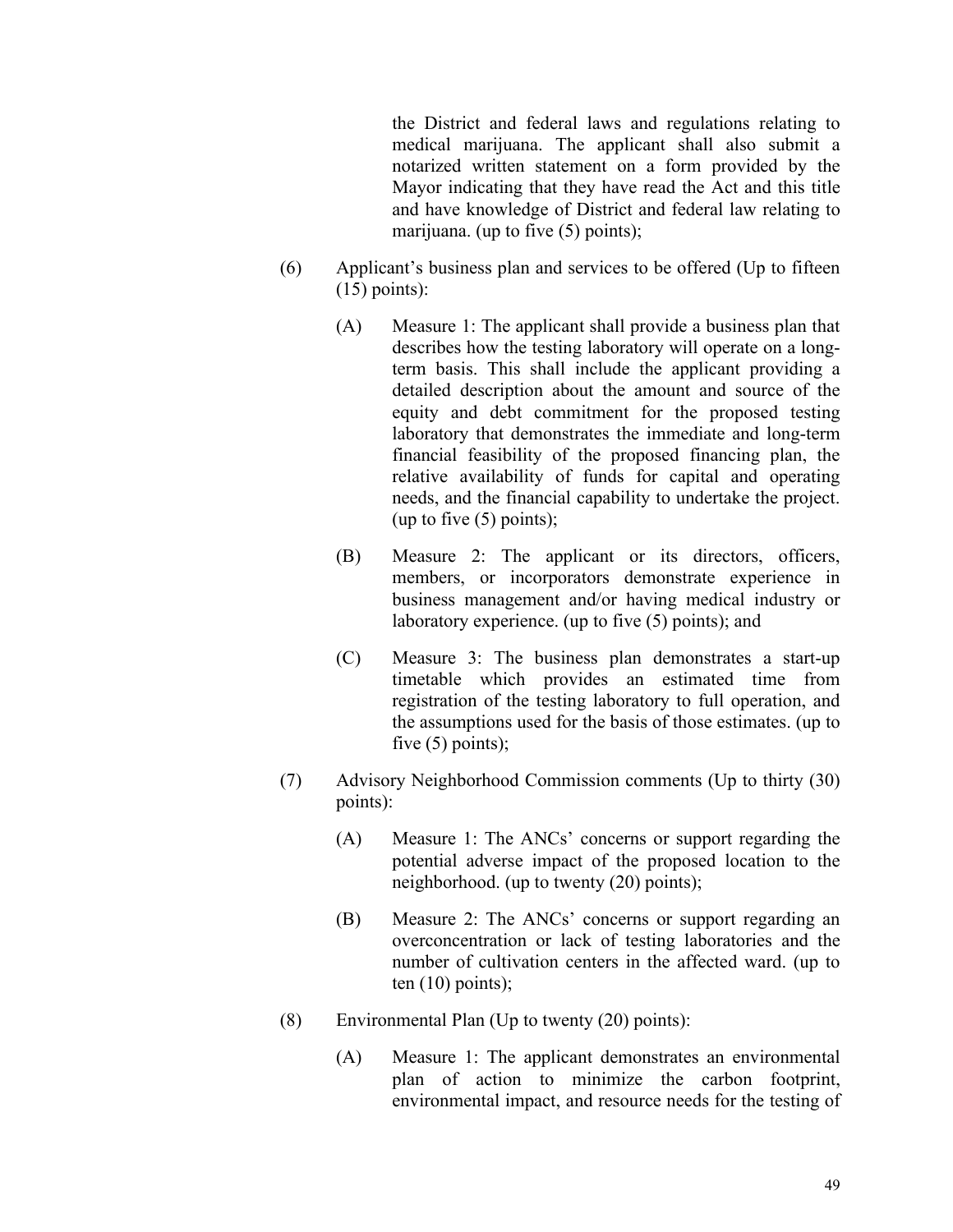medical marijuana. (up to ten (10) points); and

- (B) Measure 2: The applicant describes any plans for: (1) the use of alternative energy; (2) the treatment of waste water and runoff; (3) scrubbing or treatment of exchanged air; and (4) the co-location of testing laboratories. (Up to ten (10) points); and
- (9) Certified Business Enterprise (fifty (50) points):
	- (A) Measure 1: The applicant provides documentation that they are registered as a medical marijuana certified business enterprise (CBE) by the Department of Small and Local Business Development (DSLBD) or is determined to be eligible to be a medical marijuana certified business enterprise by DSLBD, at the time they submit an application. To qualify or to be considered eligible to be a medical marijuana certified business enterprise an applicant shall be required to meet all of the criteria set forth in D.C. Official Code § 7-1671.06(d)(5)(B-D).
- 5403.2 A registration application for a cultivation center, dispensary or testing laboratory shall not be approved for any establishment located within three hundred feet (300 ft.) of a preschool, primary or secondary school, or recreation center.
- 5403.3 A registration application for a cultivation center, dispensary, or testing laboratory shall not be approved for any outlet, property, establishment, or business that sells motor vehicle gasoline or that holds a Motor Vehicle Sales, Service, and Repair endorsement under [D.C. Official Code § 47-2851.03\(a\)\(9\)\(](http://www.westlaw.com/Link/Document/FullText?findType=L&pubNum=1000869&cite=DCCODES47-2851.03&originatingDoc=N711AADF0BDCD11E9AE9F96B7C1187AA1&refType=SP&originationContext=document&vr=3.0&rs=cblt1.0&transitionType=DocumentItem&contextData=(sc.Default)#co_pp_732f0000e3572)2005 Repl.) or an Environmental Materials endorsement under  $\S 47-2851.03(a)(4)(2005 Repl.)$  to its basic business license.
- 5403.4 A registration application for a cultivation center, dispensary or testing laboratory shall not be approved for any location that also sells alcoholic beverages.
- 5403.5 A registration application for a cultivation center, dispensary, or testing laboratory shall not be approved for an establishment intending to operate any other type of business at the proposed location. A dispensary may sell or provide paraphernalia, literature, posters, and other educational materials related to the medical marijuana program.

**Section 5404, APPLICATION FORMAT AND CONTENTS, is amended as follows:**

**Subsection 5404.1 is amended by striking the phrase "the Director" and inserting the phrase "the Board" wherever it appears.**

**Subsection 5404.1(d) is repealed.**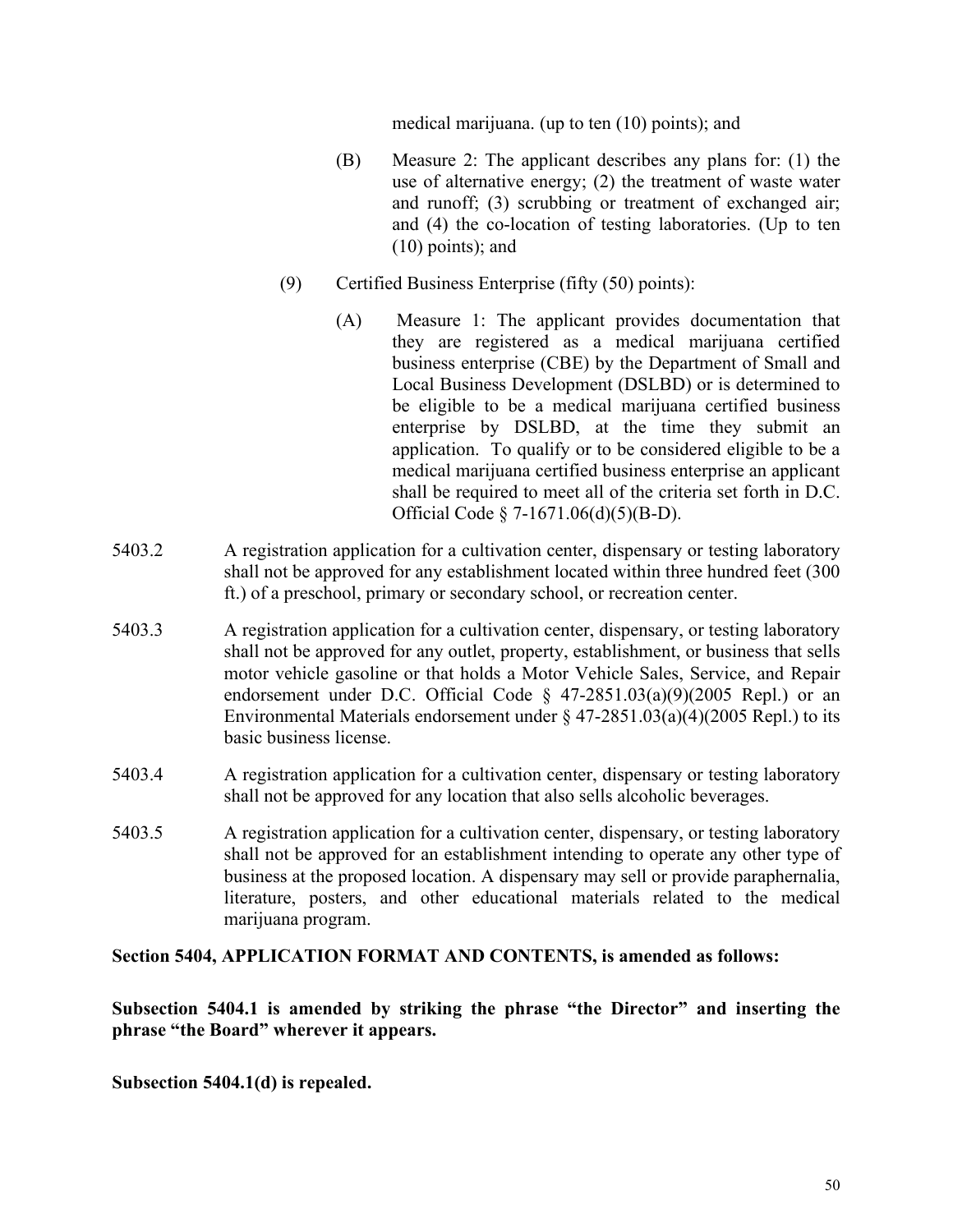## **Subsections 5404.2 is amended to read as follows:**

5404.2 The applicant shall sign a notarized statement certifying that the application is complete and accurate. Any person who knowingly makes a false statement on an application, or in any accompanying statement under oath that the Board may require, shall be guilty of the offense of making false statements. The making of a false statement, whether made with or without the knowledge or consent of the applicant, shall, in the discretion of the Board, constitute sufficient cause for denial of the application or revocation of the registration. The making of false statements shall also constitute the basis for a criminal offense under [D.C. Official](http://www.westlaw.com/Link/Document/FullText?findType=L&pubNum=1000869&cite=DCCODES22-2405&originatingDoc=N3E135DC1BDCE11E9B603A14D40335536&refType=LQ&originationContext=document&vr=3.0&rs=cblt1.0&transitionType=DocumentItem&contextData=(sc.Default))  [Code § 22-2405.](http://www.westlaw.com/Link/Document/FullText?findType=L&pubNum=1000869&cite=DCCODES22-2405&originatingDoc=N3E135DC1BDCE11E9B603A14D40335536&refType=LQ&originationContext=document&vr=3.0&rs=cblt1.0&transitionType=DocumentItem&contextData=(sc.Default))

## **Subsections 5404.3 and 5404.5 are amended by striking the phrase "the Department" and inserting the phrase "the Board" wherever it appears.**

## **Subsection 5404.9 is amended to read as follows:**

5404.9 An applicant for a cultivation center, dispensary, or testing laboratory may amend or correct the application package prior to the application filing deadline. Once the application filing deadline passes, no further amendments or corrections shall be submitted to the Board, except in accordance with § 6001.9.

## **Section 5405, DISPENSARY REGISTRATION APPLICATION REQUIREMENTS, is amended as follows:**

**Subsection 5405.2 is amended by striking the phrase "the Department" and inserting the phrase "the Board" wherever it appears.**

## **Subsection 5405.2(m) and (n) are amended to read as follows:**

- (m) The type of alarm system and outdoor lighting to be used by the applicant;
- (n) The applicant's procedures for accepting delivery of medical marijuana at the facility, including but not limited to procedures defining how it is received, where it is stored, and how the transaction is recorded; and

## **Subsection 5405.2 is further amended by adding a new paragraph (o) to read as follows:**

(o) The applicant's procedures for delivering medical marijuana to the residences of qualifying patients and caregivers and for curbside pickup, if applicable.

## **Subsection 5405.3 is amended to read as follows:**

5405.3 Upon receipt of a written security plan for an initial dispensary application, the Board shall forward the security plan electronically to MPD or its designee for an assessment. MPD or its designee shall complete its assessment of the security plan within twenty-one (21) days of receipt from the Board. The Board shall not issue a dispensary registration until MPD's or its designee's completion of its security plan assessment and submission of that assessment in writing to the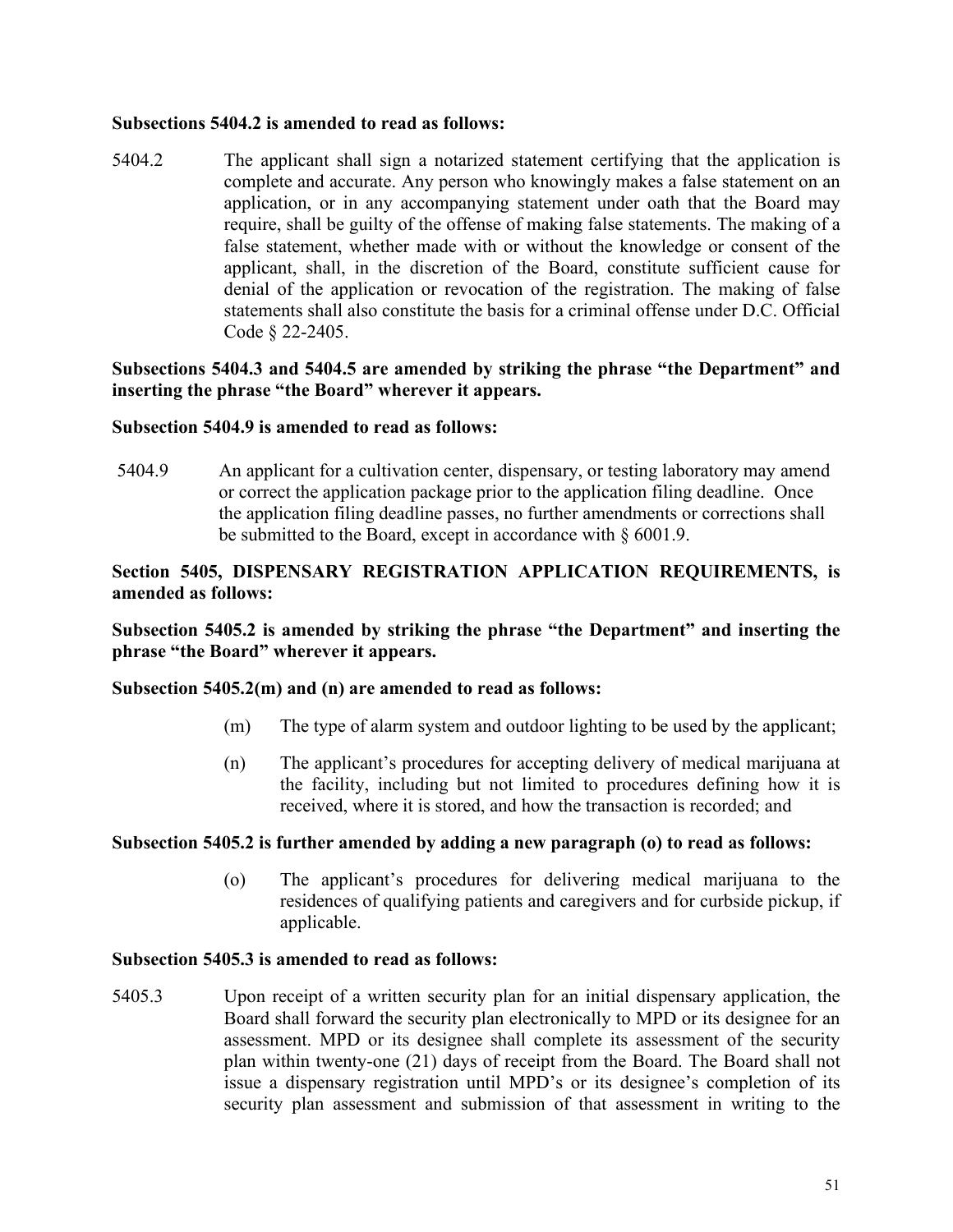Board.

**Section 5406, CULTIVATION CENTER REGISTRATION REQUIREMENTS, is amended as follows:**

**Subsection 5406.2 is amended by striking the phrase "the Department" and inserting the phrase, "the Board" wherever it appears.**

## **Subsection 5406.2(n) is amended to read as follows:**

(n) The applicant's transportation plan for delivering medical marijuana from the cultivation center to dispensaries or testing laboratories.

### **Subsection 5406.3 is amended to read as follows:**

5406.3 Upon receipt of a written security plan for an initial cultivation center application, the Director shall forward the security plan electronically to MPD or its designee for an assessment. MPD or its designee shall complete its assessment of the security plan within twenty-one (21) days of receipt from the Board. The Board shall not issue a cultivation center registration until MPD's or its designee's completion of its security plan assessment and submission of that assessment in writing to the Board.

## **Section 5407, CULTIVATION CENTER, DISPENSARY, AND TESTING LABORATORY REGISTRATION ISSUANCE, is amended as follows:**

## **Subsection 5407.1 is amended to read as follows:**

5407.1 A registration for a cultivation center, dispensary, or testing laboratory shall not be issued by the Board until all approvals or assessments required under this subtitle have been obtained from MPD or its designee, DCRA, and Department of Health.

## **Section 5408, DIRECTOR, OFFICER, MEMBER, INCORPORATOR, AND AGENT REGISTRATION REQUIREMENTS, is amended as follows:**

# **Subsection 5408.1 is amended by striking the phrase "the Department" and inserting the phrase "the Board" wherever it appears.**

## **New subsections 5408.3 and 5408.4 are added to read as follows:**

- 5408.3 During the pendency of the public health emergency and public emergency issued by the Mayor in response to the COVID-19 Pandemic, an owner of a licensed cultivation center, dispensary, or testing laboratory may request that the Board issue a temporary registration card to an agent valid for forty-five (45) days provided, that the following information is provided:
	- (a) A completed facility employment application for the prospective agent;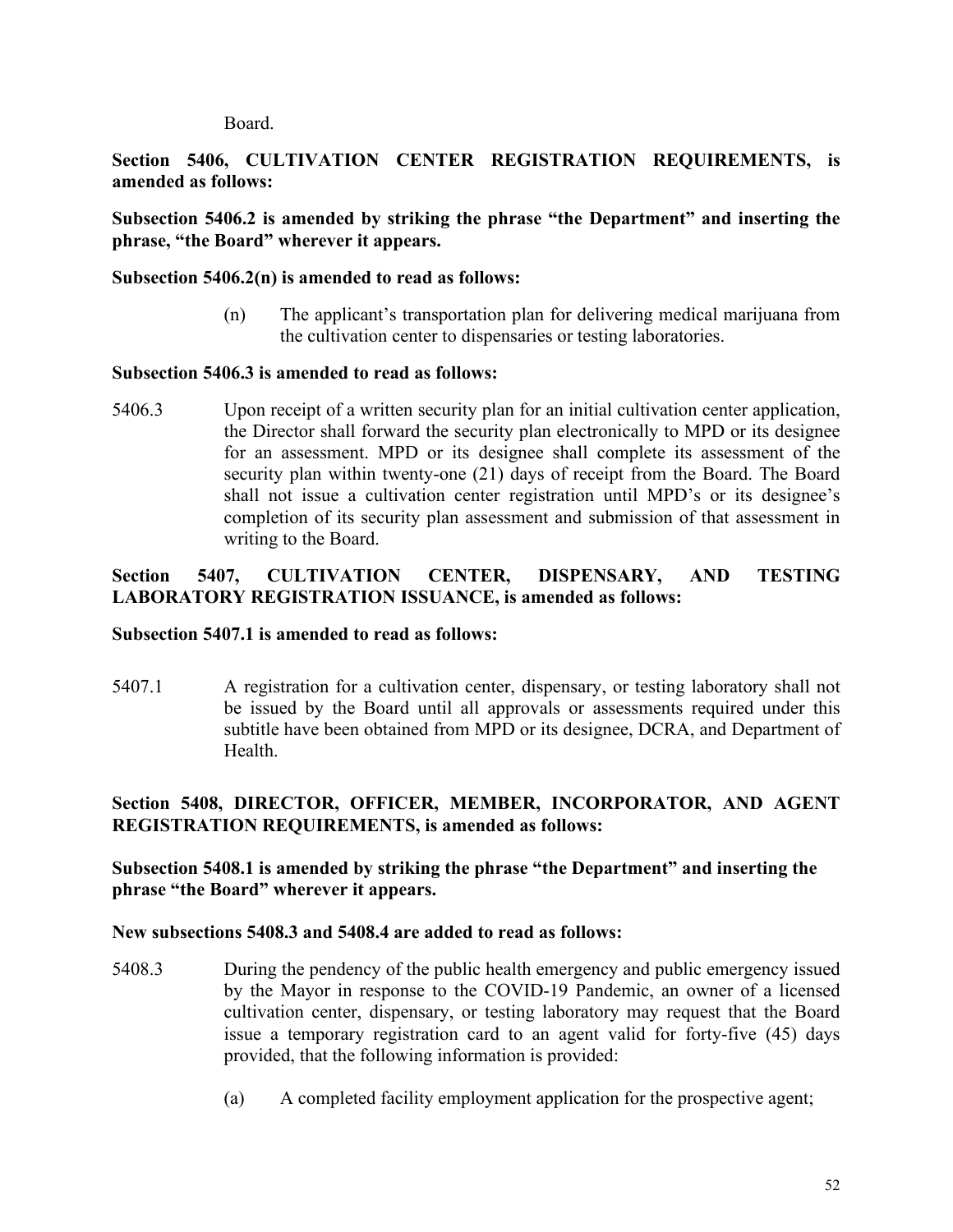- (b) A written statement from the cultivation center, dispensary, or testing laboratory attesting that the agent has been selected to work at their facility; and
- (c) A signed attestation from the prospective agent confirming that he or she:
	- (1) Has not been convicted of a felony for a crime of violence, a gun offense, tax evasion, fraud, or credit card fraud within the three (3) years prior to filing the application; and
	- (2) Has not previously had their authority to participate in the Medical Marijuana Program previously revoked by Department of Health or the Board.
- 5408.4 The temporary registration card issued pursuant to  $\S$  5419.1 shall expire after forty-five (45) days or upon approval or denial of the agent's registration application.

**Section 5409, EMPLOYEE REGISTRATION REQUIREMENTS, is amended by striking the phrase "the Department" and inserting the phrase "the Board" wherever it appears.**

**Section 5410, MANAGER'S REGISTRATION REQUIREMENTS, is amended as follows:**

**Subsections 5410.1 and 5410.2 are amended by striking the phrase "the Department" and inserting the phrase "the Board" wherever it appears.**

## **New subsections 5410.3 and 5410.4 are added to read as follows:**

- 5410.3 An owner of a licensed cultivation center, dispensary, or testing laboratory may request that the Board issue a temporary registration card to a manager valid for forty-five (45) days, provided, that the following information is provided:
	- (a) A completed facility employment application for the prospective manager;
	- (b) A written statement from the cultivation center, dispensary or testing laboratory attesting that the manager has been selected to work at their facility;
	- (c) A signed attestation from the prospective manager confirming that he or she has not previously had their authority to participate in the Medical Marijuana Program revoked by Department of Health or the Board.
- 5410.4 The temporary registration card issued pursuant to  $\S$  5410.3 shall expire after forty-five (45) days or upon approval or denial of the manager's registration application.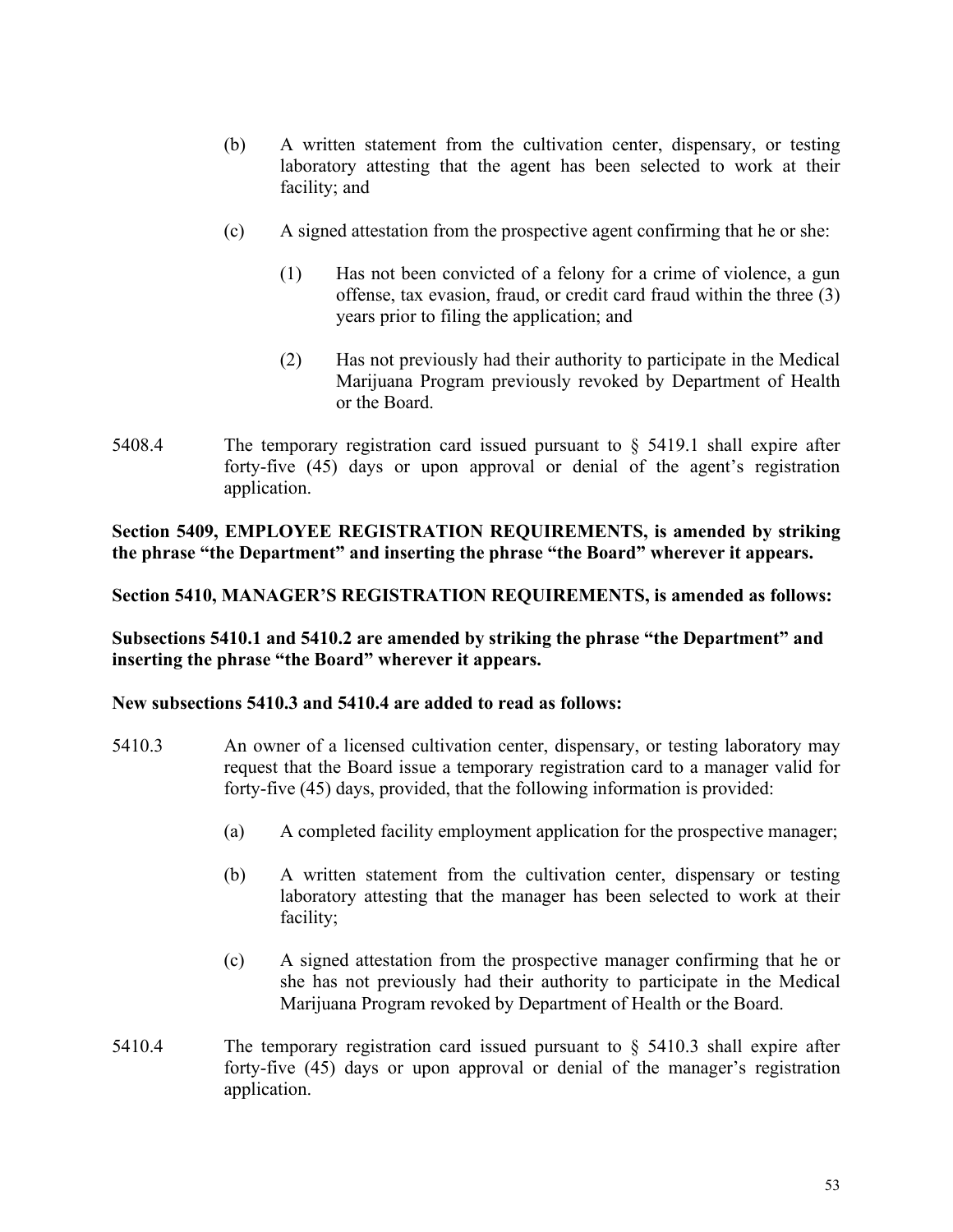## **Section 5411, CRIMINAL BACKGROUND CHECK, is amended as follows:**

### **Subsection 5411.1 is amended to read as follows:**

5411.1 Each applicant required to be registered under the Act and this subtitle shall be required to undergo a criminal background check prior to being registered. In the case of an applicant for a non-profit or for-profit corporation, partnership, or limited liability company, a criminal background check shall be conducted on all of its directors, officers, members, incorporators, or agents. The criminal background check shall include both a local and FBI investigation. The applicant shall be responsible for paying the applicable fee to MPD.

# **Section 5413, RESTRICTIONS ON HOLDING A CONFLICT OF INTEREST, is amended as follows:**

# **5413. RESTRICTIONS ON OWNERSHIP AND HOLDING A CONFLICT OF INTEREST**

5413.1 No person or entity shall hold, own, or control or have any interest in, either directly or indirectly, more than one (1) dispensary registration 5413.2 No person or entity shall hold, own, or control or have any interest in, either directly or indirectly, more than one (1) testing laboratory registration. 5413.3 The holder of a testing laboratory registration shall not hold, own, control or have any interest in, either directly or indirectly, any cultivation center registration or dispensary registration. 5413.4 The holder of a cultivation center registration may hold, own, control, or interest in, either directly or indirectly, up to one (1) dispensary registration. 5413.5 No individual, partnership, corporation, entity, or organization shall directly or indirectly, whether in whole or in part, hold, own, or control more than twenty percent (20%) of the cultivation center registrations or otherwise participate, volunteer, or be involved in more than twenty percent (20%) of the cultivation center registration, which are permissible to be granted under the law and this subtitle.

**Section 5414, RENEWAL PROCESS, is amended by striking the phrases "the Director" and "the Department" and inserting the phrase "the Board" in their place.**

**Section 5417, DENIED OR WITHDRAWN APPLICATIONS, is repealed.**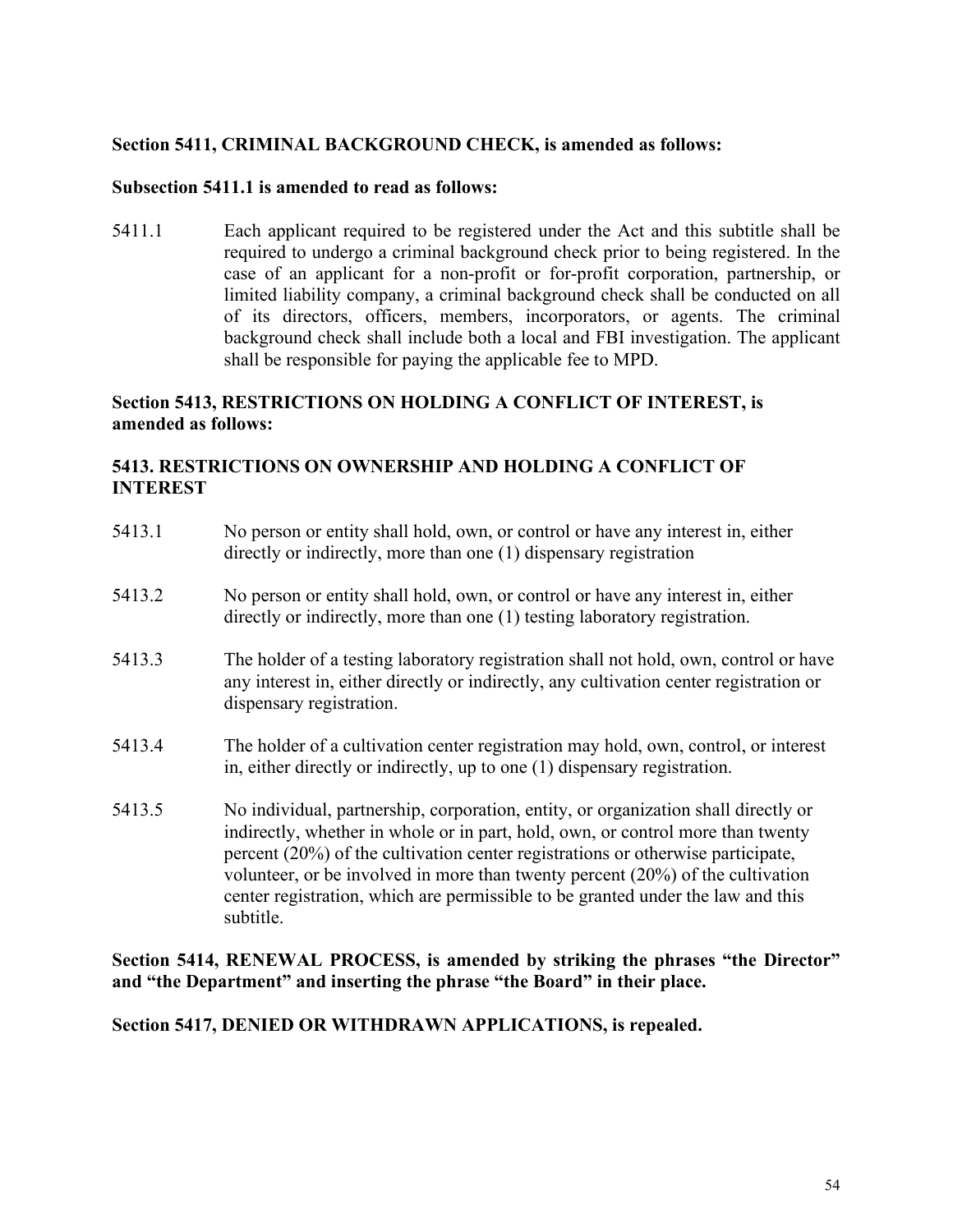**Section 5418, LIMITATION ON SUCCESSIVE APPLICATIONS AFTER DENIAL, is amended by striking the phrase "the Director" and inserting the phrase "the Board" in its place.**

## **A new Section 5419 is added to read as follows:**

## **5419 EMPLOYEE TEMPORARY REGISTRATION REQUIREMENTS**

- 5419.1 An owner of a licensed cultivation center, dispensary, or testing laboratory may request that the Board issue a temporary registration card to an employee valid for forty five (45) days provided, that the following information is provided:
	- (a) A completed facility employment application for the prospective employee;
	- (b) A written statement from the cultivation center, dispensary, or testing laboratory attesting that the employee has been selected to work at their facility; and
	- (c) A signed attestation from the prospective employee confirming that he or she has not previously had their authority to participate in the Program revoked by Department of Health or the Board.
- 5419.2 The temporary registration card issued pursuant to § 5419.1 shall expire after forty-five (45) days or upon approval or denial of the employee's registration application.

## **Chapter 55, REGISTRATION CHANGES, is amended as follows:**

**Section 5500, TRADE NAMES AND CORPORATE NAMES, is amended by striking the phrase "the Department" and inserting the phrase "the Board" wherever it appears.**

**Subsection 5500.5 is repealed.**

**Section 5501, INDIVIDUAL OWNERSHIP, PARTNERSHIP, LIMITED LIABILITY COMPANY OR PARTNERSHIP, AND CORPORATE CHANGES, is amended by striking the phrase "the Department" and inserting the phrase "the Board".**

**Section 5502, TRANSFER OF EQUAL OR MAJORITY OWNERSHIP OR CONTROL, is amended by striking the phrases "the Department" or "the Department of Health" with the phrase "the Board" in their places.**

**Section 5503, CHANGE OF LOCATION OR EXPANSION, is amended by striking the phrase "the Department" or "the Department of Health" and inserting the phrase "the Board" in their places.**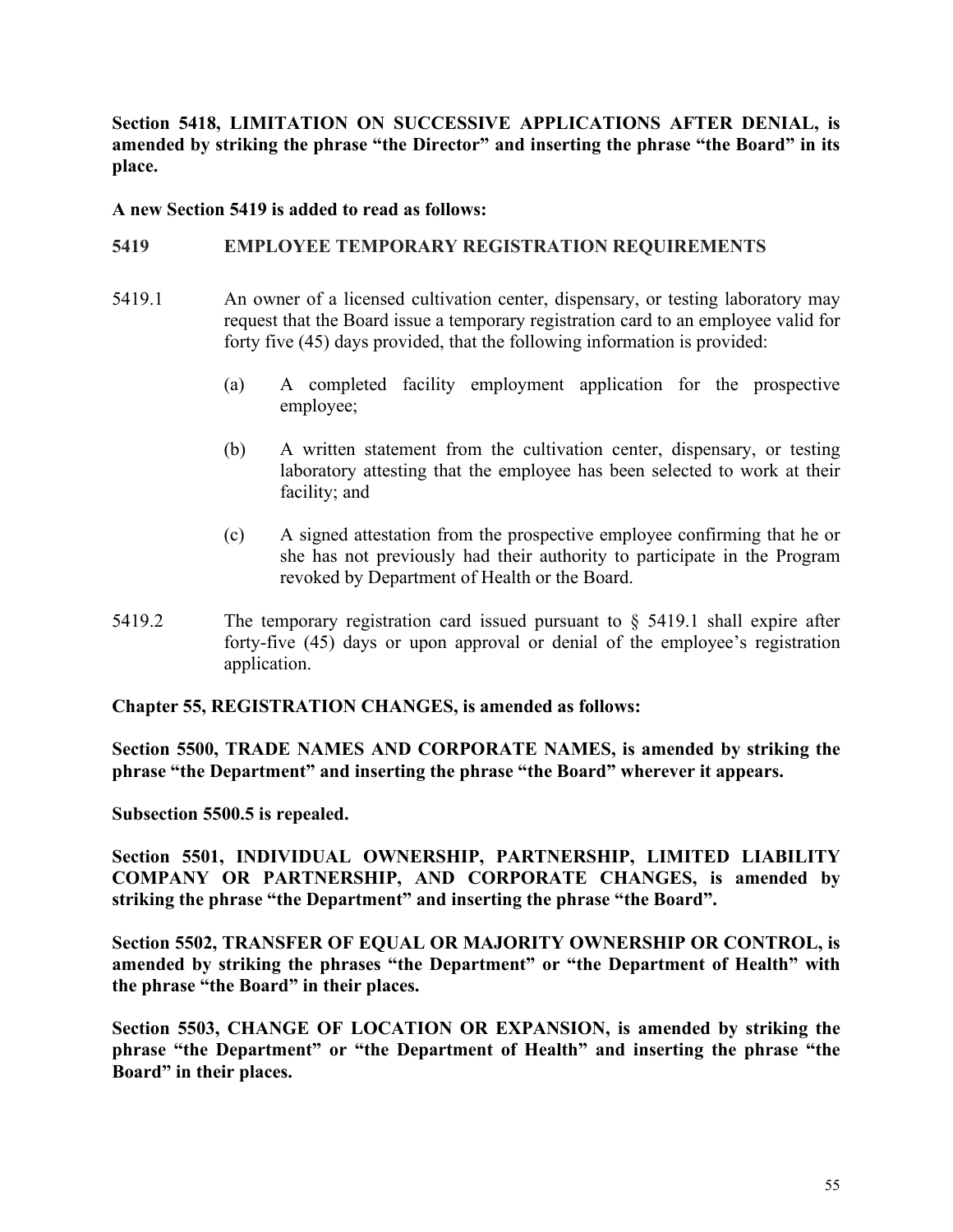## **Subsection 5503.2 is amended to read as follows:**

5503.2 An application for change of location or expansion of a dispensary, cultivation center, or testing laboratory into an adjacent property shall be subject to ANC review, and shall not be approved if the relocation would result in more than two (2) dispensaries or six (6) cultivation centers being registered to operate within a single election ward.

## **Subsections 5503.6 through 5503.8 are amended to read as follows:**

- 5503.6 As part of the review of an application for a change of location, the Board shall give written notice through the mail of the application to all ANCs in the affected ward, pursuant to the requirements set forth in § 5107 of this subtitle.
- 5503.7 Pursuant to § 5109 of this subtitle, the comments timely submitted by an ANC located in the affected ward for consideration shall relate to the ANC's concerns or support regarding the proposed location including but not limited to:
	- (a) The potential adverse impact of the proposed location to the neighborhood; and
	- (b) An overconcentration or lack of cultivation centers or dispensaries in the affected ward.
- 5503.8 The timely comments submitted by an ANC located in the affected ward, shall be reviewed by the Board in accordance with [D.C. Official Code](http://www.westlaw.com/Link/Document/FullText?findType=L&pubNum=1000869&cite=DCCODES1-309.10&originatingDoc=N7E8036409F3B11EABA6E8A16D6AD3D59&refType=SP&originationContext=document&vr=3.0&rs=cblt1.0&transitionType=DocumentItem&contextData=(sc.Default)#co_pp_5ba1000067d06) § 1-309.10(d).

# **Chapter 56, GENERAL OPERATING REQUIREMENTS, is amended as follows:**

## **Section 5600, INSTRUCTIONS TO REGISTRANTS, is amended to read as follows:**

## **5600 INSTRUCTIONS TO REGISTRANTS**

- 5600.1 The Board shall develop and furnish to registrants, at the time of issuance of registration, written information describing the laws and regulations applicable to the dispensary, cultivation center, or testing laboratory's day-to-day operations.
- 5600.2 Applications shall also be made available on ABRA's website. To the extent possible, applications shall be posted on ABRA's website in various languages for informational purposes. Applications submitted to the Board shall be completed in English.

**Section 5601, POSTING OF IDENTIFICATION REQUIREMENT BY DISPENSARY, is amended by striking the phrase "the Department" and inserting the phrase "the Board" wherever it appears.**

**Section 5602, HOURS OF OPERATION AND SALE, is amended as follows:**

**The title is amended to read as follows:**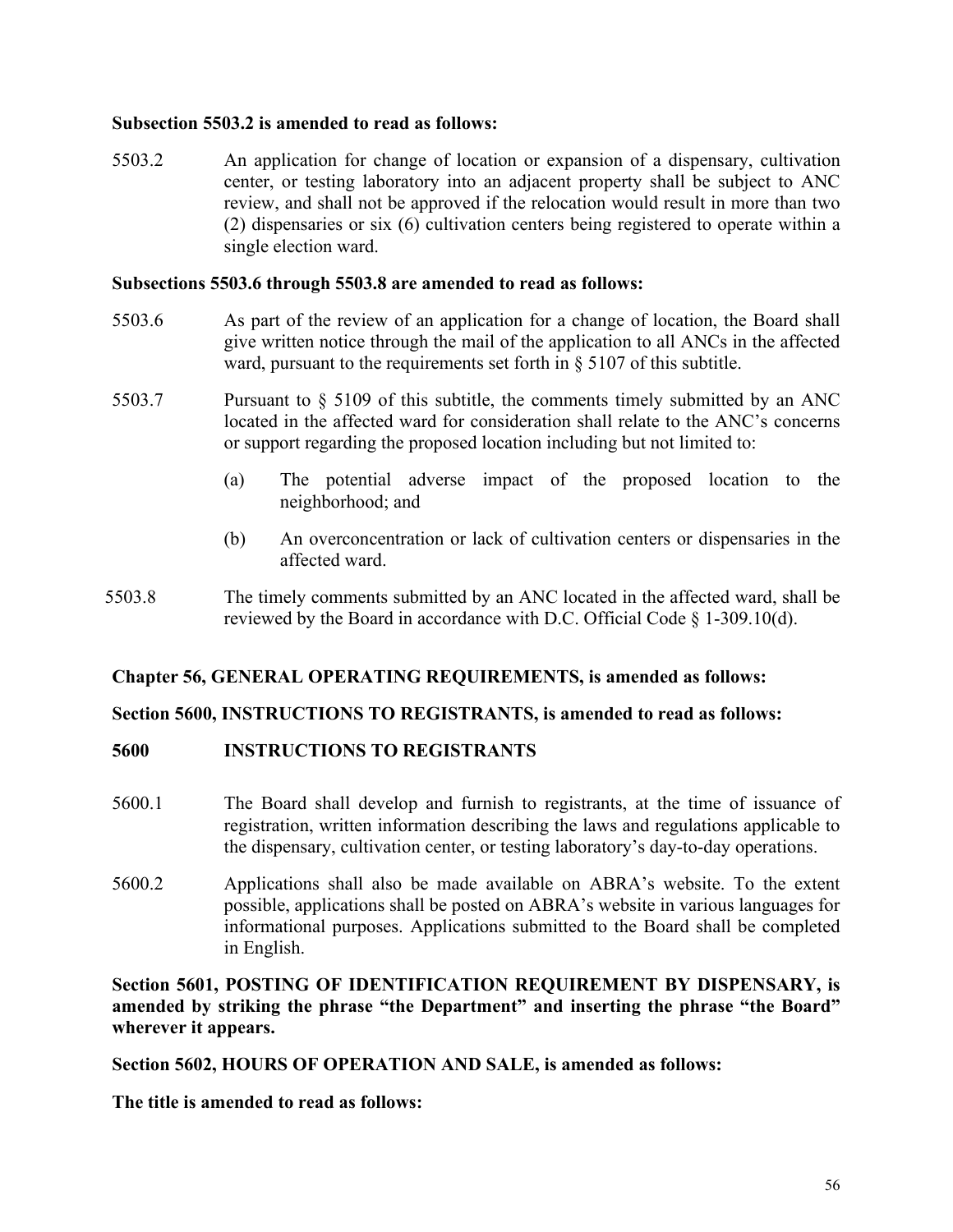## **5602 HOURS OF OPERATION, SALE, SERVICE, AND DELIVERY**

### **Subsection 5602.1 is amended to read as follows:**

5602.1 A registered medical marijuana dispensary may operate, sell, and deliver medical marijuana on any day and at any time except between the hours of 9:00 p.m. and 7:00 a.m.

#### **Subsection 5602.9 is amended to read as follows:**

5602.9 The Board may further limit the hours of operation for a cultivation center, dispensary, or testing laboratory on a case-by-case basis as a condition of registration in response to written comments received from an ANC in the affected ward, or as the result of the dispensary, cultivation center, or testing laboratory's failure to comply with the Act, or this subtitle.

### **Section 5604, MANAGER'S REGISTRATION, is amended to read as follows:**

## **5604 MANAGER'S REGISTRATION**

- 5604.1 In the absence of an owner, a cultivation center, dispensary or testing laboratory shall have a Board-approved manager present at the registered premises during the hours that the cultivation center, dispensary, or testing laboratory is open.
- 5604.2 An applicant for a Manager's registration shall submit:
	- (a) An application to the Board on the prescribed form;
	- (b) A copy of his or her certificate showing completion of a medical marijuana training and education program from a Board-approved medical marijuana certification provider; and
	- (c) The required fee.
- 5604.3 If a registered cultivation center, dispensary, or testing laboratory has designated a person to manage the registered business, each manager shall be the holder of a valid Manager's registration which shall be renewable each year.
- 5604.4 A Manager's registration shall remain valid until surrendered, expired, suspended, or revoked.
- 5604.5 An applicant for a Manager's registration shall be subject to the requirements of § 5409 and the approval of the Board.
- 5604.6 A registered cultivation center, dispensary or testing laboratory shall notify the Board within seven (7) calendar days of discovering any manager's felony conviction for any crime; except that there shall be no notification required for a felony conviction of possession with intent to distribute marijuana that occurred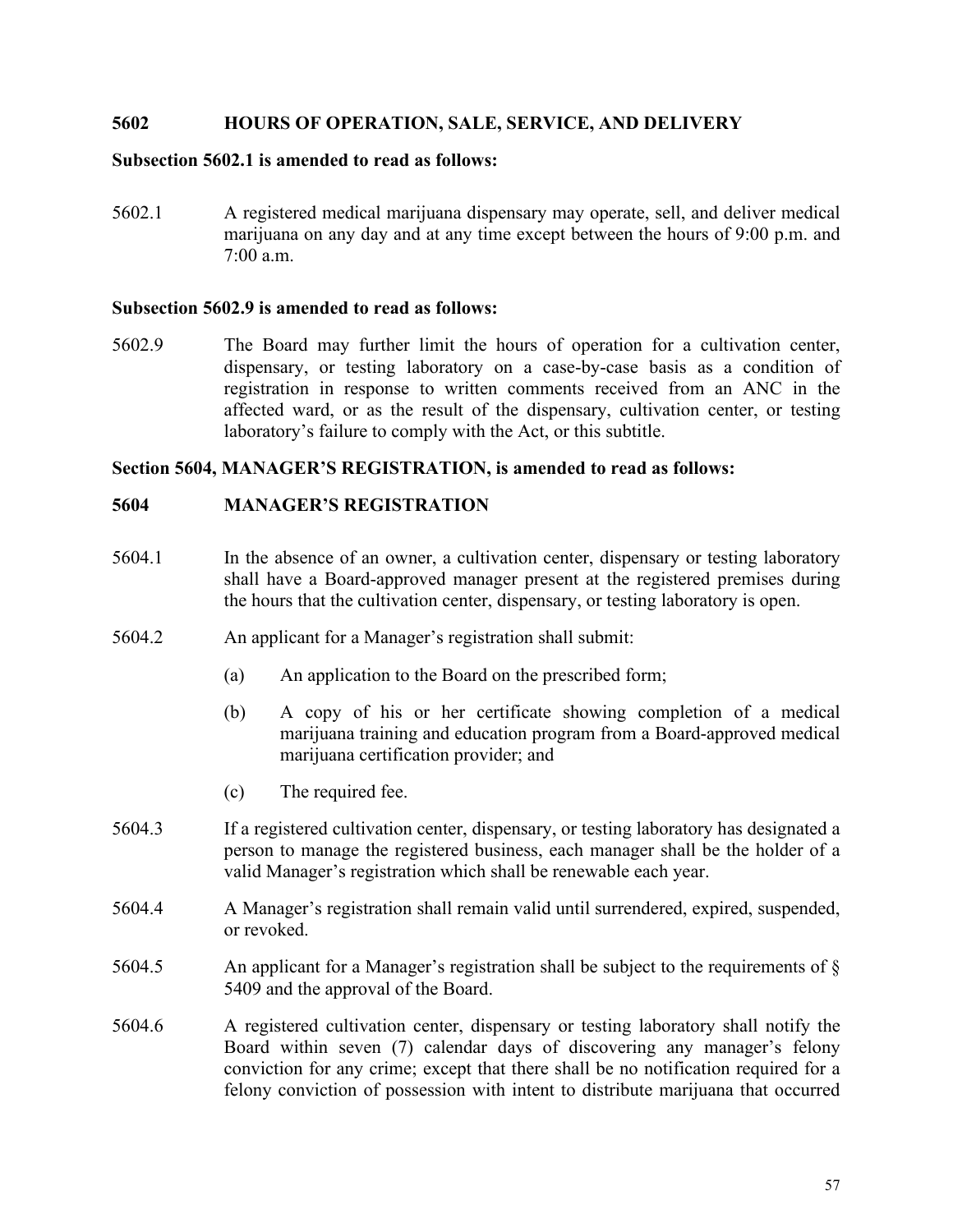before July 17, 2014.

- 5604.7 Failure of the registered cultivation center, dispensary, or testing laboratory to comply with § 5604.6, may, in the discretion of the Board, cause the cultivation center's, dispensary's, or testing laboratory's registration to be suspended or revoked.
- 5604.8 A registered cultivation center, dispensary, or testing laboratory may file a written request with the Board that an applicant for a Manager's registration who has not completed a medical marijuana training and education certification program be issued a temporary Manager's registration and shall attest that the applicant for the Manager's registration will complete the medical marijuana and marijuana training within thirty (30) calendar days of receipt of the temporary Manager's Registration.
- 5604.9 The written request for a temporary Manager's registration shall set forth the name of the registered establishment, the trade name, the address of the establishment, the name of the applicant for the Manager's registration, and the reason why the issuance of the temporary Manager's registration is necessary.
- 5604.10 The temporary Manager's registration issued pursuant to § 5604.8 shall cease after thirty (30) days or upon the approval or denial of the Manager's registration application.

# **Section 5605, DESTRUCTION AND DISPOSAL OF UNUSED OR SURPLUS MEDICAL MARIJUANA AND REPORTING THEFT, is amended as follows:**

**Subsection 5605.3 is amended by striking the phrase "the Department" and inserting the phrase "the Board" in its place.**

**Subsection 5605.5(c) is repealed.**

**Subsection 5605.6 is repealed.**

# **Section 5606, NOTICE OF CRIMINAL CONVICTION OF DIRECTOR, OFFICE, MEMBER, INCORPORATOR, AGENT OR EMPLOYEE, is amended as follows:**

**Subsection 5606.1 is amended by striking the phrase "the Department" and inserting the phrase "the Board" in its place.**

## **A new Subsection 5606.2 is added to read as follows:**

5606.2 This section shall not apply to a felony conviction of possession with intent to distribute marijuana that occurred before July 17, 2014.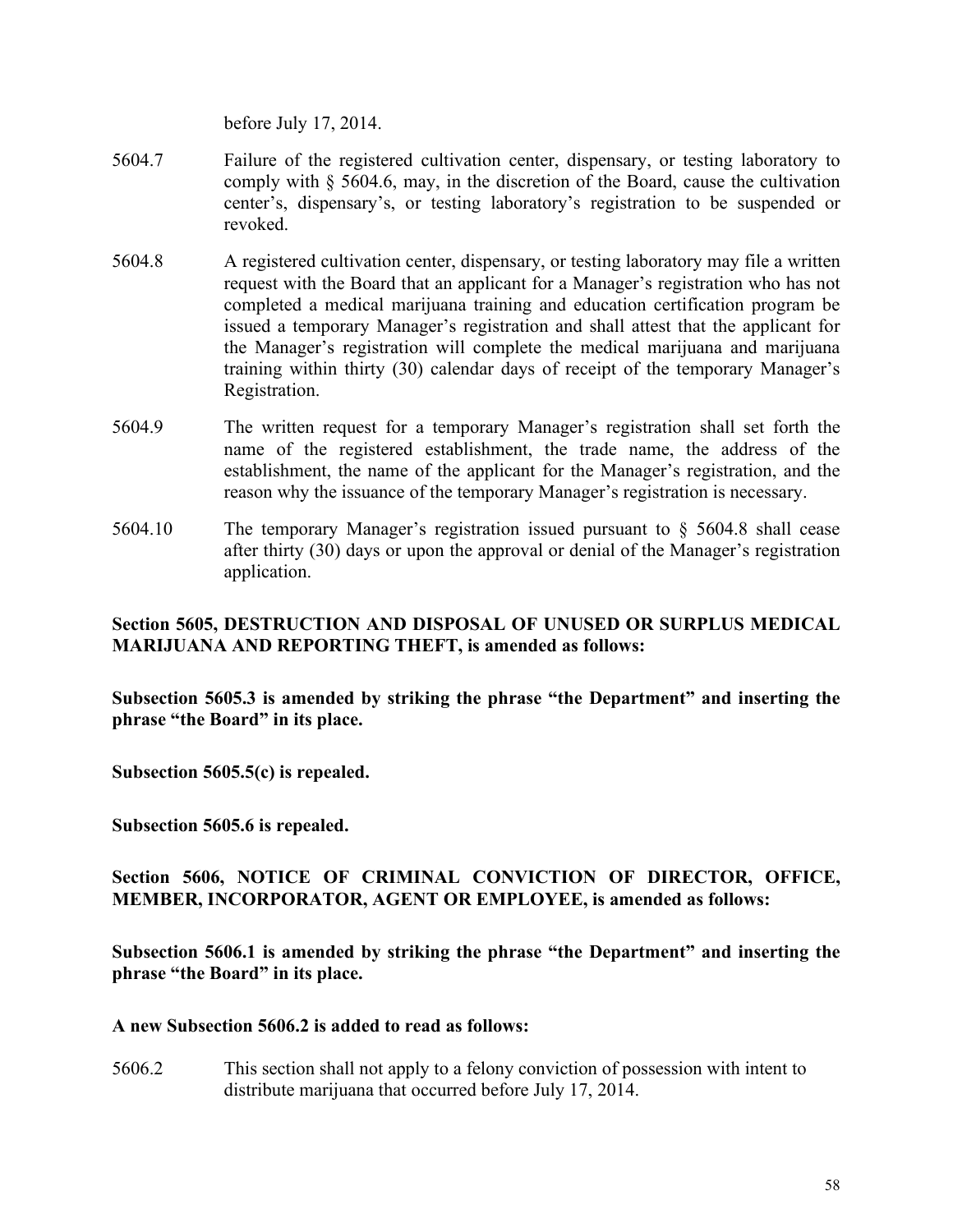**Section 5607, LABELING AND PACKAGING OF MEDICAL MARIJUANA, is amended as follows:**

# **Subsections 5607.1(g), 5607.7(b), and 5607.9 are amended by striking the phrase "qualified patient" and inserting the phrase "qualifying patient" wherever it appears.**

### **Subsection 5607.13 is amended to read as follows:**

5607.13 The cultivation center shall place medical marijuana products in tamper-proof, heat-sealed packaging prior to transporting the products to the dispensary, and the packaging shall remain in that state until purchased by a qualifying patient or his or her caregiver for the qualifying patient's use.

### **Subsection 5607.14 is amended to read as follows:**

5607.14 The dispensary shall not open the medical marijuana package prior to being sold to the qualifying patient or his or her caregiver, except for purposes of adding the barcode and patient labels.

## **Subsection 5607.15 is amended to read as follows:**

5607.15 Subsection 5607.14 shall not apply to medical marijuana products that are sold to the dispensary in bulk for "deli-style" or "house-pack" sales.

## **Subsection 5607.15 is amended by striking phrase "the Department" and inserting the phrase "the Director" in its place.**

#### **Subsection 5607.17 is amended to read as follows:**

5607.17 A dispensary or cultivation center shall submit its labeling to the Board for approval and record. The Board shall transmit the final dispensary labeling designs to MPD.

#### **Section 5608, INGESTIBLE ITEMS, is amended as follows:**

**Subsection 5608.1(a) is amended by striking the phrase "the Department" and inserting the phrase "Department of Health" in its place.**

**Subsection 5608.1(c) is amended by striking the phrase "the Department" and inserting the phrase "the Board" wherever it appears.**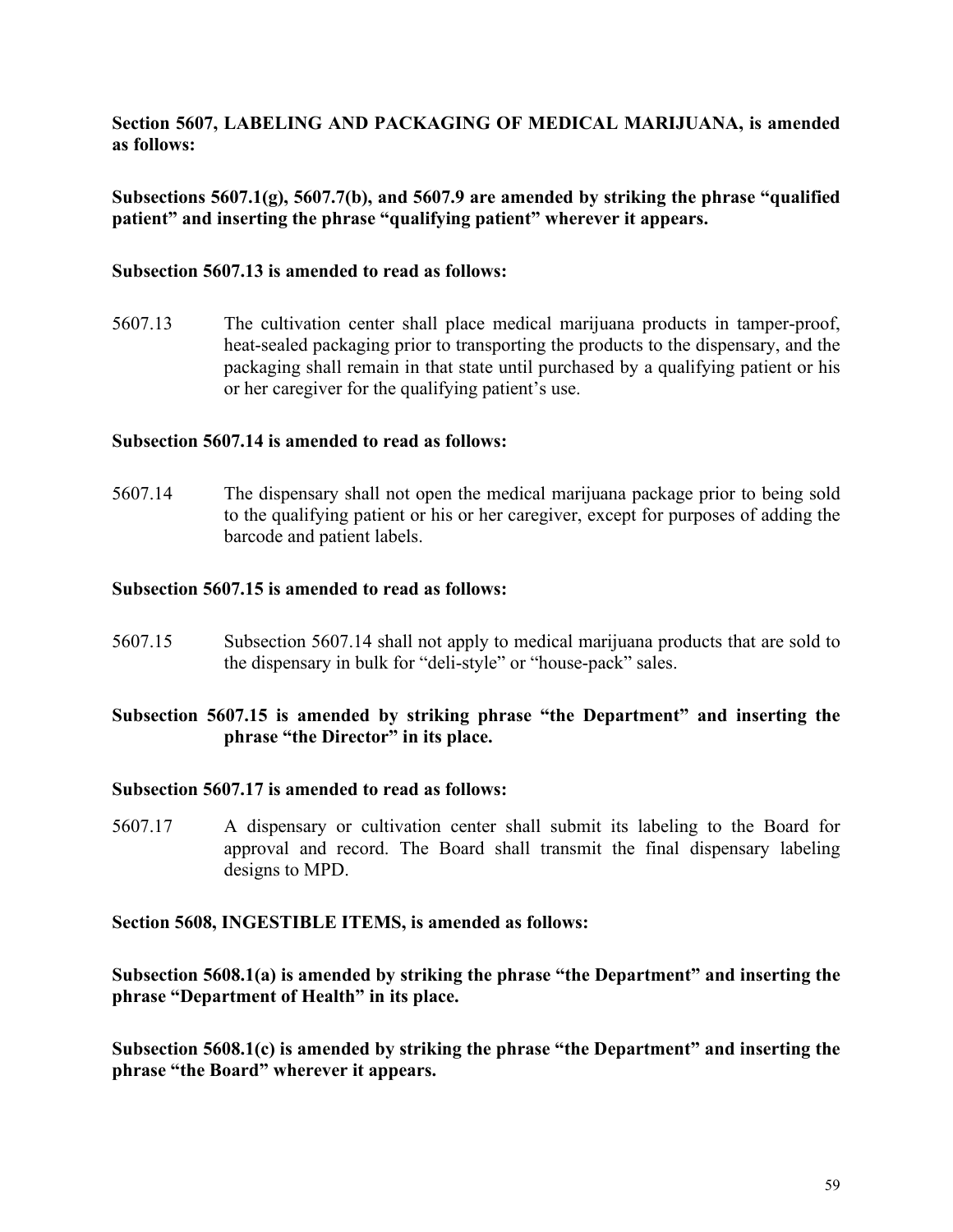## **Subsection 5608.5(d) is amended to read as follows:**

(d) That contains more than 100mg of THC per package.

# **Section 5610, ELECTRONIC RECORDING SECURITY AND ALARM SYSTEM, is amended as follows:**

## **Subsection 5610.1(c) is amended to read as follows:**

(c) The recording device shall be a digital video recorder that displays a date and time stamp on all recorded video;

### **Subsection 5610.1(h) is amended to read as follows:**

(h) Upon request, the security recording shall be made available within 48 hours to MPD, the Board or an ABRA investigator.

### **Subsection 5610.3 is amended to read as follows:**

5610.3 A dispensary, cultivation center, or testing laboratory shall maintain for a period of three (3) years reports of incidents that triggered an alarm. Such reports shall be made available to ABRA during any inspection of the facility. A dispensary, cultivation center, or testing laboratory shall notify the Board by electronic means within twenty-four (24) hours of any incident in which a theft, burglary, robbery, or break in occurred, whether or not items were actually removed from the facility. The facility manager shall follow up the initial notice with a written report describing in detail the factual circumstances surrounding the incident and include an inventory of all stolen items, if applicable.

## **Section 5611, RESERVED, is amended to read as follows:**

## **5611 EDUCATIONAL CLASSES AND DEMONSTRATIONS**

- 5611.1 A dispensary may offer educational classes and demonstrations to qualifying patients, caregivers, and non-resident qualifying patients consistent with the requirements of this subtitle.
- 5611.2 Educational classes and demonstrations permitted to be offered by a dispensary on-site shall include cooking and how-to classes and demonstrations, including how to utilize marijuana paraphernalia, how to cook foods with medical marijuana, and other medical marijuana preparation techniques.
- 5611.3 A dispensary shall only offer educational classes and demonstrations on the registered premises of the dispensary.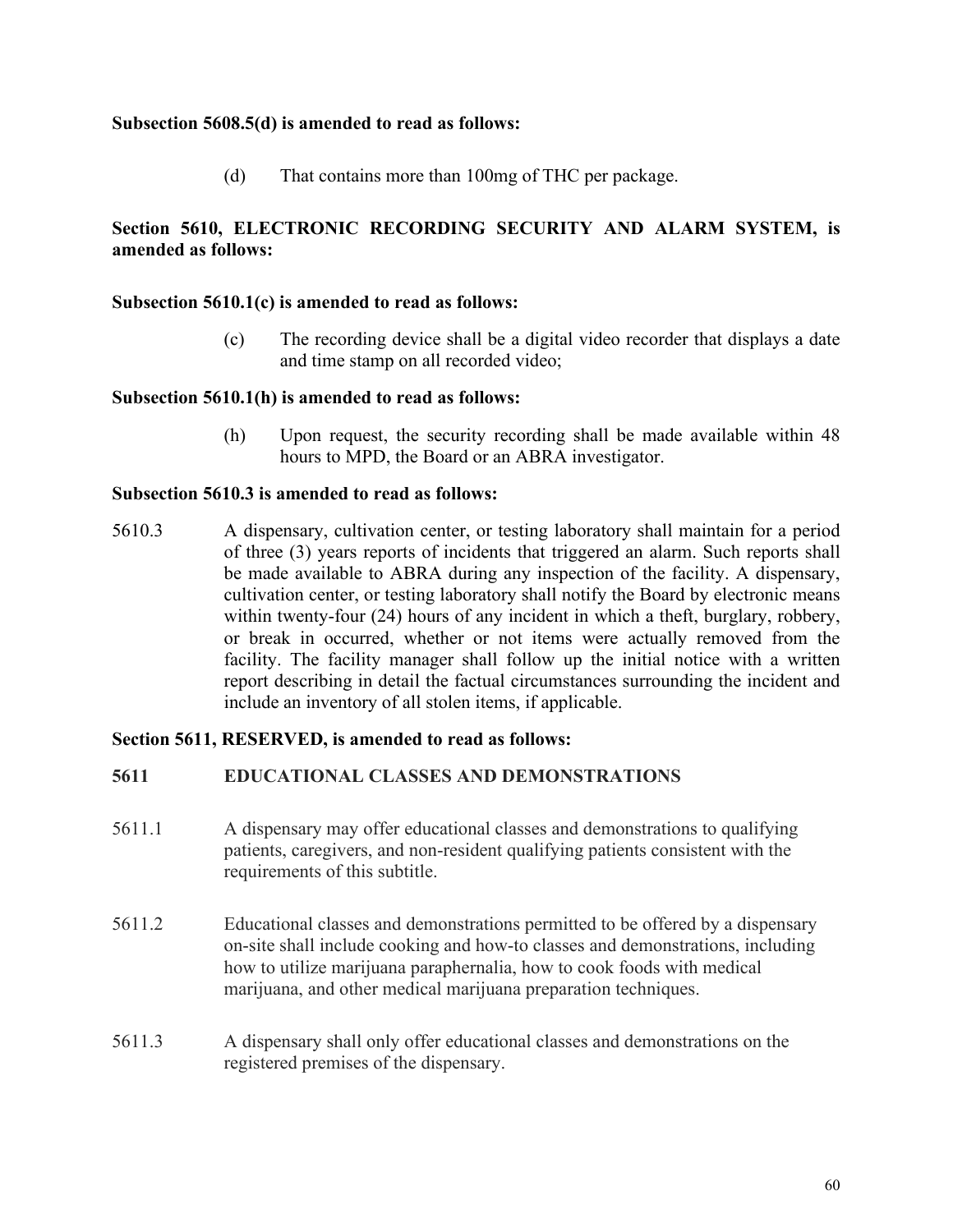| 5611.4  | A dispensary may permit a qualifying patient, caregiver, or non-resident<br>qualifying patient to smell or touch medical marijuana products provided<br>medical marijuana is not administered or consumed on the registered premises<br>and the medical marijuana has not been sold or otherwise given away.                                    |
|---------|-------------------------------------------------------------------------------------------------------------------------------------------------------------------------------------------------------------------------------------------------------------------------------------------------------------------------------------------------|
| 5611.5  | An educational activity that includes the smoking, administering, or consumption<br>of medical marijuana shall be prohibited.                                                                                                                                                                                                                   |
| 5611.6  | A dispensary shall ensure that containers of medical marijuana to be utilized for<br>educational activities are labeled as such and may not be sold.                                                                                                                                                                                            |
| 5611.7  | A dispensary shall ensure that medical marijuana containers to be utilized for<br>educational purposes remain in the dispensary's secure storage area during non-<br>operating hours.                                                                                                                                                           |
| 5611.8  | A dispensary shall not allow a qualifying patient, caregiver, or non-resident<br>qualifying patient to leave the registered premises with medical marijuana that<br>was made available or offered as part of the educational activity.                                                                                                          |
| 5611.9  | A dispensary shall destroy and dispose of medical marijuana utilized during the<br>educational activity consistent with the requirements of this subtitle. This<br>subsection shall include all medical marijuana that is physically touched or<br>handled by patients, caregivers, or dispensary staff as part of the educational<br>activity. |
| 5611.10 | A dispensary may offer educational activities on the registered premises between<br>the hours of $7:00$ a.m. and $9:00$ p.m., daily.                                                                                                                                                                                                            |
| 5611.11 | A dispensary shall be permitted to charge a qualifying patient, caregiver, or non-<br>resident qualifying patient an additional fee to attend or participate in the<br>educational class or demonstration.                                                                                                                                      |

**Section 5612, PRODUCTION OF VALID PHOTO IDENTIFICATION REQUIRED, is amended by striking the phrase "the Department" and inserting the phrase "the Board" in its place.**

**Section 5613, TEMPORARY SURRENDER OF REGISTRATION – SAFEKEEPING, is amended by striking the phrase "the Department" and inserting the phrase "the Board" wherever it appears.**

**Section 5614, CO-LOCATION AND INTEGRATION, is amended as follows:**

**Subsection 5614.2 is amended to read as follows:**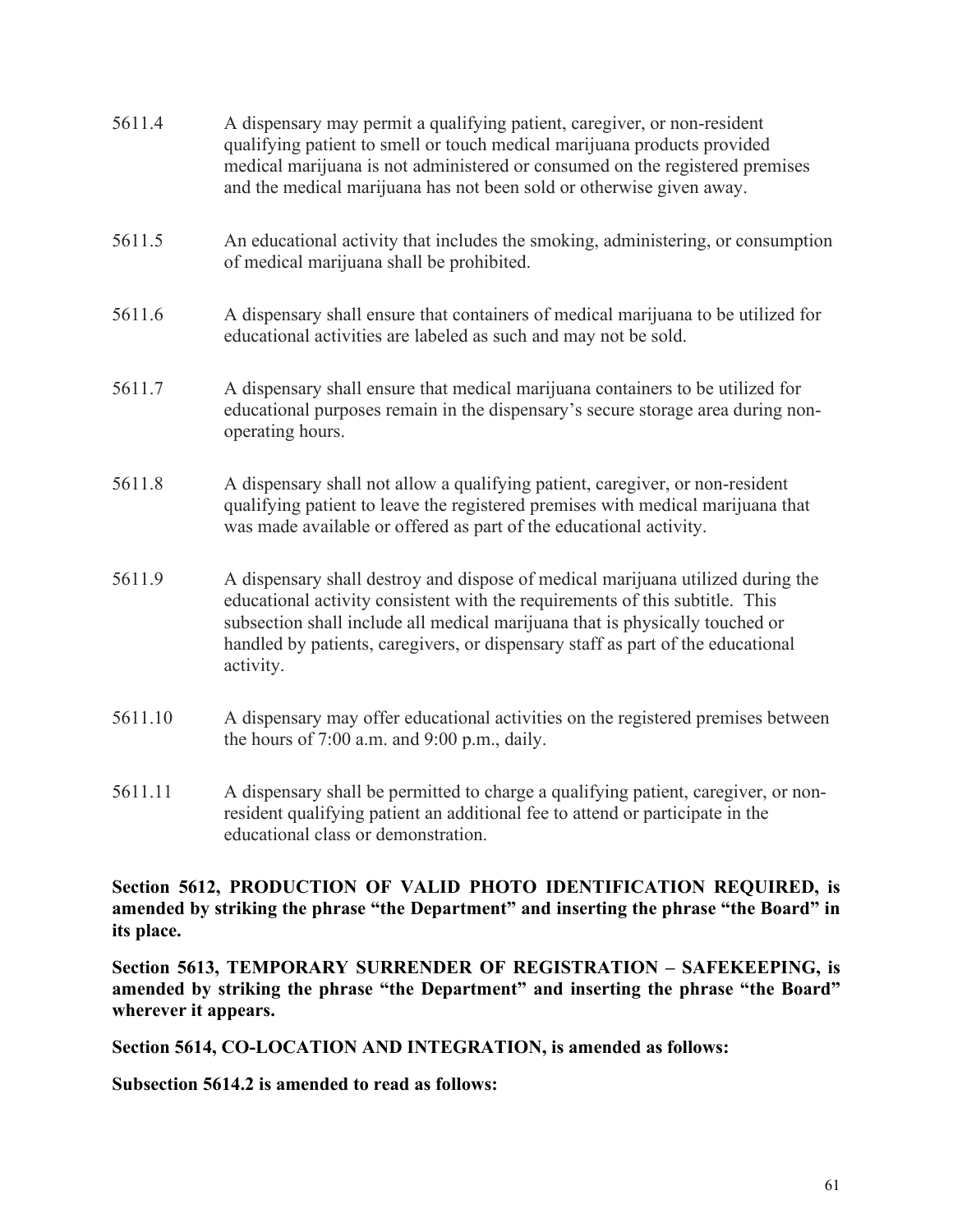5614.2 A cultivation center and dispensary may be located in the same building provided that they share the same Board approved ownership but shall maintain separate books and records and a separate secure space, provided that qualifying patients and caregivers are prohibited from entering any portion of the cultivation center area.

**Section 5615, SEED-TO-SALE TRACKING SYSTEM, is amended by striking the phrase "the Department" and inserting the phrase "the Board" wherever it appears.**

## **Section 5616, SIGN REQUIREMENTS, is amended to read as follows:**

## **5616 SIGN REQUIREMENTS**

- 5616.1 A dispensary shall post at its building entrance in a conspicuous place, a sign from the Board which states the following:
	- (a) Persons under the age of eighteen (18) are precluded from entering the premises unless they are a qualifying patient and are in the presence of a parent or guardian; and
	- (b) Smoking, ingesting, or consuming marijuana on the premises or in the vicinity of the dispensary is prohibited.
- 5616.2 A dispensary shall post a sign provided by the Board that is either visible from the point of entry or the point of sale, which indicates the following:
	- (a) The obligation of the qualifying patient or caregiver to produce a valid registration card issued by the Board;
	- (b) The obligation of the qualifying patient or caregiver to produce a valid government issued photo identification document displaying proof of age that matches the name on the registration card;
	- (c) The use of medical marijuana may impair a person's ability to drive a motor vehicle, aircraft, or motorboat, ride a bicycle, or operate heavy machinery; and
	- (d) The sale and use of marijuana and the diversion of marijuana for nonmedical purposes, including to a third party, is a crime in violation of District law.
- 5616.3 A cultivation center or dispensary shall post a sign provided by the Board at all areas of ingress and egress to limited access areas, which reads: "Access to this area is restricted to persons registered with the Board visibly displaying a registration identification card."
- 5616.4 A dispensary shall conspicuously post a sign in the area of the dispensary that is accessible to registered patients and caregiver or make a booklet or other document readily available to the dispensary's registered patients and caregivers,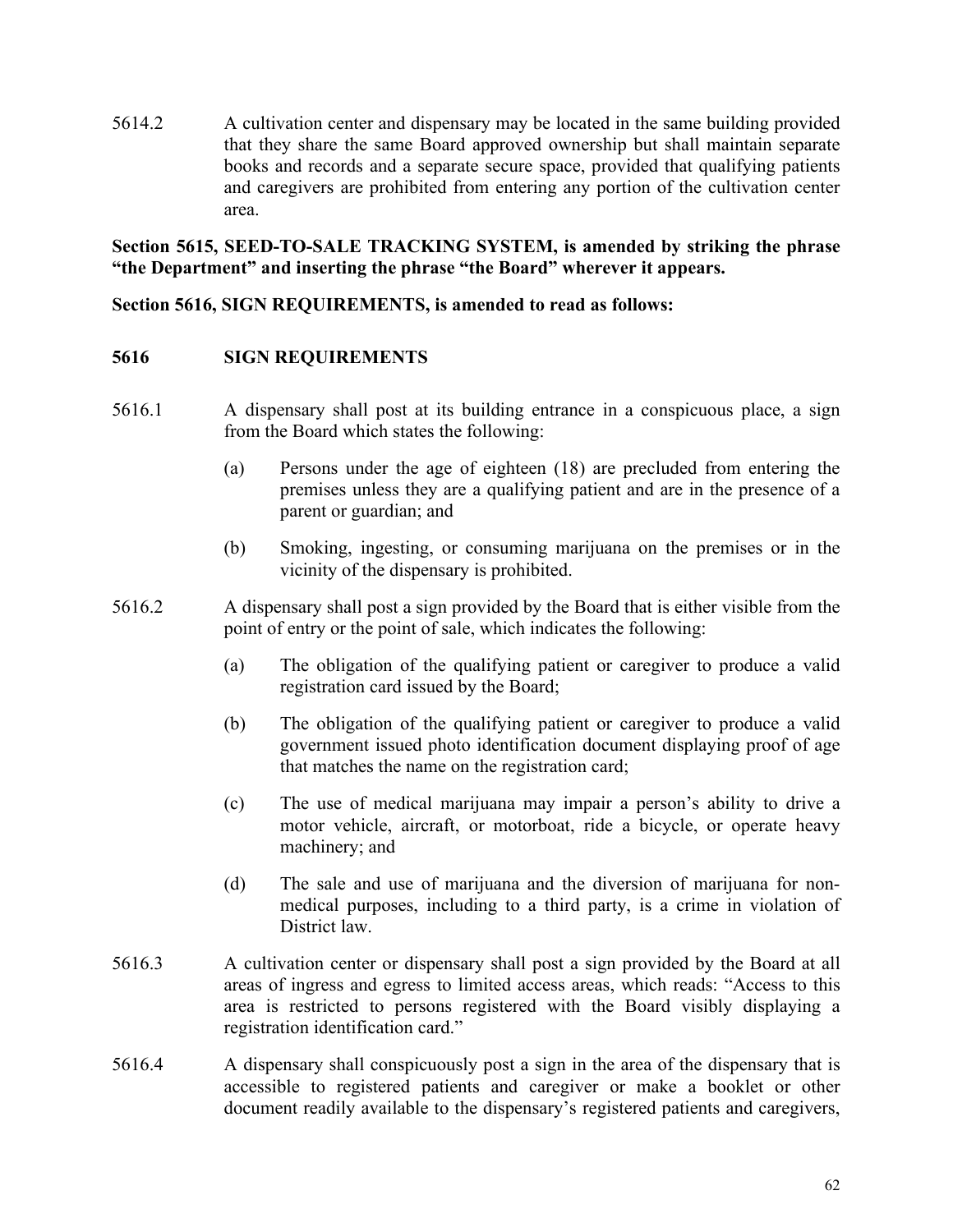containing the current retail prices of all items available for sale within the dispensary.

## **Section 5619, LIMITED ACCESS AREAS, is amended as follows:**

## **Subsections 5619.1 and 5619.3 are amended by striking the phrase "the Department" and inserting the phrase "the Board" in its place.**

## **Subsection 5619.4 is amended to read as follows:**

5619.4 Persons registered by the Board shall wear their registration identification issued by the Board at all times while working or entering the limited access area.

**Section 5620, MANUFACTURING STANDARDS, is amended as follows:**

**Subsection 5620.1(j) is amended by striking the phrase "the Department" and inserting the phrase "the Board" in its place.**

**Subsections 5620.4 and 5620.5 are amended by striking the phrase "the Director" and inserting the phrase "the Board" wherever it appears.**

**Subsection 5620.6 is amended by striking the phrase "the Director of the Department of Health" and inserting the phrase "the Board" wherever it appears.**

**Subsection 5620.8 is amended by striking the phrase "the Department of Health" and inserting the phrase "the Board" in its place.**

**Section 5621, TRANSPORT OF MEDICAL MARIJUANA, is amended to read as follows:**

# **5621 TRANSPORT OF MEDICAL MARIJUANA**

- 5621.1 A cultivation center shall obtain from the Board a transport permit to transport medical marijuana within the District of Columbia to registered dispensaries or testing laboratories. An original transport permit shall be required for each vehicle being designated by the cultivation center or its contracted agent to be authorized to deliver medical marijuana to registered dispensaries.
- 5621.2 A testing laboratory shall obtain from the Board a transport permit to transport medical marijuana within the District of Columbia from a cultivation center or dispensary to the testing laboratory. An original transport permit shall be required for each vehicle being designated by the testing laboratory or its contracted agent to be authorized to transport medical marijuana from a cultivation center or dispensary to a testing laboratory.
- 5621.3 A cultivation center, testing laboratory, or its contracted agent shall not transport medical marijuana within the District of Columbia without an original transport permit. A cultivation center or testing laboratory shall permit only an employee, director, officer, member, incorporator, or agent registered with the Board or its contracted agent to transport medical marijuana to a registered dispensary.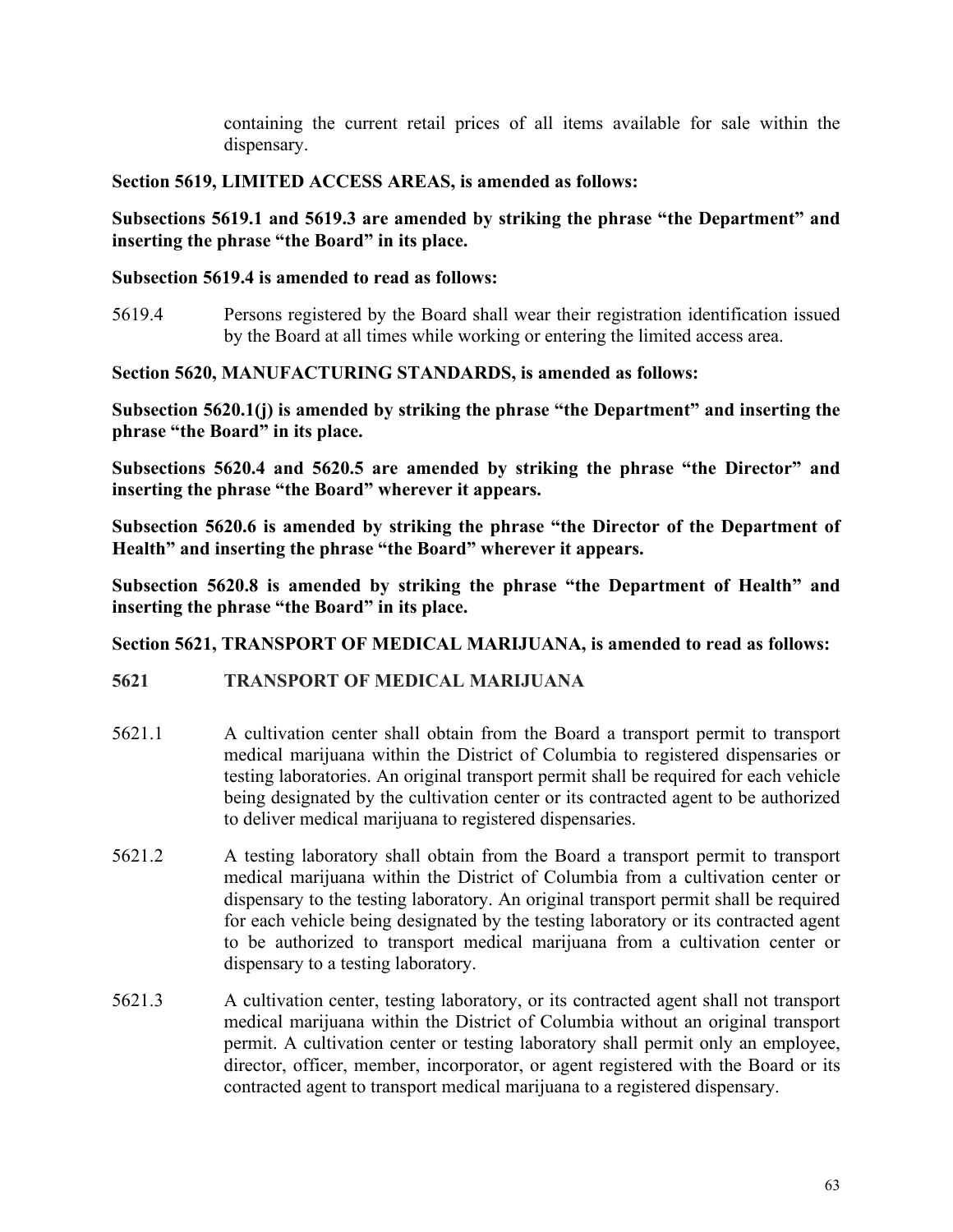5621.4 Upon demand by an MPD officer or ABRA investigator, the registered person in charge of the transportation for the cultivation center or testing laboratory, or its contracted agent shall exhibit to the MPD officer or ABRA investigator an original transport permit.

### **Chapter 57, PROHIBITED AND RESTRICTED ACTIVITES, is amended as follows:**

**Section 5701, SALE OF MEDICAL MARIJUANA BY CULTIVATION CENTERS, is amended as follows:**

**Subsection 5701.1 is amended by striking the phrase "qualified patient" and inserting the phrase "qualifying patient" wherever it appears.**

**Section 5703, DELIVERY OF MEDICAL MARIJUANA, is amended to read as follows:**

## **5703 DELIVERY OF MEDICAL MARIJUANA**

- 5703.1 Except as provided in §§ 5703.2 and 5703.3, a dispensary shall not be permitted to transport or deliver medical marijuana to a qualifying patient or caregiver or non-resident qualifying patient or from a cultivation center or testing laboratory. It shall be a violation of this subtitle for a dispensary to transport or deliver medical marijuana to a qualifying patient or caregiver or non-resident qualifying patient, cultivation center, or testing laboratory other than as provided in §§ 5703.2 and 5703.3.
- 5703.2 A dispensary, meeting the requirements of § 5703.3, shall only be permitted to deliver medical marijuana to a qualifying patient or caregiver registered in the District of Columbia Medical Marijuana Program and that has been issued a District of Columbia Government medical marijuana card. A dispensary shall also be permitted to deliver in the District of Columbia to a non-resident qualifying patient unless ABRA determines that there is a shortage of medical marijuana or the real-time electronic records system is inactive. A dispensary shall not deliver or transport medical marijuana to a non-resident patient who does not possess a valid medical marijuana card issued by the state or U.S. territory in which they reside or to a District resident who possesses a medical marijuana card that was not issued by Department of Health or, after December 9, 2020, by ABRA. A dispensary that delivers medical marijuana to non-qualifying nonresident patients or individuals who possess cards issued by unauthorized entities shall be subject to disciplinary action, up to and including revocation of registration.
- 5703.3 A dispensary shall only be permitted to deliver medical marijuana to a qualifying patient or caregiver registered in the District of Columbia Medical Marijuana Program or to a non-resident qualifying patient if the dispensary complies with the following requirements:
	- (a) The dispensary shall register its delivery vehicles with the Board by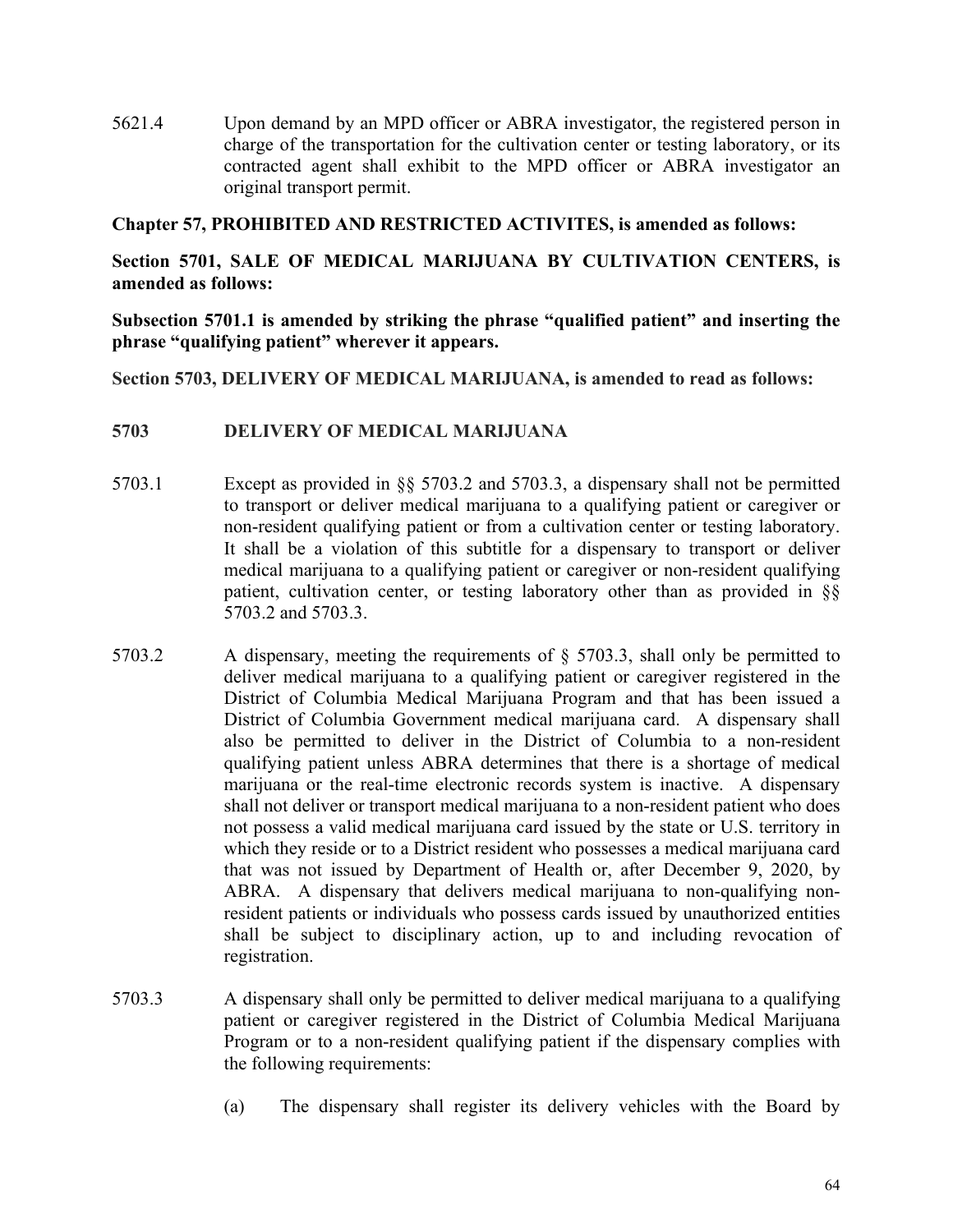completing a Board-issued application form and providing all required information which shall include each vehicle's license plate number, vehicle identification number (VIN), and its make, model and color;

- (b) The dispensary may not register more than five (5) delivery vehicles in total with the Board;
- (c) A delivery vehicle shall not be marked with any signage, symbols, images, or advertisement identifying the vehicle as associated with medical marijuana;
- (d) A delivery vehicle shall have a functioning global positioning system (GPS) to ensure that the most direct delivery route is followed;
- (e) A delivery driver shall be an employee of the dispensary;
- (f) The dispensary shall register the name and medical marijuana employee registration number of each delivery driver with the Board;
- (g) The dispensary's delivery driver(s) shall have an active District of Columbia medical marijuana employee registration;
- (h) The dispensary's delivery driver(s) shall wear an employee badge when making deliveries;
- (i) The dispensary shall implement a mechanism or process for patients and caregivers to submit copies of their registration cards and identification cards to the dispensary for verification prior to delivery, and the dispensary shall maintain a copy of both as part of the dispensary's recordkeeping requirements;
- (j) Prior to delivery, the dispensary shall:
	- (1) Verify that the patient, or the patient and caregiver, is actively enrolled in the District Program or is a non-resident qualifying patient, by checking their medical marijuana registration card and comparing it to their records in order to ensure that the information matches;
	- (2) Verify that the delivery address is a residence or a commercial building address in the District that is not on Federal or District Government property or public or private school grounds;
	- (3) Maintain a copy of the medical marijuana program or out of state or U.S. territory registration card and a copy of the valid government-issued identification card;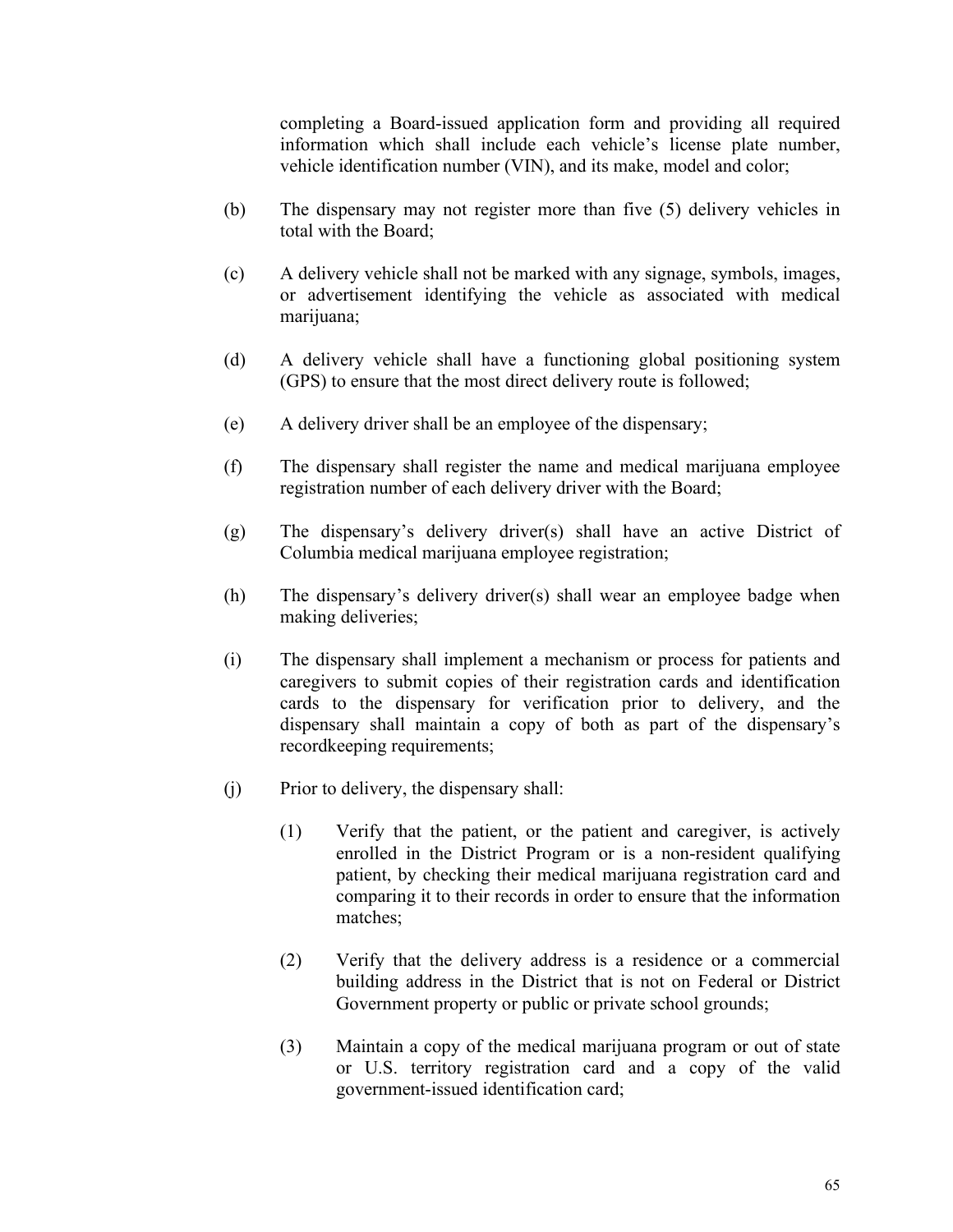- (4) Verify that the patient's requested amount does not exceed the patient's rolling thirty (30)-day limit of four ounces (4 oz.);
- (5) Receive and only accept an order by electronic or other means from a qualifying patient or the qualifying patient's caregiver or a non-resident qualifying patient; and
- (6) Deliver no more than once per day to the qualifying patient or the qualifying patient's caregiver or a non-resident qualifying patient;
- (k) The dispensary shall only make deliveries to residential or commercial building addresses located within the District that are not on Federal or District Government property or public or private school grounds to qualifying patients and caregivers registered in the District medical marijuana program or to non-resident qualifying patients as set forth in § 5703.2;
- (l) The patient or caregiver ordering the medical marijuana shall be physically present at the residence or the commercial building in the District where medical marijuana can be lawfully delivered. For purposes of this paragraph, "physically present at the residence" includes the residence's porch, driveway, or yard. The phrase does not include on the sidewalk, curb, or elsewhere that is not included within with the residence's property line.
- (m) The dispensary may make deliveries up to seven (7) days a week, but shall only make deliveries between the hours of 9:00 a.m. and 9:00 p.m.;
- (n) The dispensary shall implement a mechanism or recordkeeping process for patients and caregivers to document receipt of medical marijuana deliveries, and shall maintain the records as part of the dispensary's recordkeeping requirements. If, in an enforcement action pursuant to Chapter 10 or Chapter 62 of this subtitle, a patient or caregiver disputes receiving the medical marijuana and the dispensary does not have documentation proving the delivery occurred, the Board shall apply a rebuttable presumption that the delivery did not occur;
- (o) A dispensary delivery driver shall not make more than ten (10) deliveries in a single delivery run;
- (p) A dispensary delivery driver shall only travel from the dispensary to the driver's assigned delivery address(es) and return to the dispensary;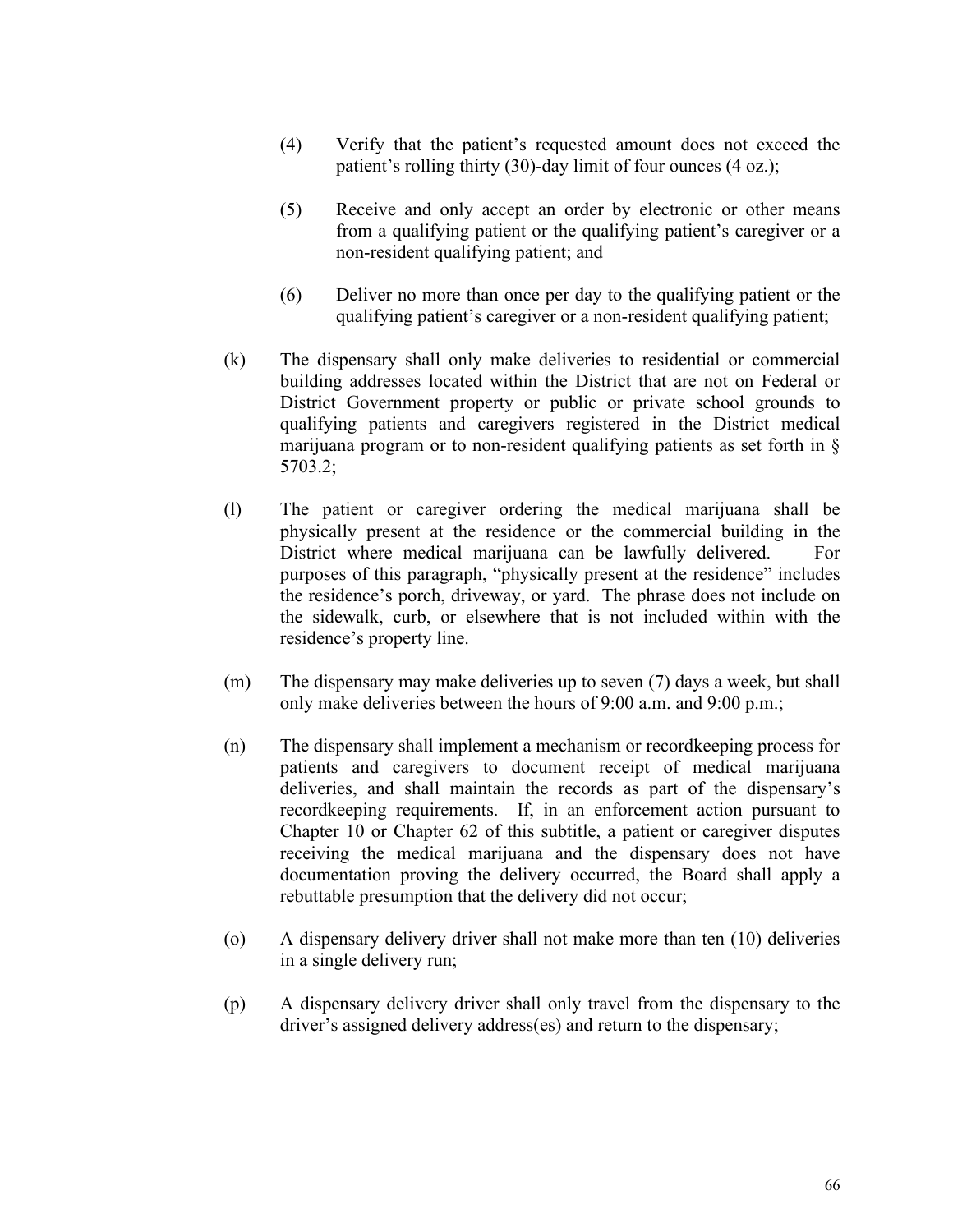- (q) A dispensary delivery driver shall not at any time possess a combined total of cash and medical marijuana exceeding five thousand dollars (\$5,000.00) in value;
- (r) The dispensary shall record each delivery in the METRC delivery manifest system in real-time and maintain a copy of the record as part of the dispensary's recordkeeping requirements;
- (s) Each Monday by noon, the dispensary shall provide the Board with a copy of its delivery manifest, which shall contain the entries for all deliveries made during the previous week; and
- (t) The dispensary shall provide a copy of its delivery manifest to the Board or ABRA investigators, or MPD immediately upon request.
- 5703.4 A dispensary shall only be permitted to dispense medical marijuana through curbside pickup or at-the-door pickup to a qualifying patient or caregiver or nonresident qualifying patient if the dispensary complies with the following requirements:
	- (a) A dispensary shall only be permitted to dispense medical marijuana through curbside pickup or at-the-door pickup to a qualifying patient or caregiver registered in the District Program, or to a patient enrolled in another state's medical marijuana program who is recognized by the Board, as evidenced by a state-issued medical marijuana patient card and with a government-issued identification card. A dispensary that dispenses medical marijuana to individuals who possess cards issued by unauthorized entities on the Internet or states that are not yet recognized by the Board shall be subject to disciplinary action up to and including revocation of registration;
	- (b) The dispensary shall implement a mechanism or process for a patient or a District registered caregiver to submit a copy of the patient's, or registered caregiver's, medical marijuana registration card and the patient's, or registered caregiver's, government-issued identification card to the dispensary for verification prior to dispensing. The dispensary shall maintain a copy of both as part of the dispensary's recordkeeping requirements;
	- (c) Prior to dispensing, the dispensary shall:
		- (1) Verify that the patient, or patient and registered caregiver, is actively registered in the District medical marijuana program, or that the non-resident patient is actively enrolled in another state's medical marijuana program;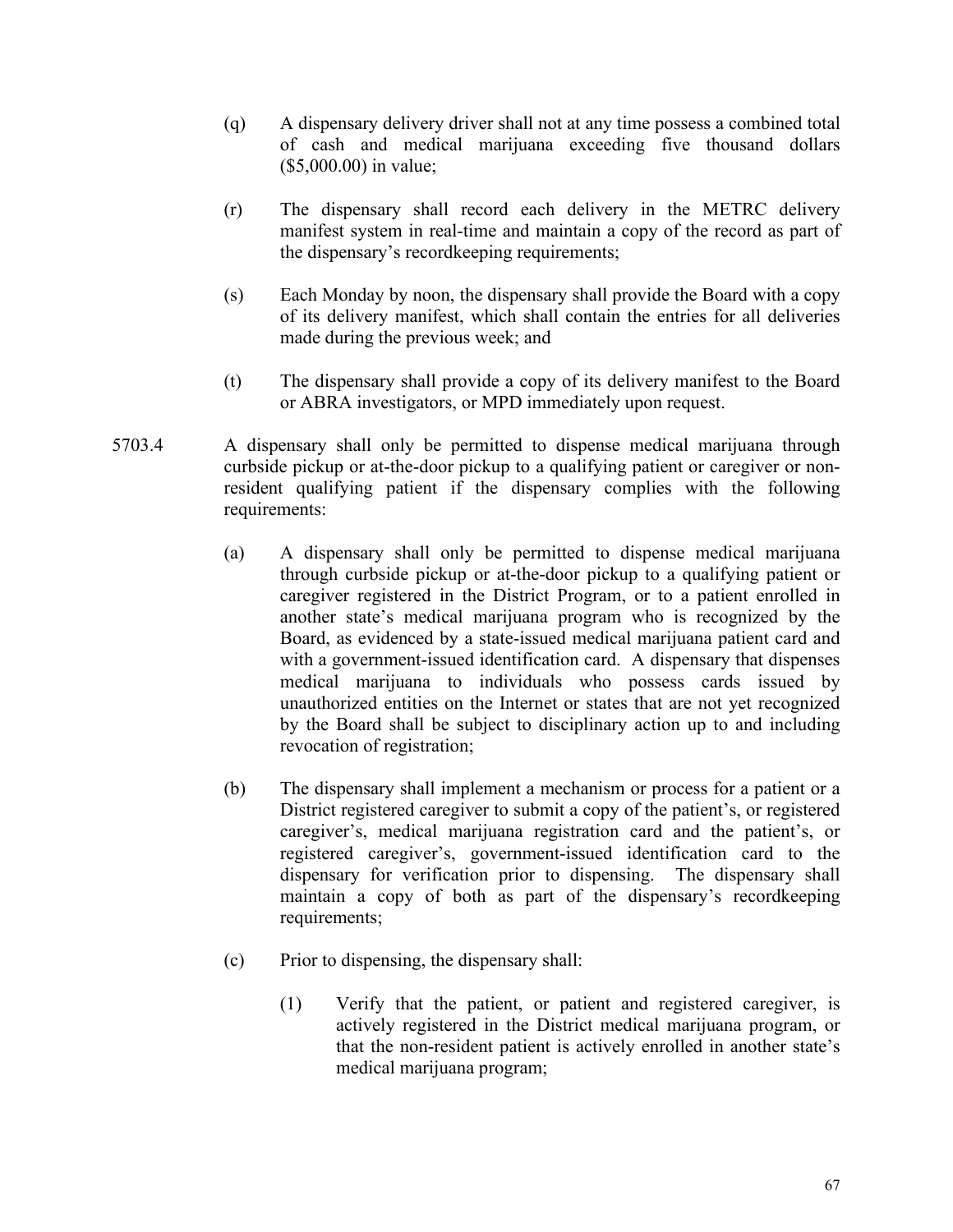- (2) Maintain a copy of the medical marijuana program or out of state or U.S. territory registration card and a copy of the governmentissued identification card; and
- (3) Verify that the patient's requested amount does not exceed the patient's thirty (30)-day limit of four (4) ounces;
- (d) The dispensary shall ensure that the entire exchange of the medical marijuana product to the patient or registered caregiver is clearly captured on the dispensary's video surveillance system;
- (e) The dispensary shall only provide curbside pickup at curbside directly in front of the dispensary and in view of the dispensary's video surveillance cameras. If the dispensary's location or video surveillance system is not equipped to meet this requirement, the dispensary shall not provide curbside pickup or at-the-door pickup.
- (f) The dispensary shall implement procedures to ensure that curbside pickup or at-the-door pickup is completed quickly and efficiently; and
- (g) The dispensary shall implement a mechanism or recordkeeping process for patients to document receipt of curbside pickup or at-the-door pickup, and shall maintain the records as part of the dispensary's recordkeeping requirements. If, in an enforcement action pursuant to chapter 10 or chapter 62 of this subtitle, a patient disputes receiving the medical marijuana and the dispensary does not have documentation including clear video evidence proving the dispensing occurred, the Board shall apply a rebuttable presumption that the dispensing did not occur.
- 5703.5 At the dispensary's discretion, the dispensary may require electronic payment before scheduling a delivery, curbside pickup, or at-the-door pickup; may limit deliveries, curbside pickup, and or at-the-door pickup to electronic payment only.
- 5703.6 A cultivation center shall not be permitted to deliver medical marijuana to any premises other than the specific registered premises of the dispensary where the medical marijuana is to be sold.

# **Section 5704, PLANT LIMITATIONS, is amended as follows:**

## **Subsection 5704.1 is amended to read as follows:**

5704.1 A dispensary shall not be permitted to possess or sell marijuana plants. It shall be a violation of this subtitle for a dispensary to possess or sell marijuana plants or for a cultivation center to sell marijuana plants to a dispensary.

# **Section 5705, PROHIBITION REGARDING ON-PREMISE CONSUMPTION, is amended to read as follows:**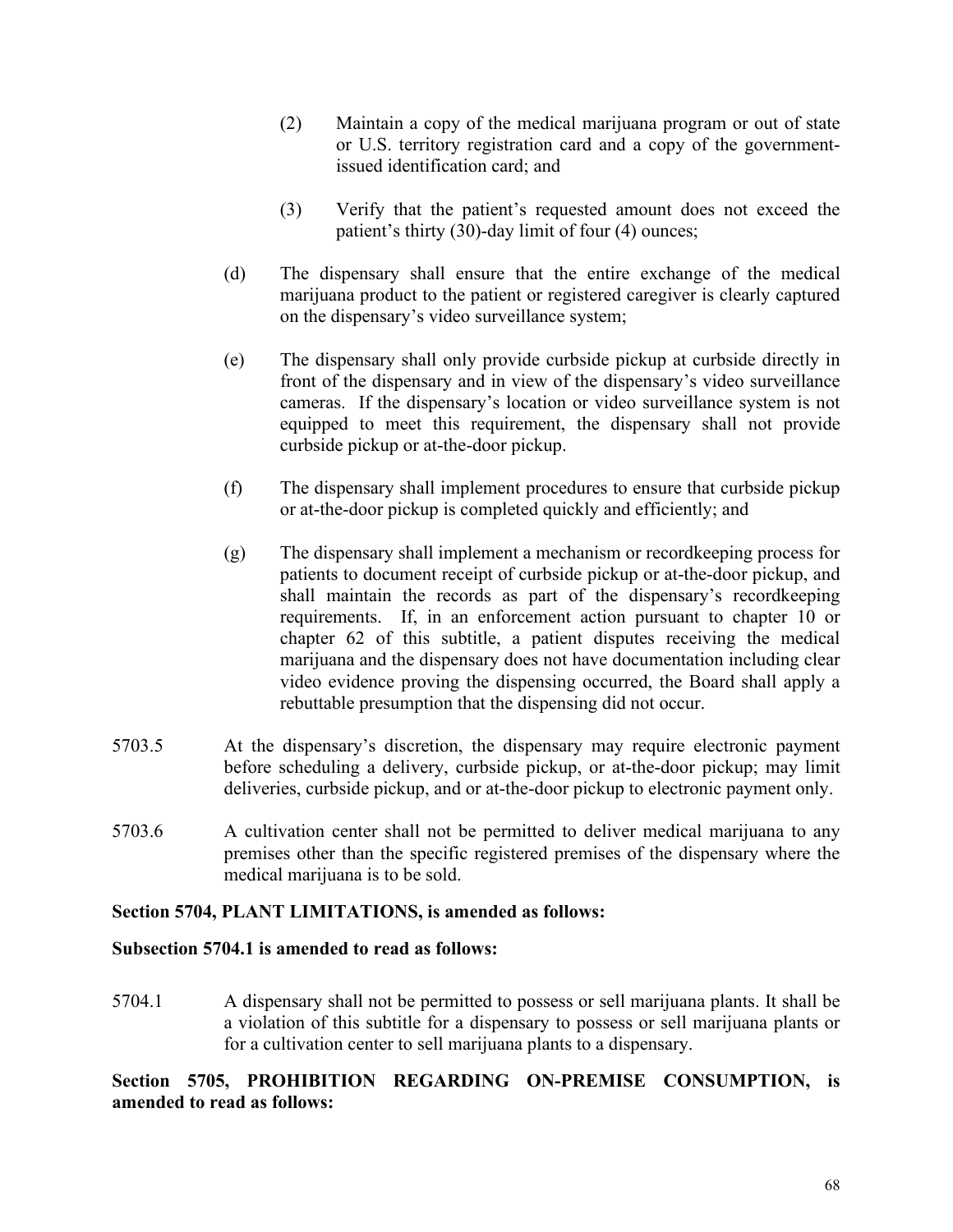### **5705 PROHIBITION REGARDING ON-PREMISES CONSUMPTION**

- 5705.1 A cultivation center**,** dispensary or testing laboratory shall not permit the consumption of medical marijuana at the registered premises in any form. The dispensary, cultivation center, or testing laboratory shall dispense or distribute medical marijuana in a closed container that shall not be opened after sale, or the contents consumed, on the premises where sold. A dispensary may exhibit for display purposes only clear jars of medical marijuana to assist qualifying patients in making informed purchase making decisions.
- 5705.2 It shall be a violation of this subtitle for a cultivation center, dispensary, or testing laboratory to have on the registered premises any medical marijuana or marijuana paraphernalia that shows evidence of the medical marijuana having been consumed or partially consumed.

## **Section 5707, MINIMUM AGE AND ENTRY REQUIREMENTS, is amended to read as follows:**

### **5707 MINIMUM AGE AND ENTRY REQUIREMENTS**

- 5707.1 A person under twenty-one (21) years of age shall not be employed by a dispensary to sell or dispense medical marijuana.
- 5707.2 A person under twenty-one (21) years of age shall not be employed by a cultivation center to grow or cultivate medical marijuana.
- 5707.3 A person under twenty-one (21) years of age shall not be employed by a testing laboratory to test medical marijuana.
- 5707.4 A person under the age of eighteen (18) shall be precluded from purchasing medical marijuana from a dispensary unless he or she is a qualifying patient and is in the presence of a parent or guardian.
- 5707.5 A dispensary may prohibit an individual who is not a qualifying patient, caregiver, or on official government business from entering or remaining on the registered premises.
- 5707.6 A dispensary, cultivation center and testing laboratory shall maintain a visitor log on-site. A dispensary's visitor log shall include the visitor's name, title, company, date, time and purpose of the visit.
- 5707.7 A dispensary, cultivation center and testing laboratory shall provide visitor identification badges and register any visitors that are not qualifying patients or caregivers or non-resident qualifying patients, including but not limited to vendors, potential vendors, managers, agents, or employees, elected officials and medical consultants.
- 5707.8 In the event of an emergency, a dispensary that is not open to the public, a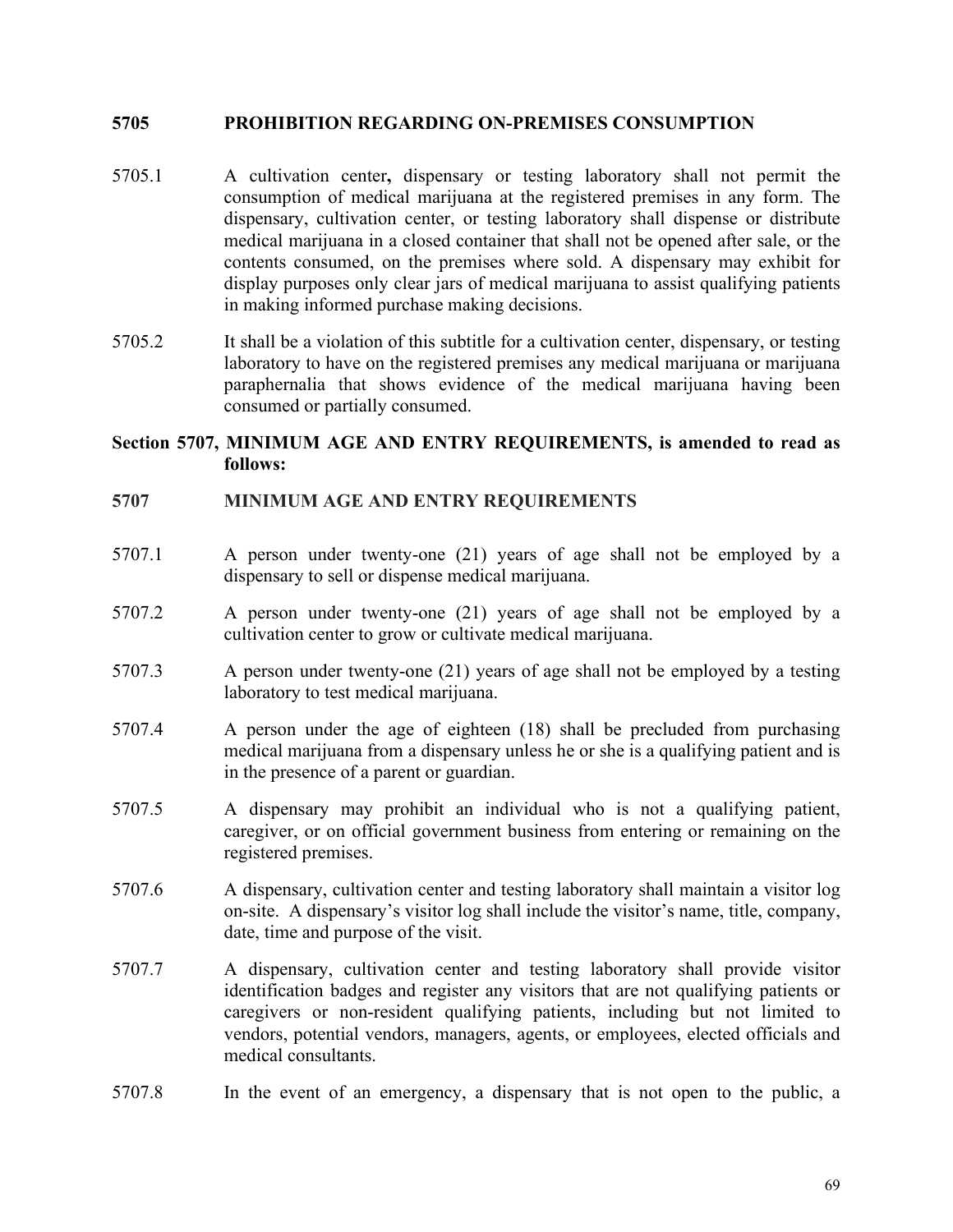cultivation center or a testing laboratory shall be permitted to provide an outside contractor with access to a limited or restricted access area for the sole purpose of making repairs. The dispensary, cultivation center or testing laboratory shall be required to log in and out the outside contractor and retain with the log a photocopy of the outside contractor's government issued identification.

- 5707.9 A dispensary, cultivation center or testing laboratory shall provide any utilized outside contractor with a visitor identification badge prior to entering a limited or restricted access area and shall be escorted at all times by a registered dispensary, cultivation center or testing laboratory owner, manager, employee or agent. The outside contractor shall have their visitor identification badge displayed at all times while he or she is working in the limited or restricted access area. The dispensary, cultivation center or testing laboratory shall ensure that the outside contractor does not touch any plant or medical marijuana. All visitor badges shall be returned to the dispensary, cultivation center or testing laboratory upon exit.
- 5707.10 A dispensary, cultivation center or testing laboratory shall allow access to limited or restricted access areas to emergency services personnel, such as firefighters, MPD, ABRA investigators or other government officials in the performance of their duties without an escort in order to perform his or her job.
- 5707.11 In the event of an emergency, a dispensary that is not open to the public, a cultivation center or a testing laboratory shall provide notice to ABRA but not be required to obtain agency approval to allow an outside contractor, such as an electrician or repair person, to work in a limited or restricted access area between the hours of 7:00 a.m. and 9:00 p.m. However, notification must be made and the required visitor log must be filled out prior to the electrician or other repair person being allowed entry to the limited or restricted access area.
- 5707.12 The dispensary, cultivation center, or testing laboratory that allows an outside contractor to perform work in a limited or restricted area in accordance with § 5707.11 shall require the contractor to fill out the visitor log prior to gaining entry to the limited or restricted area. The visitor log shall be made available to the Board, ABRA investigators, or MPD upon request.

# **Section 5708, COMPENSATION OR GIFTS TO AUTHORIZED PRACTITIONERS, is amended to read as follows:**

## **5708 COMPENSATION OR GIFTS**

- 5708.1 It shall be a violation of this subtitle for a cultivation center or dispensary, or a director, officer, member, incorporator, agent, or employee of a cultivation center or dispensary to provide financial compensation, an office, or anything of value to an authorized practitioner who recommends the use of medical marijuana.
- 5708.2 A cultivation center or dispensary shall not be permitted to hold educational seminars, classes, or discussions regarding medical marijuana for authorized practitioners.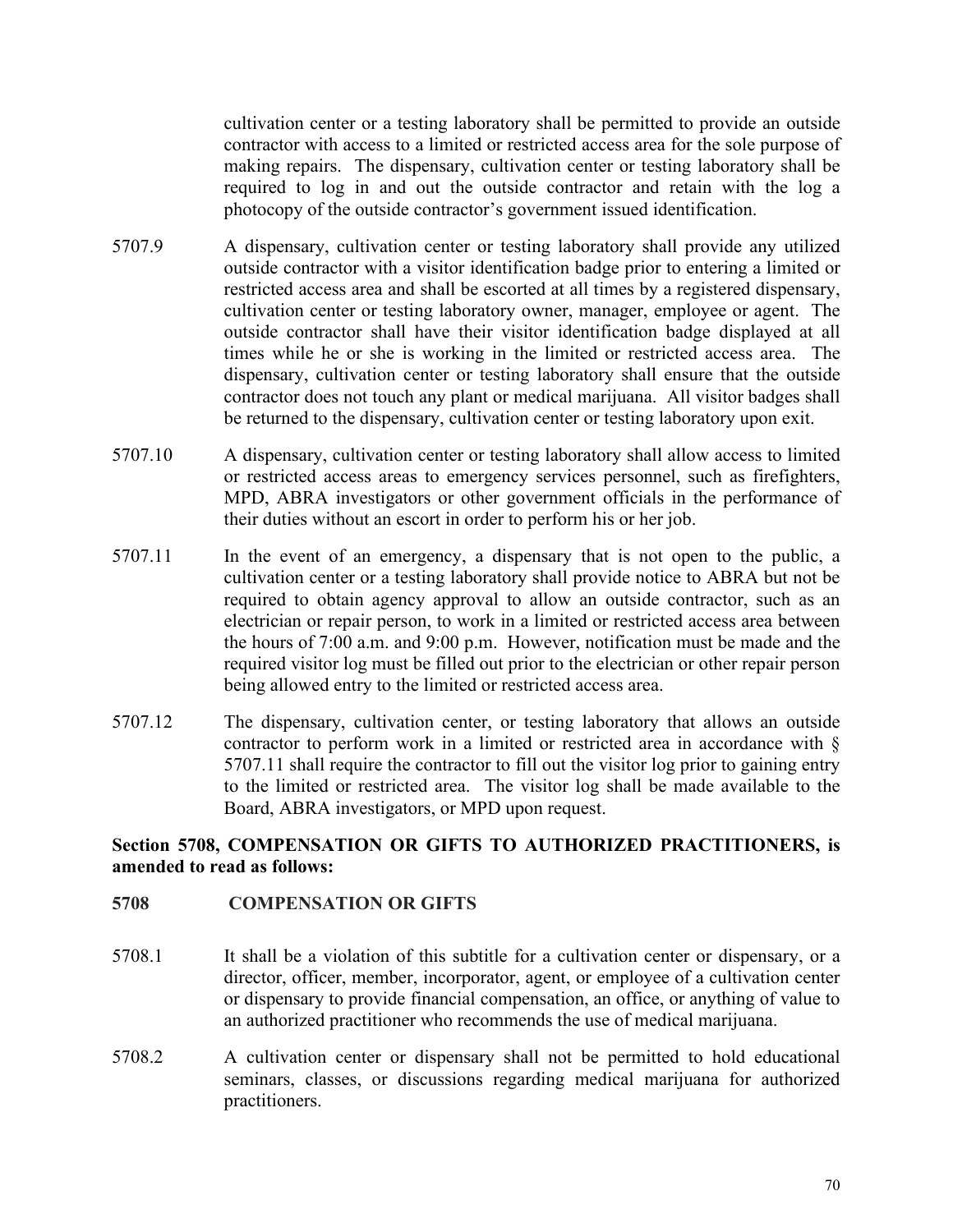5708.3 It shall be a violation of this subtitle for a cultivation center or dispensary, or a director, officer, member, incorporator, agent, or employee of a cultivation center or dispensary to provide financial compensation, an office, or anything of value to a testing laboratory or the testing laboratory's director, officer, member, incorporator, agent, or employee.

# **Section 5709, MEDICAL MARIJUANA AND PARAPHERNALIA RESTRICTIONS, is amended to read as follows:**

## **5709 MEDICAL MARIJUANA AND PARAPHERNALIA RESTRICTIONS**

- 5709.1 A dispensary shall not provide a qualifying patient or caregiver more than four (4) ounces of dried medical marijuana, or the equivalent of four (4) ounces of dried medical marijuana in a form other than dried, either at one (1) time or within a thirty (30) day period.
- 5709.2 A dispensary shall dispense medical marijuana and distribute paraphernalia only to a qualifying patient or caregiver.

## **Section 5710, VISIBILITY, is amended as follows:**

## **Subsection 5710.1 is amended to read as follows:**

5710.1 A dispensary, cultivation center, or testing laboratory shall not permit medical marijuana or paraphernalia to be visible from any public or other property not owned by the dispensary, cultivation center or testing laboratory.

## **Chapter 58, ADVERTISING, is amended as follows:**

## **Subsection 5801, PROHIBITED STATEMENTS, is amended as follows:**

## **Subsection 5081.2 is amended to read as follows:**

5801.2 A statement that is known by the dispensary, cultivation center, or testing laboratory to be false or misleading with respect to advertised price charged to the qualifying patient, ingredients of medical marijuana, source of manufacturer, or statements as to health benefits, shall be prohibited.

## **Chapter 59, RECORDS AND REPORTS, is amended as follows:**

## **Section 5902, DISPENSARY BOOKS AND RECORDS, is amended as follows:**

**Subsection 5902.2 is amended by striking the phrase "qualified patient" and inserting the phrase "qualifying patient" wherever it appears.** 

**Section 5903, CULTIVATION CENTER REPORTS, is amended as follows:**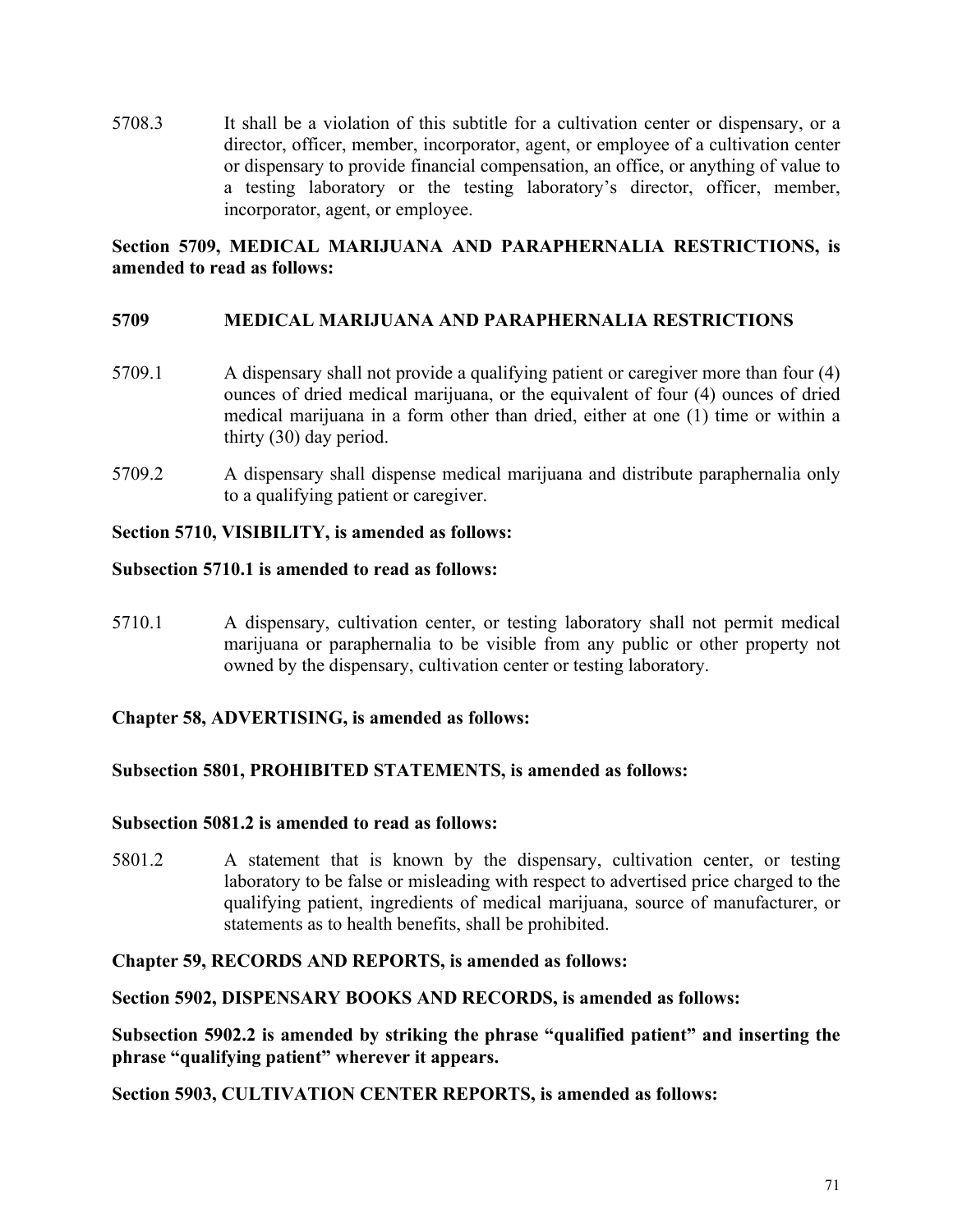**Subsection 5903.2 is amended by striking the phrase "the Department" and inserting the phrase "the Board" wherever it appears.**

**Subsection 5903.2(k) is amended by striking the phrase "the Mayor" and inserting the phrase "the Board" in its place.**

**Subsection 5903.3 is amended by striking the phrase "the Department" and inserting the phrase "the Board" in its place.**

**Section 5904, DISPENSARY REPORTS, is amended as follows:**

**Subsection 5904.2 is amended by striking the phrase "the Department" and inserting the phrase "the Board" in its place.**

**Subsection 5904.2(a) is amended by striking the phrase "qualified patient" and inserting the phrase "qualifying patient" in its place**

**Subsection 5904.2(i) is amended by striking the phrase "the Mayor" and inserting the phrase "the Board" in its place.**

**Subsection 5904.3 is amended by striking the phrase "the Department" and inserting the phrase "the Board" in its place.**

**Section 5906, RETENTION AND INSPECTION OF BOOKS AND RECORDS, is amended as follows:**

## **Subsection 5906.1 is amended to read as follows:**

5906.1 The books and records referred to in this chapter, including the original and duplicate invoices, shall be open to inspection by the Board, ABRA's Enforcement Division, or any other District agency that may have jurisdiction over the establishment, including Office of Tax and Revenue, Department of Consumer and Regulatory Affairs, and D.C. Fire and Emergency Medical Services, during the establishment's approved hours of operation.

## **Section 5907, REPORTING DIRECTOR, OFFICER, MEMBER, INCORPORATOR, AGENT, EMPLOYEE, AND MANAGER CHANGES, is amended as follows:**

**Subsection 5907 is amended by striking the phrase "the Mayor" and inserting the phrase "the Board" wherever it appears.**

**Chapter 60, DIRECTOR APPROVAL PROCEDURES, is amended follows:**

**Chapter 60 is renamed BOARD APPROVAL PROCEDURES.**

**Section 6000, DIRECTOR REVIEW REGISTRATION APPLICATIONS, is amended as**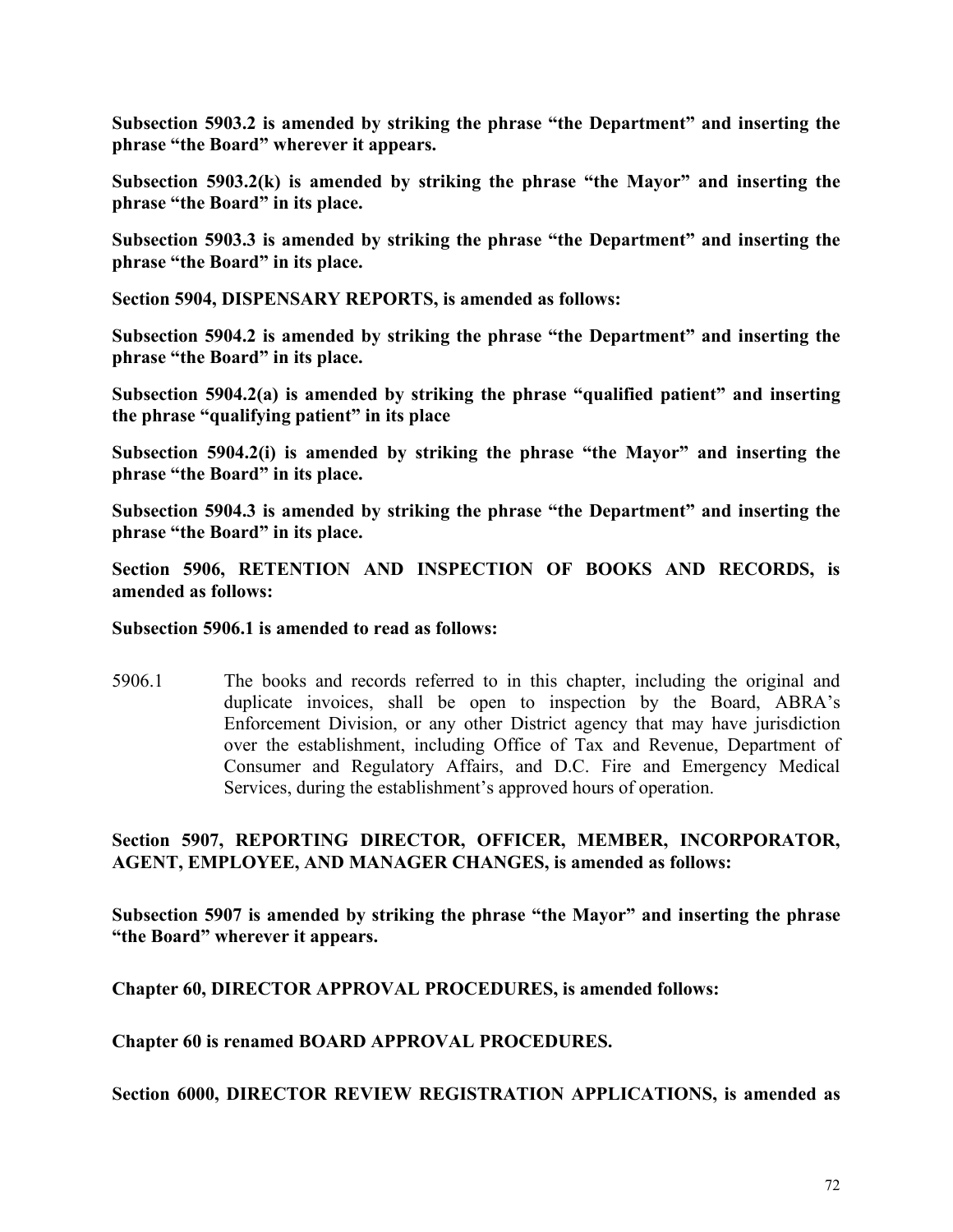## **follows:**

# **Section 6000 is renamed BOARD REVIEW OF REGISTRATION APPLICATIONS**

### **Subsection 6000.1 is amended to read as follows:**

6000.1 No registration application shall be approved until the Board has determined that the applicant has complied with the requirements of  $\S$  5400.1 or, in the case of a renewal, in compliance with the legal requirements of the Act and this subtitle. The Board shall also consider, in the case of a third renewal for a cultivation center, dispensary or testing laboratory, any timely comments filed by an ANC located in the affected ward.

#### **Subsection 6000.2 is amended by amending the lead-in language to read as follows:**

6000.2 The Board may deny an application for good cause. For purposes of this section, "good cause" shall include, but not be limited to, a finding by the Board that either:

**Subsection 6000.3 is amended by striking the phrase "the Director" and inserting the phrase "the Department" in its place.**

# **Section 6001, DIRECTOR FINAL DECISIONS AND JUDICIAL REVIEW, is amended as follows:**

## **Section 6001 is renamed THE BOARD'S FINAL DECISION AND JUDICIAL REVIEW.**

## **Subsections 6001.1 and 6001.2 are amended to read as follows:**

- 6001.1 Denial by the Board of an application or renewal application for any registration under this subtitle shall be deemed a final Board action.
- 6001.2 An initial applicant for registration of a dispensary, or cultivation center or testing laboratory may seek review of the Board's Director's final decision in the D.C. Superior Court within thirty (30) days after receipt of the notice if the applicant:
	- (a) Submitted a Letter of Intent that was not accepted by the Board;
	- (b) Submitted an application that was determined to be non-responsive;
	- (c) Received a score of less than one hundred fifty (150) points by the panel prior to the ANC review; or
	- (d) Received a score of one hundred fifty (150) points or more by the panel prior to the ANC review and was denied registration.

**Subsection 6001.5 is amended by amending the lead-in by striking the phrase "the**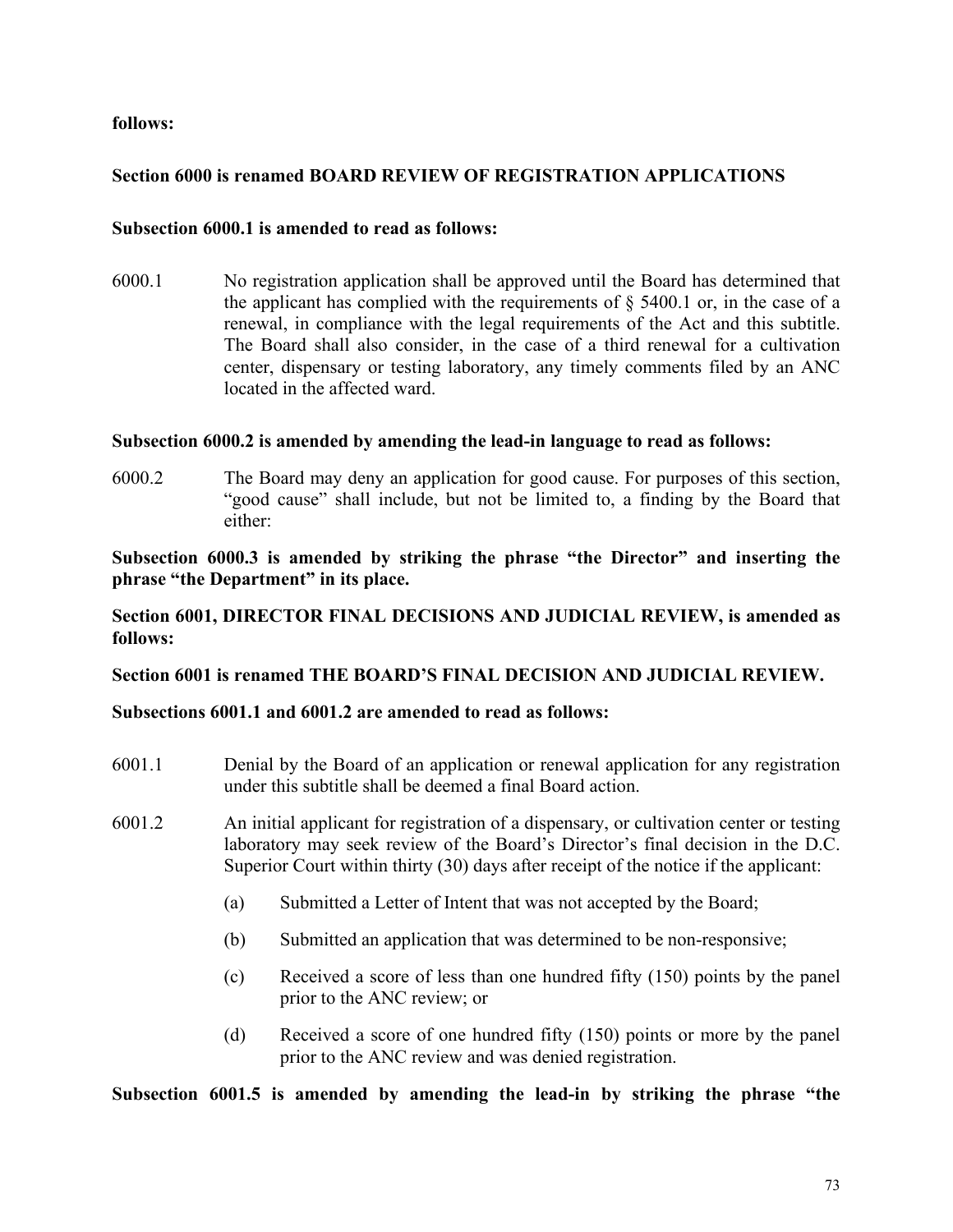# **Department" and inserting the phrase "the Board" in its place.**

### **Subsection 6001.5(a) is amended to read as follows:**

(a) Applicant's letter of intent to file an application for a cultivation center, dispensary or testing laboratory registration with the Medical Marijuana Program;

### **Subsection 6001.5(e) is amended to read as follows:**

(e) Notices and correspondence between the Board or ABRA and the applicant pertaining to the application for registration; and

# **Subsections 6001.8 through 6001.10 is amended by striking the phrase "the Department" and inserting the phrase "the Board" in its place.**

## **Subsection 6001.11 is amended to read as follows:**

6001.11 In the event that after the rescoring and ranking of its application an applicant is not eligible for a registration, the Board shall notify the applicant of the outcome of the rescoring process and that the applicant's application remains denied. Notification by the Board that an applicant is not eligible for a registration after the completion of a rescoring process shall be deemed a final decision and the applicant may seek review of the Board's decision in the District of Columbia Superior Court.

**Subsections 6001.12 through 6001.14 are repealed.**

**Subsection 6001.15 is amended by striking the phrase "the Director" and inserting the phrase "the Board".**

**Section 6002, REVOCATION OF REGISTRATION FOR CONVENIENCE OF THE DISTRICT, is amended to read as follows:**

# **6002 REVOCATION OF REGISTRATION FOR CONVENIENCE OF THE DISTRICT**

- 6002.1 If the Board determines a revocation is in the District's interest, the Board may revoke a registrant's registration. Revocation pursuant to this section may occur only if there are no further cultivation center, dispensary, or testing laboratory registrations permitted by law to be awarded to an applicant that has become eligible for a registration pursuant to  $\S$  6001.10.
- 6002.2 The registrant whose registration is in jeopardy of revocation pursuant to § 6002.1 shall receive a show cause notice pursuant to  $\S$  6204 which states that the registrant's registration is in jeopardy, and that the registrant is being provided an opportunity to show cause to the Board why the holder's registration should not be revoked pursuant to  $\S$  6002.1. If after receiving notice of the action, the registrant fails to appear at the evidentiary show cause the Board shall either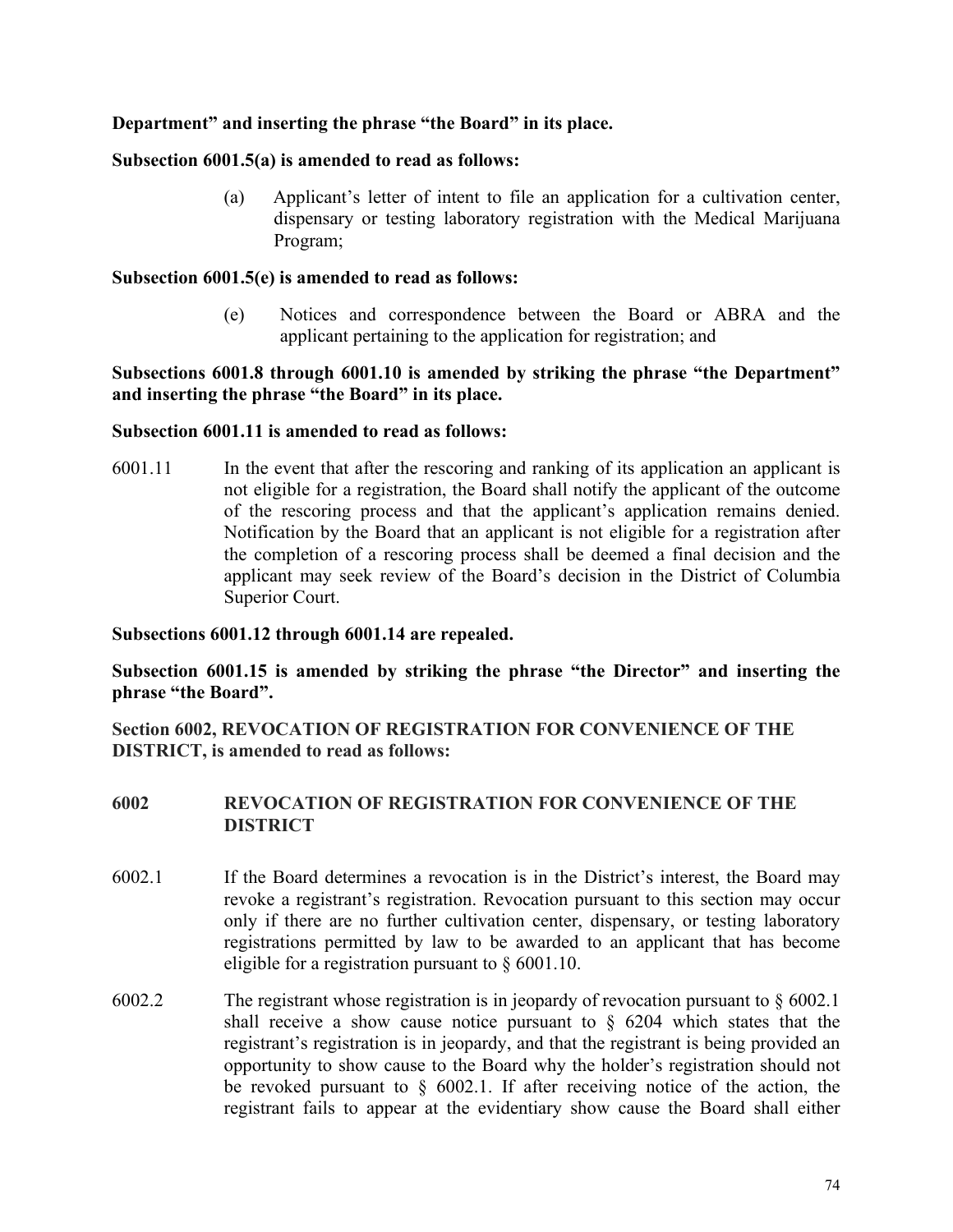proceed *ex parte* or cancel the registration and the registrant shall have no further right of appeal of the Board's final action which results in the revocation or nonissuance of his or her registration.

- 6002.3 The Board shall terminate a cultivation center's, dispensary's, or testing laboratory's registration for the District's convenience by delivering to the holder of the registration a Notice of Revocation specifying the reason for the revocation and the effective date of the revocation.
- 6002.4 Upon receipt of a Notice of Revocation, a cultivation center, dispensary, or testing laboratory shall immediately:
	- (a) Stop all activities authorized by the registration;
	- (b) Begin the transfer all forms medical marijuana in accordance with its closure plan, which shall be completed within twenty-four (24) hours after receipt of the Notice of Revocation;
	- (c) Surrender its registration to the Board within twenty-four (24) hours after receipt of the Notice of Revocation, or after the cultivation center, dispensary, or testing laboratory has transferred all medical marijuana from its premises, whichever comes first; and
	- (d) Notify the Board, the DCRA, and the MPD of the completion of the transfers and closure of the cultivation center, dispensary, or testing laboratory pursuant to its closure plan.
- 6002.5 A cultivation center's, dispensary's, or testing laboratory's registration does not create a contractual relationship with the District government.

**Chapter 61, MANDATORY REVOCATION AND MANDATORY SUSPENSION, is amended as follows:**

**Section 6100, MANDATORY REVOCATION OR SUSPENSION OF REGISTRATION, is amended as follows:**

**Subsections 6100.1 and 6100.2 are amended by striking the phrase "the Department" and inserting the phrase "the Board" wherever it appears.**

## **Subsections 6100.3 and 6100.4 are amended to read as follows:**

- 6100.3 A cultivation center may request that an investigator put on protective gear prior to entering a cultivation center.
- 6100.4 The Board shall mandatorily suspend the registration of a cultivation center, dispensary or testing laboratory upon a finding that a director, officer, member, incorporator, agent manager or employee of a cultivation center, dispensary or testing laboratory has willfully violated any provision specifically contained in the Act. The Board shall remove the suspension once the Board is satisfied that the director, officer, member, incorporator, agent, manager, or employee is no longer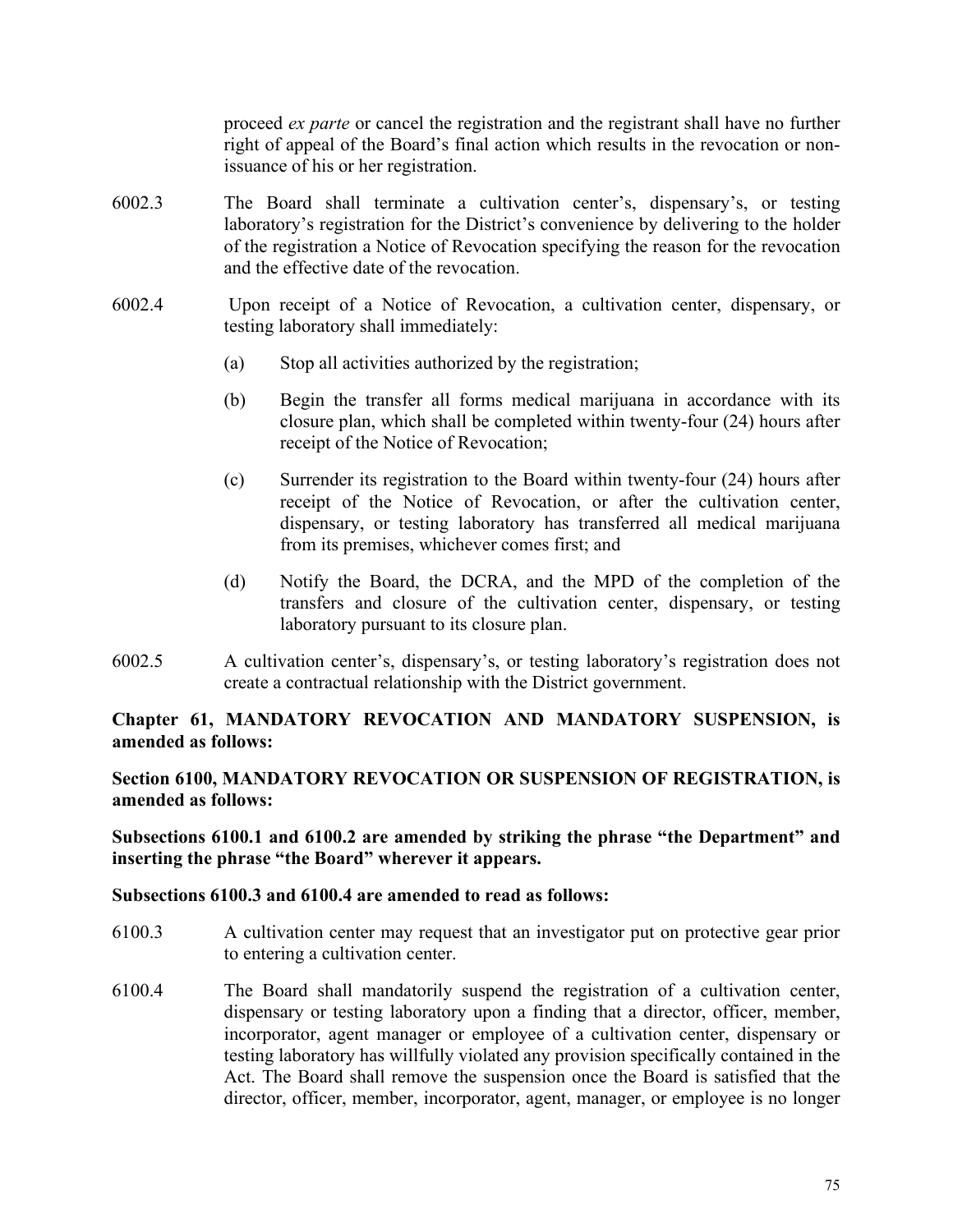affiliated or employed with the cultivation center dispensary or testing laboratory.

## **Chapter 62, ENFORCEMENT PROCEEDINGS AND HEARINGS, is amended as follows:**

# **Section 6200, COMPLAINTS AGAINST DISPENSARIES, CULTIVATION CENTERS, AND AFFILIATED EMPLOYEES OR OFFICERS, is amended to read as follows:**

## **6200 COMPLAINTS AGAINST DISPENSARIES, CULTIVATION CENTERS, TESTING LABORATORIES AND AFFILIATED EMPLOYEES OR OFFICERS**

- 6200.1 The Board shall receive, at any time during the registration period, complaints from any person, or an ANC in the affected ward, alleging a violation by a cultivation center, dispensary, or testing laboratory or employee, officer, or affiliate thereof. Complaints shall be in writing and set forth enough information to allow the Board staff to investigate the matter, which shall include at a minimum:
	- (a) The facts or circumstances that form the basis of the complaint, including the date(s), time(s), and location(s) of the incident(s);
	- (b) Clear identification of the dispensary, cultivation center, or testing laboratory or registered individual that is the subject of the complaint;
	- (c) The name(s), and contact information (if known) of any witnesses to the incident;
	- (d) Any supporting documentation or photos; and
	- (e) The contact information for the complainant.
- 6200.2 In addition to written complaints identifying the complainant, any person may make an anonymous complaint in writing to the Board or orally to any ABRA investigator. Anonymous complaints shall be investigated to the best of the Board's ability but may result in no action being taken if the anonymous complainant fails to provide the Board or the ABRA investigator with adequate information.
- 6200.3 Nothing in this chapter shall preclude the Board from initiating an investigation on its initiative if it finds that there exists a reasonable basis to believe that there is a violation of the regulations or Act.
- 6200.4 Upon receiving a complaint, the Board may, in its discretion, request that the cultivation center, dispensary or testing laboratory complained of answer the complaint within ten (10) days of receipt of the complaint. The Board shall attach a copy of the complaint to the request or shall describe the acts alleged in the complaint. The cultivation center, or dispensary or testing laboratory may respond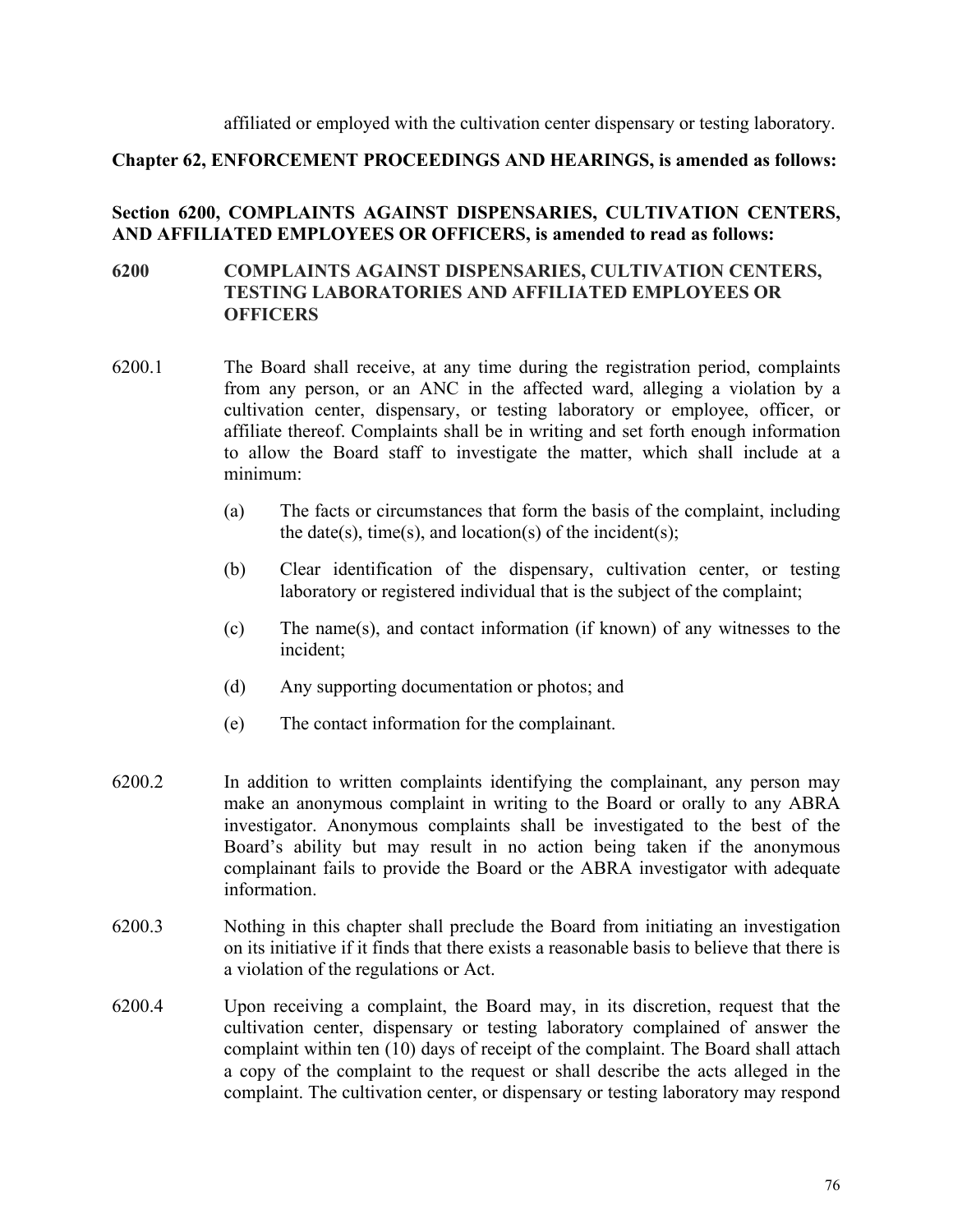either personally or through a legal representative.

- 6200.5 If the Board receives a written response from a cultivation center, dispensary or testing laboratory, it may, in its discretion, send a copy of the response to the complainant and request a written reply within a time period determined by the Board.
- 6200.6 At any point during the course of the investigation or inquiry into the complaint, the Board may determine that there is not and will not be sufficient evidence to warrant further proceedings. In such event, the Board shall dismiss the complaint.
- 6200.7 If the Board determines, after investigation, that there is otherwise reason to believe that the acts alleged occurred and constitute a violation of the regulations or the Act, the Board may fine the registration holder pursuant to the Civil Infractions Act, or initiate an action to suspend or revoke the registration.
- 6200.8 All written complaints as set forth under  $\S$  6200.1, which identify the complainant by name and address, shall be acknowledged in writing by the Board within thirty (30) days of receipt of the complaint. At the conclusion of the matter, the Board shall advise the complainant of the action that the Board has taken on the matter.
- 6200.9 The Board shall maintain records documenting complaints received and the action taken in response to the complaint.

# **Section 6201, REVOCATION, SUSPENSION, OR FINES – GENERAL PROVISIONS, is amended to read as follows:**

# **6201 REVOCATION, SUSPENSION, OR FINES – GENERAL PROVISIONS**

- 6201.1 Except in the case of a summary suspension or revocation action, the Board shall not revoke or suspend a registration until the holder of the registration has been given an opportunity to be heard in his or her defense.
- 6201.2 If a registration is revoked or suspended, no part of the registration fee shall be returned.
- 6201.3 If the Board revokes a registration for a cultivation center, dispensary, or testing laboratory, no registration shall be issued to the same person or persons whose registration is so revoked for the same or any other location for five (5) years following the revocation, except as provided below.
- 6201.4 If the Board revokes a manager's registration or a registration for a person other than a cultivation center, dispensary, or testing laboratory, a manager's registration or individual registration shall not be issued to the same person for two (2) years.
- 6201.5 This section shall not apply to registrations revoked by the Board for the convenience of the District.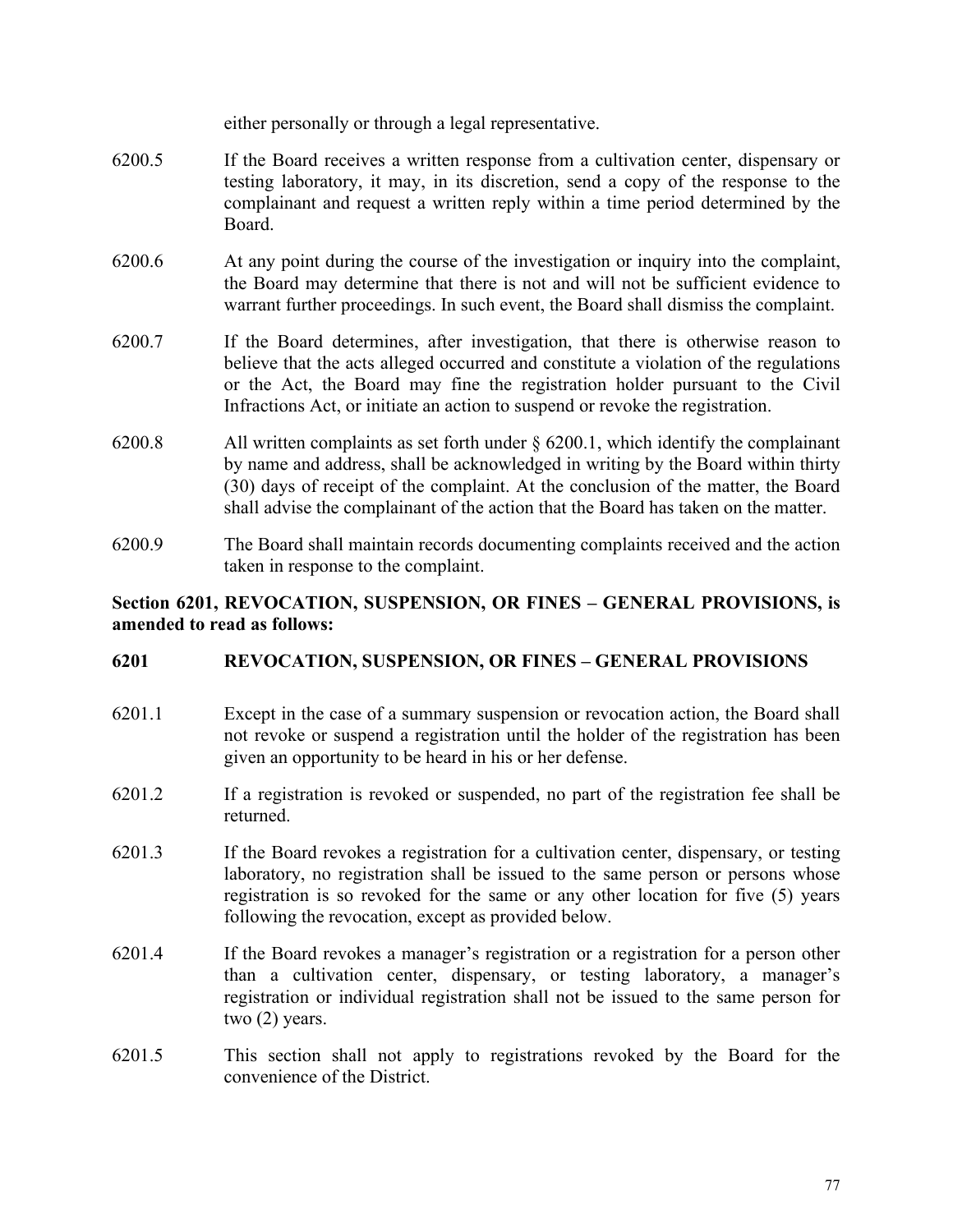- 6201.6 The Board may fine, suspend, or revoke the registration of any registration holder during the registration period if:
	- (a) The registration holder violates any of the provisions of the Act or this subtitle;
	- (b) The registration holder allows the registered establishment to be used for any unlawful or disorderly purpose;
	- (c) The registration holder fails to supervise in person, or through a manager approved by the Board, the business for which the registration was issued;
	- (d) The registration holder fails or refuses to allow an ABRA investigator, a designated agent of the Board, or a member of MPD to enter or inspect without delay the registered premises or examine the books and records of the business, or otherwise interferes with an investigation; or
	- (e) The registration holder fails to follow its security plan.
- 6201.7 The Board may revoke the registration of a registration holder as a result of any of the following events during the period for which the registration was issued:
	- (a) The registration holder knowingly or recklessly sells or distributes medical marijuana to an unregistered patient;
	- (b) The registration holder knowingly or recklessly purchases marijuana from an unregistered cultivation center or dispensary;
	- (c) The registration holder knowingly or recklessly makes a false or misleading statement to the Board or in any affidavit or application that they submit to the Board;
	- (d) The registration holder unlawfully interferes or impedes in an inspection of their premises conducted by an ABRA investigator or MPD; or
	- (e) The registration holder permits or encourages the consumption of medical marijuana on their premises. Repeated violations for permitting the consumption of medical marijuana on the registered premises shall be considered evidence of encouragement.
- 6201.8 The Board may impose civil fines under the Civil Infractions Act for any infraction under this subtitle, not to exceed two thousand dollars (\$2,000) per first offense violation.

# **Section 6202, NOTICE OF CONTEMPLATED ACTION AND HEARING, is amended to read as follows:**

## **6202 NOTICE OF CONTEMPLATED ACTION AND HEARING**

6202.1 Violation of any provision of the Act or this subtitle may result in a notice of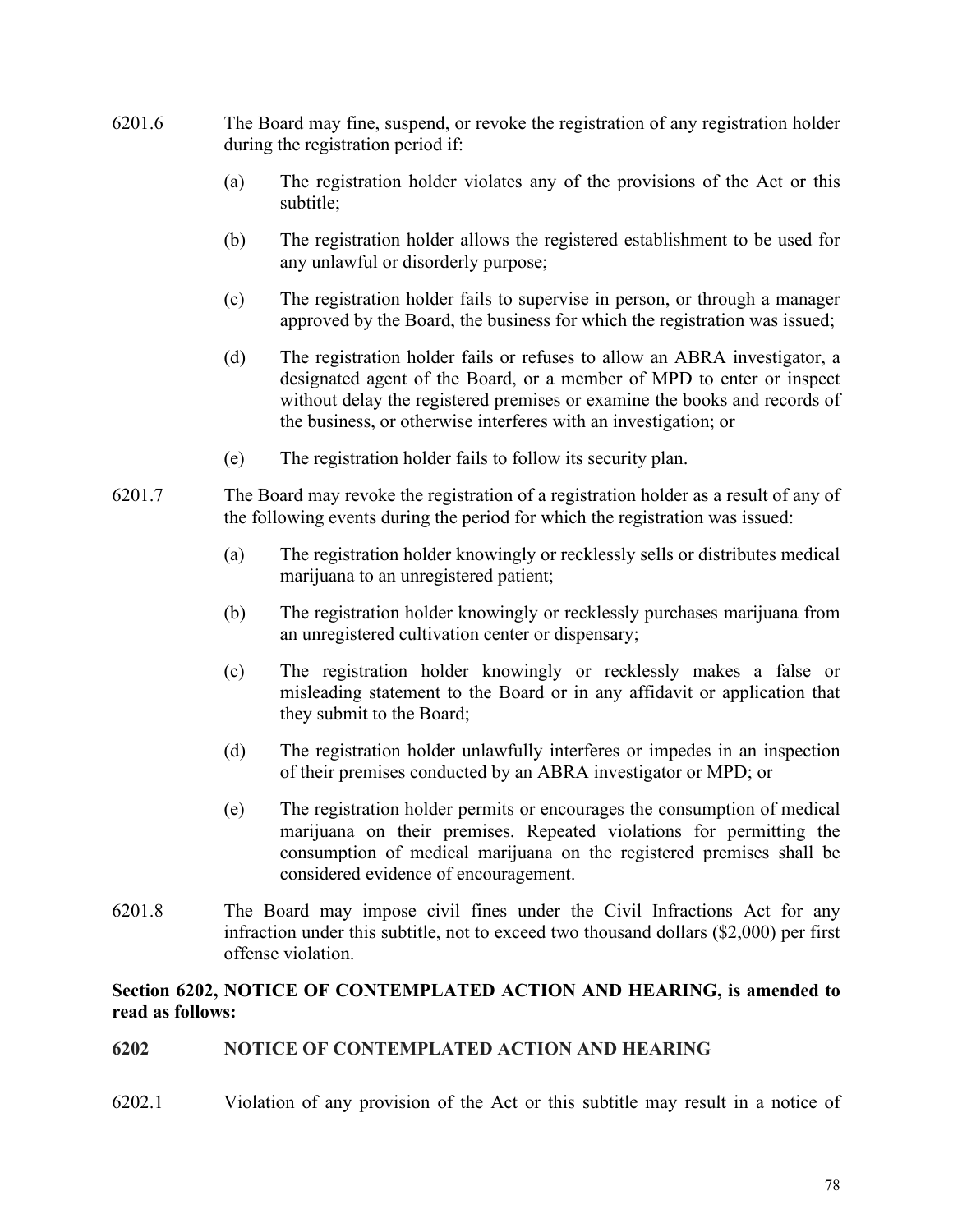intent to suspend or revoke the registration of a dispensary, cultivation center, testing laboratory, director, officer, member, incorporator, agent, employee, or manager.

- 6202.2 Except in the case of a summary suspension or revocation, the Board shall give a registrant written notice and hold a show cause hearing pursuant to § 6204 prior to taking any final action which would:
	- (a) Suspend registration; or
	- (b) Revoke registration.
- 6202.3 A show cause notice of intent to suspend or revoke shall contain the following:
	- (a) A statement of the proposed action;
	- (b) A statement setting forth the reasons for the proposed action, including a specification of any specific violation complained of;
	- (c) Reference to any particular section of the Act or this subtitle allegedly violated;
	- (d) A date of both a show cause status and evidentiary show cause hearing as well as the contact information for the assigned Office of Attorney General attorney; and
	- (e) A statement that the Board may proceed *ex parte* in the event that the registrant does not appear for the show cause hearing.
- 6202.4 A notice, order, decision, or pleading required by this chapter to be served upon a party shall be served upon the party or upon the representative designated by the party or by law to receive service of papers. If a party has appeared through counsel, service may be made upon the counsel of record.
- 6202.5 Service on a registrant shall be directed to the last known address of the registrant on file with the Board or the registrant's resident agent or attorney, and shall be completed by one (1) of the following methods:
	- (a) Personal delivery;
	- (b) Leaving it at the party's place of business or with the party's registered agent; or
	- (c) Certified mail, return receipt requested.
- 6202.6 Proof of service, stating the name and address of the person on who service is made and the manner and date of service, may be shown by one (1) of the following methods:
	- (a) Written acknowledgement by the party or other person served in accordance with § 6202.5 or by the party's counsel;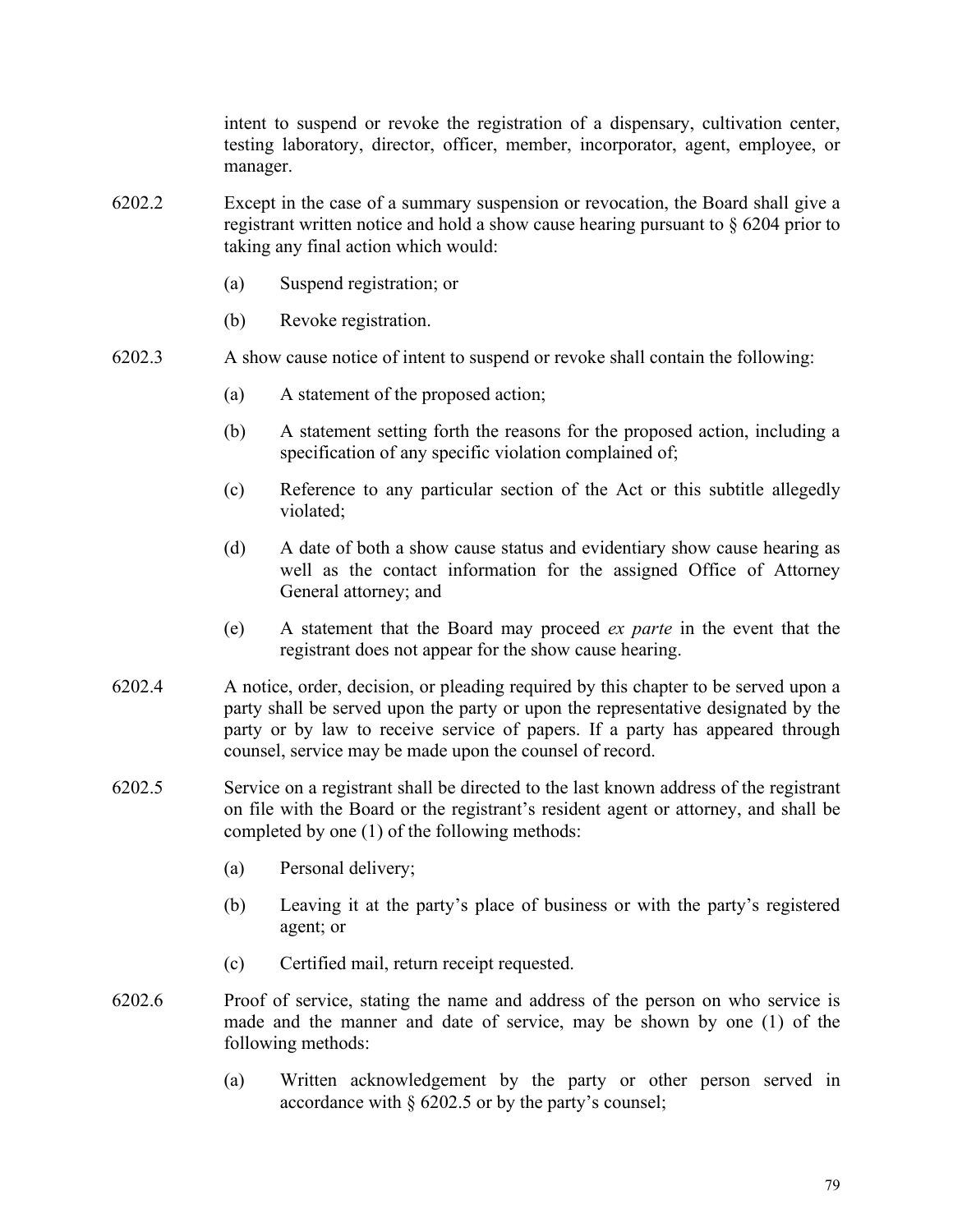- (b) The certificate of the serving party or that party's counsel; or
- (c) A return receipt if service is made by certified mail.
- 6202.7 If service is by personal delivery, it shall be deemed to have been served at the time when delivery is made to the party or other person served in accordance with § 6202.5.
- 6202.8 If service is by certified mail, it shall be deemed to have been made on the date shown on the return receipt showing delivery of the notice to the party or refusal of the party to accept delivery.
- 6202.9 If the party is no longer at the last known address as shown by the records of the Board and no forwarding address is available, service shall be deemed to have been made on the date the return receipt bearing that notification is received by the Board.
- 6202.10 Unless otherwise authorized by the Board, any notice from or to the Board shall be made by personal delivery or sent by certified mail, return receipt requested.
- 6202.11 The decision rendered by the Board shall be the Final Order in this matter. Either party may seek review of the Board's decision by the District of Columbia Court of Appeals in accordance with the District of Columbia Administrative Procedure Amendment Act of 1975, effective October 8, 1975 (D.C. Law 1-19; [D.C.](http://www.westlaw.com/Link/Document/FullText?findType=L&pubNum=1000869&cite=DCCODES2-501&originatingDoc=N92DDB430209311E1AECFDFFFC28015BC&refType=LQ&originationContext=document&vr=3.0&rs=cblt1.0&transitionType=DocumentItem&contextData=(sc.Default))  [Official Code §§ 2-501](http://www.westlaw.com/Link/Document/FullText?findType=L&pubNum=1000869&cite=DCCODES2-501&originatingDoc=N92DDB430209311E1AECFDFFFC28015BC&refType=LQ&originationContext=document&vr=3.0&rs=cblt1.0&transitionType=DocumentItem&contextData=(sc.Default)) - [2-511\)](http://www.westlaw.com/Link/Document/FullText?findType=L&pubNum=1000869&cite=DCCODES2-511&originatingDoc=N92DDB430209311E1AECFDFFFC28015BC&refType=LQ&originationContext=document&vr=3.0&rs=cblt1.0&transitionType=DocumentItem&contextData=(sc.Default)), as amended.

# **Section 6203, NOTICE OF SUMMARY SUSPENSION ACTION AND HEARING, is amended to read as follows:**

# **6203 NOTICE OF SUMMARY SUSPENSION OR SUMMARY REVOCATION ACTION AND HEARING**

- 6203.1 Violation of the Act or this subtitle may result in the summary suspension or summary revocation of a cultivation center's, dispensary's or testing laboratory's registration.
- 6203.2 If the Board determines, after investigation, that the operations of a cultivation center, dispensary or testing laboratory present an imminent danger to the health and safety of the public, the Board may summarily suspend, revoke, or restrict, without a hearing, the registration of the cultivation center, dispensary or testing laboratory.
- 6203.3 The Board may also summarily suspend, revoke, or restrict a cultivation center, dispensary, or testing laboratory registration when:
	- (a) The establishment has been the scene of an assault on a police officer, ABRA investigator or other government inspector or investigator, or other governmental official, who was acting in his or her official capacity;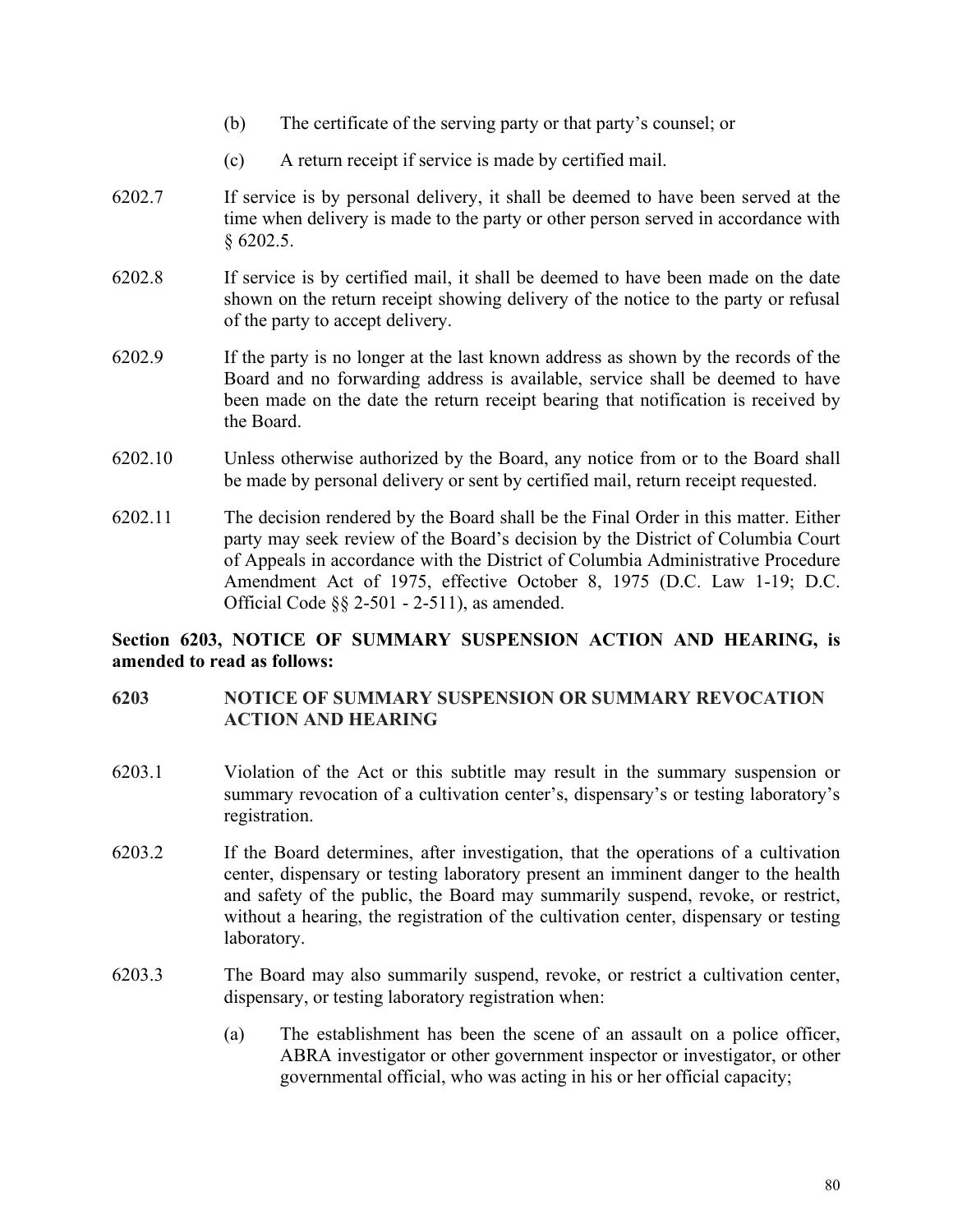- (b) The establishment is in violation of the District of Columbia Controlled Substances Act or chapter 11 of title 48 of the District of Columbia Official Code; or
- (c) A registered person from the dispensary assaults a qualifying patient or caregiver at the registered premises.
- 6203.4 A notice of summary suspension or revocation shall contain the following:
	- (a) A statement that operations must cease immediately, with the exception of necessary tending requirements by cultivation centers;
	- (b) A statement that the dispensary, cultivation center, or testing laboratory must submit to an immediate inventory of all medical marijuana items on the premises by ABRA investigators;
	- (c) A statement that the dispensary, cultivation center, or testing laboratory must surrender all registration cards and permits associated with the dispensary, cultivation center or testing laboratory to the Board within twenty-four (24) hours of receiving the summary suspension notice;
	- (d) A statement setting forth the reasons for the summary action, including a specification of any specific violation complained of;
	- (e) Reference to any particular section of the Act or rules allegedly violated;
	- (f) A statement that the registrant may request an immediate hearing before the Board for the purpose of determining whether the suspension shall continue. The registrant shall file the request with the Board within three (3) business days after service of a notice of a summary suspension, revocation or restriction of the registration. The Board shall hold a hearing within two (2) business days of receipt of a timely request unless otherwise agreed by the parties to be held at a later date. The Board shall issue a decision within three (3) business days after the hearing.
	- (g) A person aggrieved by a final summary action may file an appeal with the District of Columbia Court of Appeals in accordance with the District of Columbia Administrative Procedure Amendment Act of 1975, effective October 8, 1975 (D.C. Law 1-19; D.C. Official [Code §§ 2-501](http://www.westlaw.com/Link/Document/FullText?findType=L&pubNum=1000869&cite=DCCODES2-501&originatingDoc=N92DDB430209311E1AECFDFFFC28015BC&refType=LQ&originationContext=document&vr=3.0&rs=cblt1.0&transitionType=DocumentItem&contextData=(sc.Default)) - [2-511\)](http://www.westlaw.com/Link/Document/FullText?findType=L&pubNum=1000869&cite=DCCODES2-511&originatingDoc=N92DDB430209311E1AECFDFFFC28015BC&refType=LQ&originationContext=document&vr=3.0&rs=cblt1.0&transitionType=DocumentItem&contextData=(sc.Default)), as amended.
- 6203.5 A notice, order, decision, or pleading required by this chapter to be served upon a party shall be served upon the party or upon the representative designated by the party or by law to receive service of papers. If a party has appeared through counsel, service may be made upon the counsel of record.
- 6203.6 Service on a registrant shall be directed to the last known address of the registrant on file with the Board or the registrant's resident agent or attorney, and shall be completed by one (1) of the following methods: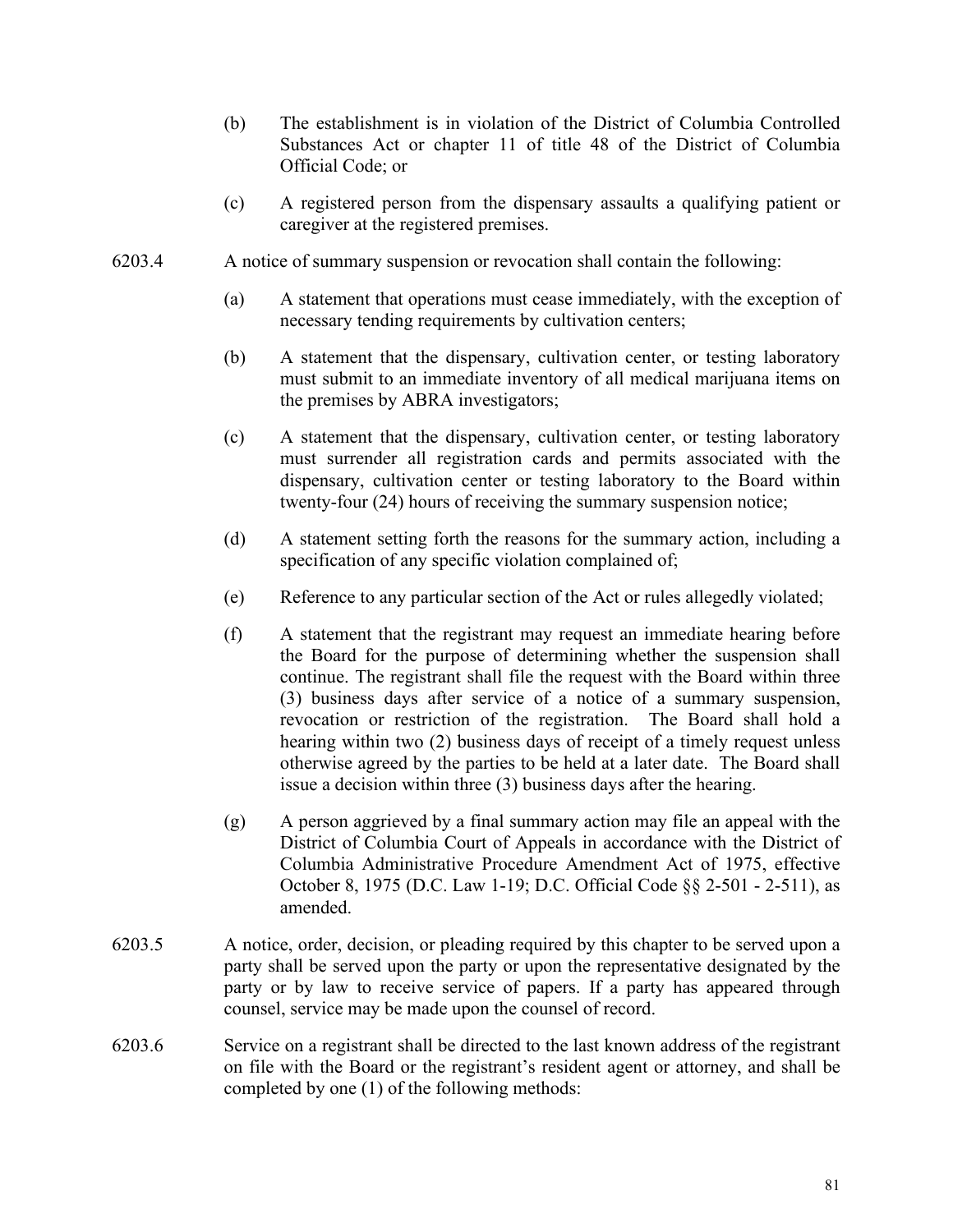- (a) Personal delivery;
- (b) Leaving it at the party's place of business or with the party's registered agent; or
- (c) Certified mail, return receipt requested.
- 6203.7 Proof of service, stating the name and address of the person on who service is made and the manner and date of service, may be shown by one (1) of the following methods:
	- (a) Written acknowledgement by the party or other person served in accordance with § 6203.6 or by the party's counsel;
	- (b) The certificate of the serving party or that party's counsel; or
	- (c) A return receipt if service is made by certified mail.
- 6203.8 If service is by personal delivery, it shall be deemed to have been served at the time when delivery is made to the party or other person served in accordance with § 6203.6.
- 6203.9 If service is by certified mail, it shall be deemed to have been made on the date shown on the return receipt showing delivery of the notice to the party or refusal of the party to accept delivery.
- 6203.10 If the party is no longer at the last known address as shown by the records of the Board, and no forwarding address is available, service shall be deemed to have been made on the date the return receipt bearing that notification is received by the Board.
- 6203.11 A registrant whose registration has been summarily suspended may request an immediate hearing before the Board within three (3) business days for the purpose of determining whether the suspension shall continue. The registrant shall file the request with the Board within three (3) business days after receiving the notice. The hearing shall be held by the Board within two (2) business days after receiving the request unless otherwise agreed by the parties to be held at a later date.
- 6203.12 Unless otherwise authorized by the Board, any notice from or to the Board shall be made by personal delivery or sent by certified mail, return receipt requested.
- 6203.13 A request for a hearing under this chapter shall include the following:
	- (a) A statement of the facts relevant to the review of the action;
	- (b) A statement of the arguments that the respondent considers relevant to the review of the action; and
	- (c) Any other evidence considered relevant.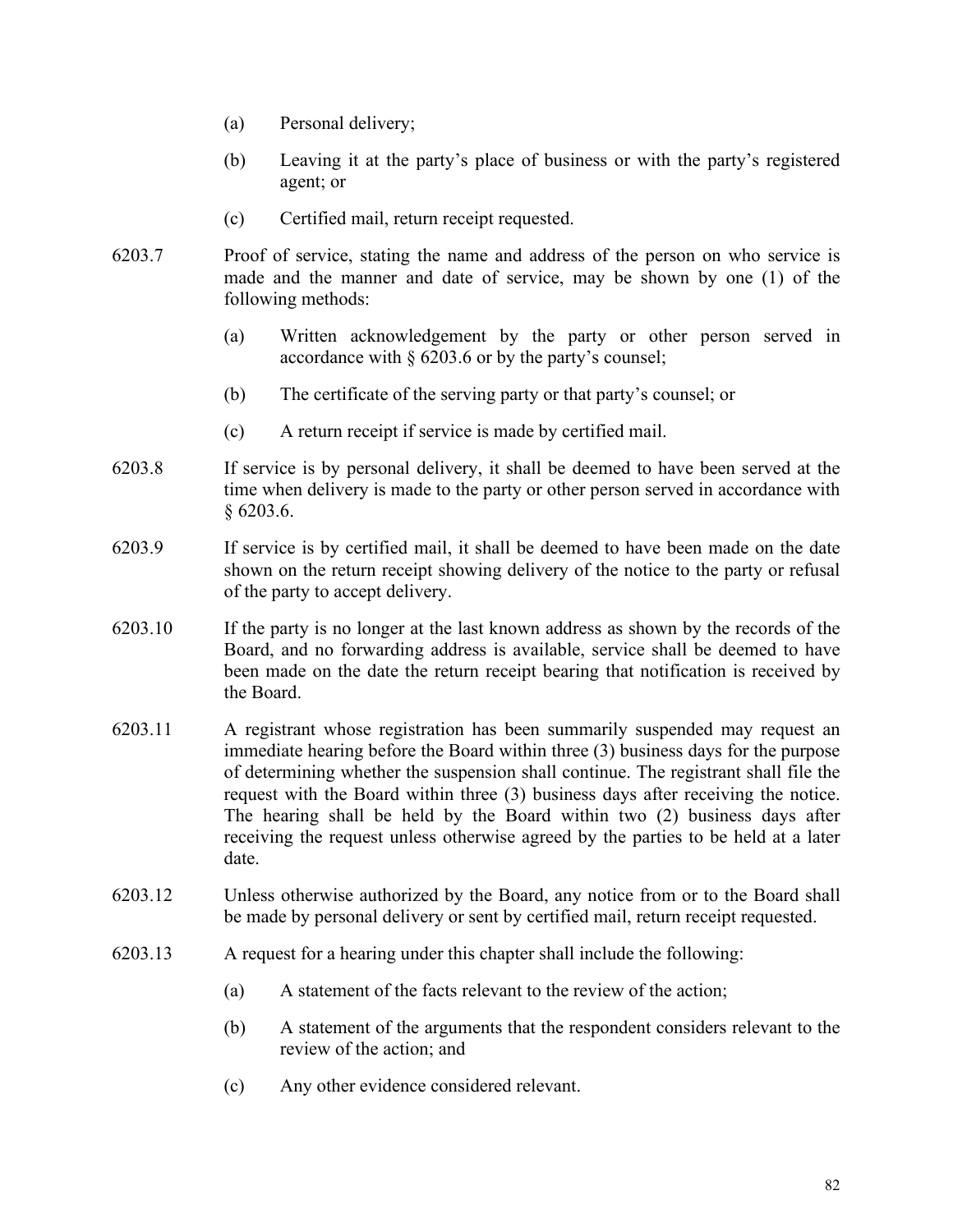- 6203.14 If the registrant fails to request a hearing within the time and in the manner specified in the notice, the summary suspension shall continue until after a finding by the Board that the imminent danger no longer exists, or until after a decision on a notice of intent to revoke or suspend the registration becomes final under § 6202.13 or 6202.16.
- 6203.15 If a hearing is timely requested, the proceedings shall thereafter be conducted pursuant to Chapter 17 of Title 23 of the DCMR.
- 6203.16 The decision rendered by the Board shall be the Final Order in this matter. Either party may seek review of the Board's decision with District of Columbia Court of Appeals in accordance with the District of Columbia Administrative Procedure Amendment Act of 1975, effective October 8, 1975 (D.C. Law 1-19; [D.C.](http://www.westlaw.com/Link/Document/FullText?findType=L&pubNum=1000869&cite=DCCODES2-501&originatingDoc=N92DDB430209311E1AECFDFFFC28015BC&refType=LQ&originationContext=document&vr=3.0&rs=cblt1.0&transitionType=DocumentItem&contextData=(sc.Default))  [Official Code §§ 2-501](http://www.westlaw.com/Link/Document/FullText?findType=L&pubNum=1000869&cite=DCCODES2-501&originatingDoc=N92DDB430209311E1AECFDFFFC28015BC&refType=LQ&originationContext=document&vr=3.0&rs=cblt1.0&transitionType=DocumentItem&contextData=(sc.Default)) - [2-511\)](http://www.westlaw.com/Link/Document/FullText?findType=L&pubNum=1000869&cite=DCCODES2-511&originatingDoc=N92DDB430209311E1AECFDFFFC28015BC&refType=LQ&originationContext=document&vr=3.0&rs=cblt1.0&transitionType=DocumentItem&contextData=(sc.Default)), as amended.

# **Section 6204, REQUEST FOR SUSPENSION OR REVOCATION OF REGISTRATION BY CHIEF OF POLICE, is amended to read as follows:**

#### **6204 SHOW CAUSE HEARINGS**

- 6204.1 Whenever the Board has reasonable cause to believe that any registration or permit should be suspended or revoked pursuant to section 6 of the act, it shall notify the person to whom the registration or permit was issued by personal service or certified mail at the last address recorded by that person with the Board, citing that person to appear before the Board not less than thirty (30) days thereafter. The notice shall state the time and place set by the Board for the hearing.
- 6204.2 Notwithstanding  $\S$  6204.1, the Board may serve the registrant by electronic mail if they agree to accept service by email. Service shall be sent to the email address on file or the registrant or their resident agent or counsel and shall be deemed served on the date and time stated on the email.
- 6204.3 The holder of the registration of permit shall appear in his or her defense in person or virtually and may have representation by counsel or other designated representative and shall be entitled to offer evidence before the Board with respect to the charges.
- 6204.4 If the person whose registration or permit is sought to be suspended or revoked waives the hearing or fails to appear at the time and place set for the hearing, the Board may proceed *ex parte*, unless the Board extends the time for the hearing.
- 6204.5 The Board shall make its findings of fact based upon the evidence which has been presented to it.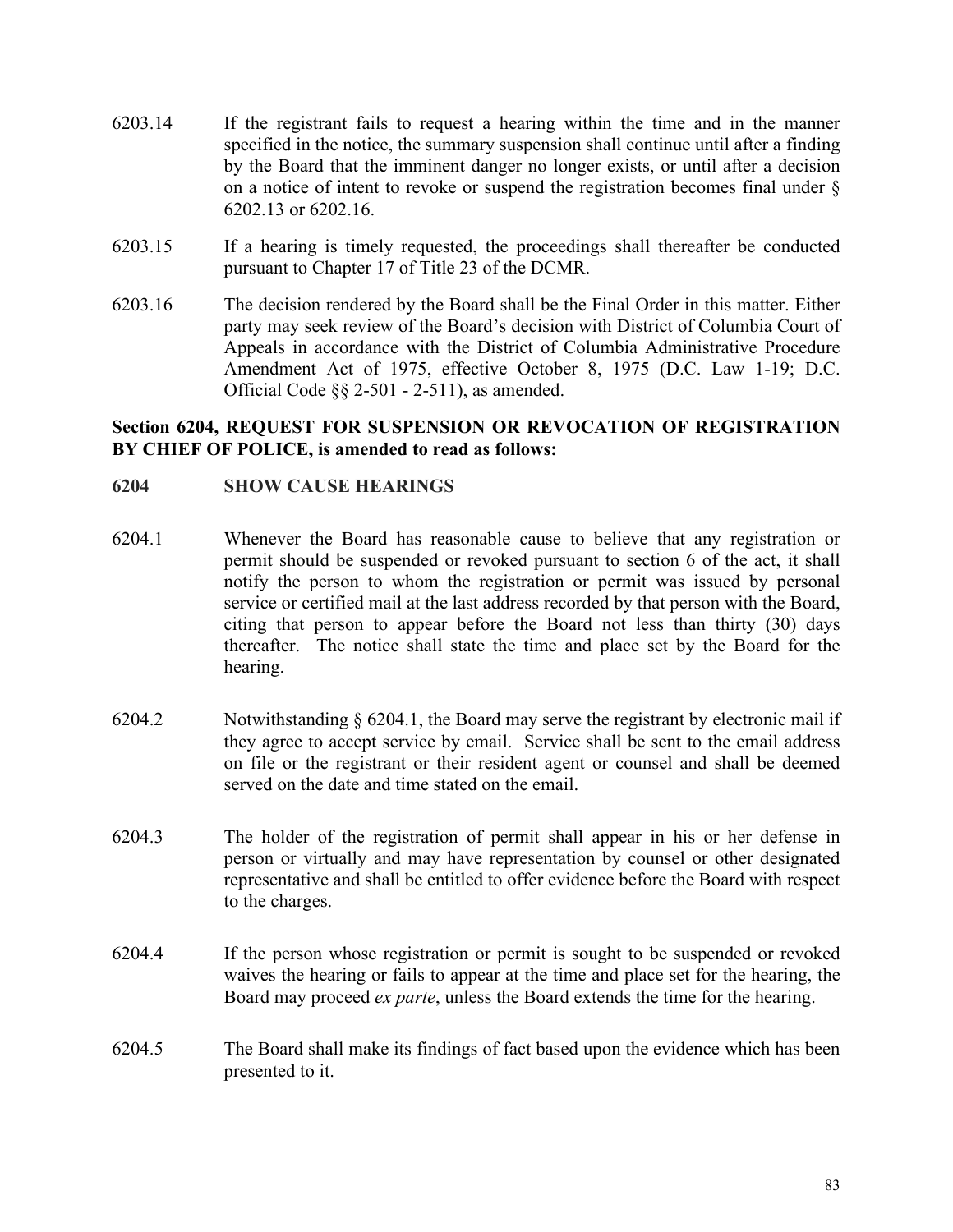- 6204.6 The Board may, in its discretion, accept from both (1) the holder of the registration or permittee and (2) the Office of the Attorney General or the prosecuting entity an offer in compromise and settlement to resolve the charges brought at the show cause hearing by the District of Columbia against the holder of the registration or permit. An offer in compromise and settlement may be tendered to the Board at any time prior to the issuance of a decision by the Board on the contested matter.
- 6204.7 An offer submitted by the parties and accepted by the Board shall constitute a waiver of appeal and judicial review.
- 6204.8 A show cause hearing shall be conducted pursuant to the procedures set forth in Chapter 17 of Title 23 of the DCMR.

## **Section 6205, NOTICE TO DISTRICT AGENCIES, is amended to read as follows:**

## **6205 NOTICE TO DISTRICT AGENCIES**

6205.1 The Board shall provide written notice to MPD of any decision that results in the suspension or revocation of the cultivation center's, dispensary's, or testing laboratory's registration.

## **Section 6206, NOTICE OF SUSPENSION OR REVOCATION TO PUBLIC, is amended as follows:**

#### **Subsection 6206.1 is amended to read as follows:**

6206.1 If a cultivation center, dispensary, or testing laboratory registration is revoked or suspended, the Board shall post two (2) notices in conspicuous places at or near the main street entrance of the outside of the establishment.

## **Subsection 6206.4 is repealed.**

# **Section 6207, EXAMINATION OF PREMISES AND BOOKS AND RECORDS, is amended as follows:**

#### **Subsection 6207.1 is amended by amending the lead-in language to read as follows:**

6207.1 A cultivation center, dispensary, or testing laboratory shall allow any ABRA investigator or compliance analyst, or member of the Metropolitan Police Department, or any other District agency with jurisdiction over the establishment, a full opportunity to investigate, inspect, and examine, at any time during business hours and other times of apparent activity:

#### **Subsections 6207.3 and 6207.4 are amended to read as follows:**

6207.3 All books and records required to be maintained by the cultivation center,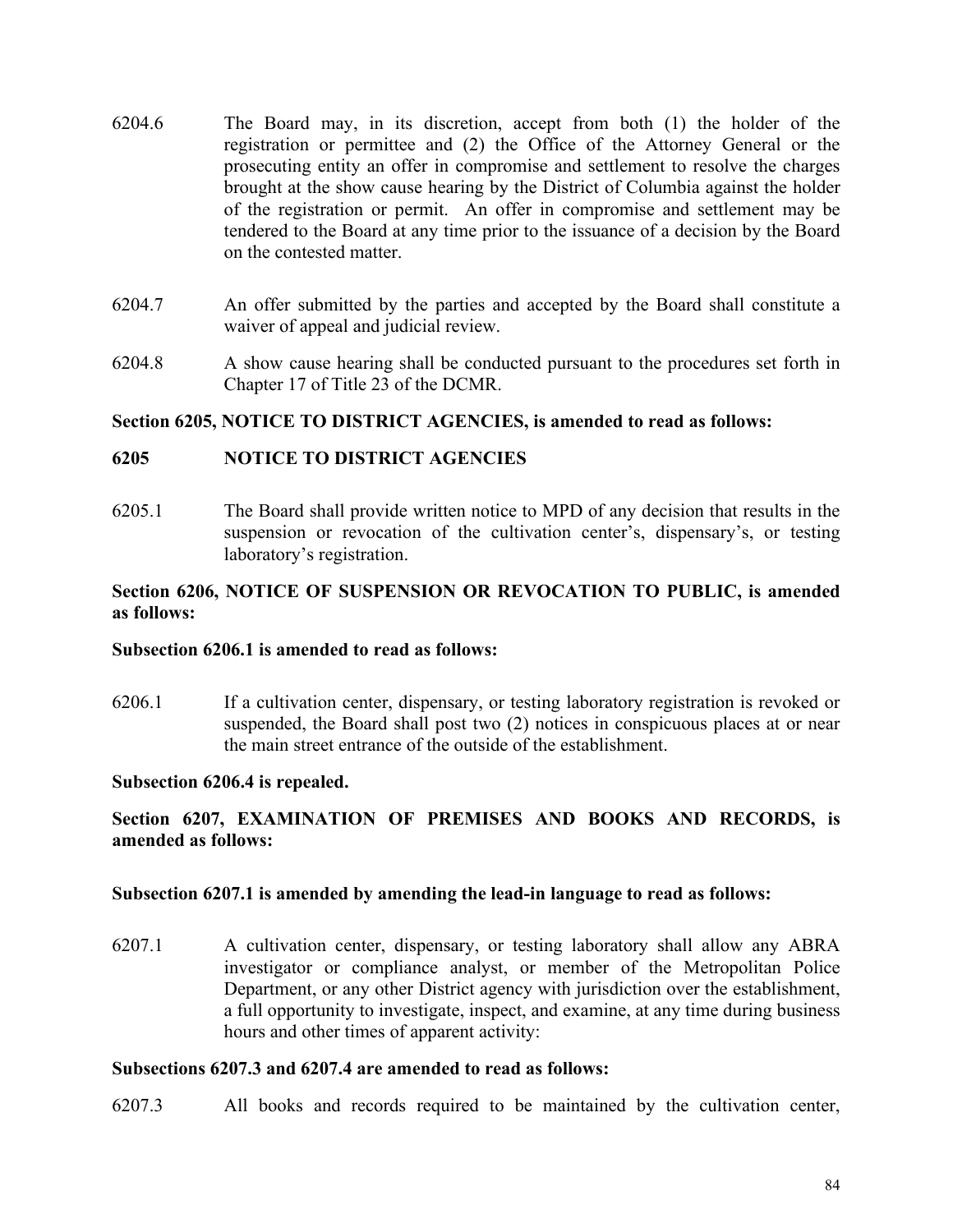dispensary, or testing laboratory shall be maintained at the registered premises.

6207.4 Notwithstanding § 6207.3, the establishment may store its books and records electronically; provided that they provide the ABRA investigator, Metropolitan Police Department Officer, or an employee of any other District agency with jurisdiction over the program with access to the to the electronic records during normal business hours and produce the physical books and records within 48 hours of notice of the inspection.

## **New Sections 6208 and 6209 are added to read as follows:**

#### **6208 FACT-FINDING HEARINGS**

- 6208.1 Prior to rendering a final decision on a licensing or registration request or an ABRA Investigative Report, the Board may hold a non-evidentiary fact-finding hearing to obtain further information from an applicant, licensee, permittee, witness, government official, or any other member of the public with the permission of the Board.
- 6208.2 A dispensary, cultivation center, testing laboratory or a registered patient or caregiver shall not be fined or have its registration suspended or revoked at a factfinding hearing. However, information provided at a fact-finding hearing may result in an enforcement action being taken under the Act or this subtitle. The fact-finding hearing may also result in the Board initiating an action to deny, modify, place conditions, or approve an application, as well as any other action authorized by the Act or this subtitle.
- 6208.3 An applicant or registration holder that fails to appear at a fact-finding hearing without good cause or refuses to respond to questions asked by the Board may have their application deemed abandoned, which shall result in the denial of their application.
- 6208.4 At any time, in its discretion, the Board may limit or exclude the submission of evidence, statements, and testimony at the hearing.
- 6208.5 All fact-finding hearings shall be open to the public unless closed to the public in accordance with section 405 of the Open Meetings Act, effective March 31, 2011, (D.C. Law 18-350; D.C. Official Code § 2-575), as amended.

#### **6209 SAFEKEEPING HEARINGS**

- 6209.1 The Board may hold a contested case safekeeping hearing to determine whether to extend or cancel a registration for a dispensary, cultivation center or testing laboratory that is currently not open or operating as required by §§ 5303 and 5613.
- 6209.2 In determining whether to extend or cancel a registration, the Board shall consider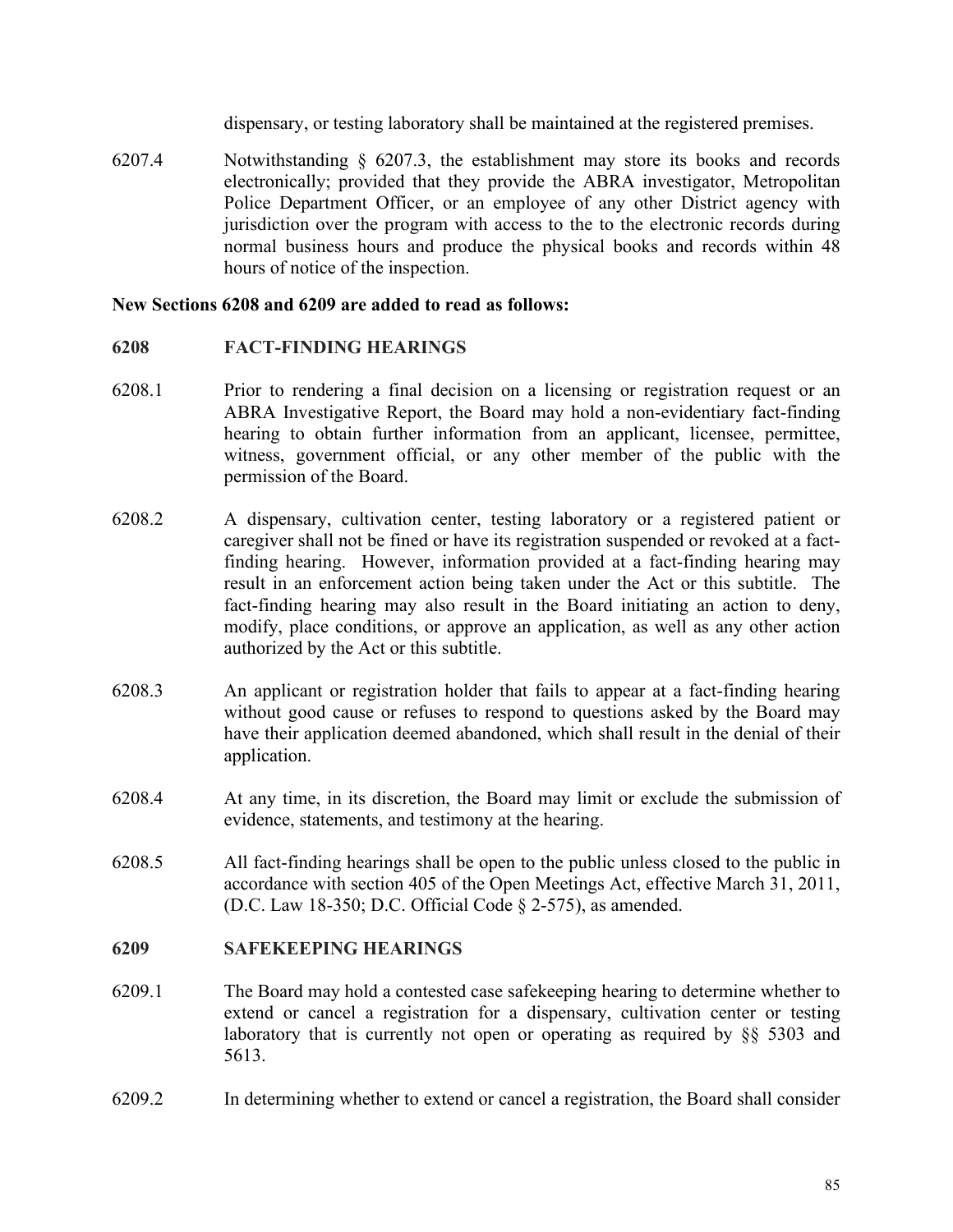whether the holder of the registration has made reasonable progress toward opening or reopening.

6209.3 The term "reasonable progress" for purposes of this section shall mean taking deliberate steps to start or resume business operations, including acquiring necessary permits or approvals from DCRA, the Office of Zoning, the Historic Preservation Board, or any District agency, executing contractual agreements or lease agreements, retaining contractors, or transferring the license to a new owner or new location, if permitted. The Board may also take into account any prior commitments made by the holder of the registration to the Board.

# **Chapter 63, SLIDING SCALE PROGRAM, is amended as follows:**

**Section 6300, SLIDING SCALE PROGRAM, is amended as follows:**

**Subsection 6300.2 is amended by striking the phrase "the Director" and inserting the phrase "the Board" in its place.**

**Subsections 6300.5 and 6300.6 are amended by striking the phrase "the Department" and inserting the phrase "the Board" in its place.**

**Subsection 6300.8 is amended by striking the phrase "the Director" and inserting the phrase "the Board" in its place.**

**Chapter 64, TESTING LABORATORIES, is amended as follows:**

**Section 6400, APPLICABILITY, is amended by striking the phrase "the Department" and inserting the phrase "the Board" wherever it appears.**

**Section 6401, GENERAL PROVISIONS, is amended by striking the phrase "the Department" and inserting the phrase "the Board" wherever it appears.**

**Section 6402, TESTING LABORATORY REGISTRATION APPLICATION REQUIREMENTS AND SELECTION PROCESS, is amended as follows:**

**Subsections 6402.3 and 6402.4 are amended by striking the phrase "the Director" and inserting the phrase "the Board" wherever it appears.**

**Subsection 6402.6(f) is amended to read as follows:**

(f) A notarized written statement from the applicant that he or she has read the Act and this subtitle and has knowledge of the District and federal laws and regulations relating to medical marijuana; and

## **A new subsection 6402.6(g) is added to read as follows:**

(g) Information regarding whether the applicant has qualified as a medical marijuana certified business enterprise or is eligible to qualify as a medical marijuana certified business enterprise.

# **Subsection 6402.7 is amended by striking the phrase "the Department" and inserting the**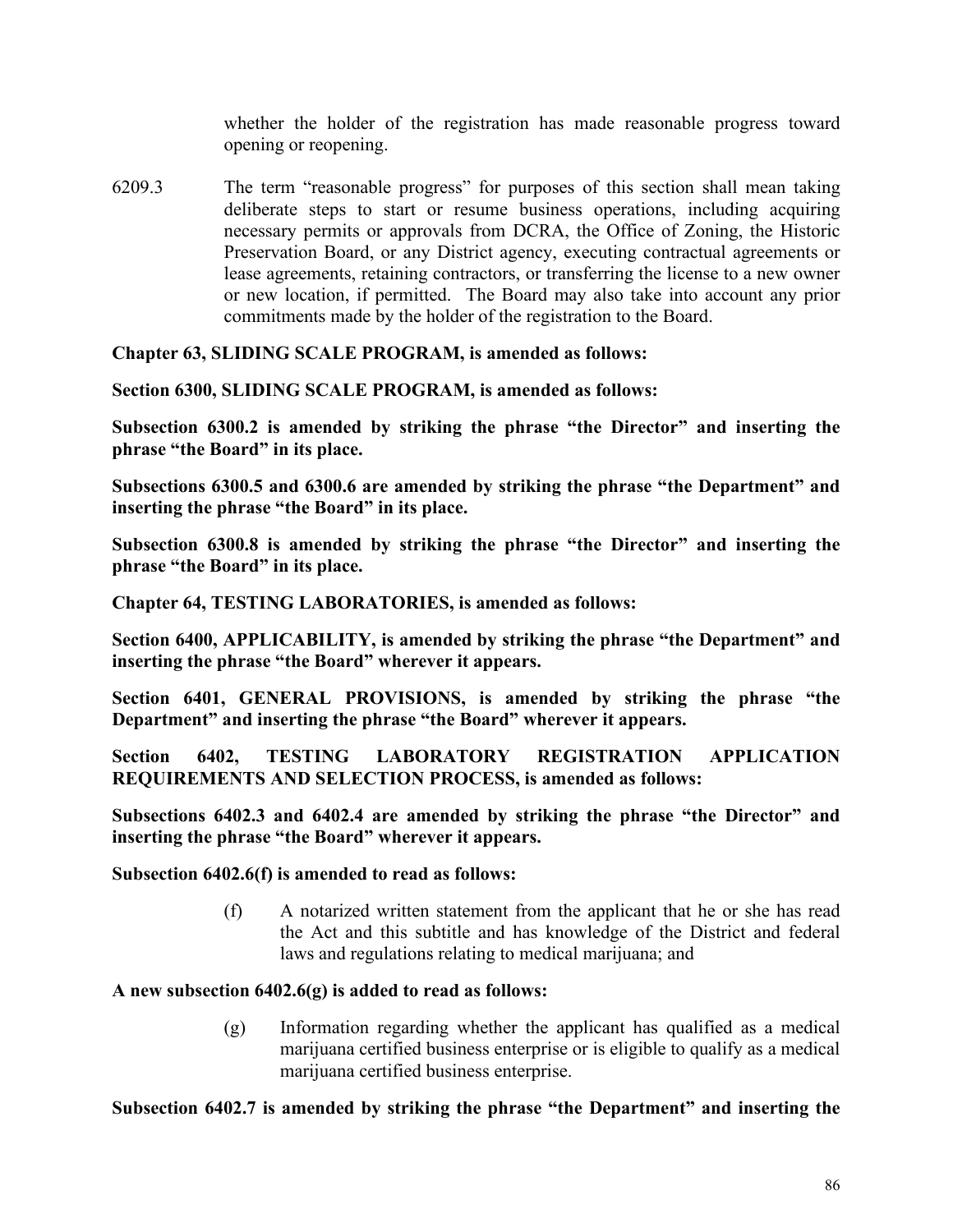# **phrase "the Board" in its place.**

### **Subsection 6402.8 is amended to read as follows:**

6402.8 Upon receipt of a written security plan for an initial testing laboratory application, the Board shall forward the security plan electronically to MPD or its designee for an assessment. MPD or its designee shall complete its assessment of the security plan within twenty-one (21) days of receipt from the Board. The Board shall not issue a testing laboratory registration until MPD or its designee completes its security plan assessment and submits that assessment in writing to the Board.

**Section 6404, ACCREDITATION, CERTIFICATION AND INSPECTION, is amended by striking the phrase "the Department" and inserting the phrase "the Board" wherever it appears.**

**Section 6405, RECORDS RETENTION, is amended as follows:**

**Subsection 6405.1 is amended by striking the phrase "the Department" and inserting the phrase "the Board" in its place.**

**Subsection 6405.2 is amended by striking the phrase "the Department" and inserting the phrase "the Board or ABRA" in its place.**

**Section 6406, LABORATORY PERSONNEL QUALIFICATIONS AND DUTIES, is amended by striking the phrase "the Department" and inserting the phrase "the Board" wherever it appears.**

**Section 6407, STANDARD OPERATING PROCEDURE REQUIREMENTS", is amended as follows:**

**Subsection 6407 is amended by striking the phrase "the Department's" and inserting the phrase "the Board's" in its place.**

**Section 6409, TESTING REQUIREMENTS AND METHODOLIGIES, is amended as follows:**

**Subsections 6409.2 and 6409.3 are amended by striking the phrase "the Department" and inserting the phrase "the Board" wherever it appears.**

#### **Subsection 6409.5 is amended to read as follows:**

- 6409.5 The samples personally selected and collected by the testing laboratory shall include, at a minimum:
	- (a) One (1) testable sample of the final product of flower, from each harvest for every strain of medical marijuana grown by the cultivation center;
	- (b) One (1) testable sample of the final product of flower stored and packaged at the dispensary; and
	- (c) One (1) testable sample of each type of product produced from each batch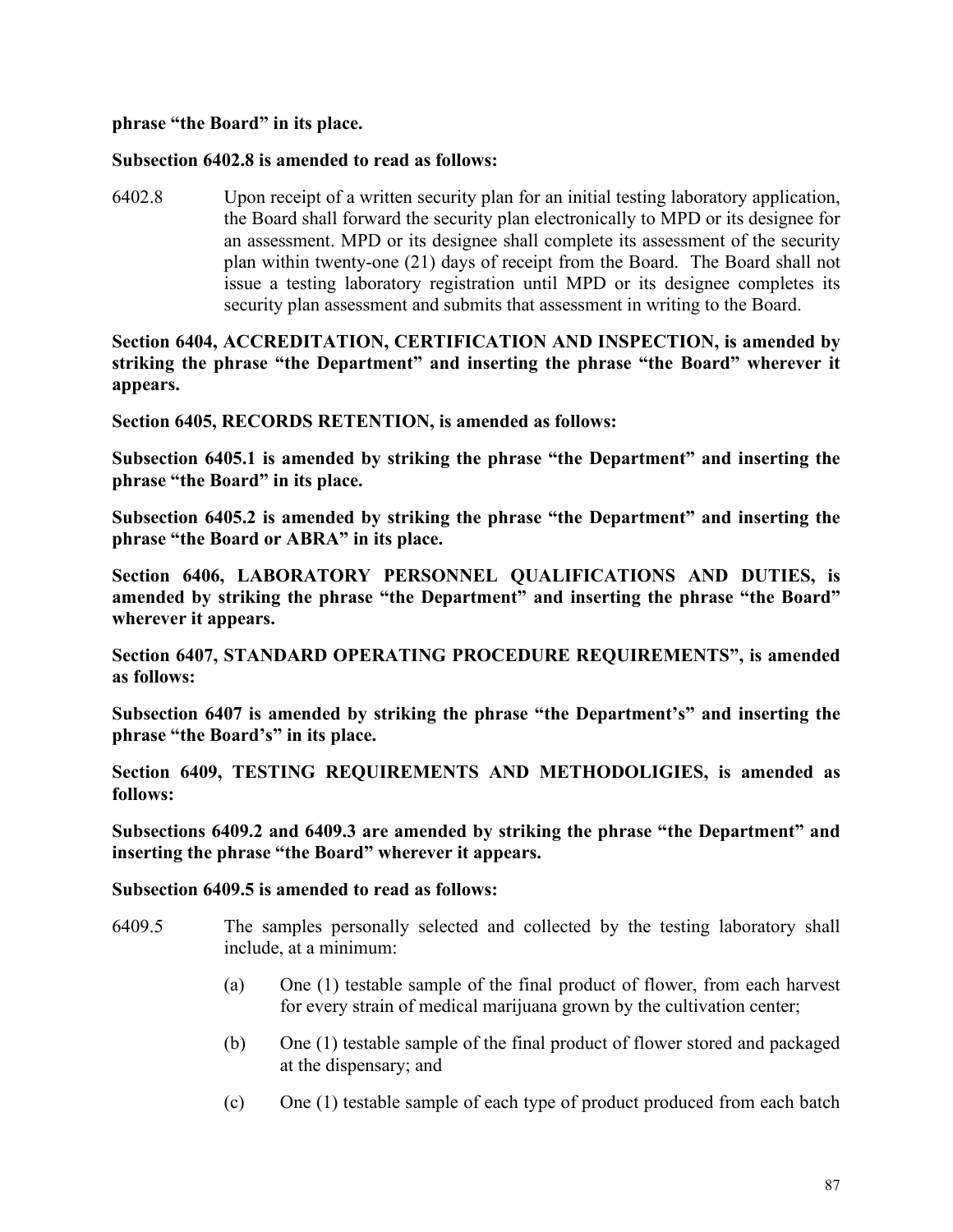of medical marijuana, such as but not limited to, the following:

- (1) Tincture;
- (2) Topical;
- (3) Shatter;
- (4) Oils;
- (5) Edibles;
- (6) Wax;
- (7) Kief; and
- (8) Hash.

**Section 6410, RESULT REPORTING, is amended as follows:**

**Subsection 6410.2 is amended by striking the phrase "the Department's" and inserting the phrase "the Board's" in its place.**

**Subsections 6410.4, 6410.6, and 6410.7 are amended by striking the phrase "the Department" and inserting the phrase "the Board" wherever it appears.**

**Chapter 99, DEFINITIONS, is amended as follows:**

**Section 9900, DEFINITIONS, is amended as follows:**

## **Subsection 9900.1 is amended by adding the following definitions in alphabetical order:**

**ABRA –** Alcoholic Beverage Regulation Administration

**Board –** Alcoholic Beverage Control Board

**Fact-finding hearing** – a hearing held by the Board to obtain further information from an applicant in response to either (1) a licensing or registration request or (2) an investigation conducted by ABRA.

**Offer in Compromise** – a negotiation between the Government and the Respondent to settle the charges brought by the Government for those violations committed by the Respondent in the instant case.

**Safekeeping hearing –** means a proceeding held by the Board to determine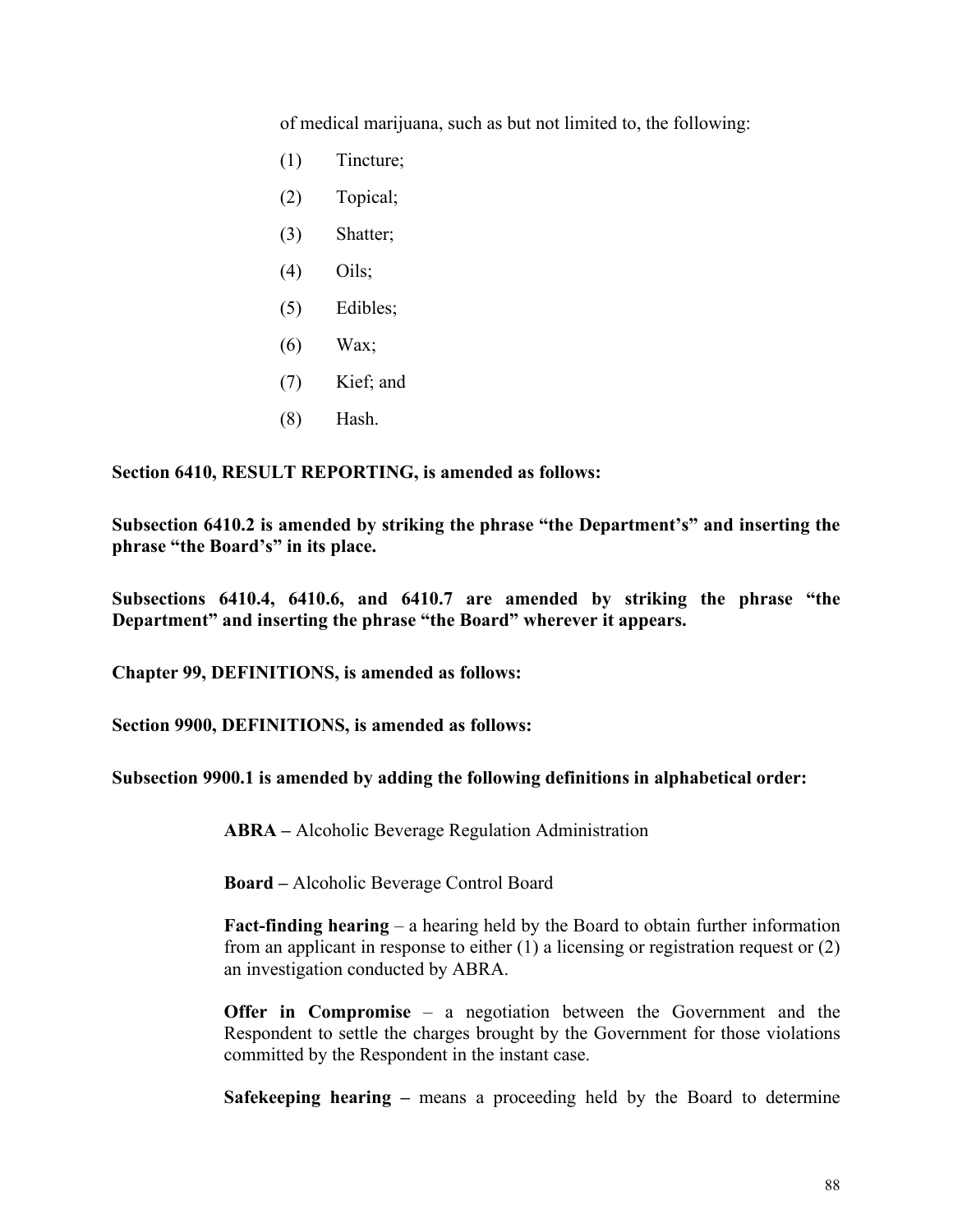whether reasonable cause exists to extend the period that a registration is in safekeeping with the Board or whether the registration should be cancelled by the Board.

# **Subsection 9900.1 is further amended by amending the following terms and definitions to read as follows:**

**Business applicant** – a person who has made an application to register a cultivation center, dispensary, testing laboratory, or medical marijuana certification provider permit and who has an application pending before the Board**.**

**Caregiver** – a person who:

- (a) Is designated by a qualifying patient as the person authorized, on the qualifying patient's behalf, to possess, obtain from a dispensary, dispense, administer, and assist in the administration of medical marijuana;
- (b) Is registered with the Board as the qualifying patient's caregiver;
- (c) Is not currently, with the exception of caregivers providing services on behalf of nursing homes and hospices, serving as the caregiver for another qualifying patient; and
- (d) Is at least eighteen (18) years of age.

**Cultivation Center** – means a facility operated by an organization or business registered with the Board pursuant to section 6 of the Act from or at which medical marijuana is cultivated, possessed, manufactured, and distributed in the form of medical marijuana, and paraphernalia is possessed and distributed to dispensaries.

**Director** – means the Director of the Alcoholic Beverage Regulation Administration or his or her designee or designees.

**Dispensary** – means a facility operated by an organization or business registered with the Board pursuant to section 6 of the Act from or at which medical marijuana is possessed and dispensed and paraphernalia is possessed and distributed to a qualifying patient or a caregiver.

**Expediter** – other than a registered caregiver, any person or entity employed, contracted, volunteering, or compensated by any form of remuneration, gift, donation, or bartering, to register individuals as patients in the medical marijuana program, to connect individuals with recommending authorized practitioners, to solicit individuals to become qualifying patients, to complete application forms or to assist individuals in completing application forms to become qualifying patients, or to transport or deliver to the Board application forms for individuals seeking to become qualifying patients.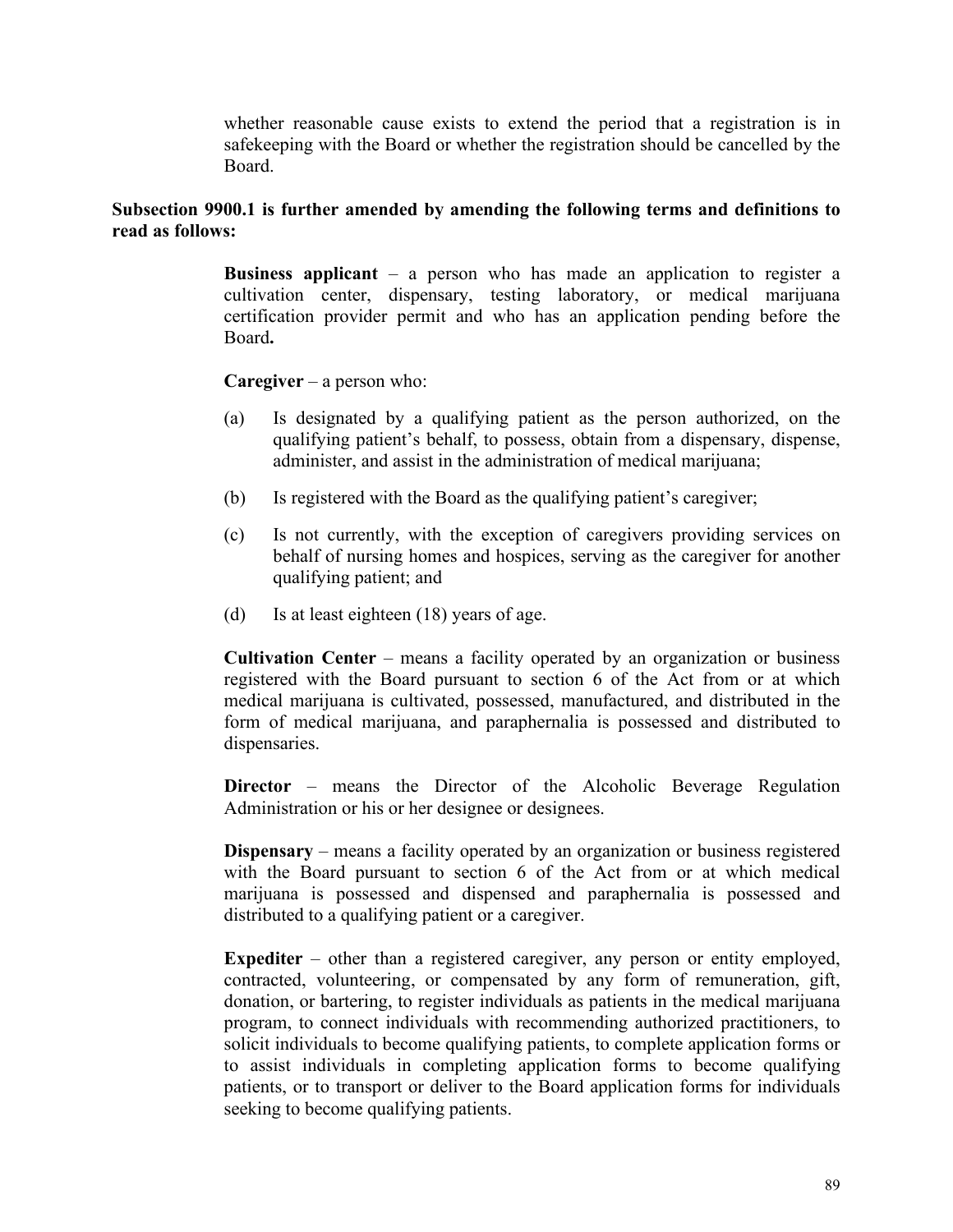**Individual Applicant** – an individual who has made an application for a manager's registration or for registration as a director, officer, member, incorporator, agent, or employee and who has an application pending before the Board.

**Letter of information** – a written request from the Board for further factual information in response to a request for an advisory opinion.

**Manager** – an individual who has obtained a manager's registration from the Board and who is designated by the cultivation center, dispensary or testing laboratory to manage the registered premises in the absence of a registered owner.

**Nonresident Card** – a medical marijuana patient card issued by a state or U.S. territory that has a medical marijuana program and issues either a card or stateissued document evidencing the patient's participation in the program.

**Nonresident Qualifying Patient** – a person that is not a resident of the District of Columbia who is enrolled in another jurisdiction's medical marijuana program and issued an official card by a local, state, federal government entity recognizing their participation in the jurisdiction's medical marijuana program; provided, that a patient from another jurisdiction shall not be a qualifying patient if ABRA determines that there is a shortage of medical marijuana or the real-time electronic records system referenced in  $\S$  7-1671.05(4)(A) is inactive.

**Panel** – means the six (6) member or seven (7) member, composite board appointed by the Board responsible for evaluating, rating, and scoring applications for cultivation center and dispensary registrations.

**Placard** – means a written notice posted at an establishment for the purpose of notifying the public of action involving a new or transfer to new location registration application for either a cultivation center, dispensary or testing laboratory.

**Qualifying patient** – a resident of the District who has a qualifying medical or dental condition or is undergoing a qualifying medical or dental treatment, or a patient enrolled in another jurisdiction's medical marijuana program; provided, that a patient from another jurisdiction shall not be a qualifying patient if the Board determines that there is a shortage of medical marijuana or the real-time electronic records system referenced in the Act is inactive.

**State-issued document** – a document issued by the State or U.S. territory agency responsible for administering the medical marijuana program in that state or U.S. territory which bears on its face the nonresident patient's name and program identification number, and an official seal or imprint.